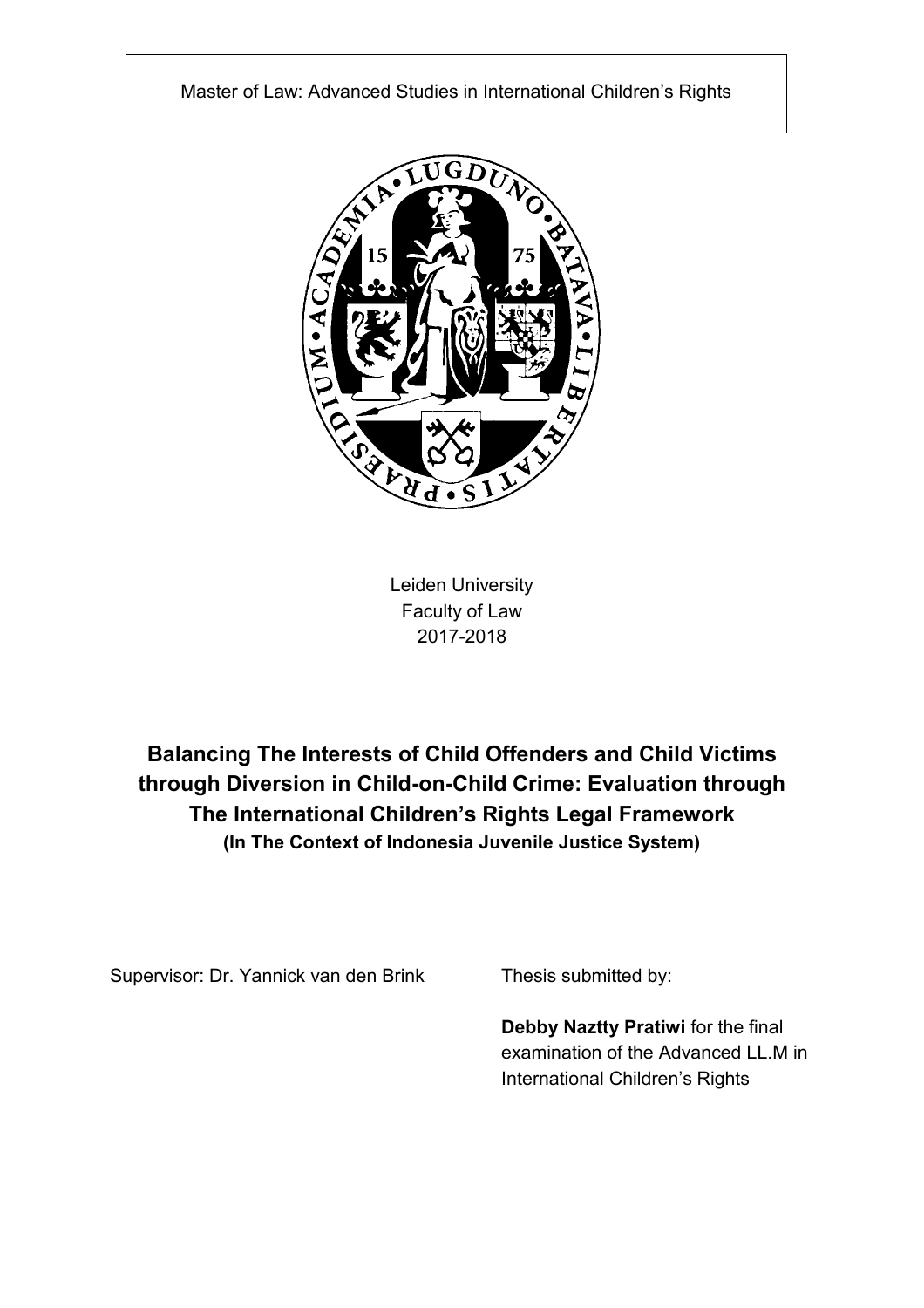Debby Naztty Pratiwi

version 09-07-2018



Date: 09-07-2018 Location: Leiden, the Netherlands

#### **Declaration Statement**

I further hereby certify that this is an original work, that this thesis does not contain any materials from other sources unless these sources have been clearly identified in footnotes, and any and all quotations have been properly marked as such and full attribution made to the author('s) thereof.

I further authorize Leiden University, the Faculty of Law, the LL.M. Adv. Programmes in International Children's Rights, its Programme Board and Director, and/or any authorized agents of the Institution, and persons named here in and above, to place my thesis in a library or other repository including but not limited to associated websites, for the use of the visitors to or personnel of said library or other repository. Access shall include but not limited to hard copy or electronic media.

Name: Debby Naztty Pratiwi

Student ID Number: s1855808

Signature: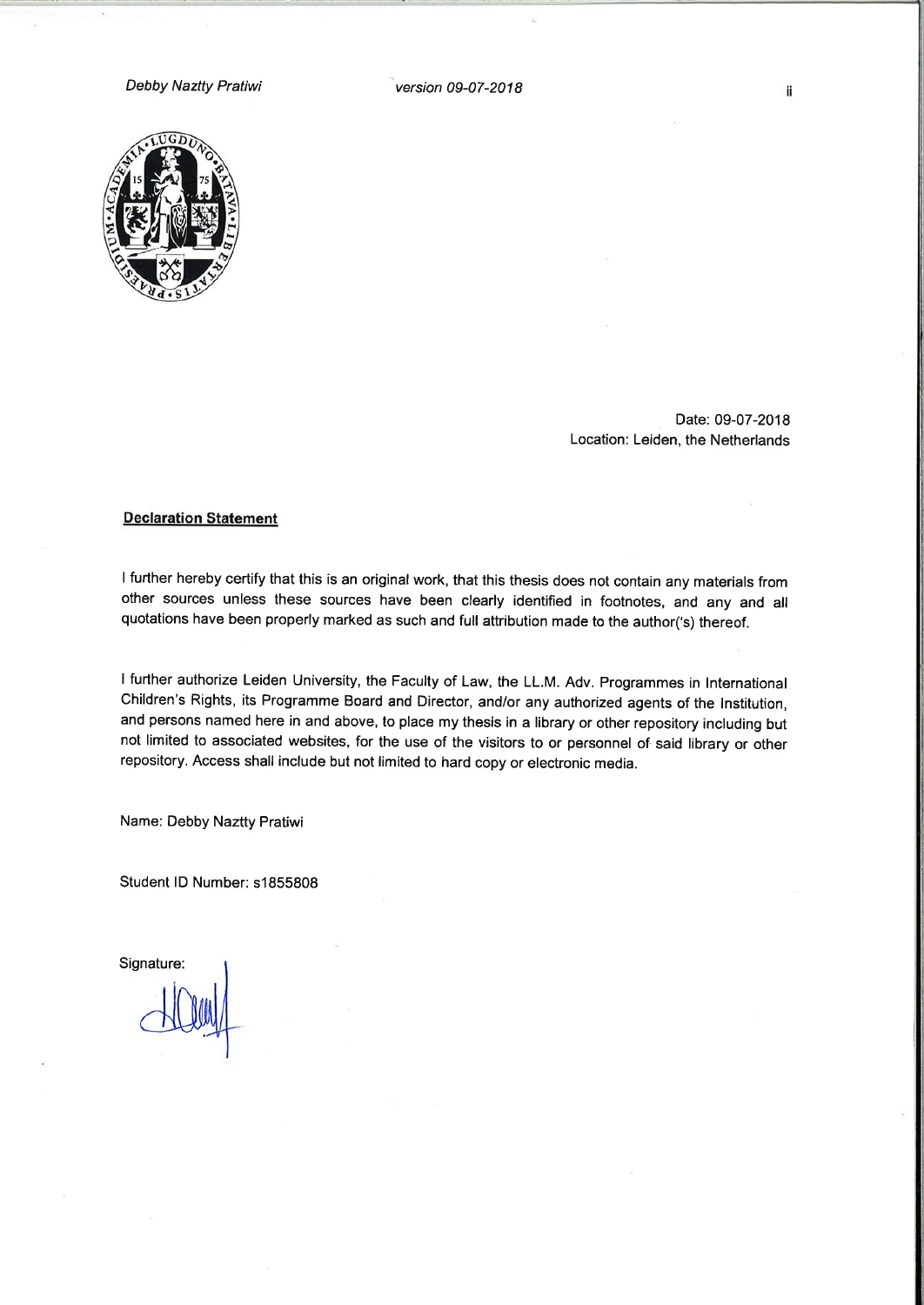|    | <b>Table of Contents</b>                                                      |  |
|----|-------------------------------------------------------------------------------|--|
|    |                                                                               |  |
|    |                                                                               |  |
|    |                                                                               |  |
|    |                                                                               |  |
|    |                                                                               |  |
|    |                                                                               |  |
|    |                                                                               |  |
|    |                                                                               |  |
|    |                                                                               |  |
|    |                                                                               |  |
|    |                                                                               |  |
|    |                                                                               |  |
| 2. | Diversion under International Children's Right Perspectives: A Child Offender |  |
|    |                                                                               |  |
|    |                                                                               |  |
|    |                                                                               |  |
|    | 2.2.1                                                                         |  |
|    |                                                                               |  |
|    |                                                                               |  |
|    | 2.2.2                                                                         |  |
|    |                                                                               |  |
|    |                                                                               |  |
|    |                                                                               |  |
|    |                                                                               |  |
| 3. |                                                                               |  |
|    |                                                                               |  |
|    | 3.2 Child Victims: Access to Justice in the Juvenile Justice System20         |  |
|    |                                                                               |  |
|    | 3.3.1                                                                         |  |
|    | 3.3.2                                                                         |  |
|    |                                                                               |  |
|    | 3.4.1                                                                         |  |
|    | 3.4.2                                                                         |  |
|    |                                                                               |  |
| 4. |                                                                               |  |
|    |                                                                               |  |
|    |                                                                               |  |
|    | 4.2.1                                                                         |  |
|    | 4.2.2                                                                         |  |
|    | 4.2.3                                                                         |  |
|    | 4.2.4                                                                         |  |
|    |                                                                               |  |
|    |                                                                               |  |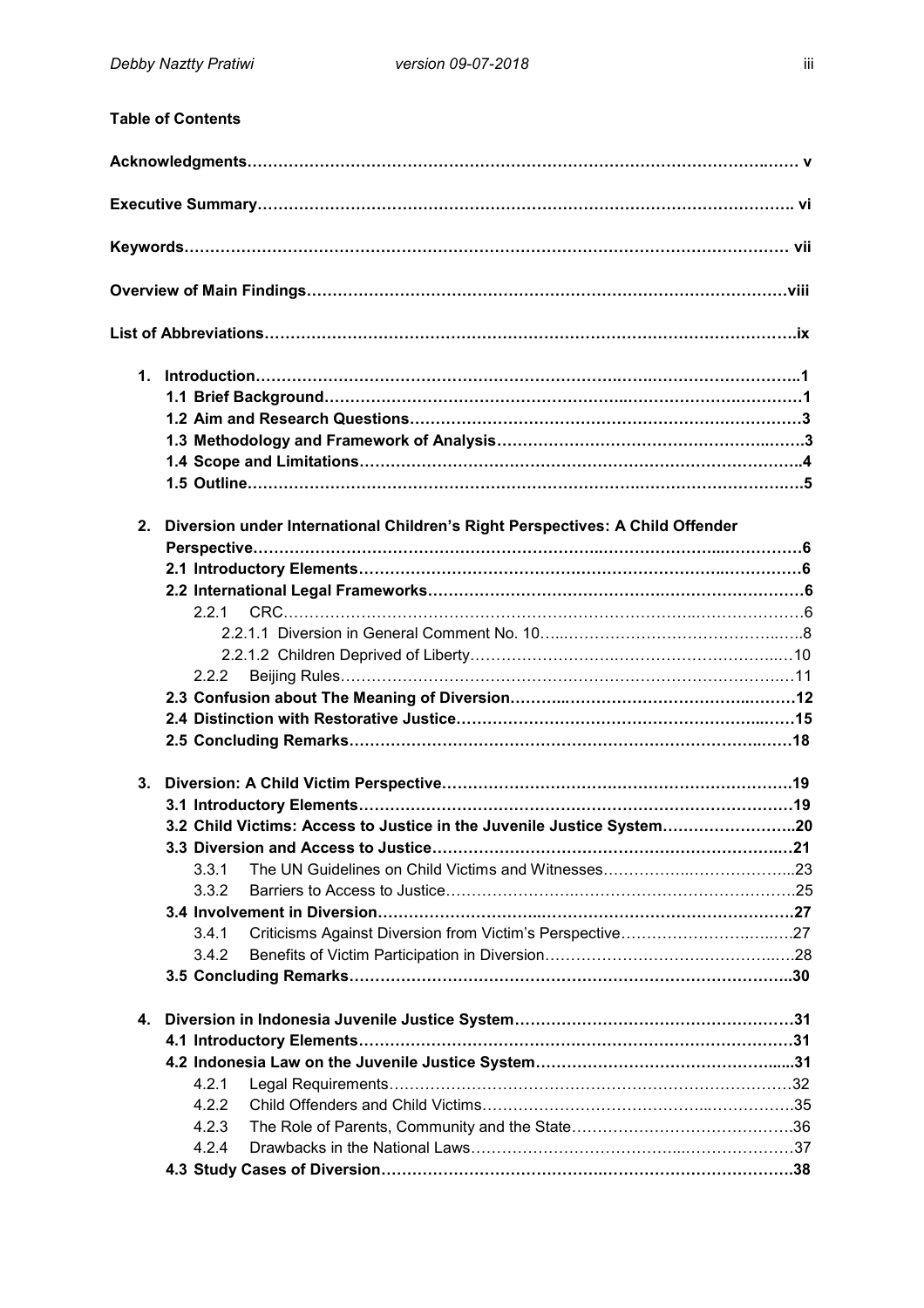|    | 4.4 The Compliance through the Lens of the CRC and the Beijing Rules40 |                                                                            |  |
|----|------------------------------------------------------------------------|----------------------------------------------------------------------------|--|
|    |                                                                        |                                                                            |  |
|    |                                                                        |                                                                            |  |
| 5. |                                                                        | Bridging the Interests of Child Offenders and Child Victims in Diversion45 |  |
|    |                                                                        |                                                                            |  |
|    |                                                                        |                                                                            |  |
|    |                                                                        |                                                                            |  |
|    |                                                                        |                                                                            |  |
|    |                                                                        |                                                                            |  |
|    |                                                                        |                                                                            |  |
|    |                                                                        |                                                                            |  |
| 6. |                                                                        |                                                                            |  |
|    |                                                                        |                                                                            |  |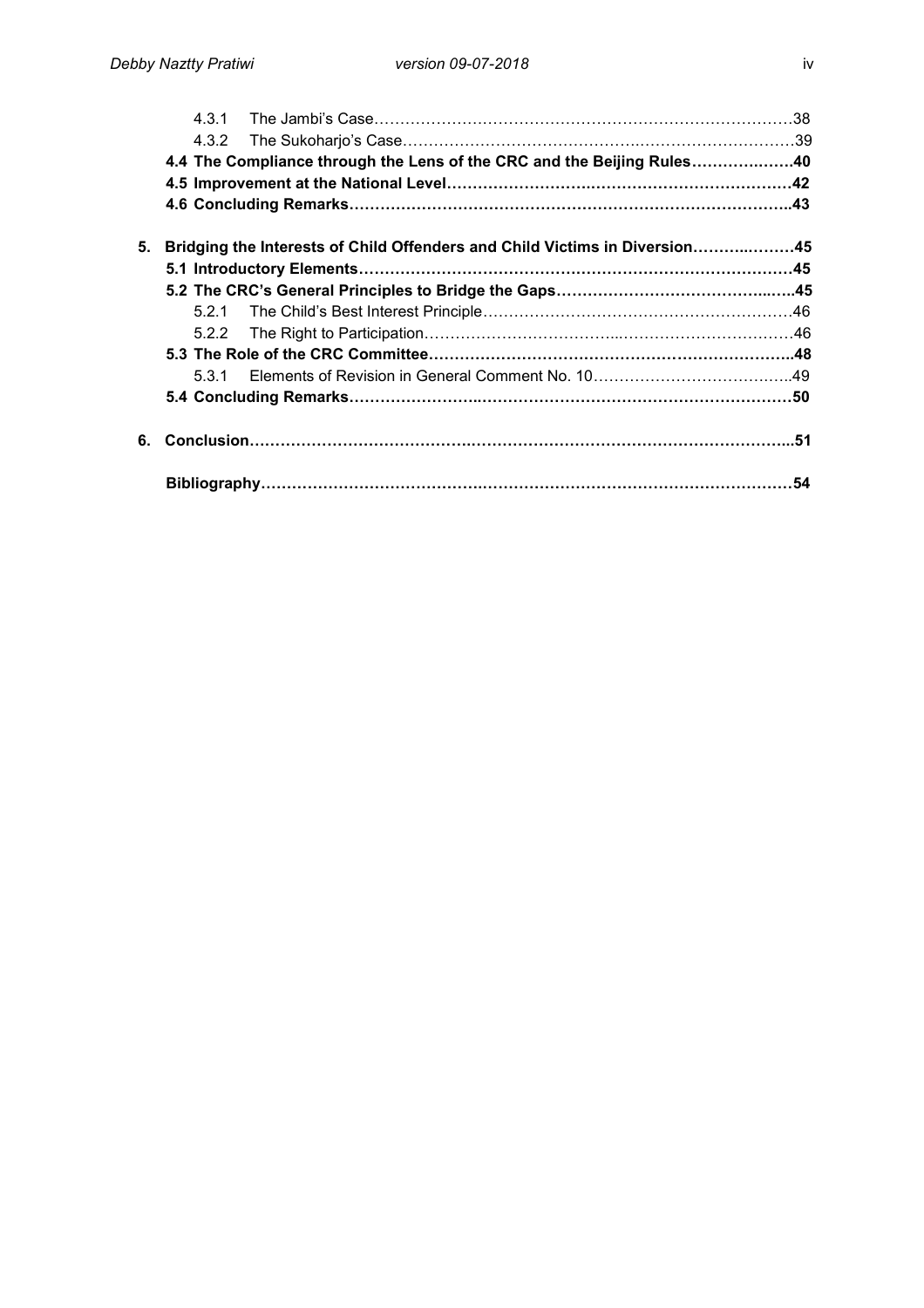# **Acknowledgments**

First of all, completing this thesis would not have been possible without the blessing of the Almighty Allah SWT, to the God goes my deepest gratitude.

I would like to express my gratitude to Dr. Yannick van den Brink for his insightful advice and for making himself available so many times for the thesis consultation. His invaluable remarks have strengthened my analysis and encouraged me to do research more and more concerning the subject matter.

I thank all the Professors and lecturers of the Advanced Master in International Children's Rights for the lessons they have taught me during the year that I enjoy it a lot. Also, to all my classmates for every precious moment we had this year. I am more than blessed to have such supportive, inspiring, thoughtful, and kind-hearted companions like you all. I wish we could contribute to the advocacy and fulfillment of children's rights worldwide, wherever we are and whichever field of interest we choose.

Last but not least, I express my sincere gratitude to my parents, siblings, and Muhammad Haris Budi Agung who become my supporting systems through the ups and downs. Also, to *Lembaga Pengelola Dana Pendidikan (LPDP)* or Indonesia Endowment Fund for Education of Ministry of Finance Republic Indonesia who provided me with the full scholarship to make this all become possible, to them goes my gratitude.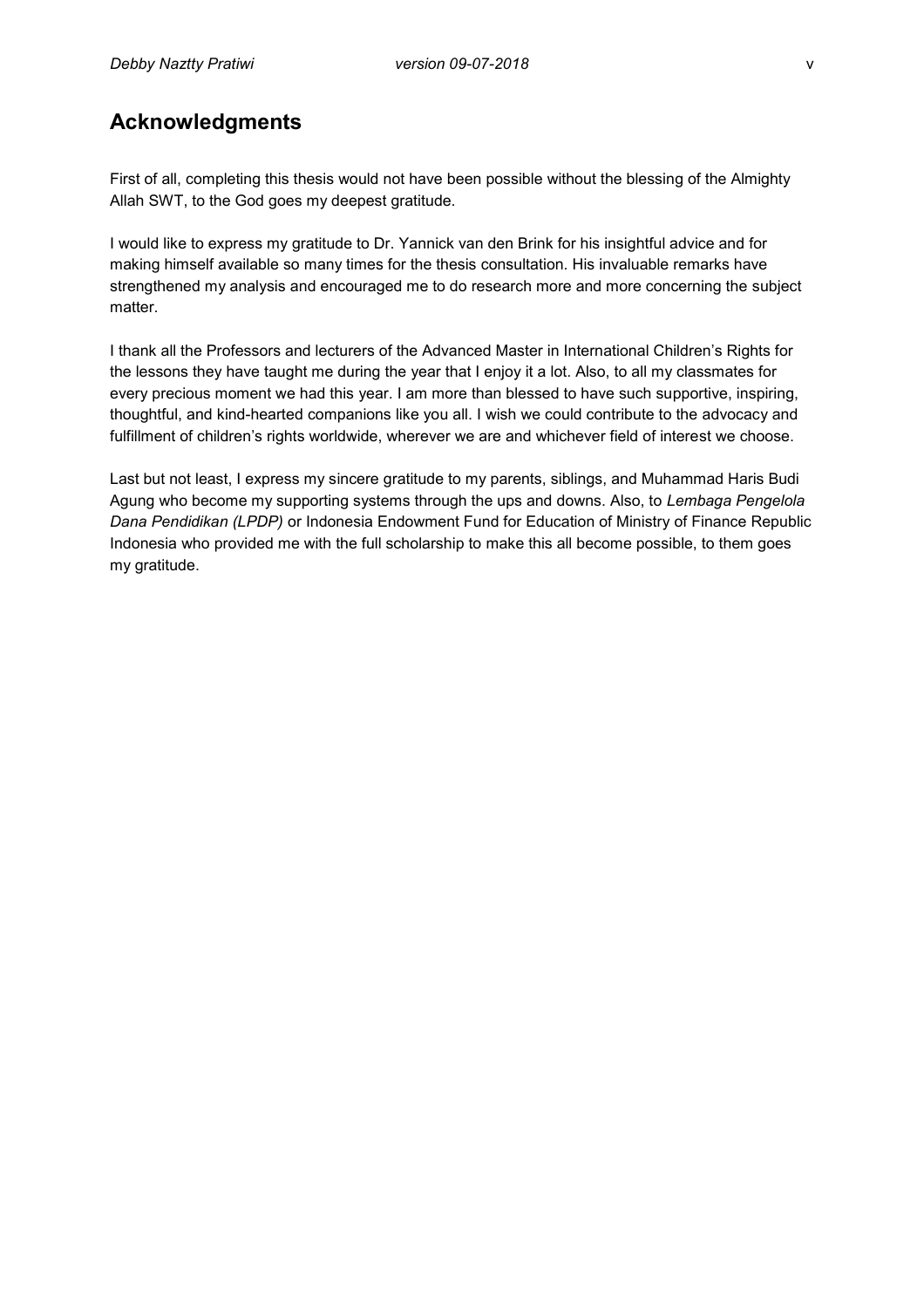# **Executive Summary**

This thesis aims to provide legal analysis on how diversion in a child-on-child crime can balance the interests of child offenders and child victims. Firstly, it explores the diversion regulation at the international level by analysing the CRC, its relevant General Comments, and the Beijing Rules. It highlights the solid position of diversion as an alternative to formal proceedings, not to detention or imprisonment. Furthermore, it explores the interconnection between the diversion and restorative justice and access to justice. Diversion can be used to achieve restorative justice and, at the same time, as a tool to access to justice. It also examines how the diversion is construed in the CRC Committee's Concluding Observation, whether or not it is in line with the international standards.

Second, this thesis narrows the scope on how the diversion takes into account child victims' interest in the context of child-on-child crime. It begins by analysing the child victims' rights to access to justice according to the CRC and the ECOSOC Resolution. It further explores the possibility of the diversion to facilitate child victims' access to justice, including some criticisms and benefits of victim participation in the diversion. Despite some scepticism, this thesis argues that diversion can be beneficial not only for child offenders, but also child victims.

Third, according to a solid international analysis on the role of diversion in a child-on-child crime, this thesis zooms in on the regulation of the diversion under Indonesia Juvenile Justice Law No.11/2012. It examines the extent to which diversion in Indonesia complies with the international legal standards, especially in balancing child offenders and child victims' interests in a child-on-child crime. It affirms that some aspects of the current regulation on the diversion in Indonesia need improvement. Although several drawbacks exist, there is also a positive element as Indonesia's law highly concerns on victim's interests in the decision-making of diversion.

Finally, this thesis analyses the potentiality of the CRC and the CRC Committee to further improve the diversion regulation in a child-on-child crime that can assist Indonesia and the CRC's member states in general. The child's best interest principle and the right to be heard of both child offenders and child victims should be at the centre of the diversion process. The CRC Committee should be consistent in defining the diversion's concept in the countries' concluding observation. It can also establish more provision and guidance concerning the diversion in crime with victims, or more specifically, child-onchild crime, in its revision on General Comment No. 10. Accordingly, this thesis also recommends some solutions to Indonesian authorities for further improvement regarding the diversion at the national level, mainly focusing the need for consistency in the prevailing laws.

Hopefully, this thesis will provide a better understanding on the use of diversion in a child-on-child crime that can be influential for children in conflict (child offenders) and children in contact (child victims) with the law. Thus, diversion can be a preferable solution to deal with juvenile offenders and to facilitate better access to justice for child victims at the same time. From children's rights perspective, it would affect children, not only to prevent adverse impacts of the formal trial, but also for a better development and wellbeing in the long run.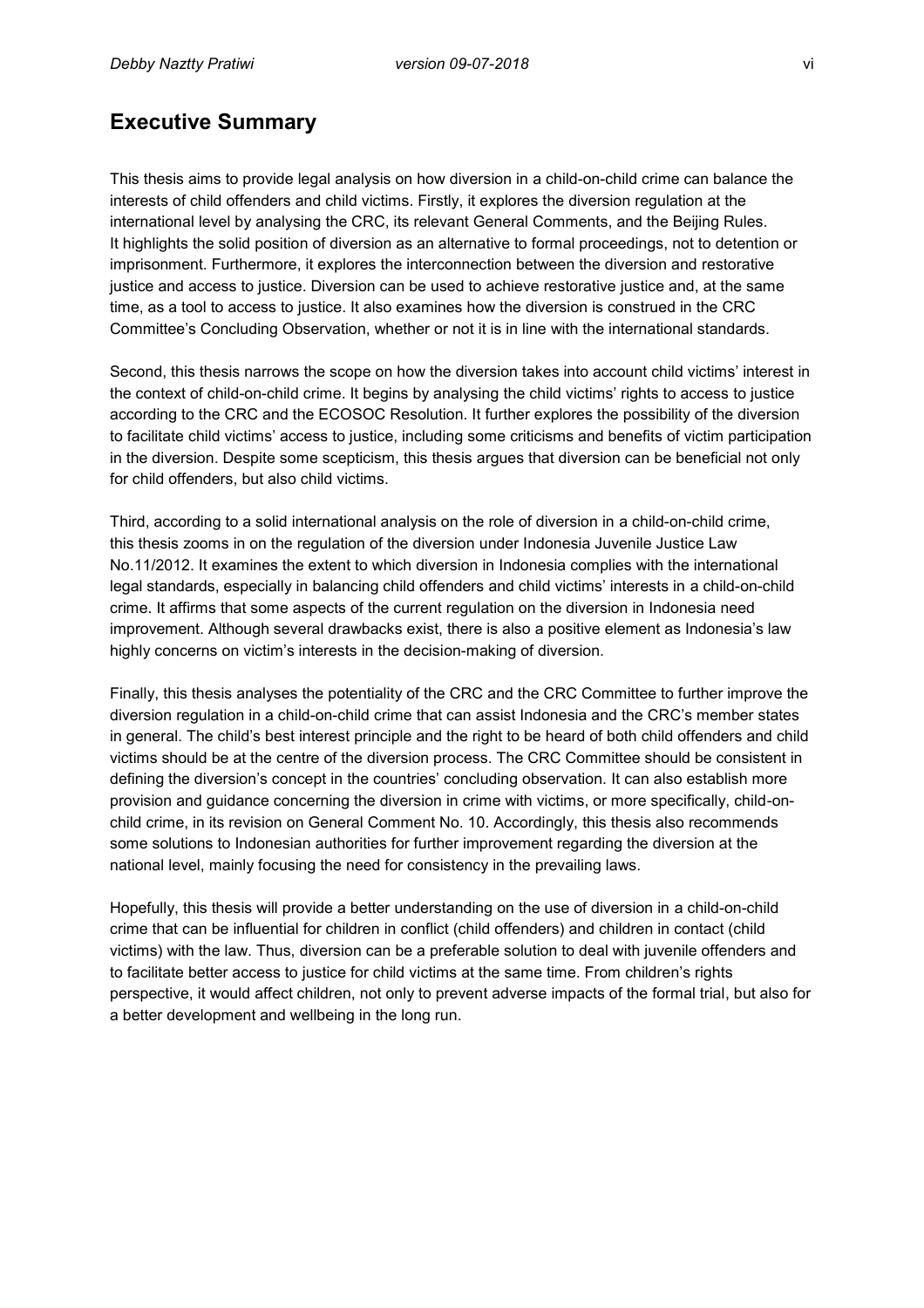# **Key Words**

Access to Justice; Child Offenders; Child-on-Child Crime; Children's Rights; CRC; Child Victims; Diversion; Restorative Justice;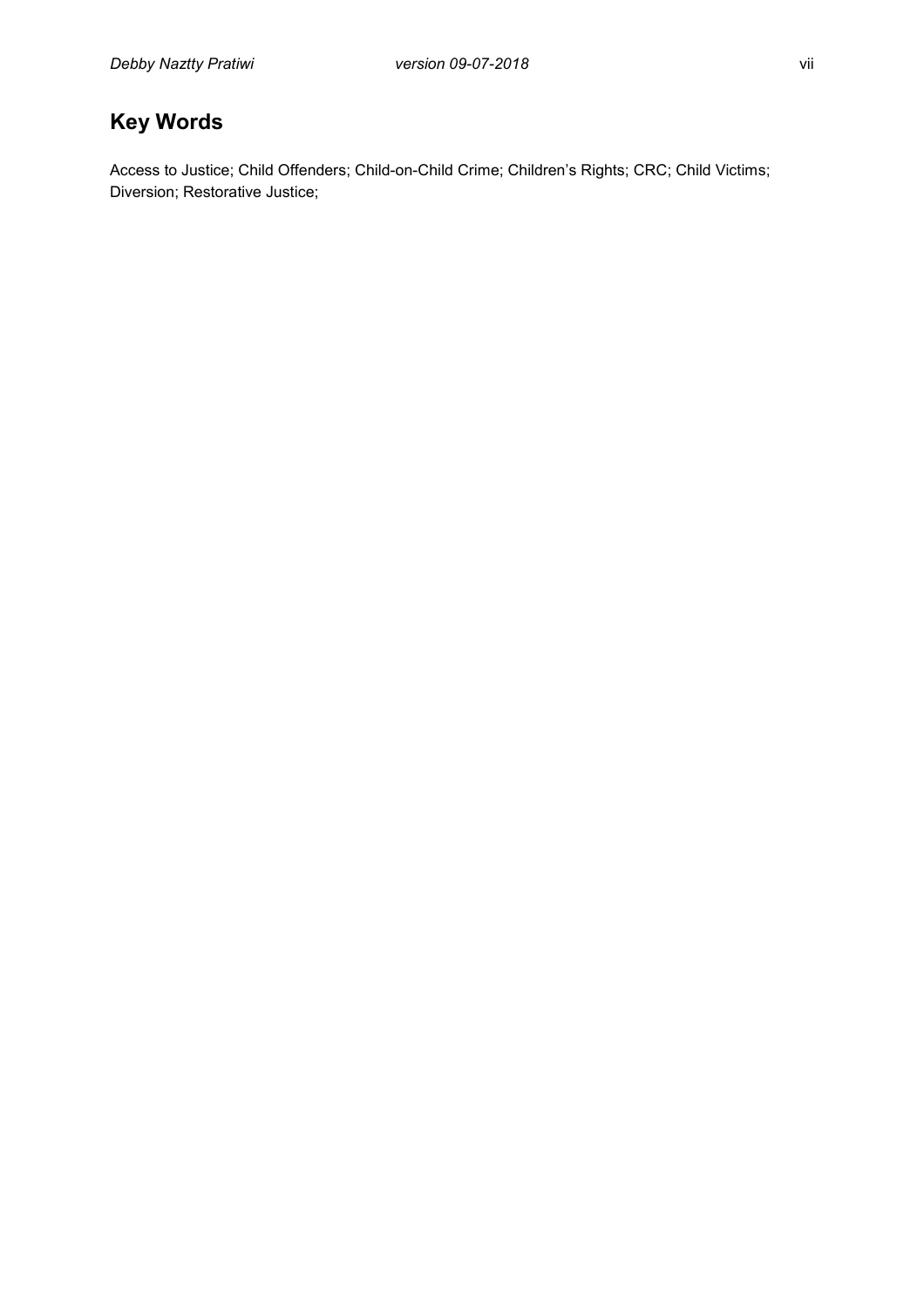# **Overview of Main Findings**

This thesis aims to analyse the compliance of the diversion's regulation in Indonesia with the international children's rights standards, particularly on how to balance the interests of child offenders and child victims in a child-on-child crime. It also presents a solid approach on how the diversion concept intersects with restorative justice and access to justice in dealing juvenile crimes. The general finding from the study is that the diversion in Indonesia has been sufficiently in compliance with the international legal standards. It is a mechanism of resorting young offenders from formal judicial proceedings, it aims to prevent stigma and holds the accountability of child offenders, it requires a free and voluntary consent from the children concerned, and it can be done at each stage of the proceeding. Nevertheless, some drawbacks remain, for instance, the inconsistency of the diversion's legal requirements, consideration of being a recidivist even after the diversion is applied, mandatory parental involvement, and the lack of implementing regulations of the diversion.

Moreover, this thesis provides three main findings and contributions. First, this thesis presents a holistic understanding of the diversion's elements at the international level by analysing the concept determined in the CRC, General Comment, and the Beijing Rules. It reaffirms the diversion as an alternative measure for dealing with juvenile offenders without going to formal judicial proceedings. However, inconsistency remains because the CRC Committee does not sufficiently standardize its concept of diversion. In some countries' concluding observations, it promotes the use of diversion as non-judicial measures of children accused of criminal offences or measures for dealing with children accused of having infringed penal law without resorting to judicial proceedings. However, other concluding observations still define diversion as an alternative measure to detention.

Second, this thesis provides an analysis of the intersection between the diversion, restorative justice, and access to justice at the international level. Such solid paradigm is used to establish the diversion mechanism that is not only benefiting child offenders but also child victims. In a child-on-child crime, diversion is a tool to achieve the primary goal of restorative justice aiming to identify child offenders' obligation to satisfy the needs and promote healing of child victims. However, diversion can be wholly excluded from restorative justice if it is applied in victimless cases where no victims exist (i.e., gambling, drug abuse). Although the diversion is often seen to be more beneficial for child offenders, child victims can use diversion as their attempts to access (restorative) justice to obtain a fair, timely, and just remedy.

Third, this thesis reveals that the diversion under Indonesia Juvenile Justice Law 11/2012 is more progressive compared to the CRC standards when it comes to the consideration of child victims' interest and involvement. Child victims are heard in the decision-making of the diversion, and their approval is required before the diversion is applied. In a child-on-child crime, child victims' consent and participation should be accompanied by their parents/guardian. These considerations are missing in the diversion's regulation at the international level. Instead of regulating the diversion in a child-onchild crime, the regulation of diversion in the General Comment No. 10 is more applicable in the context of victimless crimes. The General Comment No. 10 fails to address victims' consent and their participation as the diversion's requirements. International legal standards are also lacking of provisions on how diversion is applied to a child-on-child crime. This thesis highlights the importance of international guidance on the implementation of diversion in a child-on-child crime. It also contributes by advocating that the guidance can be embedded in the current revision of the General Comment No. 10. The more comprehensive and clearer guidance would enhance a better legal safeguard and protection of the rights of children in the diversion process.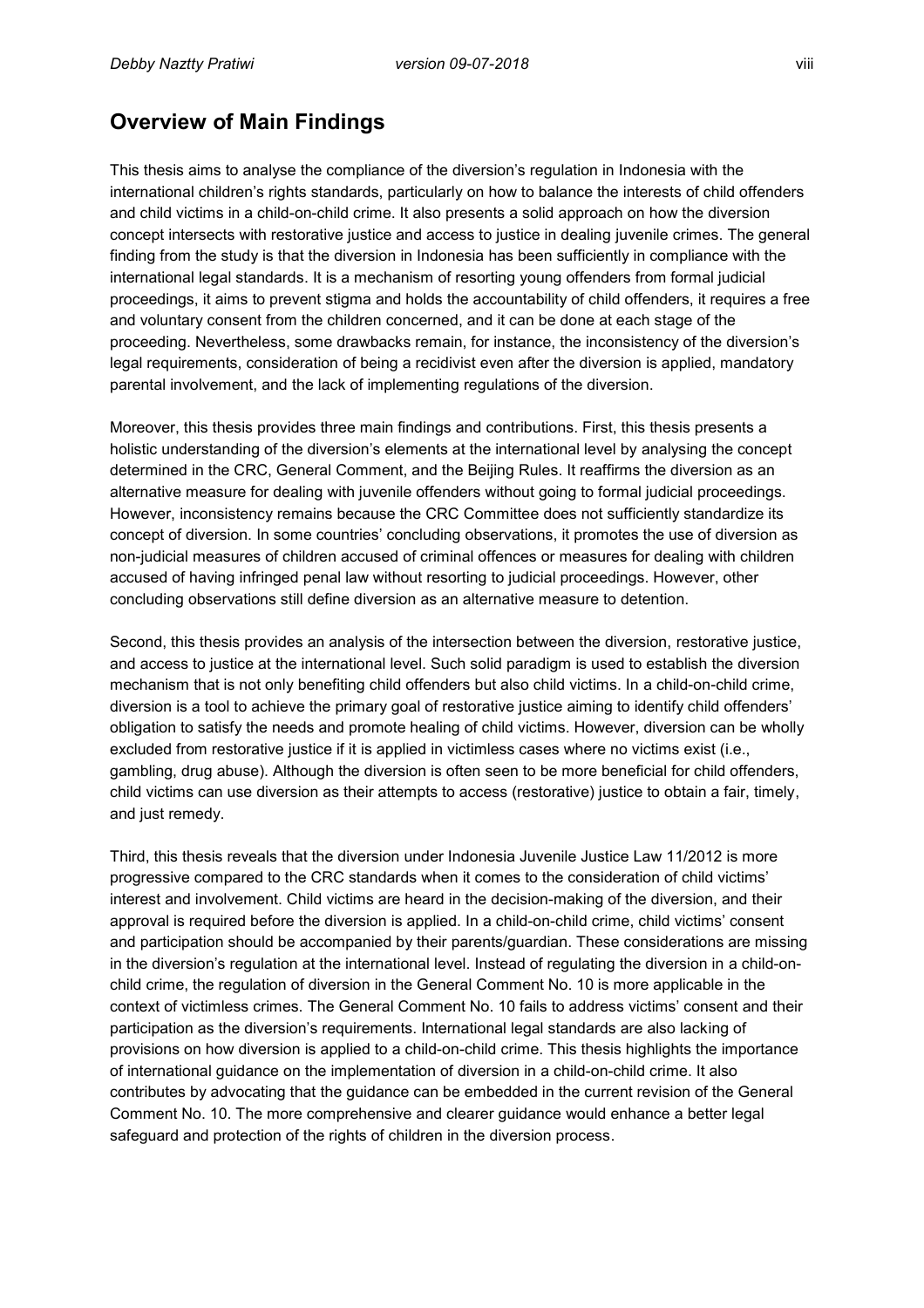# **List of Abbreviations**

| <b>ATJ</b>                            | Access to Justice                                                             |  |  |
|---------------------------------------|-------------------------------------------------------------------------------|--|--|
| <b>Beijing Rules</b>                  | United<br><b>Nations</b><br>Standard<br>Minimum<br><b>Rules</b><br>for<br>the |  |  |
|                                       | Administration of Juvenile Justice 29 November 1985                           |  |  |
| <b>CRC</b>                            | Convention on the Rights of the Child                                         |  |  |
| <b>CRC Committee</b>                  | Committee on the Rights of the Child                                          |  |  |
| <b>ECOSOC Resolution</b>              | The Economic and Social Council Resolution 2005/20                            |  |  |
|                                       | Guidelines on Justice in Matters involving Child Victims and                  |  |  |
|                                       | <b>Witnesses of Crime</b>                                                     |  |  |
| Law 11/2012                           | Indonesia Juvenile Justice Law No.11/2012, 30 July 2012                       |  |  |
| <b>OHCHR</b>                          | Office of the United Nations High Commissioner for Human                      |  |  |
|                                       | <b>Rights</b>                                                                 |  |  |
| <b>OPSC</b>                           | Optional Protocol to the Convention on the Rights of the Child                |  |  |
|                                       | on the Sale of Children, Child Prostitution, and Child                        |  |  |
|                                       | Pornography                                                                   |  |  |
| <b>ICCPR</b>                          | International Covenant on Civil and Political Rights                          |  |  |
| <b>ICESCR</b>                         | International Covenant on Economic, Social, and Cultural                      |  |  |
|                                       | <b>Rights</b>                                                                 |  |  |
| Indonesia Penal Code                  | Criminal Code No.1/1946 jo. Law No. 7/1958                                    |  |  |
| <b>MACR</b>                           | Minimum Age of Criminal Responsibility                                        |  |  |
| <b>RJ</b>                             | Restorative Justice                                                           |  |  |
| The Attorney General's Decree         | PER-006/A/J.A/04/2015<br>The .<br>Decree<br>No.<br>regarding                  |  |  |
|                                       | Guidelines on the Implementation of Diversion at the                          |  |  |
|                                       | <b>Prosecution Level</b>                                                      |  |  |
| The Head of Police Institution Decree | No. Pol.TR/1124/XI/2006<br>jo.<br>No.<br>The<br>Decree<br>Pol.                |  |  |
|                                       | TR/359/DIT.I/VI/2008 regarding Guidelines on Dealing with                     |  |  |
|                                       | Children in Conflict with the Law                                             |  |  |
| The Supreme Court's Decree            | The Indonesian Supreme Court's Decree No. 4/2014                              |  |  |
|                                       | regarding Guidelines on the Implementation of Diversion in                    |  |  |
|                                       | Juvenile Justice System                                                       |  |  |
| UN                                    | <b>United Nations</b>                                                         |  |  |
| <b>UNDP</b>                           | United Nations Development Programme                                          |  |  |
| <b>UNICEF</b>                         | United Nations Children's Fund                                                |  |  |
| <b>UNODC</b>                          | <b>Nations</b><br>Office<br>Crim<br>United<br>Drugs<br>and<br>on              |  |  |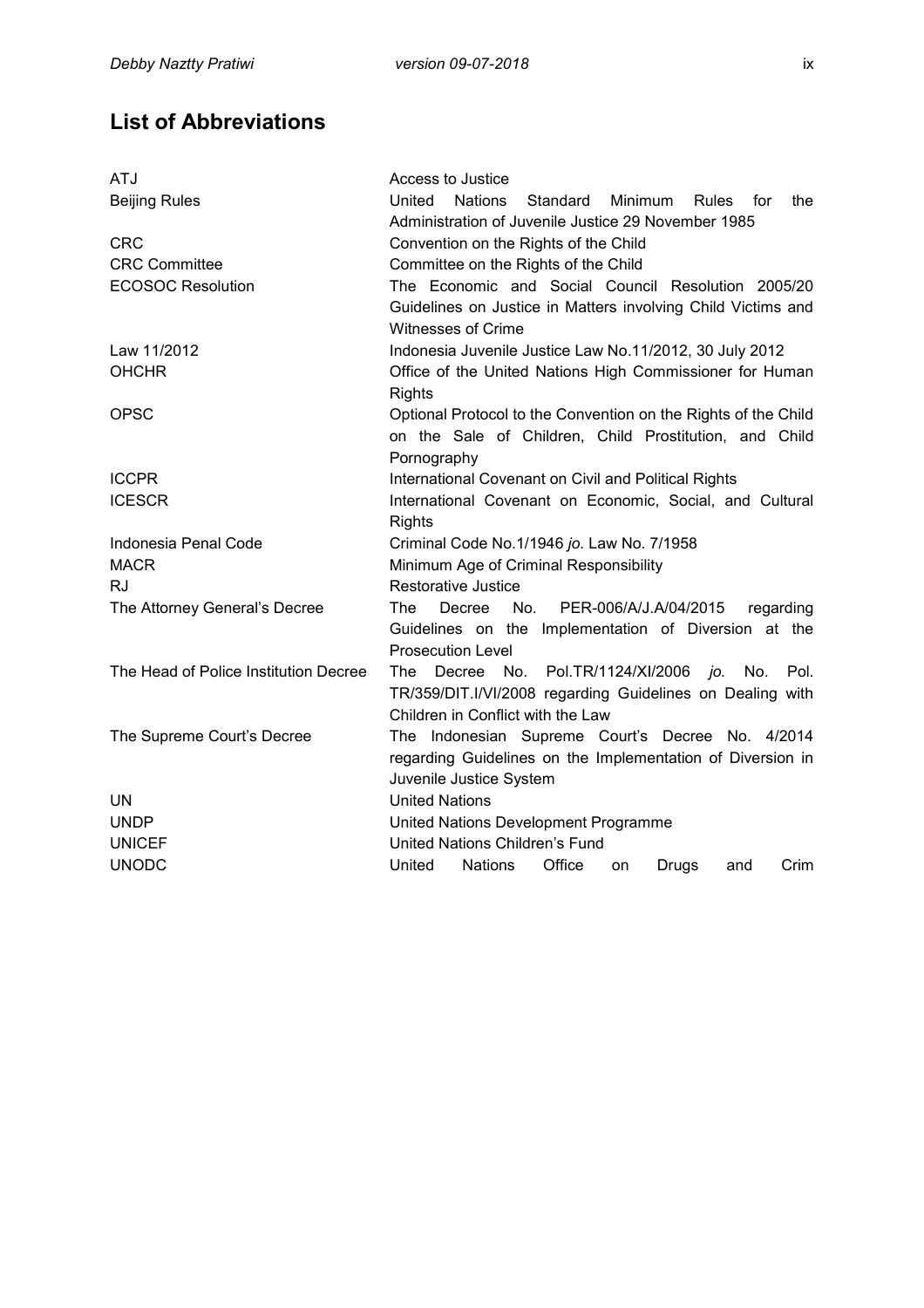### **1. Introduction**

 $\overline{a}$ 

#### **1.1 Brief Background**

UNICEF has estimated that more than 1 million children are behind bars worldwide.<sup>1</sup> During subsequent proceedings in the juvenile justice system, harmful effects may arise, such as the stigma of conviction and sentence.<sup>2</sup> Child offenders are labelled either as a criminal, bad guy or troublemaker throughout the proceedings, and the consequences can last for a lifetime. Severe punishments may also have adverse effects on young offenders, weakening their already fragile links with society, nourishing negative networks, and resulting in an increase of future recidivism.<sup>3</sup> Due to the adverse consequences on children's wellbeing and development, incarceration should be seen as a measure of last resort and, if conducted, for the shortest period of time.<sup>4</sup>

It is thus essential to find alternative measures, not only for an imprisonment but also for formal judicial proceedings. The awareness of diverting minors from formal proceedings has been growing immensely at the international level through the emergence of Beijing Rules, and further strengthened by a legally-binding document—the Convention on the Right of the Child **("CRC").**<sup>5</sup>

While the CRC is quite explicit in adopting the concept of diversion, it also embeds the idea of Restorative Justice **("RJ")**, and Access to Justice **("ATJ")** implicitly in some of its provisions. There are various definitions of the concept of RJ and ATJ. For this thesis, the author adopts the meaning of RJ as a process involving the participation from the victim and the offender, or any other parties by the crime committed, to reach an agreement in settling the case, supported by the help of a facilitator. $6$ ATJ, on the other hand, is the right to obtain a fair, timely, and effective remedy for violations of rights according to the prevailing national and international standards, through the process that protects children's dignity and promotes their development.<sup>7</sup>

The interrelation between the concept of diversion, RJ, and ATJ is rather complicated because each has its own characteristics in addressing children's rights in the juvenile justice system. However, they could also intersect with each other particularly in balancing the interests of child offenders and child victims. As this thesis aims to analyse the rights and interests of child offenders and child victims in the diversion process in Indonesia, it needs a solid international framework of diversion. Therefore, it is also crucial to examine crosscutting principles between diversion and RJ and ATJ concepts,

- <sup>4</sup> United Nations, General Assembly, *Convention on the Rights of the Child*, article 37 (b) (1989) [Hereinafter "CRC"].
- <sup>5</sup> T. Liefaard, Juvenile Justice From An International Children's Right Perspective, in W. Vandenhole *et al.* (Ed.)*, Routledge International Handbook of Children's Rights Studies*, at. 237 (2015).
- <sup>6</sup> Refer to the definition given by the UNODC, *Custodial and Non-Custodial Measures Alternative to Incarceration*, at. 13 (2006). The complete definition is provided later under subchapter 2.4 of this thesis.
- $7$  Refer to the definition given by the UNICEF (2008). The complete definition is addressed under subchapter 3.3 of this thesis.

<sup>1</sup> Human Rights Watch, Children Behind Bars, The Global Overuse of Detention of Children, *available at* <https://www.hrw.org/world-report/2016/children-behind-bars> (last accessed 9 May 2018).

<sup>2</sup> United Nations, General Assembly, *United Nations Standard Minimum Rules for the Administration of Juvenile Justice*, the commentary of Art.11 (1985) [Hereinafter "Beijing Rules"].

<sup>3</sup> G. Lotti, *Tough on Young Offenders: Harmful or Helpful?*, Warwick Economics Research Papers, at. 2 (2016)..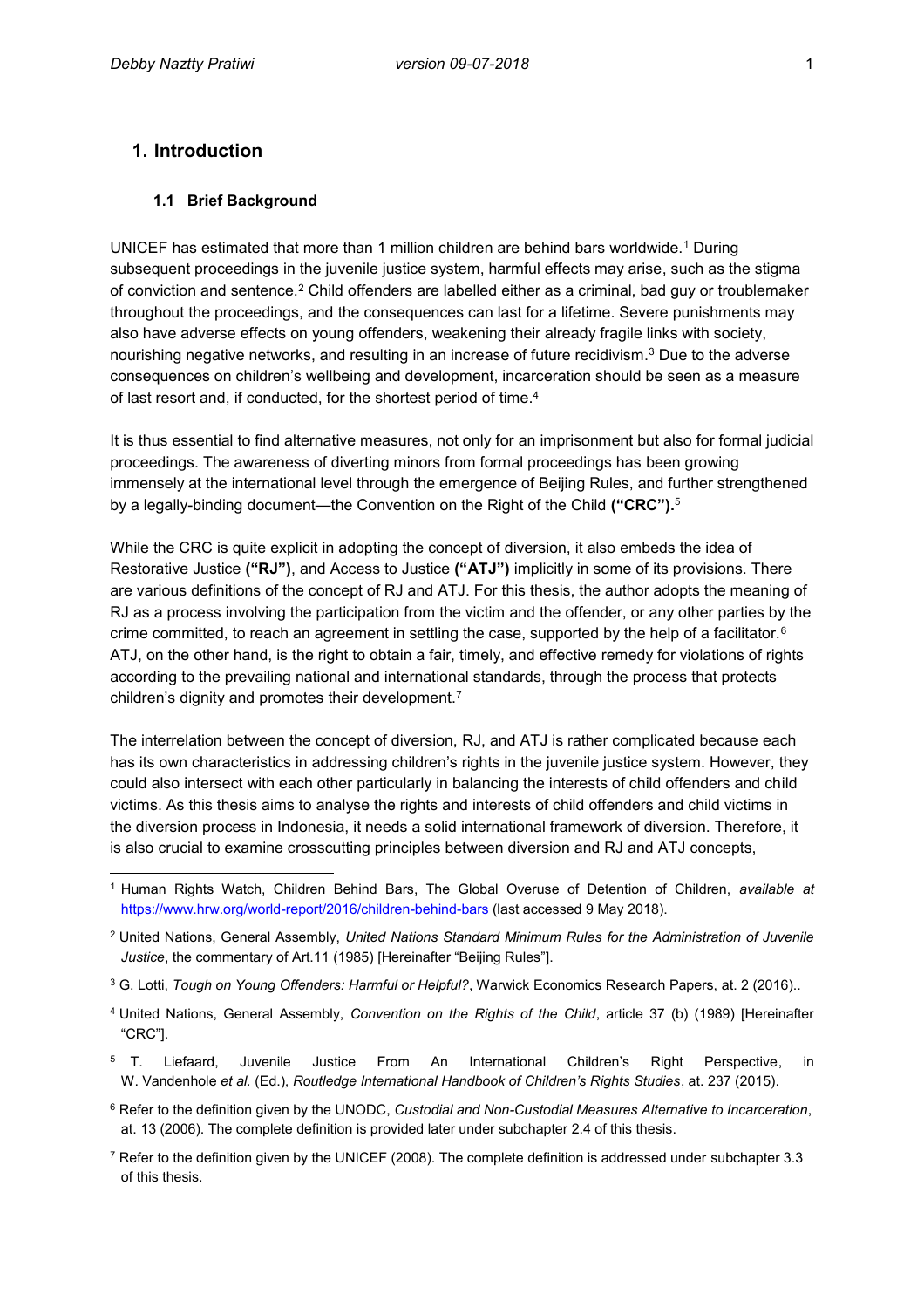the interrelation among these notions, and their differences in the context of child-on-child crime settlement. Looking at the national context, Indonesia is bound by the CRC since its ratification in 1990, and thus the CRC is applicable across the country. $8$  Hence, Indonesia has the international obligation of applying the diversion according to Article 40 (3) (b). In 2012, Indonesia absorbed the diversion concept in the Juvenile Justice Act 2012 **("Law 11/2012")**, aiming to promote the restorative approach instead of the old concept of retributive justice.

This thesis assesses the diversion thoroughly in child-on-child crimes,<sup>9</sup> since cases such as persecution and violence among children are quite prevalent in Indonesia. According to the data released in 2017, 84% of students in Indonesia experienced violence in schools.<sup>10</sup> In more detail, 75% of students admitted of committing violence against their peers.<sup>11</sup> From UNICEF report, 50% of children suffered bullying at school.<sup>12</sup> With such enormous amount of cases, it may contribute to the increase of juvenile offenders in the criminal justice systems that often result in the imprisonment of children. Therefore, it is encouraging to promote diversion as an alternative measure in child-on-child crimes. In such particular case, the authorities need to consider the interests of child offenders and child victims adequately according to the international and national legal standards.

In Indonesia, diversion can apply both in crimes with or without victims. In the case where a victim exists, diversion requires the victim's approval whether he is an adult or a child victim.<sup>13</sup> For the latter, approval from his parents/guardian is needed. From a pedagogical perspective, diversion will benefit child offenders and appears to be in 'the best interest of the child' as it redirects young persons from formal proceedings. While adult victims could decide fully on their own whether or not to approve the diversion, the case is somewhat different for child victims. In a child-on-child crime, child victim's parents often argue that channelling the offender from the trial is an unfair treatment in comparison with the offence committed. They want the offender to suffer similar pain (or even worse) as what their child had experienced.

The victim's approval to enter the diversion in a child-on-child crime can be problematic. On one hand, it hampers the full and effective implementation of diversion because not all victims (or their parents) agree to give their consent. On the other hand, the decision of granting an approval is solely the rights of the victim as he has the right to be heard in the judicial proceedings concerning him.<sup>14</sup> Hence, the use of diversion remains debatable in bridging these conflicting interests.

 $\overline{a}$ 

<sup>8</sup> Indonesia ratified the CRC on 5 September 1990 through the Presidential Decree of Republic Indonesia Number 36 Years of 1990 regarding The Ratification of the CRC

<sup>9</sup> Here child-on-child crime means every criminal offences committed by a child (person under the age of 18) against a child.

 $10$  From the report, this percentage is higher than some Asian countries such as Vietnam (79%), Nepal (79%), Cambodia (73%), and Pakistan (43%), *available at* [http://www.kpai.go.id/berita/indonesia-peringkat-tertinggi](http://www.kpai.go.id/berita/indonesia-peringkat-tertinggi-kasus-kekerasan-di-sekolah/)[kasus-kekerasan-di-sekolah/](http://www.kpai.go.id/berita/indonesia-peringkat-tertinggi-kasus-kekerasan-di-sekolah/) (last accessed 22 May 2018).

<sup>11</sup> The data was released by KPAI *(Komisi Perlindungan Anak Indonesia)* or Indonesian Child Protection Commission in 2017 based on the research conducted by International Center for Research on Women, *available at* [http://www.kpai.go.id/berita/pers-release-kekerasan-di-sekolah-marak-kpai-menyelenggarakan-fgd](http://www.kpai.go.id/berita/pers-release-kekerasan-di-sekolah-marak-kpai-menyelenggarakan-fgd-analisis-kebijakan-penanganan-kekerasan-di-pendidikan/)[analisis-kebijakan-penanganan-kekerasan-di-pendidikan/](http://www.kpai.go.id/berita/pers-release-kekerasan-di-sekolah-marak-kpai-menyelenggarakan-fgd-analisis-kebijakan-penanganan-kekerasan-di-pendidikan/) (last accessed 22 May 2018).

<sup>12</sup> UNICEF, *Annual Report Indonesia 2016,* at. 17 (2016).

<sup>13</sup> *Indonesia Law No. 11 years of 2012 regarding Juvenile Justice System*, article 9 and 10 (2012) [hereinafter Law 11/2012].

<sup>14</sup> CRC, *supra* note 4, art. 12.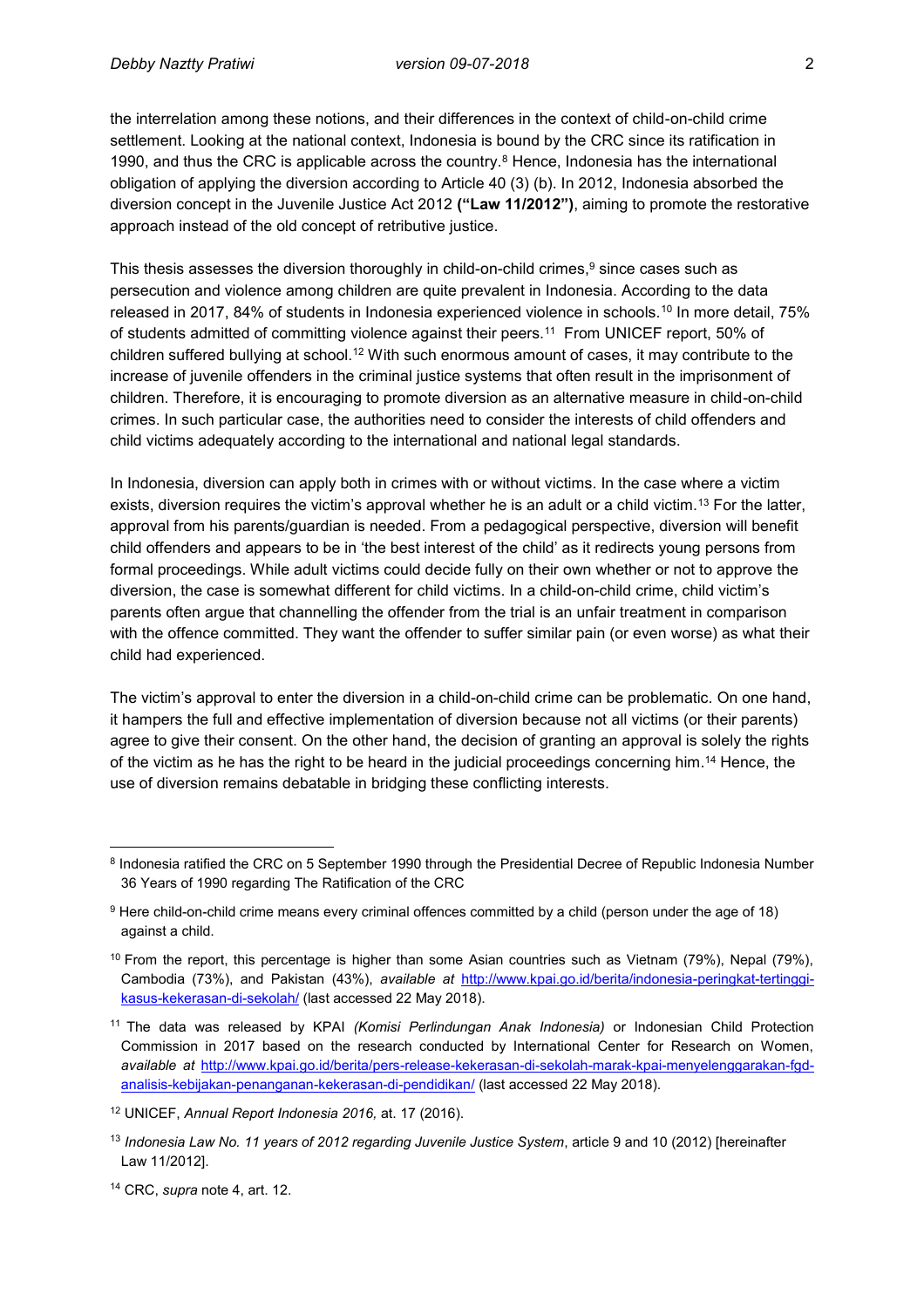#### **1.2 Aim and Research Questions**

This research aims to evaluate the diversion concept in Indonesia from the international children's right perspectives and how it balances the interests of child offenders and child victims. The study further assesses the possibility of the international children's rights instruments and the CRC Committee to improve the regulation of diversion. This thesis intends to give constructing critics and suggestions to apply the diversion as a 'win-win solution' in child-on-child crimes.

This thesis seeks to answer these twofold questions: To what extent diversion in Indonesia complies with the international children's rights standards in terms of balancing the interests of child offenders and child victims in child-on-child crimes? And, how could the international children's right instruments and the CRC Committee contribute to further improving diversion in Indonesia in ways that may benefit both child offenders and child victims?

In order to answer the above queries, this thesis will also address the definition of diversion in light of the international children's rights legal frameworks, the interconnection between diversion, restorative justice, and access to justice under the international children's rights standards, and finally assess the regulation of diversion under Indonesia Juvenile Justice System.

#### **1.3 Methodology and Framework of Analysis**

The research will explore the theoretical perspectives of diversion under the international legal frameworks. A solid concept of diversion is required to avoid misconception with the concept of ATJ and RJ in a child-on-child crime. Those concepts often look similar in some elements but not necessarily the same. Using the features of ATJ and RJ, this thesis seeks how children's right standards harmonize child offenders and child victims' interests in the diversion process. The framework used is an analysis of the interconnection between diversion, RJ, and ATJ at an international level. Further, such concept is also used **to evaluate** the compliance of diversion in Indonesia with the international standards. For a better understanding, the author provides the following framework of analysis.



Figure 1. Framework of Analysis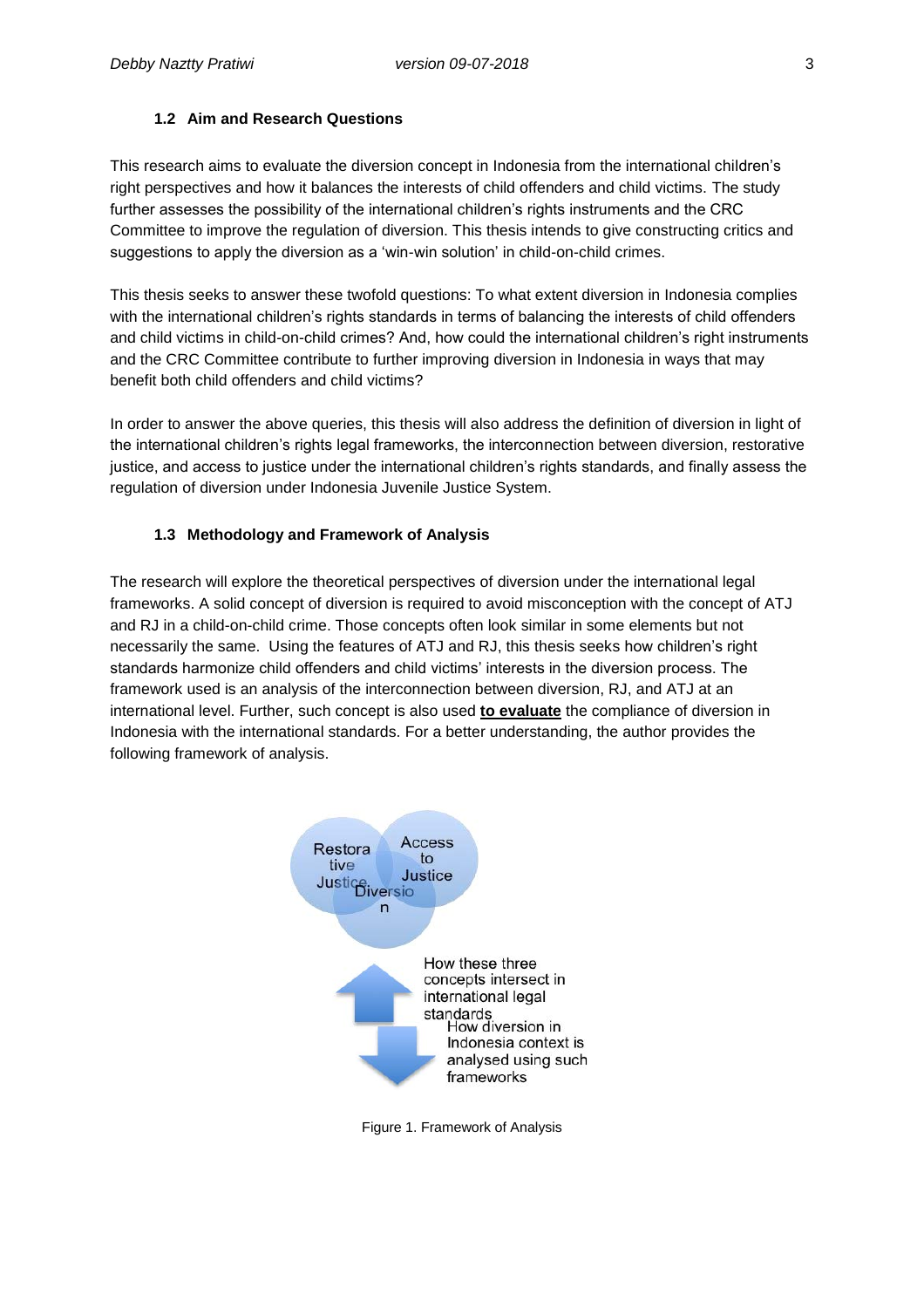With the above framework, **legal-desk research** is used through the international children's rightrelated instruments. It includes the UN Documents (CRC, General Comments, Concluding Observations, Beijing Rules), national legislation (Indonesian Law No. 11/2012), related data, NGO reports, and academic literature on the concept of diversion, ATJ, and RJ. Due to time constraint and feasibility, the author did not include field-research for gathering the empirical data. Alternatively, the author made use of related regulations, literature, national case study, and first-hand researches from Indonesian scholars to get the data and information on the use of diversion in practice.

#### **1.4 Scope, Limitations and Definitions**

The scope of this thesis is limited to the CRC, Beijing Rules, the CRC Committee's General Comment, the ECOSOC Resolution, and other relevant international standards, which are related to or contain substantial provisions on children's rights in the juvenile justice system, particularly on the use of diversion, ATJ, and RJ. This thesis excludes other international human rights standards such as the ICCPR, ICESCR, and their Committee's General Comment.

At the national level, this thesis only used Indonesia Juvenile Justice Law 11/2012, Indonesia Penal Code, and some relevant institution's decree regarding diversion in the juvenile justice system. This thesis also analysed 2 (two) district court cases concerning the subject matter. This thesis focuses on the legal analysis and exempts the more practical issues regarding the implementation of diversion.

As this thesis focuses on addressing the rights of child offenders and child victims in the diversion, the author uses the definition of a child as every human being below the age of eighteen years unless defined otherwise in the national laws.<sup>15</sup> The CRC does not differentiate the definition of child offenders and child victims, while in Indonesia Law 11/2012 such distinction exists. Child offenders and child victims are those below the age of 18 years.<sup>16</sup> However, for child offenders, the law concerns explicitly that the child should be at least 12 years (as the MACR in Indonesia).<sup>17</sup>

With regard to the three core concepts of this thesis, the author is aware of multiple definitions of diversion, restorative justice, and access to justice. To have a better understanding, the author adopts the definition of diversion stipulated in General Comment No. 10 which is "an intervention without resorting to judicial proceedings, involving removal from criminal/juvenile justice processing and referral to an alternative (social) services for children, alleged as, accused of, or recognized as having infringed the penal law."<sup>18</sup>

The author uses the definition provided by the UNICEF (2008) in defining access to justice as the right to obtain a fair, timely and an effective remedy for violations of rights, as put forth in the national and international norms and standards, through adapted processes that protect children's dignity and promote their development.<sup>19</sup>

 $\overline{\phantom{a}}$ <sup>15</sup> CRC, *supra note* 4, art. 1.

<sup>16</sup> Law 11/2012, *supra* note 13, art. 1 para. 3 and para. 4.

<sup>17</sup> *Id.,* art. 1 para. 3.

<sup>18</sup> The CRC Committee General Comment No. 10, *Children's Right in Juvenile Justice*, CRC/C/GC/10, para. 24 and para. 27 (2007) [Hereinafter GC 10].

<sup>&</sup>lt;sup>19</sup> Originally refer to UNICEF, Children's Equitable Access to Justice, Central and Eastern Europe and Central Asia, at. 13 (2015) and UNICEF, UN Common Approach to Justice for Children 2008.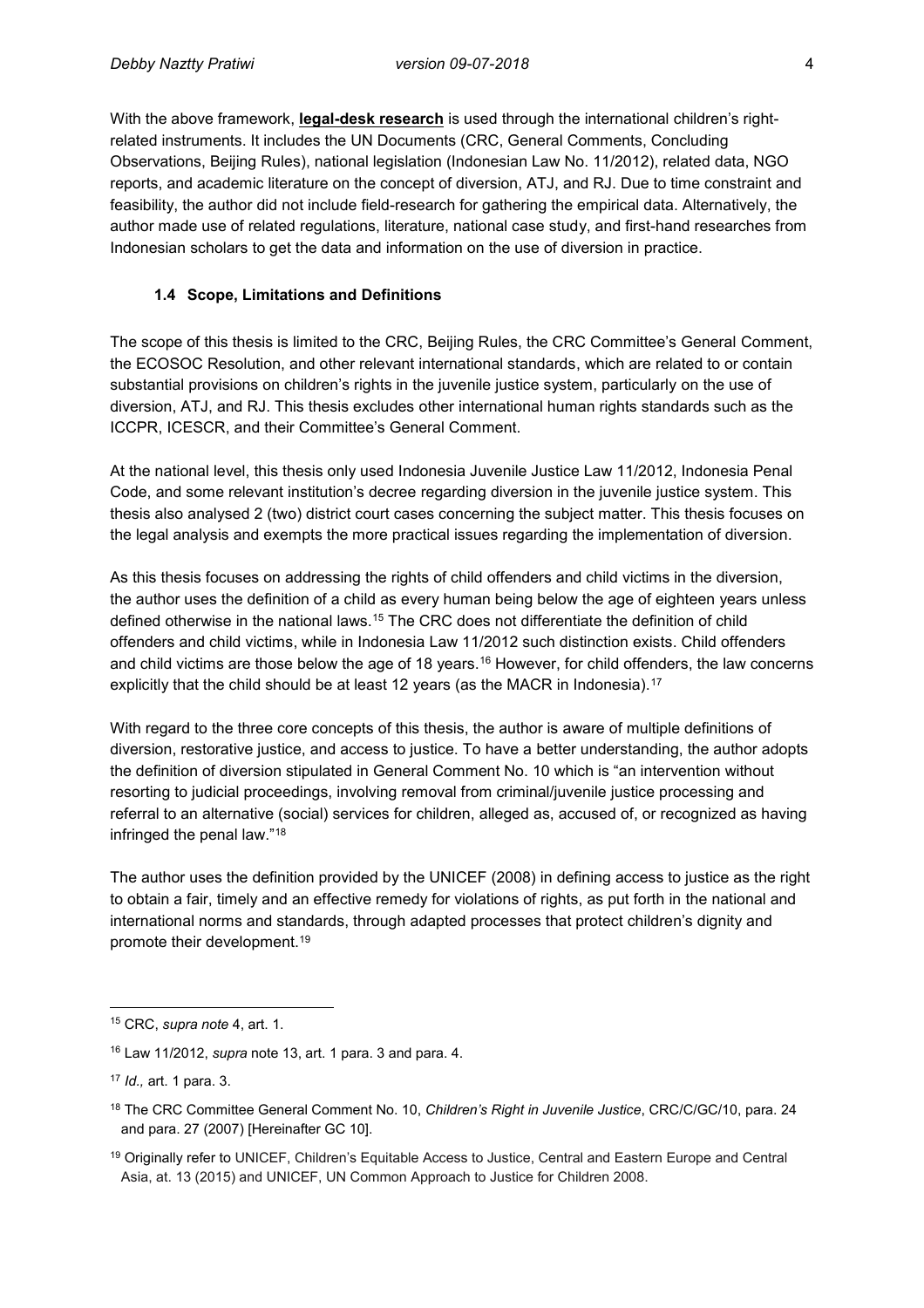Furthermore, as mentioned before, the author refers to the definition of restorative justice by the UNODC (2006), arguing the concept as any process in which the victim and the offender and, where appropriate, any other individuals or community members affected by the crime, participate together actively in the resolution of matters arising from the crime, generally with the help of a facilitator that leads to an agreement.<sup>20</sup>

#### **1.5 Outline**

This thesis consists of 6 (six) parts. After the introductory chapter, Chapter 2 provides the reader with a general concept of diversion under the international children's right instruments. The chapter distinguishes the differences between diversion and RJ, and argues how diversion aims to be an alternative to formal proceedings not to sentencing or detention. The focus of Chapter 2 is on the diversion's perspective from child offenders.

Chapter 3 briefly examines the concept of ATJ for child victims and elaborates their rights in the juvenile justice systems. Moreover, this chapter explores how diversion can be used as a tool for child victims to access justice in a child-on-child crime. It further argues the need for considering victim's interest in the diversion and the benefits of diversion for child victims. Hence, the focus of Chapter 3 is on the diversion's perspective from child victims.

Pursuant to the international frameworks of diversion from the perspectives of child offenders and child victims as identified in Chapter 2 and Chapter 3, Chapter 4 explores how Indonesia Law 11/2012 sets out the diversion regulation. This part thoroughly assesses the legal requirements, procedures, the role of the parties involved, challenges, and its conformity (or not) with the CRC.

Chapter 5 uses the analysis explored in the previous chapters as the foundation to examine the role of the CRC and the CRC Committee at the international level. Mainly, regarding their future potential in bridging the interests of child offenders and child victims in diversion. This analysis can benefit not only in the context of Indonesia but at the global level.

Lastly, Chapter 6 follows with the conclusions and recommendations.

 $\overline{\phantom{a}}$ 

<sup>20</sup> UNODC, *supra note* 6, at. 13 (2006).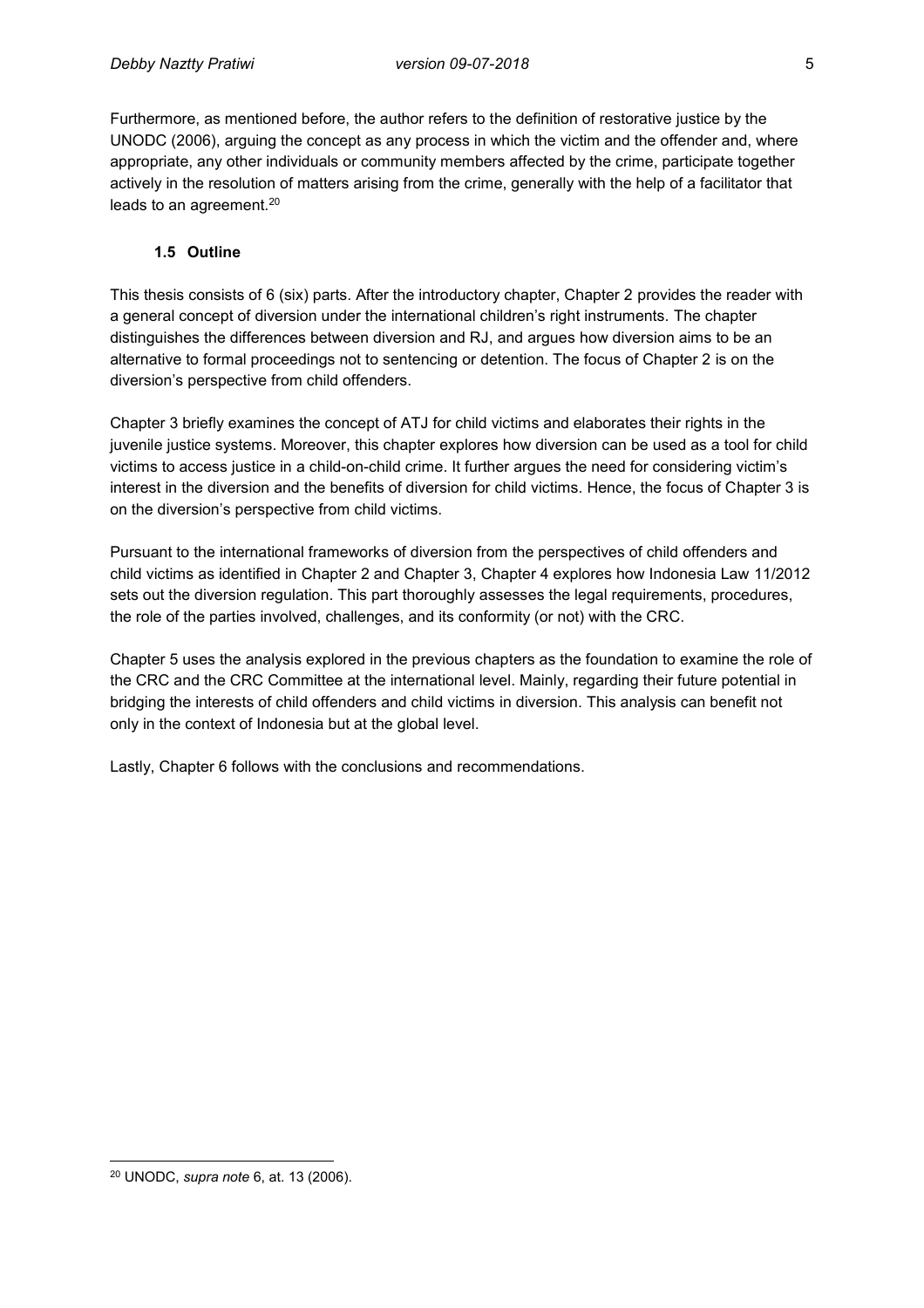# **2. Diversion under International Children's Right Standards: A Child Offender Perspective**

### **2.1 Introductory Elements**

The notion of having a specific juvenile criminal policy begun since the 1960s, while scholars considered the importance of balancing the state's intervention against young offenders by taking into account the principles of subsidiarity and proportionality. <sup>21</sup> However, the supporting instrument was only established in 1985 through the enactment of the Beijing Rules, introducing the general concept of diversion. It involves the removal of juvenile offenders from the criminal trial and redirects them to a formal or informal community support services to avoid negative effects of juvenile justice proceedings.<sup>22</sup> By maintaining the young offender's ties with his family and the community, "diversion avoids the potential effect of a formal delinquent label which could adversely affect his self-image and contribute to subsequent delinquent behaviour."<sup>23</sup> From the state's view, diversion is also more effective for time and money constraints. It reduces the burden of cases in court and appears to be less costly to maintain rather than the formal system that expands the distribution of money to juvenile police, courts, and corrective functions.<sup>24</sup> Dunkel mentions, at least, the following six supporting reasons to justify the diversion practice:

- 1. Preventing negative stigmatization;
- 2. Promoting educative measures instead of punishment;
- 3. Avoiding disproportionate sentencing;
- 4. Reducing (or limiting) the courts' caseload;
- 5. Reducing state intervention in the juvenile delinquency;
- 6. Promoting advantages of less severe punishment.<sup>25</sup>

Pertaining the possible positive outcomes of diversion, it is an alternative measure that is specifically tailored to the child's needs. Thus, it should be legally and sufficiently regulated under the laws, both at the international and national level. This chapter assesses the concept of diversion in the international standards from the perspective of child offenders.

#### **2.2 International Legal Frameworks**

#### 2.2.1 CRC

As the first legally binding document concerning children's rights, the CRC is the most ratified UN Convention worldwide.<sup>26</sup> Although the CRC itself does not explicitly mention specific articles as its

 $\overline{a}$ <sup>21</sup> F. Dunkel, Diversion: A Meaningful and Successful Alternative to Punishment in European Juvenile Justice System, in J. Junger-Tas and F. Dunkel (Eds), *Reforming Juvenile Justice*, at. 147 (2009).

<sup>22</sup> Beijing Rules, *supra* note 2, art. 11.

<sup>23</sup> S.A. Hinshaw, Juvenile Diversion: An Alternative to Juvenile Court, *Journal of Dispute Resolution,* Vol. 1993, No. 2, at. 312 (1993). Originally refer to T.S. Bynum and J.R Greene, How Wide the Net?, in Scott H. Decker (Ed.), *Juvenile Justice Policy: Analyzing Trends and Outcomes*, at. 129, 130 (1984).

<sup>24</sup> *Id.,* at. 313.

<sup>25</sup> Dunkel, *supra* note 21, at. 149.

<sup>&</sup>lt;sup>26</sup> Up to the date of the writing of this thesis, all countries have ratified the CRC except the US. In total, 196 countries are the member states of the CRC. The information refers to the United Nations Treaty Collection,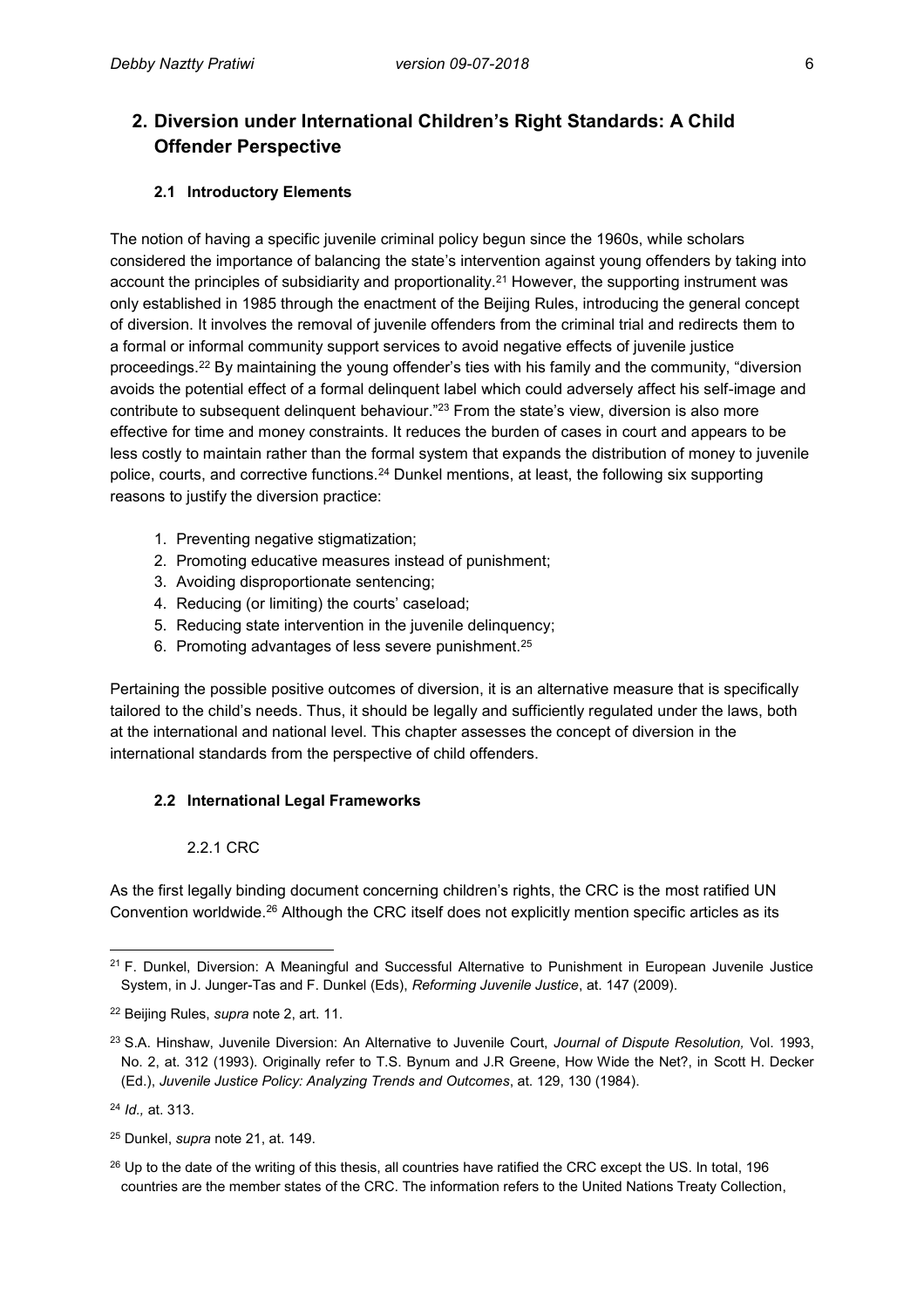general principles in the convention, it recognizes 4 (four) core principles in its Reporting Guidelines.<sup>27</sup> It introduces the general principles consisting of the right to equality and non-discrimination (Art. 2 CRC), the best interests of the child (Art. 3 CRC), the right to life, survival and development (Art. 6 CRC) and the right to participation (Art. 12 CRC).<sup>28</sup> The general principles need to be read as horizontal implementation and interpretation principles throughout all the provisions of the CRC.<sup>29</sup> In implementing other articles in the CRC, state parties should provide relevant information on the application of these principles.<sup>30</sup> It aims to guide the interpretation of the convention as a whole and thus guide national programs of implementation. $31$  Moreover, the CRC is also the first hard law document concerning children in the justice system, in comparison with some soft laws related to juvenile justice such as Beijing Rules, Havana Rules, Riyadh Guidelines, and Vienna Guidelines.<sup>32</sup>

In the CRC, Article 40 (3) (b) embeds the idea of diversion. It establishes a concept of dealing with children in conflict without resorting to judicial proceedings.<sup>33</sup> Slightly different from the wording in the Beijing Rules, the CRC emphasizes that diversion should not lead to negligence of the child's human rights and legal safeguards.<sup>34</sup>

Children's rights are universal, indivisible, interdependent, and interrelated in nature.<sup>35</sup> When implementing diversion, Article 40 (3) (b) cannot stand alone. It relates to other provisions in the CRC, particularly those concerning children's rights in the juvenile justice.

For instance, Article 37 (b) concerns on children who are deprived of their liberty. A central message from this provision is that the deprivation of liberty should be used only as a measure of last resort and for the shortest period of time.<sup>36</sup> Diversion can relate to the deprivation of liberty if it diverts child offenders from formal proceedings to a closed child protection facility.

*available at* [https://treaties.un.org/Pages/ViewDetails.aspx?src=TREATY&mtdsg\\_no=IV-](https://treaties.un.org/Pages/ViewDetails.aspx?src=TREATY&mtdsg_no=IV-11&chapter=4&lang=en)[11&chapter=4&lang=en](https://treaties.un.org/Pages/ViewDetails.aspx?src=TREATY&mtdsg_no=IV-11&chapter=4&lang=en) (last accessed 8 June 2018).

<sup>27</sup> OHCHR, CRC Treaty Specific Reporting Guidelines, *available at* www2.ohchr.org/english/bodies/crc/docs/treaty\_specific\_guidelines\_2010.doc (last accessed 8 June 2018).

<sup>28</sup> W. Vandenhole, Children's Rights from A Legal Perspective, in W. Vandenhole *et al.* (Ed), *Routledge International Handbook of Children's Rights Studies,* at. 31 (2015).

<sup>29</sup> E. Verhellen, The Convention on the Rights of the Child, Reflections from a Historical, Social Policy, and Educational Perspective, in W. Vandenhole *et al.* (Ed), *Routledge International Handbook of Children's Rights Studies,* at. 49 (2015).

<sup>30</sup> K. Hanson & L. Lundy, Does Exactly What it Says on the Tin?, *International Journal of Children's Rights*, Vol. 25, at. 291 (2017).

<sup>31</sup> UNICEF & OHCHR, *Judicial Implementation of Article 3 of the Convention on the Rights of the Child in Europe*, at. 11 (2012).

<sup>32</sup> Vandenhole, *supra* note 28, at. 33.

 $\overline{a}$ 

- <sup>33</sup> CRC, *supra* note 4, art. 40 (3) (b).
- <sup>34</sup> *Id*., See also GC. 10, *supra note* 18, para. 10.
- <sup>35</sup> The CRC Committee General Comment No. 14, *The Right of the Child to Have His or Her Best Interests Taken as A Primary Consideration (Art.3, para.1)*, CRC/C/GC/14, para. 16 (2013) [Hereinafter GC 14].
- <sup>36</sup> CRC, *supra* note 4, art. 37 (b).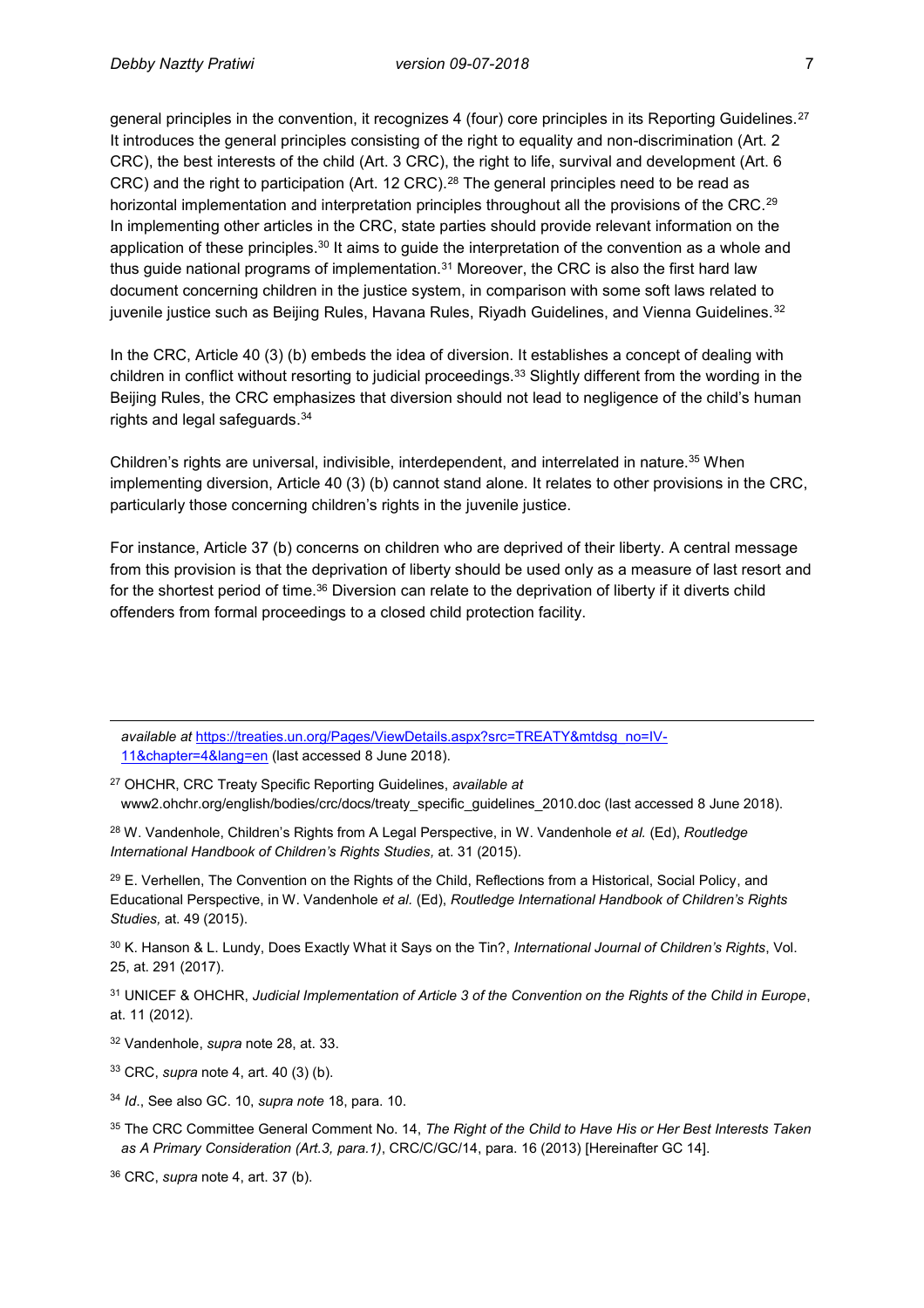Diversion can also link to Article 40 (1) as it promotes the reintegration of child offenders to the society and the determination of the child's age by using a human-rights-based treatment.<sup>37</sup> The CRC Committee (hereinafter often also referred to as **"the Committee"**) strongly prohibits any treatment that leads to stigmatization, social isolation, or negative publicity of the child.<sup>38</sup> Diversion is useful to avoid stigma and criminal records that may affect the child detrimentally.<sup>39</sup>

Furthermore, diversion can also interact with Article 40 (2) regarding a fair trial. The assessments, procedures, and consequences of the diversion should be undergone in light of fair trial principles. If the diversion failed, child offenders continue to the judicial proceedings. In this case, a fair and just trial principle must be applied.<sup>40</sup> Fair trial principles involve, among others, no retroactive juvenile justice, the presumption of innocence, the right to effective participation in the proceedings, legal or other appropriate assistance, and freedom from compulsory self-incrimination.<sup>41</sup>

Therefore, in implementing the diversion, the authorities shall take into account other articles in the CRC, such as the general principles and the juvenile justice-related articles mentioned above.

*2.2.1.1 Diversion in General Comment No. 10*

As mentioned previously, no specific term of 'diversion' appears in any articles in the CRC. Nevertheless, Article 40 (3) (b) of the CRC provides the concept of diversion as mentioned below.

Whenever appropriate and desirable, measures for dealing with such children without resorting to judicial proceedings, providing that human rights and legal safeguards are fully respected.<sup>42</sup>

The wording used in the article reflects Article 11 (1) of the Beijing Rules, stressing that diversion is a method where juvenile offenders are taken away from judicial proceedings. Van Bueren defines diversion as "the utilization of formal or informal means other than the criminal justice system to deal with young offenders."43

The CRC Committee further elaborates a more detailed concept of diversion in its General Comment No. 10 **("GC 10")**. The CRC's general comment can be a valuable source for being, at least, a guideline for states' implementation of rights, and a tool in interpreting the Convention.<sup>44</sup> It provides the interpretation of the content of human right provisions and focuses on the thematic issues or

<sup>44</sup> D. Weissbrodt *et al.,* The Role of the Committee on the Rights of the Child in Interpreting and Developing International Humanitarian Law, *Harvard Human Rights Journal*, Vol. 24, at. 120 (2011).

 $\overline{a}$ <sup>37</sup> CRC, *supra* note 4, art. 40 (1).

<sup>38</sup> GC 10, *supra* note 18, para. 29.

<sup>39</sup> *Id.,*para. 25, 27.

<sup>40</sup> *Id.,*para. 28.

<sup>41</sup> CRC, *supra* note 4, art. 40 (2).

<sup>42</sup> *Id.,* Article 40 (3) point b.

<sup>43</sup> G. Van Bueren, *A Commentary on the United Nations Convention on the Rights of the Child Article 40: Child Criminal Justice*, Brill, at. 27-28 (2006).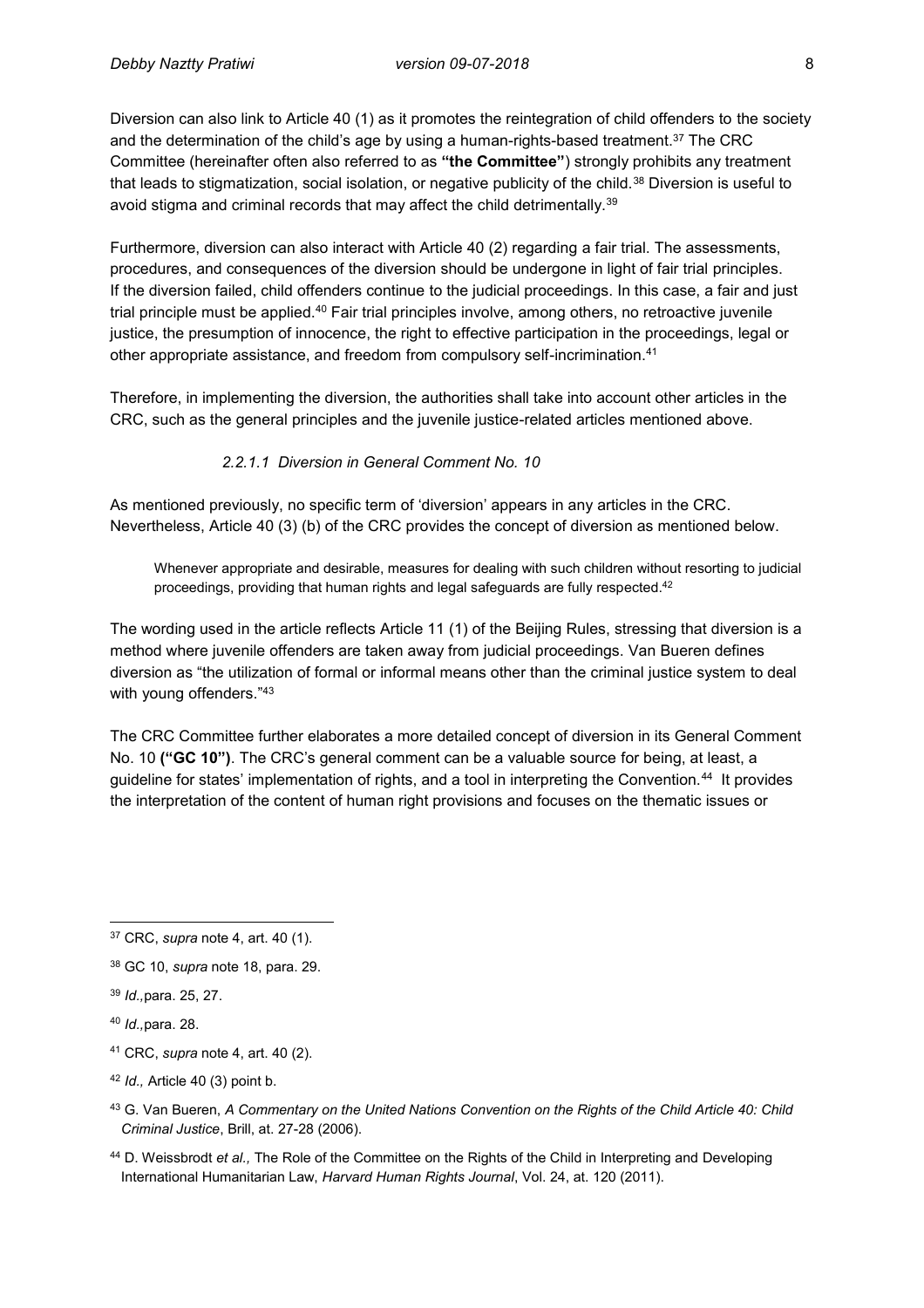methods of work.<sup>45</sup> Although not binding, general comments have a considerable legal weight and are soft laws instruments that interpret and add detail to the expressed rights in treaties.<sup>46</sup>

First of all, the Committee defines diversion as "an intervention without resorting to judicial proceedings involving removal from the criminal/juvenile justice processing and referral to an alternative (social) services for children, alleged as, accused of, or recognized as having infringed the penal law".<sup>47</sup> The Committee notes, given the fact that child offenders commit relatively minor offences, diversion should be a well-established practice that can and should be used in most cases.<sup>48</sup>

Second, the Committee does not limit the use of diversion only to minor offences and first-time child offenders.<sup>49</sup> Meaning that diverting juvenile offenders from judicial proceedings is also applicable to major offences and a recidivist child offender. According to the Committee, children in conflict with the law, including child recidivists, have the right to be treated in an appropriate way promoting his reintegration and constructive role in society.<sup>50</sup> In dealing with child recidivists, the authorities should be more cautious in using diversion to prevent further recidivism. For example, a boy is caught committing shoplifting continually in a store. The primary motive may be extreme poverty. Hence, the authorities should assess the root causes of the crime and provide an alternative program tailored to the child's needs. Accordingly, it may reduce the child offender's possibility of being a recidivist in the future.

Third, the Committee provides some examples of diversion in community-based programs, such as community service, supervision and guidance by social workers or probation officers, family conferencing, restitution to and compensation of victims.<sup>51</sup> Nonetheless, it should not be limited only to these forms. The Committee leaves open to states parties on deciding the nature and the content of diversion in their respective national legislation in so far human rights of children and legal safeguards are respected.<sup>52</sup> The authorities should ensure that the diversion program is tailored to fit the individual therapeutic and developmental needs of the young person.<sup>53</sup> Therefore, state parties are allowed to develop any diversion program that is suitable and feasible to execute in their country, of their specific social and cultural values.

Fourth, the Committee also underlines some requirements to enter into diversion as the followings:

- 1) There is clear evidence that the child committed the suspected crimes;<br>2) He/she freely and voluntarily admits accountability;
- He/she freely and voluntarily admits accountability;
- 3) No intimidation has been used to get that admission;
- 4) Such admission will not be used against him/her in any subsequent legal proceedings.<sup>54</sup>

<sup>46</sup> *Id.,* at. 8.

<sup>47</sup> GC 10, *supra* note 18, para. 24, 27.

<sup>48</sup> *Id.,* para. 24.

<sup>49</sup> *Id.,* para. 25.

<sup>51</sup> *Id.,*para. 27.

<sup>52</sup> *Id.,*

<sup>53</sup> The Asia Pacific for Juvenile Justice*, A Voice for the Future of Juvenile Justice in Asia-Pacific*, at. 26 (2013).

<sup>54</sup> GC 10, *supra* note 18, para. 27.

 $\overline{\phantom{a}}$ <sup>45</sup> P. Gerber *et al,* General Comment 16 on State Obligations Regarding the Impact of the Business Sector on Children's Rights: What is Its Standing, Meaning and Effect?, *Melbourne Journal of International Law*, Vol. 14, at.4 (2013).

<sup>50</sup> *Id.,* para. 23. See also CRC, *supra* note 4, art. 40 (1).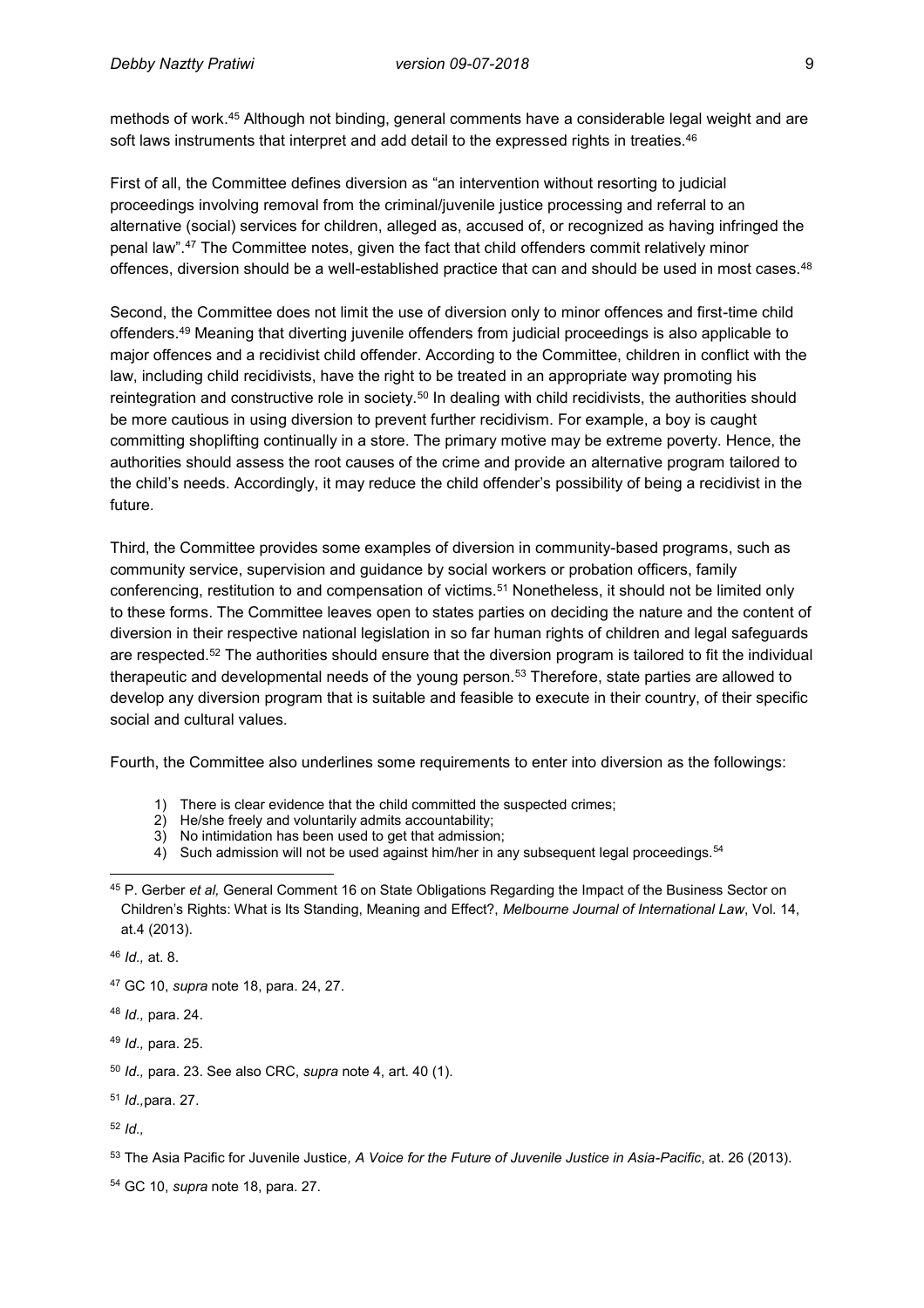The Committee further states that parental consent may be required when the child is below the age of 16 years.<sup>55</sup> As mentioned in Article 18 of the CRC, parents (or legal guardians) have the primary responsibility for the upbringing and development of the child.<sup>56</sup> Parents have the right to know and assist their child in any decision-making concerning the diversion.

Fifth, the national law shall clarify in which cases diversion is applicable.<sup>57</sup> It means that the CRC Committee also recognizes there are certain cases where diversion is not possible to apply. Moreover, the Committee stresses that the child should have the opportunity to challenge "the appropriateness and desirability of the diversion offered and having a possibility to review the measure."<sup>58</sup>

Sixth, diversion shall only be deemed complete once it results in "a definite and final closure of the case."<sup>59</sup> In the case of crime with victims, such as child-on-child crime, the diversion ends once child offenders and child victims agree to divert the case from a formal trial to other alternative measures.

Unlike the formal trial, diversion aims to prevent the issuance of the criminal record of child offenders. Tang and Brown describe that a criminal record has "far-reaching effects on a child, long after their sentence."<sup>60</sup> It affects their future appearances, employment, obtaining specific licenses, visa applications, insurance, credit loan, among other things. Thus, the Committee expressly mentions that the diversion record should not be considered as a 'criminal record.'<sup>61</sup> In other words, a child who completes the diversion program should remain clean regarding the child's criminal status, and not to be recognized as a recidivist.

# *2.2.1.2 Children Deprived of Liberty*

The CRC devotes one particular article concerning children who are deprived of their liberty. Article 37 (b) explicitly affirms "no child shall be deprived of his or her liberty unlawfully or arbitrarily." Deprivation of liberty against children shall be in a conformity with the law, used only as a measure of last resort and for the shortest appropriate period of time.<sup>62</sup>

Even though Article 37 (b) does not address the concept of diversion, it is still relevant given the existence of diversion programs that redirect the child to a particular child protection system. Such type of diversion can be constituted as a form of deprivation of liberty. In its toolkit, UNICEF mentions

 $\overline{a}$ <sup>55</sup> *Id.,*

<sup>58</sup> *Id.,*

<sup>59</sup> *Id.,*

<sup>56</sup> CRC, *supra* note 4, art. 18 (1).

<sup>57</sup> GC 10, *supra* note 18, para. 27.

<sup>&</sup>lt;sup>60</sup> A. Tang & L. Brown, Children's Criminal Record and Convictions, Legal Aid, Children's Legal Service Conference, *available a*[t https://www.legalaid.nsw.gov.au/\\_\\_data/assets/pdf\\_file/0004/15196/29-Oct-2012-A-](https://www.legalaid.nsw.gov.au/__data/assets/pdf_file/0004/15196/29-Oct-2012-A-Tang-Childrens-spent-convictions.pdf)[Tang-Childrens-spent-convictions.pdf](https://www.legalaid.nsw.gov.au/__data/assets/pdf_file/0004/15196/29-Oct-2012-A-Tang-Childrens-spent-convictions.pdf) (last accessed 26 April 2018).

<sup>61</sup> GC 10, *supra* note 18, para. 27. It explains that confidential records can be kept only for administrative and review purposes and shall remain confidential unless urgently needed by authority. Diversion record shall be used exclusively and only for a limited period. For example, a diversion record can only be accessed for a maximum of one year and made available only to competent authority, not general public.

<sup>62</sup> CRC, *supra* note 4, article 37 (b).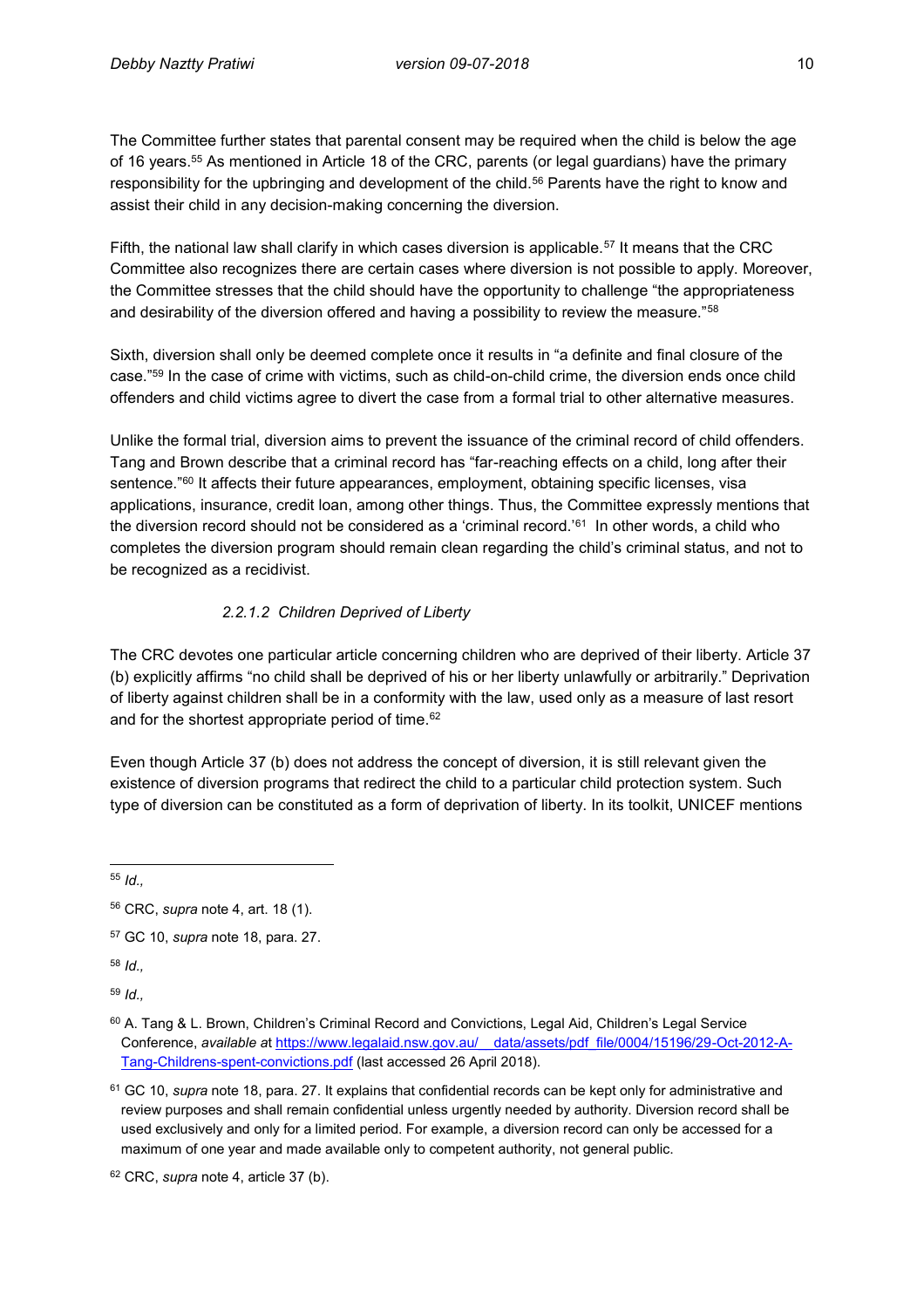one example of diversion to a closed mental health treatment.<sup>63</sup> The juvenile justice system should be child-friendly and operate within a broader national child protection system.<sup>64</sup> While the vast majority of children in prison are there for petty crimes and/or due to lack of proper support for themselves and their families,<sup>65</sup> it is still a possibility for the young offender to be diverted to a child protection system in the country. Before diverting child offenders to the system that deprives their liberty, the authority should concern on the requirements set out under Article 37 (b).

#### 2.2.2 Beijing Rules

Beijing Rules establishes a specific provision regarding diversion in its Article 11. It considers diversion as a method "to dealing with juvenile offenders without resorting to formal trial by the competent authority."<sup>66</sup> Diversion should not be applied only at the police level, as 'the main gate' for the juveniles who enter the criminal justice system, but also at the prosecution or court level or other agencies dealing with juvenile cases. Article 11 of the Beijing Rules distinguishes two different practices of diversion including; referral to community or other services and non-intervention at the outset without any referral to alternative (social) services.<sup>67</sup> The latter shall only be used for nonserious offence and where other stakeholders (family, school or other social institutions) have already reacted, or are likely to react in an appropriate and constructive manner.<sup>68</sup> For instance, in the case of peer fighting in school, diversion in the form of family conferencing may be suitable rather than a formal trial. Once the conference reached an agreement, there is no need to divert the child to a community or any social services.

Predating the CRC, Beijing Rules already raises the concern of 'the child's right to be heard.' Article 11 (3) mentions the importance of having consent from the juvenile (or her or his parents or guardian) before the diversion program takes place. The issue of consent is significant because without the voluntary consent, the diversion in the form of community service would contradict the Abolition of Forced Labor Convention.<sup>69</sup> If the authority, for instance, redirects the child to serve at nursing homes or public libraries without his consent, it may fall under child labor. Moreover, the Beijing Rules also underlines that there should not be any coercion and intimidation at all levels in the diversion process.<sup>70</sup> Therefore, even if the juvenile has given his consent, he can challenge it where the consent was made under pressure.

Beijing Rules explicitly mentions that diversion should not be necessarily limited to petty cases.<sup>71</sup> Therefore, theoretically, it gives a possibility to apply the diversion in major offences such as homicide, rape, or sexual abuse. The Rule determines that the diversion can apply even when more serious

<sup>65</sup> *Id.,*

 $\overline{a}$ <sup>63</sup> UNICEF, Toolkit on Diversion and Alternatives to Detention, para. 9, at. 33 (2009), *available at* [http://dag.un.org/bitstream/handle/11176/400572/UNICEF%20Toolkit%20on%20Diversion%20and%20alternati](http://dag.un.org/bitstream/handle/11176/400572/UNICEF%20Toolkit%20on%20Diversion%20and%20alternative%20detention%282009%29.pdf?sequence=57&isAllowed=y) [ve%20detention%282009%29.pdf?sequence=57&isAllowed=y](http://dag.un.org/bitstream/handle/11176/400572/UNICEF%20Toolkit%20on%20Diversion%20and%20alternative%20detention%282009%29.pdf?sequence=57&isAllowed=y) (last accessed 22 May 2018).

<sup>64</sup> Save the Children, *Why Effective National Child Protection System Are Needed*, at. 9 (2006).

<sup>66</sup> Beijing Rules, *supra* note 2, art. 11 (1). See also art. 14 (1) that mention the competent authority can be the court, tribunal, board, council etc.

<sup>67</sup> *Id.,* The commentary of art. 11.

<sup>68</sup> *Id.,* The commentary of art. 11.1.

<sup>69</sup> *Id.,* The commentary of art. 11.3.

<sup>70</sup> *Id.,*

<sup>71</sup> *Id.,* The commentary of art. 11.2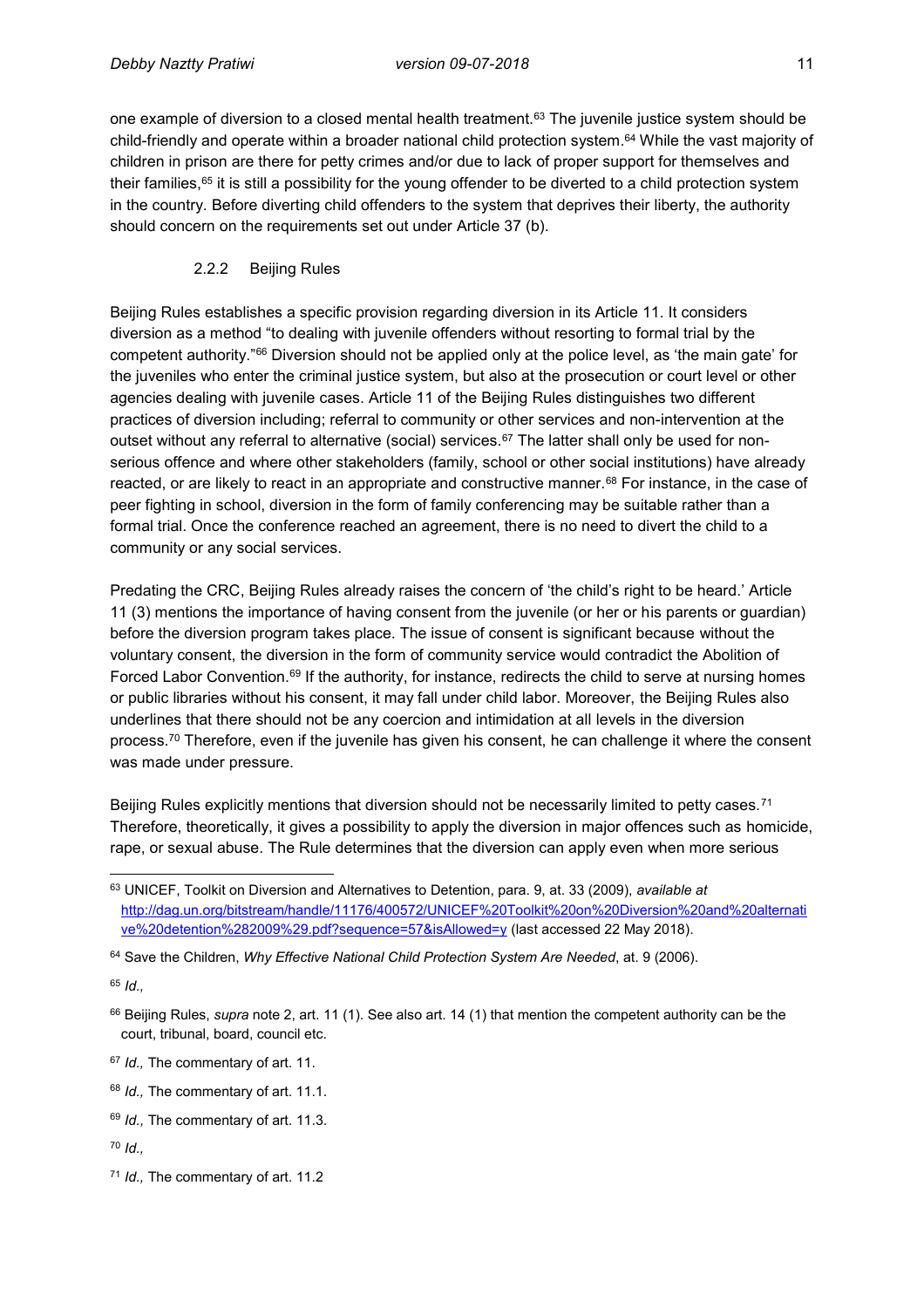offences have been committed, if it is the first offence the young offender made, or he committed the crime under peer pressure.<sup>72</sup> However, it should be determined on a *case-by-case* basis. In the context of high-risk offences, the authorities should give due weight to the interest of the victims and public society. Article 11 (4) of the Beijing Rules encourages the authorities to provide restitution and compensation to the victims where young offenders are diverted from a formal trial. Nevertheless, the Rule has a lack of detail of how such compensation should be given, particularly in a child-on-child crime, where the minor victim is also entitled the right to redress in the justice system.

Diversion should not be seen as merely channelling juvenile offenders from criminal justice processes. It also ought to mean as a diversion into appropriate preventive services to promote future wellbeing.<sup>73</sup> However, Beijing Rules does not provide other examples of diversion programs rather than community services. As earlier discussed, the states can establish other viable alternatives to formal proceedings as 'diversion programs' insofar as it has the same purpose as the diversion concept under the Beijing Rules. Despite Beijing Rules is only a soft law and thus is not legally binding, Article 37 and 40 of the CRC use it as the sources of interpretation and implementation concerning children in the justice system.

### **2.3 Confusion about The Meaning of Diversion**

As mentioned in the previous subchapter, the CRC Committee explicitly observes in its GC 10 that diversion is "a measure for dealing with children [...] without resorting to judicial proceedings.<sup>74</sup> This is the definition that is used by the author throughout this thesis. However, it is not the only definition of diversion existed as other scholars claim multiple definitions regarding diversion. Roberts describes diversion as "any process that is used by components of the criminal justice system (police, prosecution, courts, corrections) whereby youths avoid formal court processing and adjudication.<sup>75</sup> Latessa writes "diversion is the process of removing a juvenile from the system all together with or without referral to another social agency [...] minimizing the penetration of a juvenile into the system with referral to a program within the structure or a program closely related to it".<sup>76</sup> Kfoury claims diversion "as a procedure that treats juveniles in an alternative community program rather than adjudicating them in the juvenile court system."<sup>77</sup> Further, Hinshaw argues "just as the juvenile court was created to divert children from the adult criminal courts, alternative diversion programs have been created to divert juvenile offenders from the juvenile courts."<sup>78</sup> These definitions support the notion that diversion is an alternative procedure aiming to divert a young person from formal trials to other alternative programs.

<sup>78</sup> *Id.,* at. 16.

 $\overline{a}$ 

<sup>72</sup> *Id.,* The commentary of art. 11.4

<sup>73</sup> R. Smith, *Diversion in Youth Justice*, Routledge, at. 3 (2018).

<sup>74</sup> GC 10, *supra* note 18, para. 27.

<sup>75</sup> Hinshaw, *supra* note 23, at. 312. Originally refer to A.R. Roberts, The Emergence and Proliferation of Juvenile Diversion Programs, in Albert R. Robert *(Eds.,)*, *Juvenile Justice 77*, at. 78 (1989).

<sup>76</sup> *Id.,* Refer to E.J Latessa *et al.*, Juvenile Diversion: Factors Related to Decision Making and Outcome in Juvenile Justice Policy, in Scott H. Decker *(Eds.,), Juvenile Justice Policy: Analyzing Trends and Outcomes,* at. 145, 148 (1984). Quoting A. Rutherford and R. McDermott, National Evaluation Program – Phase I Assessment: Juvenile Diversion (1975).

<sup>77</sup> *Id.,*at. 306. Originally refer to P.R Kfoury, *Children Before the Court: Reflection on Legal Issues Affecting Minors,* at. 69 (1991).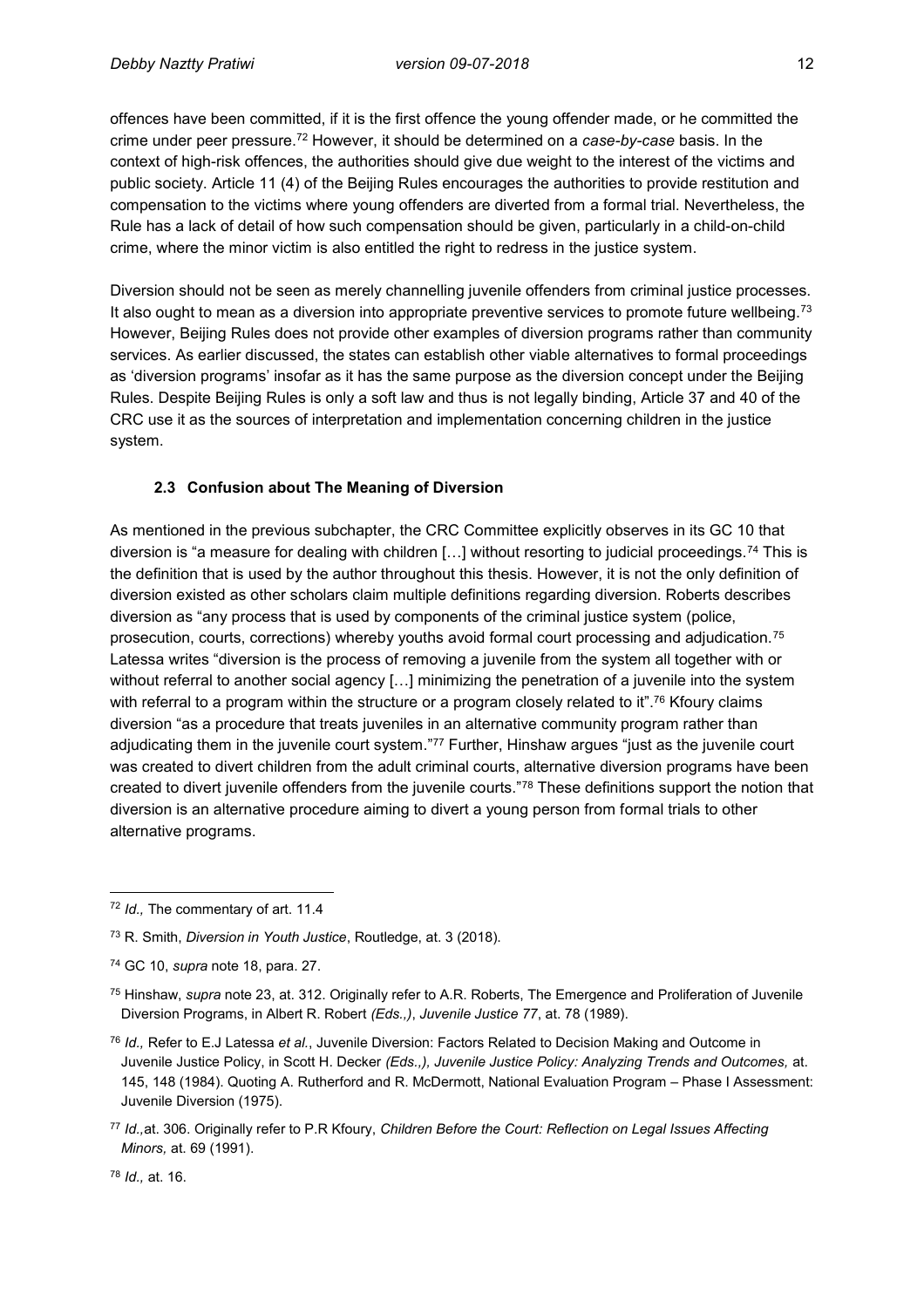Nevertheless, the idea of diversion as an alternative to formal trials is often distracted by the notion of diversion as an alternative to detention. In 2016, UNICEF produced its report called "Diversion Not Detention: A Study on Diversion and Other Alternative Measures for Children in Conflict with the Law in East Asia and the Pacific".<sup>79</sup> In this report, UNICEF adopts the definition of diversion presented by the UNICEF Toolkit as the following:

Diversion as the conditional channelling of children in conflict with the law away from formal judicial proceedings towards a different way of resolving the issue that enables many – possibly most – to be dealt with by non-judicial bodies, thereby avoiding the negative effects of formal proceedings and a criminal record, provided that human rights and legal safeguards are fully respected.  $^{\rm 80}$ 

From the content, the meaning of diversion adopted is consistent with the notion incorporated in the Beijing Rules, CRC, and GC 10, defining diversion as an alternative to formal judicial proceedings. Nevertheless, the title of this report gives the idea at the first glance that diversion is somewhat a substitute mechanism to detention, to which it is not necessarily true. These conflicting notions of diversion in the global literature can result in a misunderstanding of the concept and implementation of diversion at the country level.

According to the analysis in the previous subchapter, the Beijing Rules and the CRC (and its GC 10) construe the diversion as an alternative to formal proceedings, not merely an alternative to detention or imprisonment. The difference is that diversion can apply at any level of judicial proceedings, such as at the police, prosecutor, or the court before the judges issued its final and binding verdict.<sup>81</sup> If diversion is applied, the authorities cease the proceedings unless the offender failed to complete the diversion program. Because it aims to avoid the formal trial, a diversion is mainly applied before the court found the minor to be guilty. Unlike diversion, other measures could also be ordered by the court after the offender is found guilty, which is known as ' non-custodial measures.' UNICEF describes these kinds of measure as follows:

Alternatives to post-trial detention' or 'alternative sentences' that are "alternatives at the post-trial stage (or 'disposition stage' and 'sentencing stage') that are imposed on children who are being formally processed through the criminal (juvenile) justice system. They provide family-based and community-based options for the reintegration, rehabilitation, and supervision of children rather than sentencing them to any form of detention centre or closed care, treatment or re-education institution. 82

From these arguments, a diversion is not necessarily an alternative to detention or imprisonment, or a substitute for the deprivation of liberty in general. As mentioned above, if the court ordered the measure after it found the child to be guilty, the measure does not fall under the category of diversion anymore because the child has gone through the formal proceedings, which is supposed to be avoided as the objective of diversion.

Not only in the literature, but a similar confusion also arises in the way the CRC Committee defines diversion. Rather than providing clarity, the CRC Committee contributes to further distraction of the meaning of diversion. Although in its latest concluding observation the CRC Committee attempts to

<sup>82</sup> UNICEF, *supra* note 79, at. 56.

 $\overline{a}$ <sup>79</sup> UNICEF, *Diversion Not Detention: A Study on Diversion and Other Alternative Measures for Children in Conflict With the Law in East Asia and the Pacific* (2016).

<sup>80</sup> UNICEF, Toolkit on Diversion and Alternatives to Detention (2009), *available at* [http://dag.un.org/bitstream/handle/11176/400572/UNICEF%20Toolkit%20on%20Diversion%20and%20alternati](http://dag.un.org/bitstream/handle/11176/400572/UNICEF%20Toolkit%20on%20Diversion%20and%20alternative%20detention%282009%29.pdf?sequence=57&isAllowed=y) [ve%20detention%282009%29.pdf?sequence=57&isAllowed=y](http://dag.un.org/bitstream/handle/11176/400572/UNICEF%20Toolkit%20on%20Diversion%20and%20alternative%20detention%282009%29.pdf?sequence=57&isAllowed=y)

<sup>81</sup> Beijing Rules, *supra* note 2, the commentary of Article 11 (2).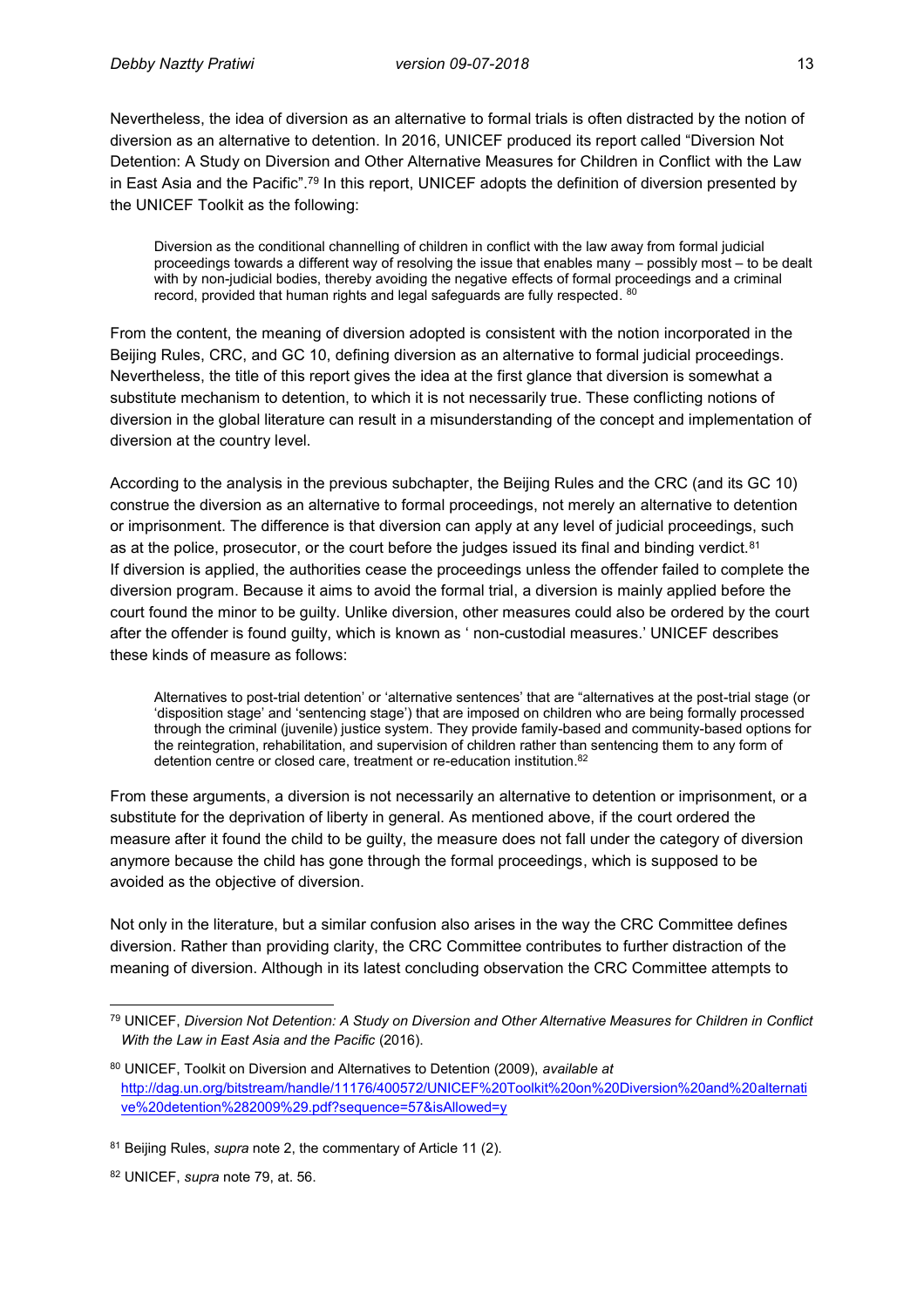shift the paradigm of diversion as an alternative to judicial proceedings, some inconsistencies remain.<sup>83</sup> Further examples in some concluding observations are provided below.<sup>84</sup>

| <b>No</b> | <b>Countries</b> | <b>Previous Concluding</b><br><b>Observation</b>                                                                                                                     | <b>Recent Concluding</b><br><b>Observation</b>                                                                                                                                                                                                                        |
|-----------|------------------|----------------------------------------------------------------------------------------------------------------------------------------------------------------------|-----------------------------------------------------------------------------------------------------------------------------------------------------------------------------------------------------------------------------------------------------------------------|
| 1.        | Seychelles       | (e) promote alternative<br>measures to detention such<br>as diversion, probation<br>counseling, community service<br>or suspended sentences,<br>wherever possible;   | (c) promote non-judicial<br>measures in the case of<br>children accused of criminal<br>offences, such as diversion,<br>mediation and counseling, and<br>wherever possible, use<br>alternative measures at<br>sentencing, such as probation or<br>community service [] |
| 2.        | Mongolia         | (e) [] using alternative<br>measures to detention such<br>as diversion, probation,<br>counseling, community service<br>or suspended sentences,<br>wherever possible; | (c) promote measures for<br>dealing with children accused<br>of having infringed penal law<br>without resorting to judicial<br>proceedings, such as diversion,<br>probation, mediation,<br>counseling or community service<br>$\left[ \ldots \right]$                 |

Figure 2. Comparison of Seychelles and Mongolia's Concluding Observations

The table above shows a change in those two particular countries concerning the diversion concept. In the previous concluding observations (around 2010-2012), the Committee stressed the diversion as one of the examples of alternative measures to detention. However, in its recent concluding observations (2017-2018), the Committee asserts the diversion as "a non-judicial measure" and "a measure without resorting to judicial proceedings" that is more relevant to the diversion concept under GC 10. Even though there is progress in determining the diversion mechanism, the Committee is still lacking of consistency and often remains vague. In some countries' latest concluding observations, the Committee has conceptualized the diversion as an alternative to the judicial proceeding, but in others, it still depicts the diversion as an alternative to detention.<sup>85</sup>

 $\overline{a}$ <sup>83</sup> Ann Skelton, Member of the CRC Committee, *Contemporary Issues in Juvenile Justice: A Committee on the Rights of the Child Perspective*, Presentation at the International Symposium of Children Deprived of Their Liberty (Leiden, 13 April 2018). Ms. Skelton's visual presentation is on file with the Author and all participants of the symposium.

<sup>84</sup> The UN CRC Committee, Concluding Observation, Seychelles, 23 January 2012, CRC/C/SYC/CO/2-4, para. 69 (e), The UN CRC Committee, Concluding Observation, Seychelles, 5 March 2018, CRC/C/SYC/CO/5-6, para. 38 (c), The UN CRC Committee, Concluding Observation, Mongolia, 29 January 2010, CRC/C/MNG/CO/3-4, para. 76 (e), The UN CRC Committee, Concluding Observation, Mongolia, 12 July 2017, CRC/C/MNG/CO/5, para. 43 (c).

<sup>85</sup> The UN CRC Committee, Concluding Observation, Lebanon, 23 June 2017, CRC/C/LBN/CO/4-5, para. 45 (c), The UN CRC Committee, Concluding Observation, Romania, 13 July 2017, CRC/C/ROU/CO/5, para. 44 (c), The UN CRC Committee, Concluding Observation, Sri Lanka, 2 March 2018, CRC/C/LKA/CO/5-6, para. 46 (f), The CRC Committee also described the diversion as an alternative to detention in The UN CRC Committee, Concluding Observation, Estonia, 8 March 2017, CRC/C/EST/CO/2-4, para. 49 (b).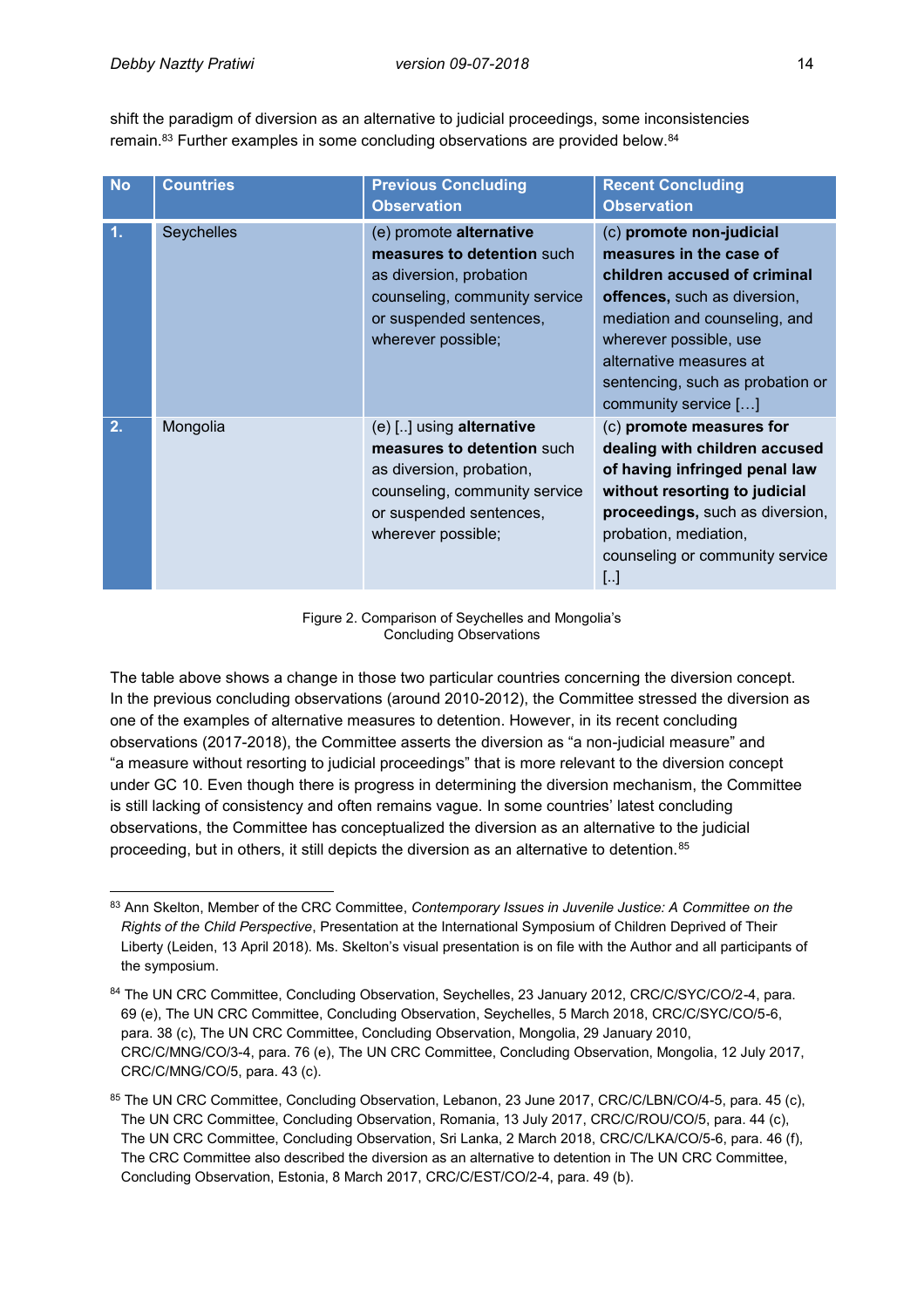| <b>No</b>      | <b>Countries</b> | <b>Recent Concluding Observation (2017 and onwards)</b>                                                                                                                                                                  |
|----------------|------------------|--------------------------------------------------------------------------------------------------------------------------------------------------------------------------------------------------------------------------|
| $\mathbf{1}$ . | Lebanon          | (c) promote alternative measures to detention, [] such as<br>diversion, probation, mediation, counseling and community, with a<br>view to progressively ceasing all detention of children;                               |
| 2.             | Romania          | (c) promote measures for dealing with children accused of<br>having infringed the penal law without resorting to judicial<br>proceedings, such as diversion, probation, mediation, counseling<br>or community service [] |
| 3.             | Sri Lanka        | (f) promote non-judicial measures in the case of children<br>accused of criminal offences, such as diversion, mediation and<br>counseling []                                                                             |

Figure 3. Comparison of Three Countries' Recent Concluding Observations

Countries' concluding observation is also not binding. However, state parties can use it as a reference in guiding them to make further improvement in certain children's rights area. Also, NGOs can use it for domestic advocacy concerning children's rights issues.<sup>86</sup> Moreover, concluding observation can be used as a supporting document before the court providing factual circumstances in the country.<sup>87</sup> Given the fact that concluding observations will be in the public domain and have several benefits for advocating children's rights, clarity and consistency of the terms used are essential. The inconsistency of the definition of diversion in many countries' concluding observation may send wrong messages and confuse the state parties to implement the diversion that supposedly as an alternative to formal trial. Therefore, the CRC Committee should standardize the diversion concept in its concluding observation in compliance with the CRC, GC 10, and the Beijing Rules.

# **2.4 Distinction with Restorative Justice**

The concept of restorative justice relates closely to the notion of diversion in the juvenile justice system. In the context of diversion in 'crime with victims,' a diversion can be used to achieve the primary goal of restorative justice. The reason behind this is because restorative justice aims to identify obligations to satisfy the needs and promotion of healing to which the process involves the victims, the offenders, and the community.<sup>88</sup> By diverting minors from the formal trial, the offender and the victim can discuss a more appropriate settlement that may benefit both parties. Since such

 $\overline{a}$ 86 J. Krommendijk, The Domestic Effectiveness of International Human Rights Monitoring in Established Democracies, The Case of the UN human rights treaty bodies, *The Review of International Organizations*, Vol. 10, Issue 4, at. 499 (2015).

<sup>87</sup> M. Feria Tinta, The CRC as a Litigation Tool before the Inter-American System of Protection of Human Rights, in T. Liefaard and J. Doek (Eds), *Litigating the Rights of the Child*, at. 241 (2015). For instance, in Vargas Areco case, the domestic court uses Paraguay's Concluding Observation as factual statements that describe the situation of children in Paraguay (the requirement of the underaged child soldier). It used to substantiate the fact of systematic violations of children's rights in a particular jurisdiction in the Americas.

<sup>88</sup> H. Zehr, Restorative Justice: The Concept, *Justicia Para Crecer (Specialized Magazine in Restorative Juvenile Justice in Latin America and Caribbean)*, No 23, at.7 (2018).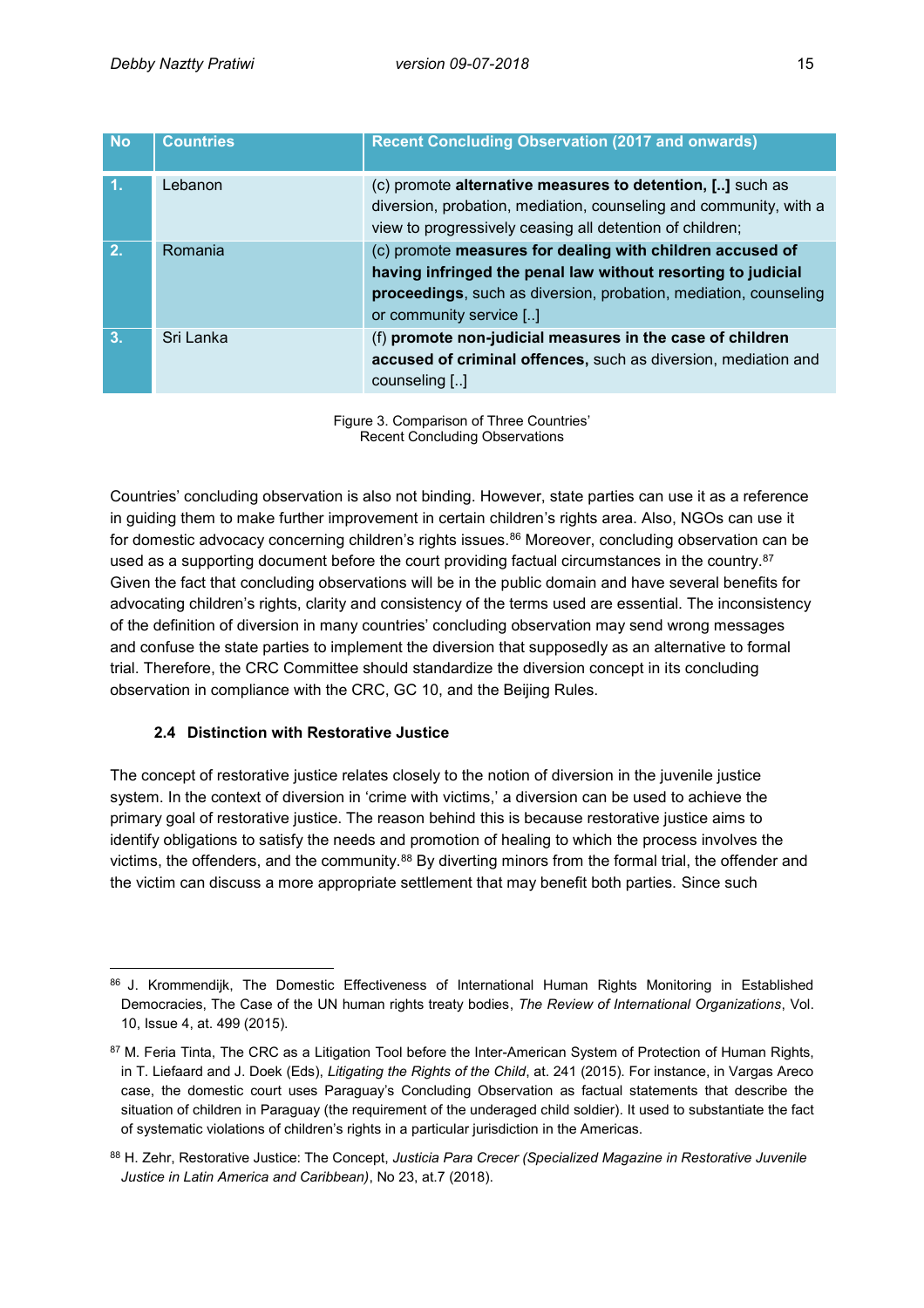process may focus on the damage and encourages the involvement of the interested parties, it includes restorative justice elements to some extent.<sup>89</sup>

On the other hand, diversion can also be bigger than restorative justice because not all types of diversion fall under the restorative justice concept.<sup>90</sup> There are also other forms of diversion focusing only on the child offender as long as no victim is involved (victimless crimes). For such kind of diversion, restorative justice concept is not necessarily relevant. This subchapter discusses the former type of diversion that intersects with restorative justice.

Some believe that the primary 'driver' of juvenile correction system shall be a focus on rehabilitation rather than punishment.<sup>91</sup> It diverts the conventional concept of justice, which is punitive, authoritarian or mean-spirited, to a more restorative-focus under the idea of *so-called* a restorative justice.<sup>92</sup>

Braithwaite conceptualizes restorative justice as "a process where all the stakeholders affected by an injustice have an opportunity to discuss how they have been affected by the injustice and to decide what should be done to repair the harm."<sup>93</sup> Moreover, Silvia and Lambert point out "restorative justice advocates believe that the first-justice related need is for the offenders to acknowledge their guilt and make efforts to repair harms to victims physically [...] and metaphorically [...]."<sup>94</sup> The UNODC adopts the concept as below:

Restorative process means any process in which the victim and the offender and where appropriate, any other individuals or community members affected by the crime, participate together actively in the resolution of matters arising from the crime, generally with the help of a facilitator that leads to an agreement. Such agreement may include reparation, restitution and community service, aimed at meeting the individual and collective needs and responsibilities of the parties and achieving the reintegration of the victim and the offender. 95

Even though there is no single universally agreed definition, some underlying points are recognized. Zehr and Gohar introduce 3 (three) main principles of what constitutes a restorative justice:

- <sup>92</sup> G. Bazemore & M. Schiff*, Juvenile Justice Reform and Restorative Justice, Building Theory and Policy From Practice*, Routledge, at. 27 (2011).
- <sup>93</sup> J. Braithwaite, Restorative Justice and De-Professionalization, *The Good Society,* Vol.13, No.1, at. 28–31 (2004).
- 94 S.M Sliva & C.G Lambert, Restorative Justice Legislation in the American States: A Statutory Analysis of Emerging Legal Doctrine, *Journal of Policy Practice,* Vol.14, Issue 2, at. 79 (2015). According to this source, the reparation of harm towards the victim include should be done physically (through reparations and restitutions) and metaphorically (through listening, acknowledging, and apologizing). By this, victim's needs are better met and offenders have the opportunity to fulfill their obligations to both victims and the community.

 $\overline{a}$ <sup>89</sup> *Id.,* at. 6.

<sup>90</sup> International Bar Association, The Role of the Universal Periodic Review in Advancing Children's Rights in Juvenile Justice, the Report of the International Bar Association's Human Rights Institute, at. 61 (2018). In this report, it says that diversion can include restorative justice programs (including victim-offender mediation or family group conferencing) or community service orders or treatment or skills-building programs. The last two instances can be imposed in victimless crimes.

<sup>91</sup> S. Bilchik, Redefining the Footprint of Juvenile Justice in America in N. E. Dowd *(Ed.)*, *Justice for Kids, Keeping Kids Out of the Juvenile Justice System,* at. 31 (2011).

<sup>95</sup> UNODC, *supra note* 6, at. 13.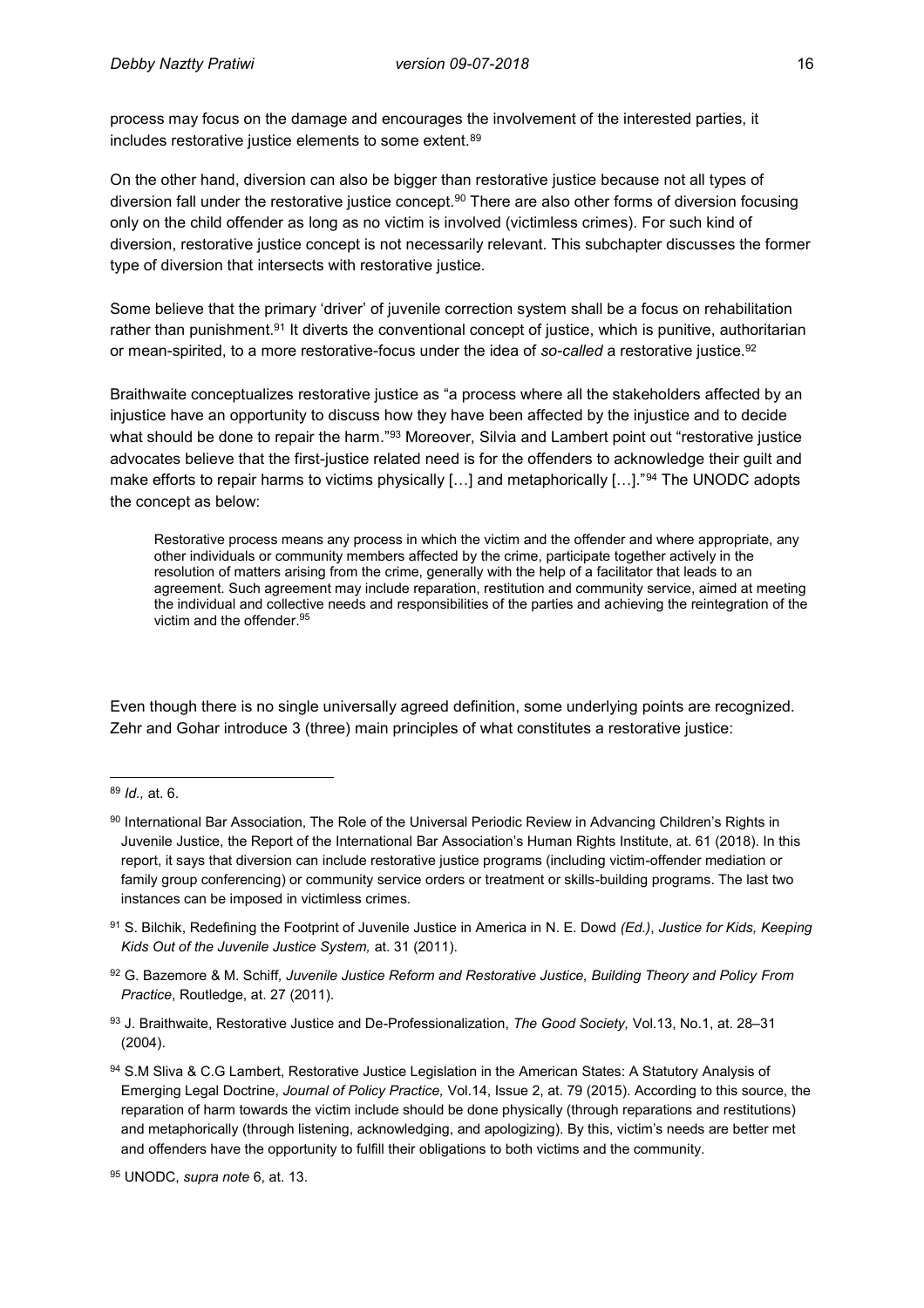- 1) Crime is a violation of people and of interpersonal relationships;
- 2) Violations create obligations; and<br>3) The central obligation is to put rig
- 3) The central obligation is to put right the wrongs.<sup>96</sup>

According to the above, restorative justice brings all the relevant stakeholders (offender, victim, state, community) into the table. Child offenders are held accountable to repair the harm, and the victim's voice is heard and empowered for the resolution of matters.

O'Neil highlights that restorative justice practices may be incorporated into the juvenile justice system either before sentencing, part of sentencing, or after sentencing, while restorative justice that is done before the sentencing refers to a diversion.<sup>97</sup> Furthermore, UNODC further explains the following:

Restorative justice programs may be used at any stage of the criminal justice system, subject to national law. When used before a case comes to trial or during the trial process, they can lead to the diversion of the case from criminal procedure, provided that an agreement is reached between victim and offender. 98

According to UNODC, diversion shall be used before the parties bring the case before the court. It is thus relevant with the aims of diversion in Article 40 (3) (b) of the CRC, which is to deal with a juvenile case without going to formal trial. Unlike diversion, restorative justice can be imposed during or after the offender entered into the trial.

Under the CRC, neither the term of 'diversion' nor 'restorative justice' appears. Nonetheless, both words are incorporated in the GC 10. The CRC Committee recognizes that diversion and restorative justice as the two examples of alternative measures to respond to children in conflict with the law that take into account the child's best interest principle as well as the interest of society.<sup>99</sup> Through the spirit of protecting the best interest of the child, the CRC Committee emphasizes the promotion of rehabilitation and restorative justice in dealing with child offenders rather than the traditional objectives of criminal justice.<sup>100</sup> The Committee further explains that measures for dealing with children in conflict with the law without resorting to judicial proceedings can be in the form of diversion or "other forms of restorative justice."<sup>101</sup>

Through the lens of the CRC Committee, there is a distinction between diversion and restorative justice. Although both serve the child's best interest principle in dealing with children in conflict with the law, the CRC Committee sees diversion as a form of restorative justice and restorative justice as a more prominent goal to be achieved in the juvenile justice system. In a child-on-child crime, diversion can be a part of the restorative justice, since it diverts child offenders from the trial and seeks other settlement by taking into account child victims' interest. If both parties agreed to enter diversion, formal proceeding is no longer needed. Nevertheless, not all diversion programs involve restorative justices. In victimless cases, diversion can apply without victim's involvement.

 $\overline{\phantom{a}}$ 

<sup>101</sup> *Id.,* para. 27.

<sup>96</sup> H. Zehr & A. Gohar, *The Little Book of Restorative Justice*, Good books Intercourse, at. 17 (2002).

<sup>97</sup> C.M. O'Neil, *Advanced Policy Analysis, Restorative Justice as Diversion in California's Juvenile and Criminal Justice Systems: Potential Impacts and State Policy*, Master Thesis, The Goldman School of Public Policy, University of California, at. 6 (2016).

<sup>98</sup> UNODC, *supra* note 6, at.7.

<sup>99</sup> GC 10, *supra* note 18, para. 3.

<sup>100</sup> *Id.,* para. 10.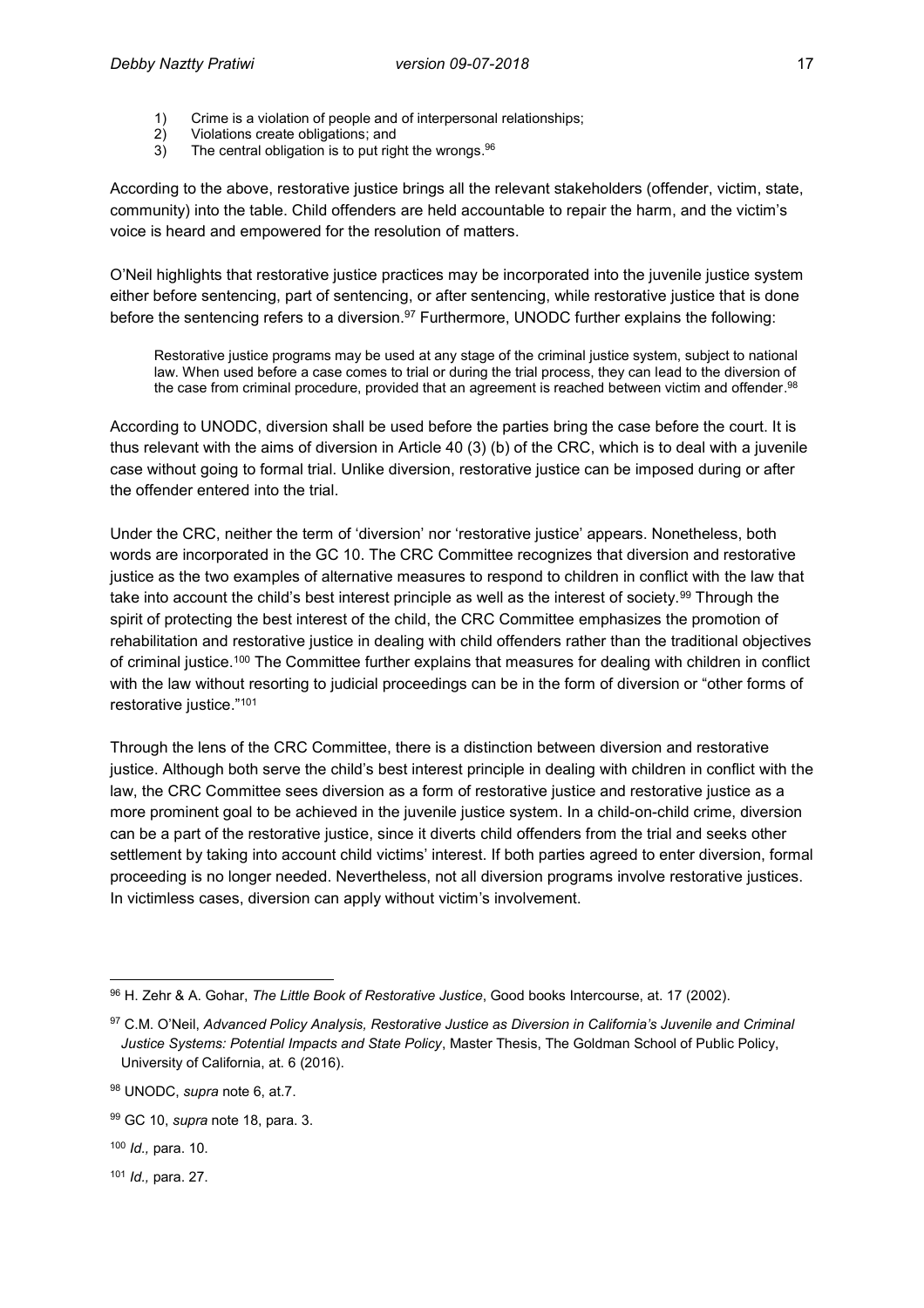### **2.5 Concluding Remarks**

Diversion aims to divert young offenders from formal judicial proceedings and provide alternative programs tailored to children's needs. The concept is initially derived from Article 11 of the Beijing Rules. Nevertheless, the first legally binding provision on the diversion in the juvenile justice system is set out under Article 40 (3) (b) of the CRC. The CRC Committee elaborates the diversion further in its GC 10, underlining the diversion as a measure for dealing with children without resorting to judicial proceedings. It also stresses some particular requirements and elements to implement the diversion programs effectively.

As explained in this chapter, diversion is an alternative to formal trial and not necessarily an alternative to imprisonment. Diversion can be a form of deprivation of liberty if it redirects the child to a particular child protection system.

Diversion is applied before the trial at any level of judicial proceedings. A diversion can be a part of RJ in 'crime with victims.' It is also possible to have the diversion that is not necessarily related with RJ in 'victimless crimes.'<sup>102</sup> In the context of a child-on-child crime, a diversion is a part of RJ where the program takes into account the child victim's interest for settlement. RJ is a bigger concept in the criminal justice system and does not only cover the diversion. While the diversion is supposed to be done before the trial, RJ may include other non-custodial measures imposed by the judges after the trial ends, for example, an alternative to sentencing (i.e., vocational programs, community services).

 $\overline{\phantom{a}}$ 

<sup>102</sup> For example: drug abuse, gambling.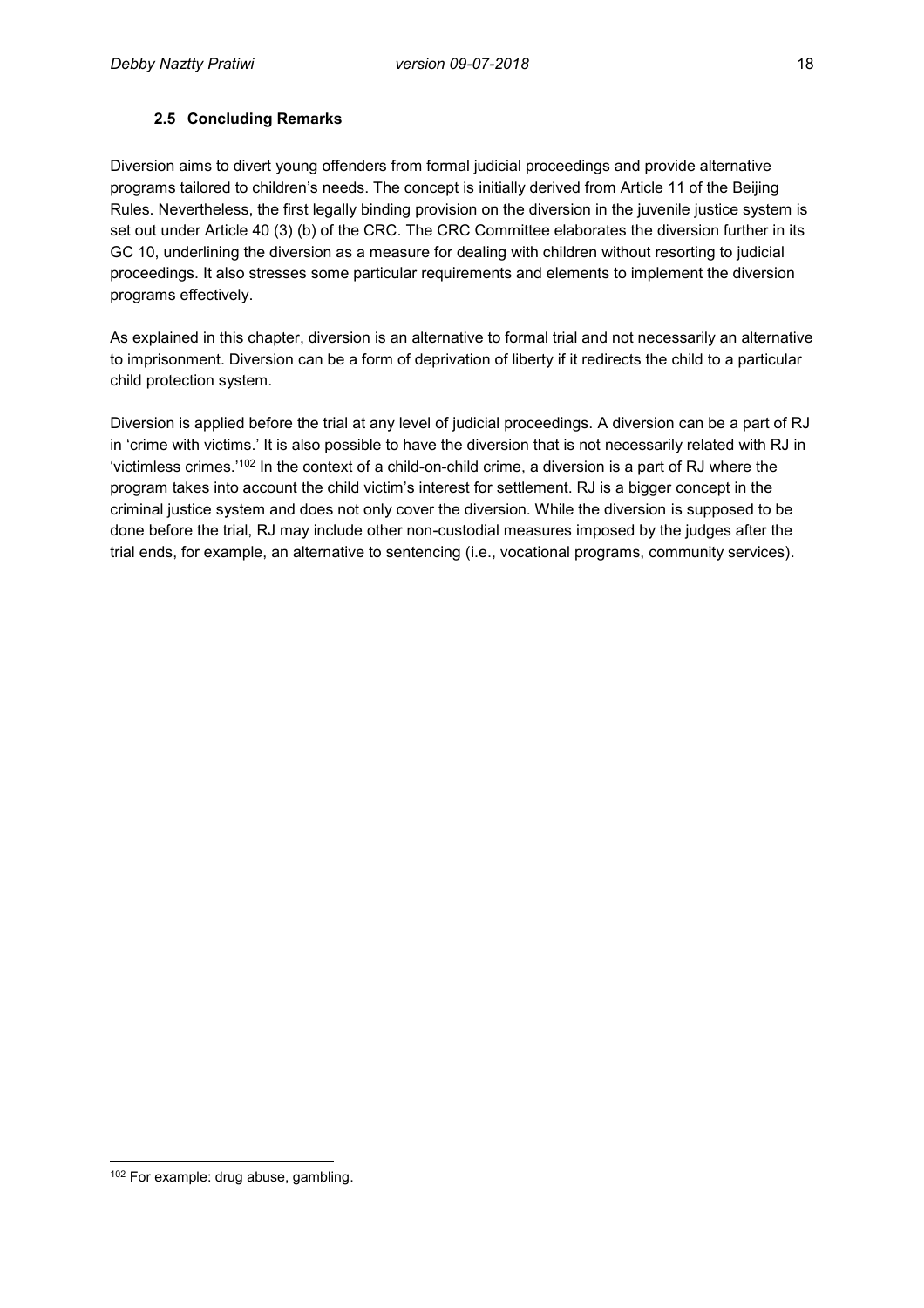# **3. Diversion: A Child Victim Perspective**

### **3.1 Introductory Elements**

The previous section has shown that the international legal standards provide some guidance concerning the usefulness of the diversion for young offenders. Nevertheless, little discussion arises at the international level regarding the diversion concept in a child-on-child crime. This chapter further assesses the concept of diversion from the perspective of child victims thoroughly and argues whether the diversion could also benefit child victims to some extent.

The CRC mentions numerous articles regarding the protection of a child from violence. $^{103}$ Nonetheless, only in the General Comment No. 13, the specific notion of violence among children slightly arises. Violence among children can fall under the definition of child-on-child crime because both have the same characteristic; the offender and the victim are underage minors.<sup>104</sup> The Committee notices that violence also occurs among children.<sup>105</sup> A child can be a victim of violence committed by proxy, caregivers and/or by others, including their peers.<sup>106</sup> However, the Committee maintains their absence to address the types of, reasons for, and how to deal with peer violence, or in other terms, child-on-child crime. Due to the lack of guidance, the administration of juvenile justice in the case of child-on-child crime becomes somewhat obscure.<sup>107</sup>

As an alternative to formal proceedings, diversion should be an option to settle the case of peer violence. In such process, the authorities need to consider child victim's interest in any decisionmaking regarding the diversion.

Supposedly, the criminal justice system is more oriented toward the needs-rights of a child victim.<sup>108</sup> As Gal argues "even a trial which ends with the imprisonment of the offender may, in fact, conflict with the victim's interests, as it may make the offender unable to compensate them."<sup>109</sup> For example, in the case of peer fighting in school, a child victim who suffered harm may only expect for the offender to apologize and promise not to do re-offending in the future since they are friends. Child victim's parents may want the offender (and his parents) to pay for all medical costs for the victim's hospitalization. If the case is going through formal trial without the possibility of diversion, the offender may end up in prison, and the victim gets nothing from the process.

<sup>108</sup> *Id.,*

<sup>109</sup> *Id.,* at.99.

 $\overline{a}$ <sup>103</sup> For example, Article 19 regarding protection from any kind of violence, Article 32 regarding protection from economic exploitation, and Article 34 regarding protection from sexual exploitation and sexual abuse.

<sup>104</sup> The determination of the age refers to Article 1 of the CRC, "every human being below the age of eighteen years unless majority is attained earlier".

<sup>105</sup> The CRC Committee General Comment No. 13, *The Right of the Child to Freedom from All Forms of Violence*, CRC/C/GC/13, para 19 (2011) [Hereinafter GC 13].

<sup>106</sup> *Id.,* para. 36.

<sup>107</sup> T. Gal, *Victims to Partners: Child Victim and Restorative Justice,* PhD Thesis, The Australian National University, at. 84 (2006).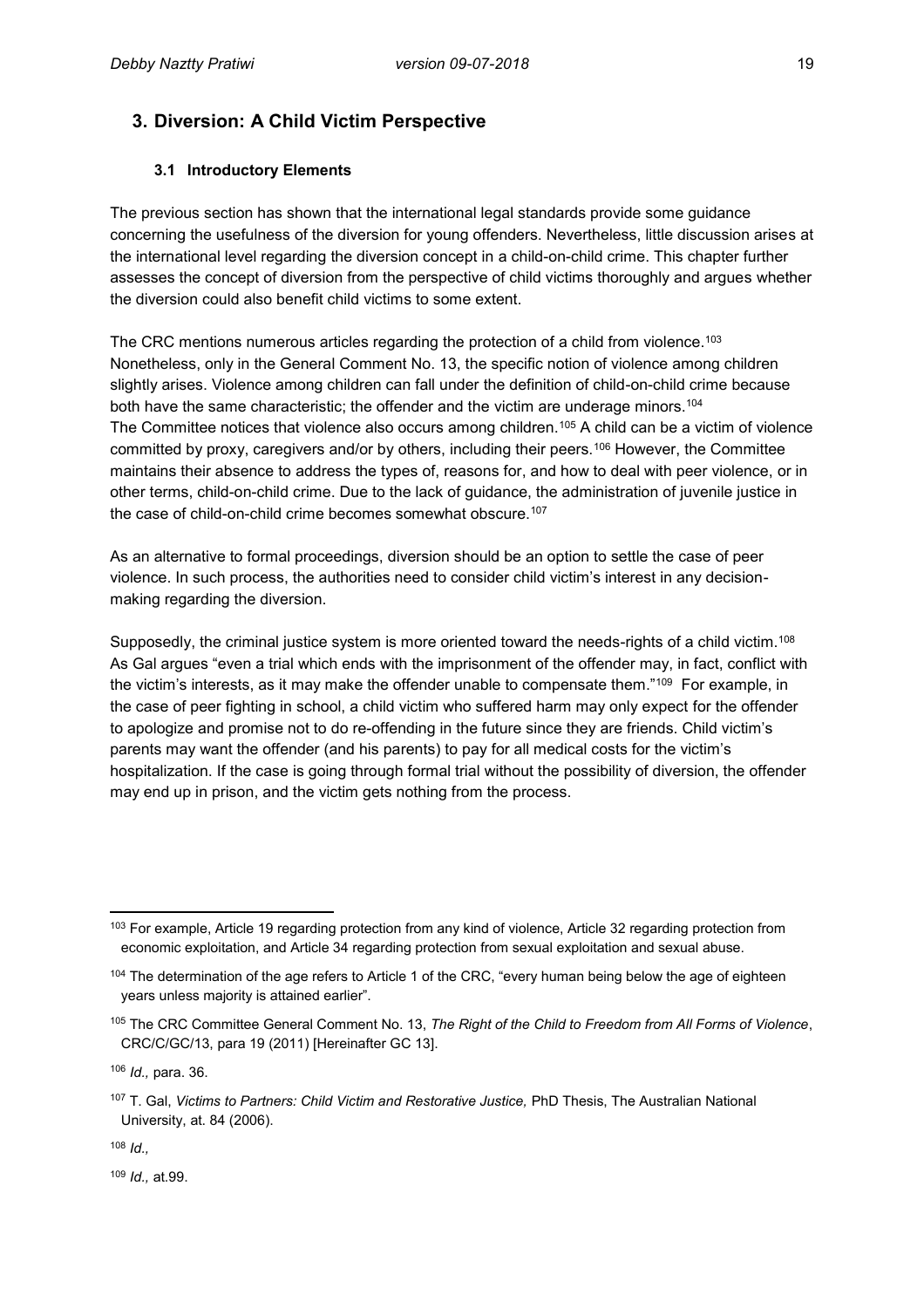#### **3.2 Child Victims: Access to Justice in the Juvenile Justice System**

As the victim of the crime, child victims are entitled the right to obtain a fair, timely, and effective remedy.<sup>110</sup> The CRC does not explicitly mention the right of child victims to an effective remedy. Instead, Article 39 entitled child victims a physical and psychological recovery and social integration that fosters the health, self-respect, and dignity of the child.<sup>111</sup> Linking to the CRC's general comment, child victims also have the right to be heard in any judicial and administrative proceedings, and for having their best interests taken as a primary consideration in decision-making.<sup>112</sup>

In its General Comment No. 12 **("GC 12"),** the CRC Committee particularly mentions the right to be heard applies to "child victims of physical or psychological violence, sexual abuse or other crimes, health care, social security, unaccompanied children, asylum-seeking and refugee children and victims of armed conflict and other emergencies."<sup>113</sup> Further, the Committee emphasizes the need for consulting with child victims on the relevant matter concerning them so that they can express their views regarding their involvement in the judicial process freely.<sup>114</sup> Hence, the full implementation of the right to be heard can encourage the effective Access to Justice for child victims.

Predating the CRC, the UN issued a Declaration of Basic Principles of Justice for Victims of Crime and Abuse of Power in 1985. Even though the document is more than 30 (thirty) years old and not necessarily binding to state parties, it is still worth to refer to it as one of the UN documents that especially concerns on the rights of the victim of crime. Victims should be treated with compassion and respect for their dignity. The need for formal or informal procedures that are expeditious, fair, inexpensive and accessible is crucial in strengthening victims' access to obtain redress.<sup>115</sup> Victims of crime should be able to exercise their right to be heard concerning their concern and interest in the judicial process.<sup>116</sup> Even though it does not explicitly mention the diversion, Article 7 of the Declaration stresses:

Informal mechanism for the resolution of disputes, including mediation, arbitration, and customary justice or indigenous practices, should be utilized where appropriate to facilitate conciliation and redress for victims. 117

According to the above provision, the UN Declaration has considered the notion of using a more informal mechanism to ensure the victim's interest is given due weight throughout dispute resolution process. Furthermore, the Declaration mentions 2 (two) types of remedies for the victims, namely restitution and compensation. Article 8 sets that "the offender is responsible for making fair restitution to the victim […] such restitution should include the return of property or payment for the harm or loss

<sup>116</sup> *Id.,* art. 21.

<sup>117</sup> *Id.,* art. 7.

 $\overline{a}$ <sup>110</sup> See Chapter 2.

<sup>111</sup> According to Article 39 of the CRC, child victims are those suffered from any neglect, exploitation or abuse; torture or any other form of cruel, inhuman or degrading treatment or punishment or armed conflict.

<sup>112</sup> CRC, *supra* note 4, art. 3, art. 12.

<sup>113</sup> GC 12, The CRC Committee General Comment No. 12, *The Right to be Heard*, CRC/C/GC/12, para. 32 (2009) [Hereinafter GC 12].

<sup>114</sup> *Id.,* para. 63.

<sup>115</sup> United Nations, General Assembly, *Declaration of Basic Principles of Justice for Victims of Crime and Abuse of Power,* art. 4 *jo.* art. 5 (1985) [Hereinafter The Declaration].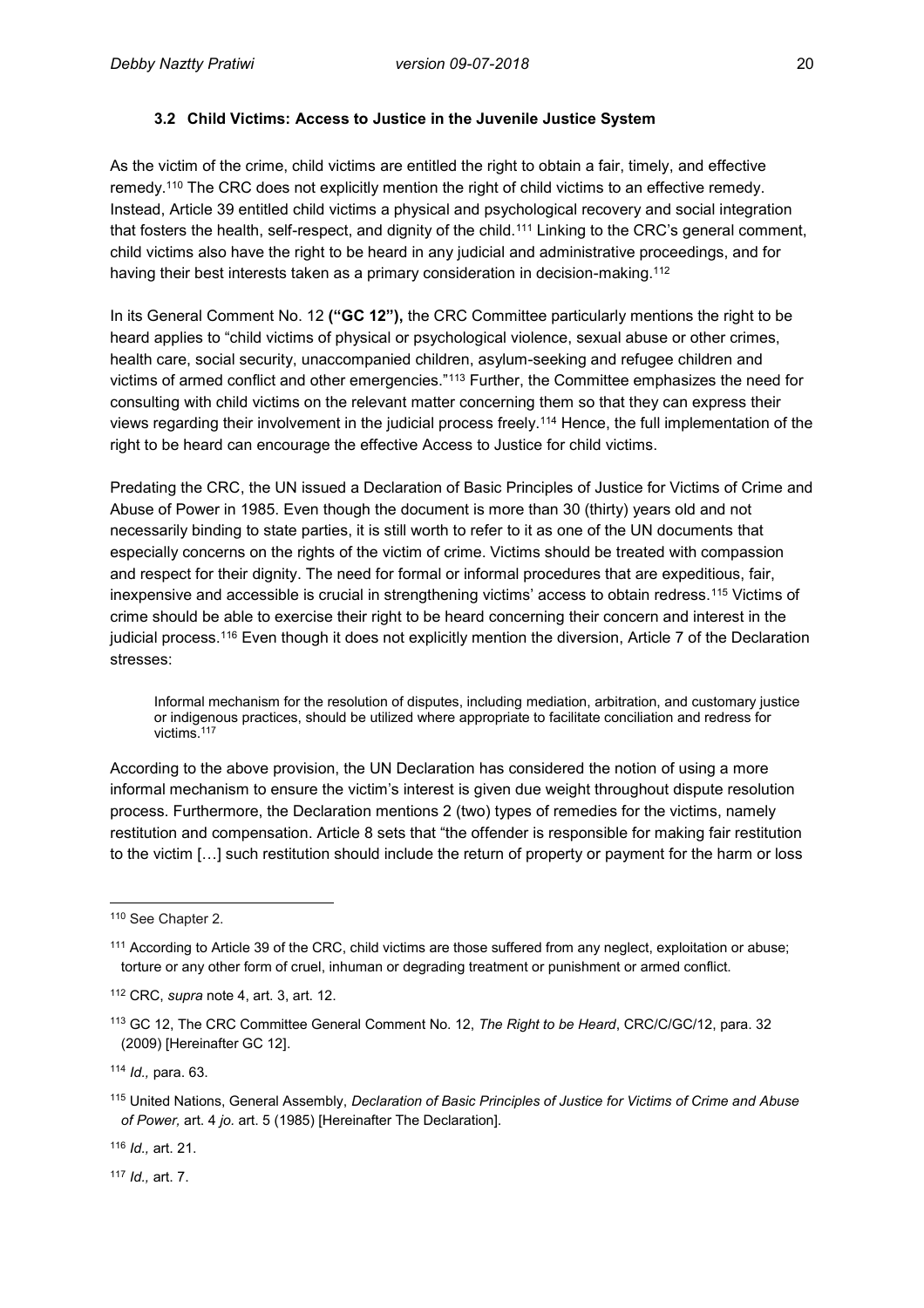suffered, reimbursement of expenses incurred as a result of the victimization [….]".<sup>118</sup> In the case where "compensation is not fully available from the offender to the victim, states should endeavour to provide financial compensation to victims who suffered significant bodily injury or impairment of physical or mental health or to the family if the victim died or become physically or mentally incapacitated following the crime occurred."<sup>119</sup> There is no specific age requirement of victims mentioned in the Declaration. It can thus apply in the context of child victims of crime.

#### **3.3 Diversion and Access to Justice**

As explored in Chapter 2, diversion can serve as a tool to achieve restorative justice when it comes to child-on-child crime. It can benefit child offenders and child victims at the same time. However, children need adequate access to achieve the restorative justice's goal. The concept is *so-called*  Access to Justice **("ATJ").** UN Common Approach in Justice for Children provides that the justice system should ensure children are better served and protected through the full application of international norms and standards for all children who come into contact with justice systems as victims, witnesses, and alleged offenders.<sup>120</sup> The concept shall consider, among others, the child's best interest principle, non-discrimination, right to be heard, protection from violence, right to be treated with dignity, respect for legal guarantees and safeguards, and deprivation of liberty as a measure of last resort and for the shortest period of time.<sup>121</sup>

In a child-on-child crime, diversion can be a part of ATJ for children. It makes sure that equitable access to justice is available for child offenders and child victims.<sup>122</sup> On one hand, diversion aims to seek an alternative measure that takes into account juvenile offender's wellbeing and proportionate to both his circumstances and the offence.<sup>123</sup> Diversion is channelling young offenders from the criminal justice system into programs that make them accountable for their action.<sup>124</sup>

On the other hand, in diversion, child offenders take responsibility for their actions that often involve, providing restitution to the victims of offence.<sup>125</sup> To some point, it provides child victims a redress following the violation occurred. Restitution and compensation to the victims can be part of 'recovery to the victim' that is mandated by Article 39 of the CRC.<sup>126</sup>

<sup>122</sup> UNICEF, What We Do Access to Justice, *available at* <https://www.unicef.org/eca/what-we-do/access-to-justice> (last accessed 24 May 2018). The source says "equitable access to justice is for all children, whether they are offenders, victims or witnesses."

<sup>123</sup> CRC, *supra* note 4, art. 40 (4). According to Article 40 (4) of the CRC, any measures dealing with children should be done in an appropriate manner considering their wellbeing and proportionate both to their circumstances and the offence.

- <sup>124</sup> UNICEF Malawi, Diversion of Children in Conflict with the Law, *available at* [https://www.unicef.org/malawi/MLW\\_factsheet\\_diversion.pdf](https://www.unicef.org/malawi/MLW_factsheet_diversion.pdf) (last accessed 24 May 2018).
- <sup>125</sup> K.E. Waitherero, *Strengthening Access to Justice for A Child in Conflict with The Law: A Case for Law Reform*, LL.M Thesis, University of Nairobi, at. 53 (2011).

 $\overline{a}$ <sup>118</sup> *Id.,* art. 8.

<sup>119</sup> *Id.,* art. 12.

<sup>120</sup> United Nations, Guidance Note of the Secretary General, *UN Common Approach to Justice for Children*, at. 4 (2008).

<sup>&</sup>lt;sup>121</sup> *Id.*, at 5-6. It should also take into account the child's specific characteristics (age, lesser culpability, conditions and needs of the child) and long-term needs of the society.

<sup>126</sup> CRC, *supra* note 4, art. 39. It mentions the child victim's right to physical and psychological recovery and social reintegration.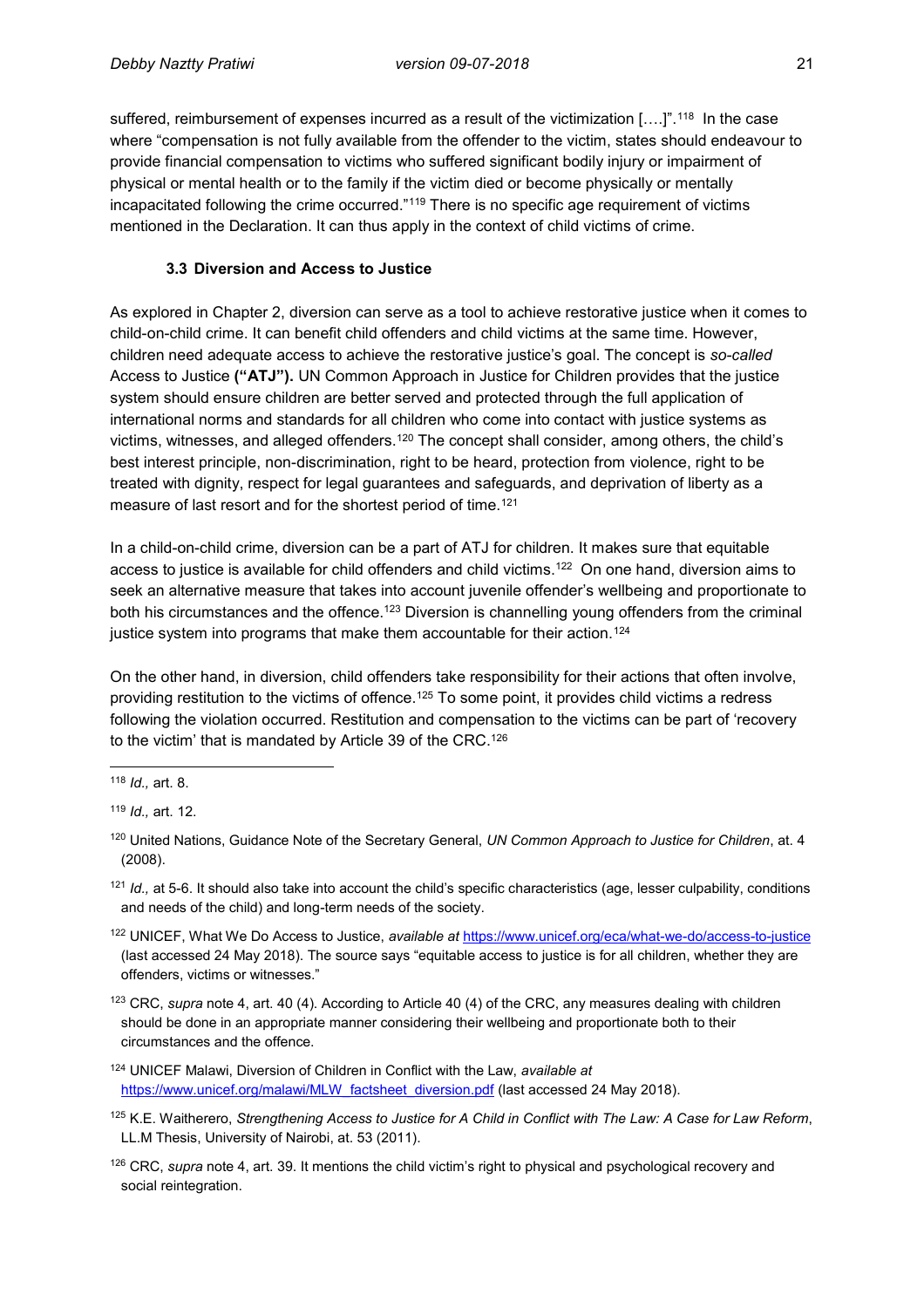The UN High Commissioner for Human Rights defines ATJ as "the ability to obtain a just and timely remedy for violations of rights as put forth in international norms and standards (including the CRC)."<sup>127</sup> It applies to civil, administrative, and criminal spheres of laws, either nationally or internationally, and covers all relevant judicial proceedings affecting children without limitation.<sup>128</sup> In particular, ATJ for children includes the rights to pertinent information, an adequate remedy, fair trial, right to be heard and to enjoy the rights without discrimination.<sup>129</sup> It derives from the concept that children are now seen as active agents in judicial proceedings according to the emancipatory approach embedded in the CRC.<sup>130</sup>

Likewise but not literally the same, UNDP interprets ATJ as "the ability of people to seek and obtain a remedy through formal and informal institutions of justice, in conformity with human rights standards."<sup>131</sup> As a child-specific UN agency, UNICEF introduces a more child-centric approach regarding ATJ. It emphasizes ATJ as "the right to obtain a fair, timely and an effective remedy for violations of rights, as put forth in national and international norms and standards, through adapted processes that protect children's dignity and promote their development."<sup>132</sup> By this definition, UNICEF not only focuses on the child's right to an effective and fair remedy as the goal but also underlines how to achieve such particular goal. One of them is through the protection of child's dignity. The CRC Committee underscores "the concept of dignity requires that every child is recognized, respected and protected as a rights holder and as unique and valuable human being with an individual personality, distinct needs, interests, and privacy."<sup>133</sup>

The concept of ATJ closely links to the importance of 'due process of law' because it refers to the minimum standards applied almost universally for any criminal defendant.<sup>134</sup> Article 7 (1) of the Beijing Rules affirms the most basic procedural safeguards representing valuable elements for a fair and just trial, providing a foundation of ATJ for children. It involves the presumption of innocence, the right to be notified of the charges, right to remain silent, right to counsel, right of the presence of a parent or guardian, right to confront and cross-examine witnesses and the right to appeal to a higher authority.<sup>135</sup> Article 40 (2) of the CRC includes some of these legal safeguards, which are often known

<sup>129</sup> *Id.,* at.5.

<sup>131</sup> UNDP, *Programming for Justice: Access for All,* at. 5 (2005).

<sup>135</sup> *Id.,* art. 7 (1).

 $\overline{a}$ <sup>127</sup> UN Common Approach to Justice for Children, *supra* note 120, at. 4.

<sup>128</sup> UN High Commissioner for Human Rights, *Access to Justice for Children*, UN Doc. A/HRC/25/35, 16 December 2013, at.3 (2013). The source asserts that access to justice shall apply to children without limitation. It includes children alleged as, accused of, or recognized as having infringed the penal law, victims and witnesses or children coming into contact with the justice system for other reasons, such as regarding their care, custody or protection.

<sup>130</sup> L. Graziani, Access to Justice: A Fundamental Right for All Children, in T. Liefaard and J. Sloth-Nielsen (Eds), *The United Nations Convention on the Rights of the Child. Taking Stock After 25 Years and Looking Ahead,* Brill/Nijhoff, at. 133 (2017).

<sup>132</sup> T. Liefaard, Access to Justice for Children Deprived of Their Liberty, in Centre for Human Rights & Humanitarian Law Anti Torture Initiative (Ed), *Protecting Children Against Torture in Detention: Global Solutions For a Global Problem*, at. 61 (2015). [Hereinafter Liefaard 2015]. Originally refer to UNICEF, Children's Equitable Access to Justice, Central and Eastern Europe and Central Asia, at. 13 (2015) and UNICEF, UN Common Approach to Justice for Children 2008.

<sup>133</sup> GC 13, *supra* note 105, para 3 (c).

<sup>134</sup> Beijing Rules, *supra* note 2, The commentary of art. 14.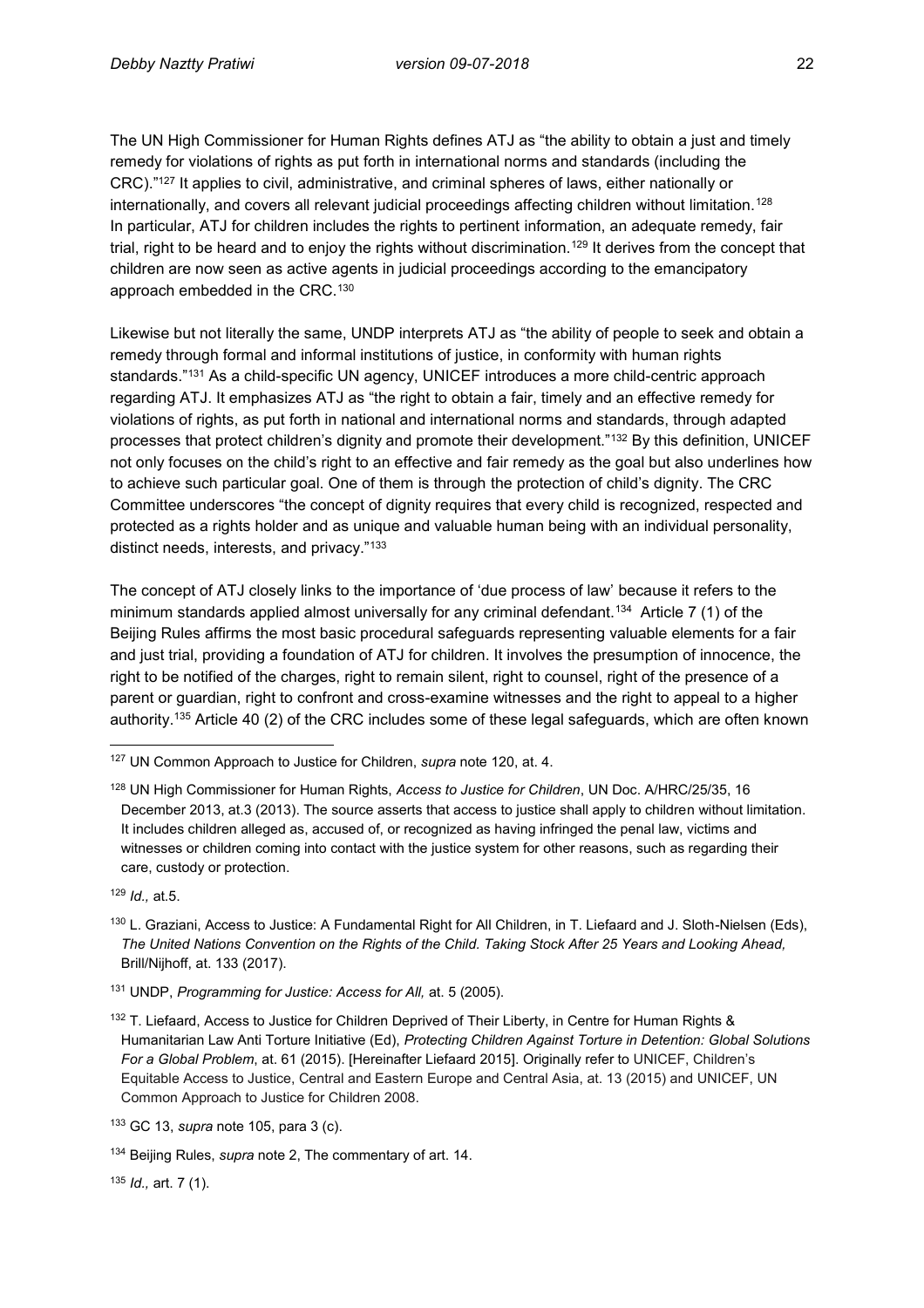as "the child's right to a fair trial." If these rights are violated during the proceeding or the measures are against the child's wellbeing and not proportionate, child offenders can claim for an infringement of their access to justice.<sup>136</sup>

UNDP mentions some of the barriers concerning ATJ. One of them is the lack of adequate information on the operation of the laws and the limitation of knowledge on children's rights.<sup>137</sup> Children have lack of understanding regarding the criminal justice system, what the procedures entail, and what the rights they have. To engage active child participation in the system, access to information is fundamental.<sup>138</sup> Linking to the diversion mechanism, Article 40 (3) (b) of the CRC encourages state parties to promote measures for dealing with children in conflict with the law without resorting to judicial proceedings. Thus, information about this procedure should be available for the children concerned.

The state has the obligation to safeguard ATJ, prevent the denial of children rights in the system, and provide adequate protection for them.<sup>139</sup> For example, by ensuring the availability of legal assistance since the very beginning of the proceeding, providing precise information on the judicial process, and taking into account children's voices in any decision-making concerning them.<sup>140</sup> The authorities should make the information on diversion be available and accessible to children in conflict or in contact with the law. It should include a clear briefing of diversion procedures and its consequences in a child-friendly language.<sup>141</sup> By that, child offenders and also child victims can decide whether or not they agree to the diversion mechanism.

#### 3.3.1 The UN Guidelines on Child Victims and Witnesses

As mentioned earlier, the definition of ATJ includes 3 (three) main points; 'to obtain a just and timely remedy,' 'for violations of the rights,' and 'regulated under international norms and standards.' 142 The UN High Commissioner for Human Rights explicitly mentions that ATJ should not only be applied to children alleged as, accused of, or recognized as having infringed the penal law, but also children as victims and witnesses.<sup>143</sup> It strengthens the right of child victims to demand justice following the occurred offence.

At the international level, the UN established the ECOSOC Resolution regarding the Guidelines on Justice in Matters involving Child Victims and Witnesses of Crime **("The ECOSOC Resolution").** Although the Guideline is less binding to the state in comparison with the CRC, still it can be a source of reference that gives definition, principles, and the rights of child victims who are in contact with the

<sup>139</sup> Liefaard 2015, *supra* note 132, at. 76.

<sup>141</sup> GC 12, *supra* note 113, para. 25. The CRC Committee stress that the right to information is essential as the precondition of the child's clarified decisions. Further, in GC 12 para. 34, the Committee confirms the need to provide child-friendly information to enable child's participation.

 $\overline{a}$ 136 Personal Interview with Prof. Jaap Doek, ex-Chairman of the UN CRC Committee, in the World Congress Justice on Children, Paris, 29 May 2018.

<sup>137</sup> UNDP, *Access to Justice Practice Note,* at. 4 (2004).

<sup>138</sup> Defence for Children, *Children's Right to Participation and The Juvenile Justice System*, at. 15 (2016).

<sup>&</sup>lt;sup>140</sup> Article 37 (d) of the CRC specifically mentions the child's right to legal and other appropriate assistance and Article 12 of the CRC concerns the child's right to be heard, including in judicial proceedings.

<sup>142</sup> UN Common Approach to Justice for Children, *supra* note 120, at. 4.

<sup>143</sup> UN High Commissioner for Human Rights, *supra* note 128, at.3.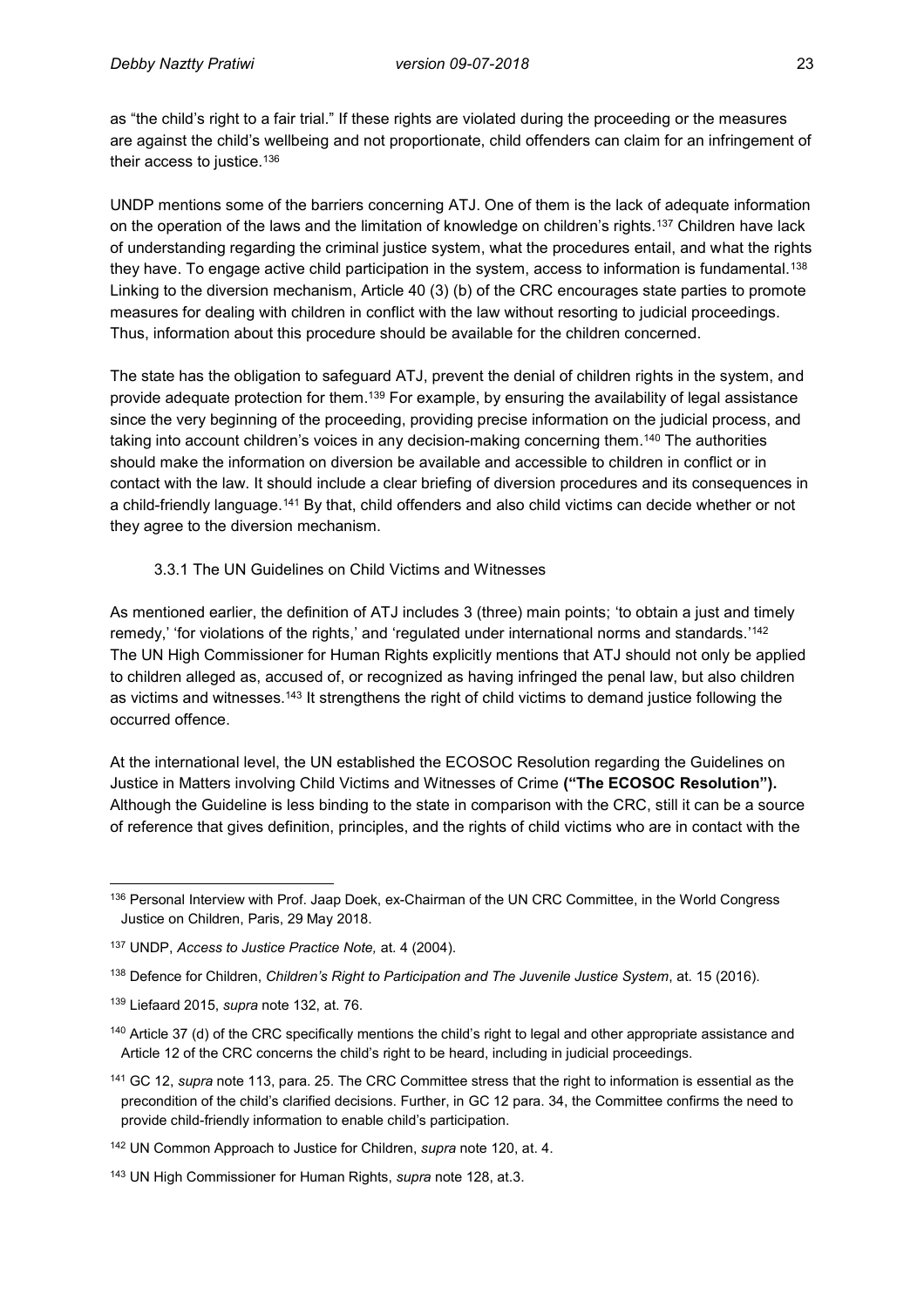law.<sup>144</sup> The ECOSOC Resolution does not mention its applicability explicitly in the diversion concept. However, it can be applied to processes in informal and customary systems of justice such as restorative justice.<sup>145</sup> The ECOSOC Resolution acknowledges such informal system of justice as part of "justice process" where the rights of child victims are valid and thus should be safeguarded.<sup>146</sup>

Pertaining to the argument presented in Chapter 2, diversion in 'crime with victims' falls under restorative justice concept thus the ECOSOC Resolution is relevant to be applied.<sup>147</sup> In a child-onchild crime where child victims exist, the implementation of diversion should take into account the interests of child victims and their rights as guaranteed in the ECOSOC Resolution.

Furthermore, more specific than the CRC, the ECOSOC Resolution defines child victims as follows:

Child victim or witness denotes children and adolescents, under the age of 18, who are victims of crime or witnesses to a crime, regardless of his or her role in the offence or in the prosecution of the alleged offender or group of offender. 148

There are 4 (four) key principles in the ECOSOC Resolution, namely dignity, non-discrimination, the best interest of the child (protection and harmonious development), and right to participation. These principles are in line with the general principles specified under the CRC. The enactment of the CRC has shifted the paradigm of recognizing children as a right holder rather than a mere object of care and special protection because of their particular vulnerability.<sup>149</sup> Therefore, child victims are entitled to the rights as stipulated further below:

- 1. The right to be treated with dignity and compassion;
- 2. The right to be protected from discrimination;<br>3. The right to be informed;
- 3. The right to be informed;<br>4. The right to be heard and
- 4. The right to be heard and to express views and concerns;<br>5. The right to effective assistance:
- 5. The right to effective assistance;<br>6. The right to privacy:
- The right to privacy;
- 7. The right to be protected from hardship during the justice process;
- 8. The right to safety;
- 9. The right to special preventive measures;
- 10. The right to reparation.<sup>150</sup>

Child victims' rights as mentioned above should be effective in practice to access justice. In judicial proceedings, too much attention has been paid to the legal rights of defendants.<sup>151</sup> Hence, it is vital to give centrality to heal, promote wellbeing or rehabilitate victims, either a child or an adult.<sup>152</sup>

<sup>145</sup> *Id.,* para. 6.

<sup>146</sup> *Id.,* para. 9 (c).

<sup>147</sup> See Chapter 2.

<sup>148</sup> *Id.,* art. 9 (a).

<sup>150</sup> UNODC & UNICEF Guideline, *Justice in Matters involving Child Victims and Witnesses of Crime*, at. 3 (2009).

 $\overline{a}$ <sup>144</sup> United Nations, The Economic and Social Council, *Guidelines on Justice in Matters involving Child Victims and Witnesses of Crime*, ECOSOC Resolution 2005/20 (2005) [Hereinafter ECOSOC Resolution].

<sup>149</sup> T. Liefaard, Child-Friendly Justice: Protection and Participation of Children in The Justice System, *Temple Law Review*, Vol. 88, at. 906 (2016). [Hereinafter Liefaard 2016].

<sup>151</sup> M. Groenhuijsen, Conflict of Victims' Interests and Offenders' Rights in the Criminal Justice System: A European Perspective, in C. Sumner *et al.* (Eds), *International Victimology,* at. 164 (1996).

<sup>152</sup> Gal, *supra* note 107, at. 97-98.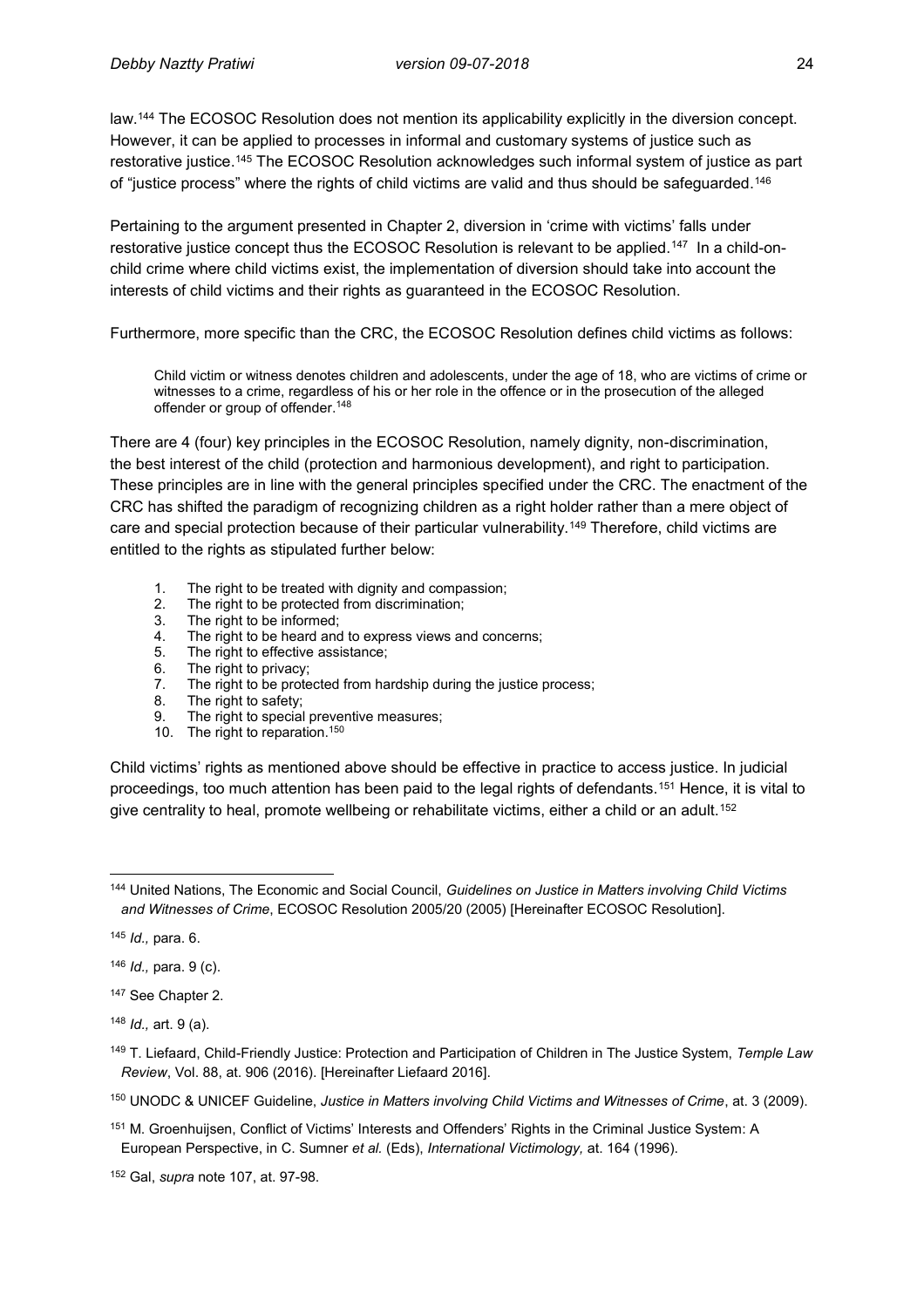#### 3.3.2. Barriers to Access to Justice

ATJ is also problematic for children due to the following reasons. At the international level, less legally binding documents or guidelines are provided concerning child victims' rights in the judicial proceedings. The position of child victims appears only in Article 39 of the CRC and the ECOSOC Resolution.

In GC 10 concerning children's rights in juvenile justice, the objective is more on the administrative of children in conflict with the law, while the provision regarding child victims' right in juvenile justice is completely missing.<sup>153</sup> In 2000, The CRC issued the OPSC to address more comprehensive protection, interest, and rights of child victims. However, as the OPSC concerns explicitly on the sale of children, child prostitution, and child pornography, child victims from other criminal offences (such as child-on-child crime) are relatively exempted.<sup>154</sup>

Child victim's right is elaborated further in the context of the right to be heard under GC 12. The CRC Committee concerns that child victims should be consulted and given the opportunity to express their views freely regarding their involvement in the judicial process.<sup>155</sup> The Committee also argues for the child victim's rights to information, support mechanisms, protective measures, appeal, and possibilities of receiving remedies.<sup>156</sup> However, nowhere in the CRC or its General Comments explicitly address child victim's rights in an alternative to judicial proceedings. In the case of the diversion in a child-onchild crime, guidelines on victim involvement and participation are missing. The lack of guidelines on child victim's involvement in judicial proceedings and its alternative mechanism can impede child victim's access to justice.

While the ATJ for child offenders aims to ensure they get a proportionate measure of punishment, ATJ is relevant for child victims to obtain sufficient remedy due to the rights violation.<sup>157</sup> In the criminal proceeding, child victims often face barriers to access justice, such as the difficulty of victim's identification, lack of reports, the arrest of the victims, and poor treatments against them as they are treated as offenders.<sup>158</sup> Once they access the justice system, sometimes child victims are still at high risk of the other rights' violations namely the lack of child-friendly procedures, shortage of adequate services and assistance, and denial of the child's best interest principle.<sup>159</sup>

Children's access to justice often depends on the support of adults, the extent to which they receive the information regarding their rights, to approach and understand remedies, and to access justice for and mechanisms.<sup>160</sup> According to the General Comment No. 5, "children's special and dependent

<sup>154</sup> Article 2 of the OPSC explicitly mentions the purpose of the protocol is to address the issue of sale of children, child prostitution and child pornography.

<sup>155</sup> GC 12, *supra* note 113, para. 63.

<sup>156</sup> *Id.,* para. 64.

<sup>157</sup> From the offenders' perspective, ATJ can constitute as safeguarding principles and ensuring fair trial elements during the judicial proceedings. For the victims, ATJ can be beneficial to obtain remedy and redress.

<sup>158</sup> ECPAT, *Barriers to Access to Justice for Child Victims of Sexual Exploitation*, at. 14 (2017). Regarding victim's identification, for example in a gang violence, sometimes it is not so clear who is the offender and who is the victim as the situation often becomes so chaotic. It can hamper ATJ for child victims.

<sup>159</sup> *Id.,*

 $\overline{a}$ 

<sup>153</sup> GC 10, *supra* note 18, para.4.

<sup>160</sup> M. Leskoviku & M. Prence, Access to Justice for Children, an Evolving Concept, *Mediterranean Journal of Social Sciences,* Vol. 6, No. 3, at. 108 (2015).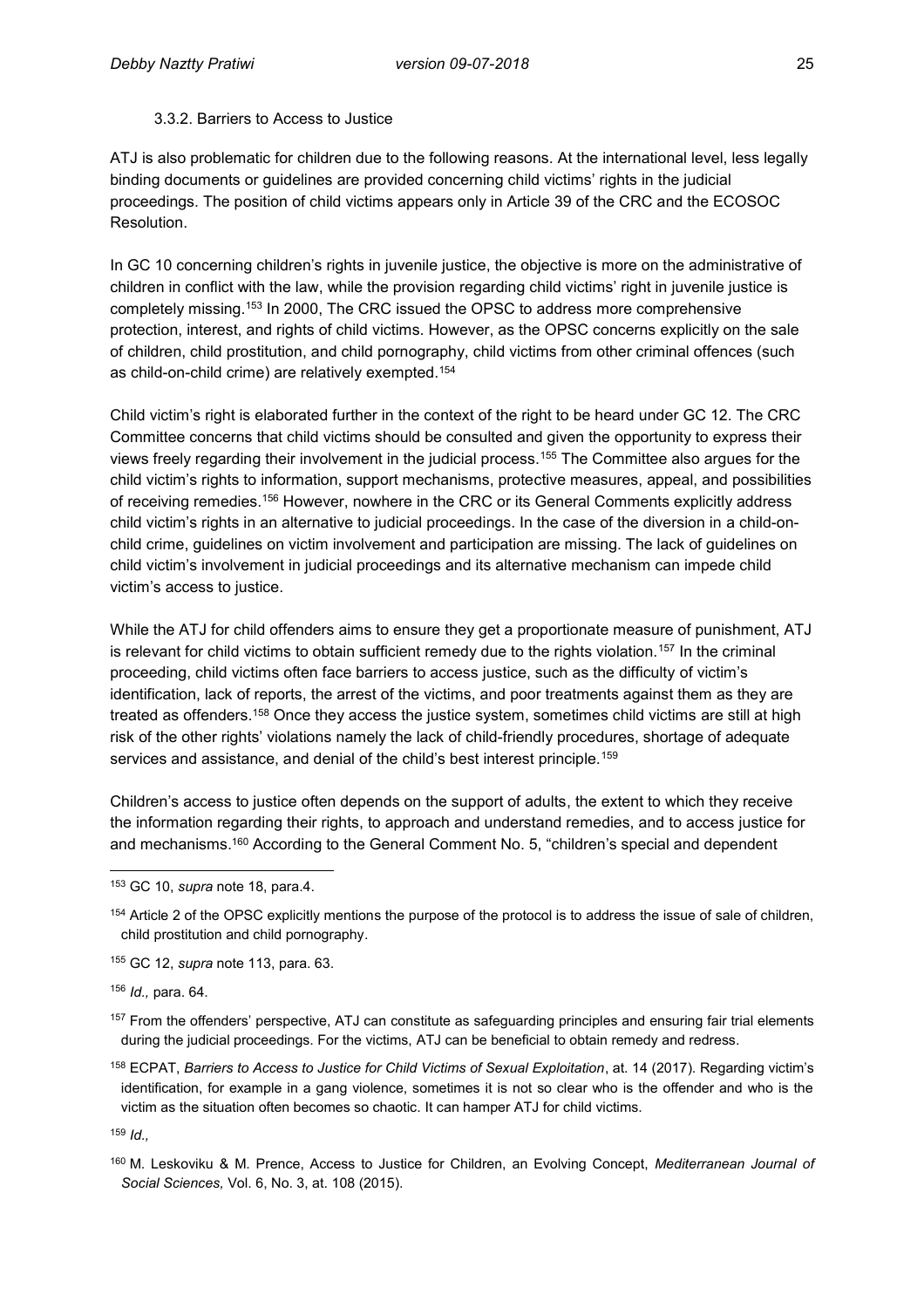status creates real difficulties for them in pursuing remedies for breaches of their rights […] there should be appropriate reparation, including compensation, [….], measures to promote physical and psychological recovery, rehabilitation and reintegration […]".<sup>161</sup> Hence, adequate protection should be in place.

Grandjean divides 2 (two) levels of enabling more accessible ATJ for children; a child-sensitive justice system and the need for empowerment to all children involved. For a better understanding, the following diagram is provided.



Figure 4. The Scheme of ATJ for children.<sup>162</sup>

On one hand, it is substantial to have a child-sensitive justice system. It involves the availability of trained professionals (i.e., police, prosecutor, judges, lawyer, social workers), child-friendly procedures within the system (considering children's dignity and their rights as elaborated in the ECOSOC Resolution), and possibility for child victims to receive reparation for full redress, reintegration, and recovery.163 On the other hand, it is also significant to empower child victims by providing necessary information and support, so they become more aware of their rights.

After all, one clear message from the international standards is that child victims should be heard in all decision-making concerning their case. In a child-on-child crime, child victim's right to be heard needs to be considered in deciding whether or not diversion should apply.

#### <sup>163</sup> *Id.,* at. 9.

 161 The CRC Committee General Comment No. 5, *General Measures of Implementation of the Convention on the Rights of the Child,* CRC/GC/2003/5, para 24 (2003).

<sup>162</sup> A. Grandjean, No Rights Without Accountability: Promoting Access to Justice for Children, *International Development Law Organization,* at. 8 (2010). Professionals can involve police, prosecutor, judges, lawyer, social workers and etc.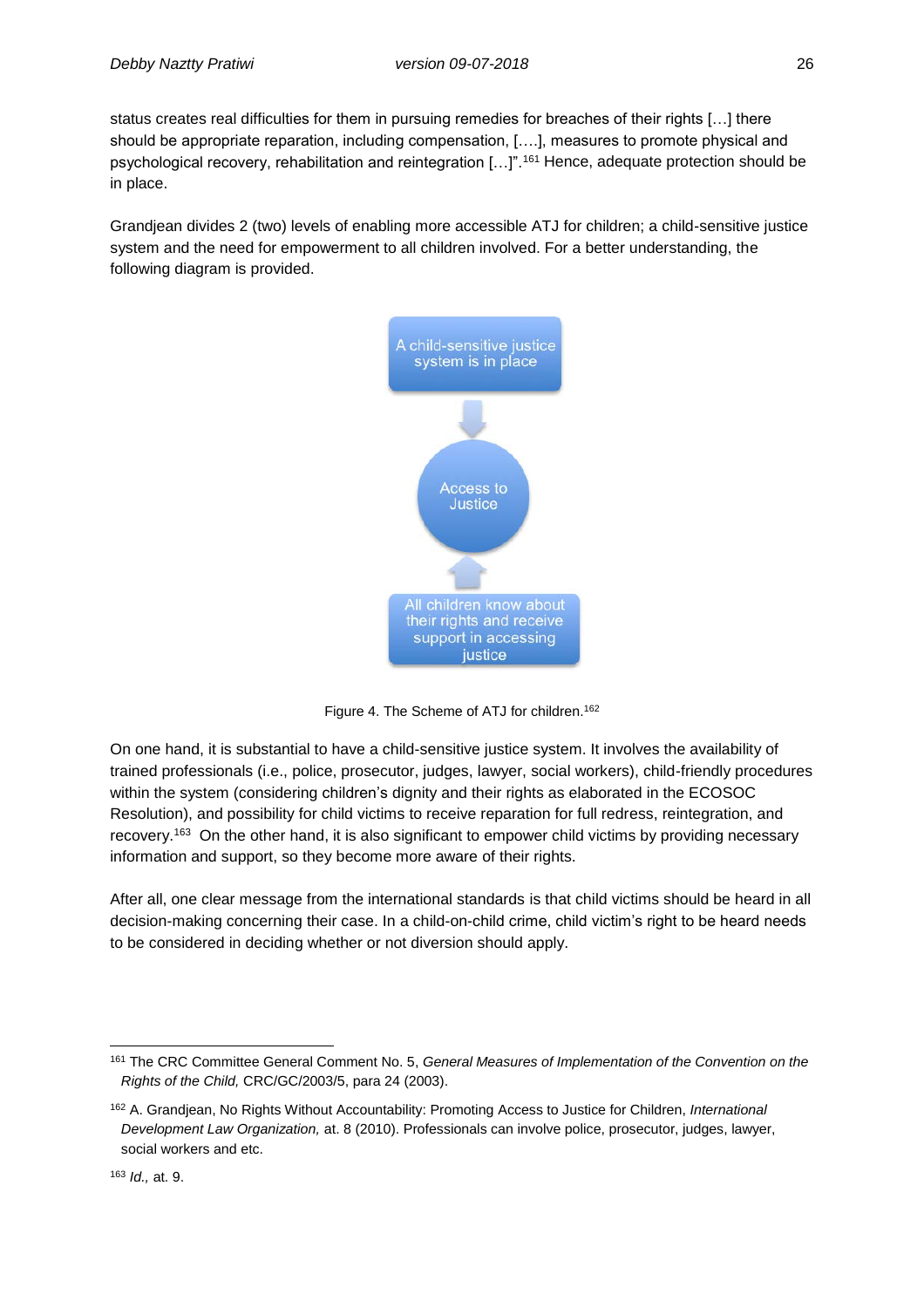#### **3.4 Involvement in Diversion**

Some may argue that diversion is mainly established for the interest of child offenders. However, as explored in Chapter 2, diversion is a tool to achieve a more significant purpose of restorative justice, and it can also benefit child victims to some extent.

In victimless cases, diversion for young offenders could be applied without a victim's involvement.<sup>164</sup> However, the approach will be different in the case of 'crime with victims,' especially in a child-on-child crime. While diversion has a more pedagogical approach that is preferable for child offenders,<sup>165</sup> it may be in the contrary to the interest of child victims whom the rights are violated. In other words, what others see as the best approach for the child offenders may not in the best interest of child victims or *vice-versa*. <sup>166</sup> The decision whether to apply the diversion in a child-on-child crime should be analysed thoroughly and on a *case-by-case* basis.

In a child-on-child crime, the CRC guarantees both the rights of the child offenders and child victims. Therefore, the authorities need to consult the child victims before diverting young offenders from formal judicial proceedings. Whether or not child victims give their permission, their voice should be given due weight. Because of the severe impacts suffered by the child victims, victim involvement is often important in finding a solution to the case. McElrea argues "the greater the psychological impact of the crime on the victim the greater is the need for healing [...]."<sup>167</sup> Concerning their vulnerability, the impact may be detrimental to the child victims' future development and wellbeing.

#### 3.4.1. Criticisms Against Diversion from Victim's Perspective

Chapter 2 explains that the diversion in a child-on-child crime is a form of restorative justice. It enables the child victims to access a different (or often additional) kind of justice from that offered by the conventional system.<sup>168</sup> Nevertheless, victim participation in restorative justice processes (such as diversion) is not easily acceptable, since some scepticism arises. Even though the following factors do not exclusively address child-on-child crime, they are still relevant because the diversion in peer violence falls under the restorative justice process.<sup>169</sup>

 $\overline{\phantom{a}}$ <sup>164</sup> Such as drug abuse, gambling or any other "crime without victims" or "victimless crimes" that refers to the types of crimes where there is no victim rather than the offender himself.

<sup>&</sup>lt;sup>165</sup> As mentioned in Chapter 2, diversion provides more educational measures to correct child offender's behavior and prevent recidivism.

<sup>166</sup> According to the CRC Committee's General Comment No. 14, one of the many elements in best-interest determination is "child's views". Therefore, in decision-making concerning children, either child offender or child victim should be consulted.

<sup>167</sup> F.W.M McElrea, Twenty Years of Restorative Justice in New Zealand – Reflections of a Judicial Participant, *Journal of Commonwealth Criminal Law,* at. 49 (2011). It finds that "the greater the harm the greater the need for healing and the greater the potential for restorative justice."

<sup>168</sup> J. Bolitho & K. Freeman, *The Use and Effectiveness of Restorative Justice in Criminal Justice System Following Child Sexual Abuse or Comparable Harms*, Report for the Royal Commission into Institutional Responses to Child Sexual Abuse, University of New South Wales, at. 57 (2016).

<sup>&</sup>lt;sup>169</sup> Diversion in peer violence or child-on-child crimes falls under the restorative justice because it involves the offender's obligation towards the victim to repair the harm.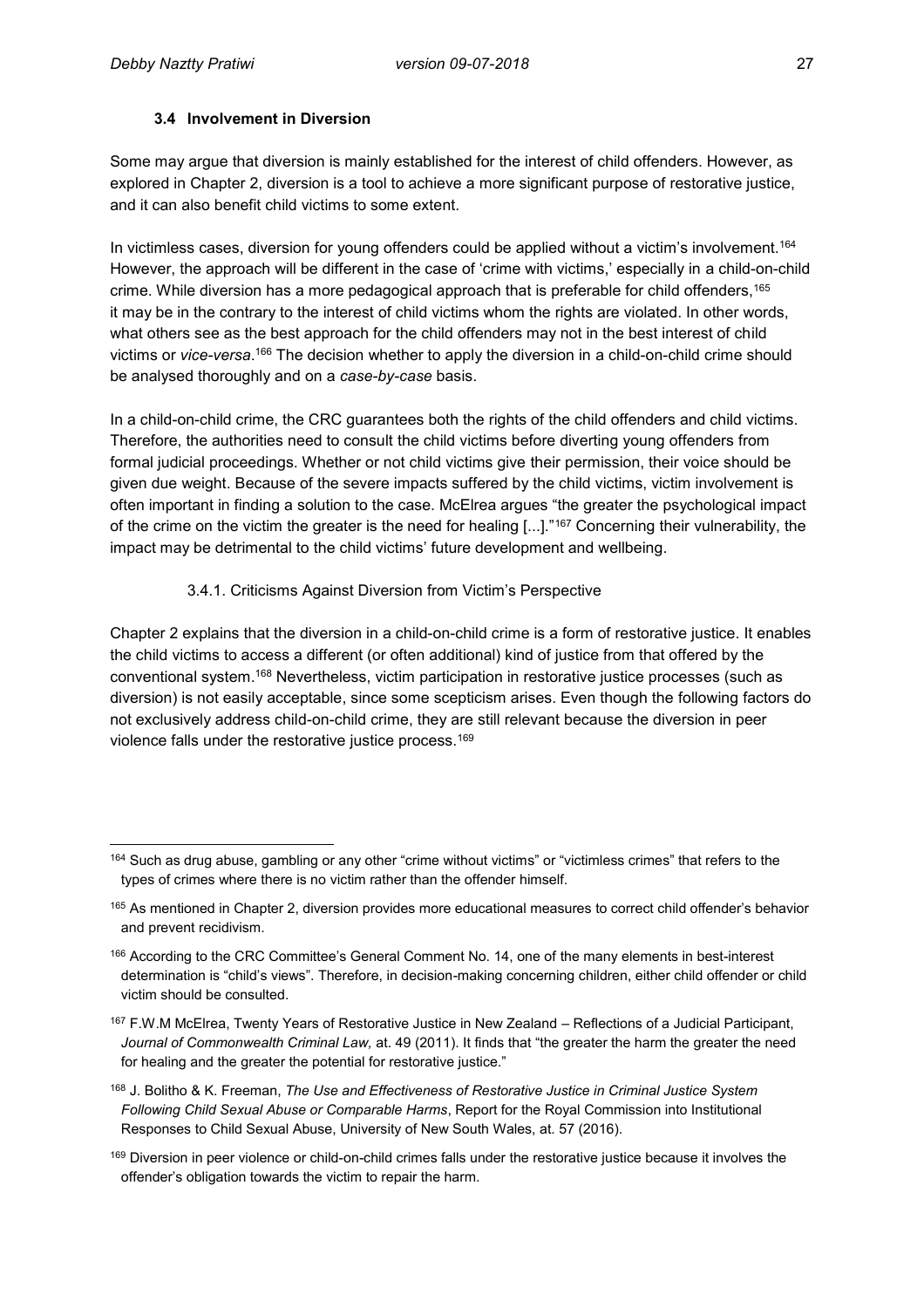First, the restorative justice measures (such as diversion) are often seen as a method to get away with crime. In other words, it is deemed as "a leeway" from the complex judicial process.  $170$  Second, there is also a concern if child offenders 'make up' their apology without really engaging with empathy towards the victims.<sup>171</sup> Third, lack of willingness of the child victims to cooperate in the case of sexual offences.<sup>172</sup> Fourth, lack of adequate trained professionals to operate the program, and lastly, the issue of compensation frequently arises during restorative justice procedures.<sup>173</sup>

According to GC 10, one of the requirements to enter into diversion is the admission of responsibility made by the child offender voluntarily and freely.<sup>174</sup> The Committee even explicitly reminds that no coercion or pressure has been used to get the admission. Child offenders should apologize sincerely and intend to change their behaviour. The Committee emphasizes that child victims have the right to be heard in the cases that concern them.<sup>175</sup> The assistance and support for children to access information is thus crucial during the legal process. $^{176}$  Before exercising their right to be heard concerning the diversion decision, child victims need to receive all necessary information and advice.<sup>177</sup> Hence, victim participation in the diversion is on a voluntary basis as it depends on the child victim's decision.

#### 3.4.2 Benefits of Victim Participation in Diversion

As argued by most scholars, "the criminal process has been notoriously known as being re-victimizing or causing 'a secondary victimization' for many child victims."<sup>178</sup> Child victims need to go through an unfamiliar process where they meet many officers in the different stages of the process, they often feel intimidated and fearful, and they have limited knowledge on how the entire proceedings might work. To some extent, formal procedures do not really help the victims. Rather than seeking for a mere judicial reparation, child victims demand the truth and the offender's accountability towards them.<sup>179</sup> In a child-on-child crime, diversion gives a possibility for child victims to communicate with child offenders, find the motives behind the crime, and ask the remedies that can heal their broken feeling as a result of the crime.

Diversion can be an effective solution to counter delay in formal judicial proceedings. As Gal mentions, "waiting for the testimony prevents children from being able to move on with their lives and forces

<sup>171</sup> *Id.,* at. 1036.

<sup>172</sup> *Id.,*

<sup>173</sup> *Id.,* at. 1037.

<sup>174</sup> GC 10, *supra* note 18, para. 27.

<sup>175</sup> GC 12, *supra* note 113, para. 63.

<sup>176</sup> Graziani, *supra* note 130, at. 135.

 $\overline{\phantom{a}}$ 170 A. van der Merwe, A New Role for Crime Victims? An Evaluation of Restorative Justice Procedures in the Child Justice Act 2008, *De Jure Pretoria University Law Press*, Vol. 4, No. 46, at. 1035 (2013).

<sup>177</sup> GC 12, *supra* note 113, para. 16.

<sup>178</sup> Gal, *supra* note 107, at. 88. Originally refer to J. Morgan and L. Zedner, *Child Victims: Crime, Impact and Criminal Justice*, Clarendon Press (1992), J. Fortin, *Children's Rights and the Developing Law,* Butter-worths ( 2003), J. L Herman, The Mental Health of Crime Victims: Impact of Legal Intervention, *Journal of Traumatic Stress,* Vol. 16, No. 2 (2003), L. Zedner, *Criminal Justice*, Oxford University Press (2004).

<sup>179</sup> Personal Interview with Dr. Kattiya Ratanadilok, Director of Research and Development Institute, Department of Juvenile Observation and Protection, Ministry of Justice of Thailand, in the World Congress on Justice for Children, Paris, 29 May 2018.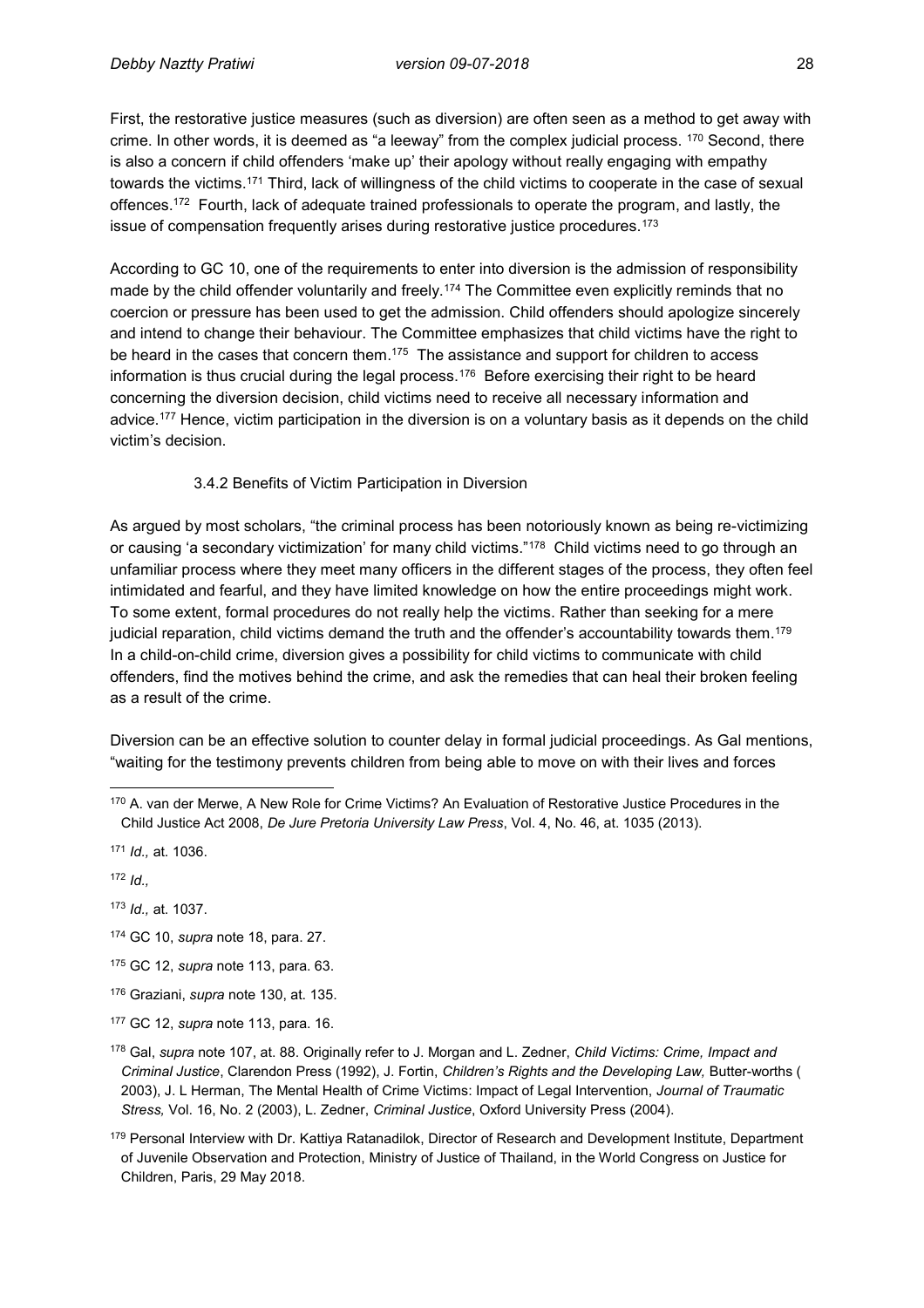them to maintain their memory of what happened [...]".<sup>180</sup> Due to children's vulnerability, such waiting period can be awful as their memory may fade throughout the time but they are, in such a way, are forced to remember it. Eastwood and Patton further stress that children reported of having nightmares, feeling depressed or great fears, not being able to concentrate at school, as well as self-hatred and suicidal behaviour because of being worry about the upcoming trial.<sup>181</sup>

Moreover, child victims may suffer the anxiety of having to face the accused, discussing personal events in public, the formality and unfamiliarity of the process, and the need for testifying and being interviewed multiple times.<sup>182</sup> Children may be afraid of being accused of lying when giving their statement.

Either the offender is ended with an acquittal or found to be guilty can cause a significant emotional burden on the victim. Gal explains further below.

If the offender is acquitted, then the message is one of disbelief of the victim's report. If the offender is found guilty (and consequently has to endure punishment), then the victim might suffer self-blame.<sup>183</sup>

Self-blaming on victims is prevalent in some peer violence such as sexual assault, particularly if it is against girls. It is derived from Freud's 1924 theory which inappropriately justifies that women enjoy rape.<sup>184</sup> It often happens in sexual abuse cases among teenagers where people speculate that the victim's involvement in such crime is a result of the victim's own acts.<sup>185</sup>

According to the above, looking for other alternatives to formal trial such as diversion can be one of the options to reduce victim's trauma during the judicial proceedings. Skelton argues two positive outcomes of diversion for child victims.<sup>186</sup> First, it exempts child victims to testify in the court where in some cases is so problematic. Second, it may ensure the offender's accountability and responsibility to child victims compared to the formal trial. In the formal trial, there is a possibility of the acquittal of the offender thus results in nothing to the victim.

Diversion can offer a better outcome as it is tailored to child victim's needs and interests in the case of violence among children. Consequently, it can benefit both child offenders and child victims.

 $\overline{a}$ 

<sup>180</sup> Gal, *supra* note 107, at. 89.

<sup>181</sup> *Id.,* at. 115. Originally refer to C. Eastwood and W. Patton, *The Experiences of Child Complaints of Sexual Abuse in the Criminal Justice System,* Technical Report, Report to the Criminology Research Council (2002).

<sup>182</sup> *Id.,* at. 88. Originally refer to J. Cashmore, *The Evidence of Children*, Technical Report, Judicial Commission of New South Wales (1995/9, S. Ghetti *et al.*, Legal Involvement in Child Sexual Abuse Cases: Consequences and Interventions, International Journal of Law and Psychiatry, Vol. 25 (2002), L. Malloy *et al.*, *Running Head: Balancing Children's Needs and Defendants' Rights*, Chapter to Appear in D. Read, S. Lindsay and M. Togila *(Eds.)* (2005).

<sup>183</sup> *Id.,* at. 84-85.

<sup>184</sup> L.K. Thacker, Rape Culture, Victim Blaming, and the Role of Media in the Criminal Justice System, *Kentucky Journal of Undergraduate Scholarship,* Vol.1, Issue. 1, at. 93 (2017). Originally refer to J. Allison and L. Wrightsman, *Rape: The Misunderstood Crime Newbury Park*, CA: Sage Publications (1993).

<sup>185</sup> *Id.,* at. 89. Thacker refers to the case in Ohio where teenagers sexually assaulted a 16 year-old girl after the party. The defense lawyers representing the offenders argued the victim's credibility because she was intoxicated at the time of the assault and questioned the victim's past sexual history to discredit her claims.

<sup>186</sup> Personal interview with Prof. Ann Skelton, Member of the UN Committee on the CRC, in the International Symposium of Deprivation of Liberty of Children in the Justice System, Leiden, 13 April 2018.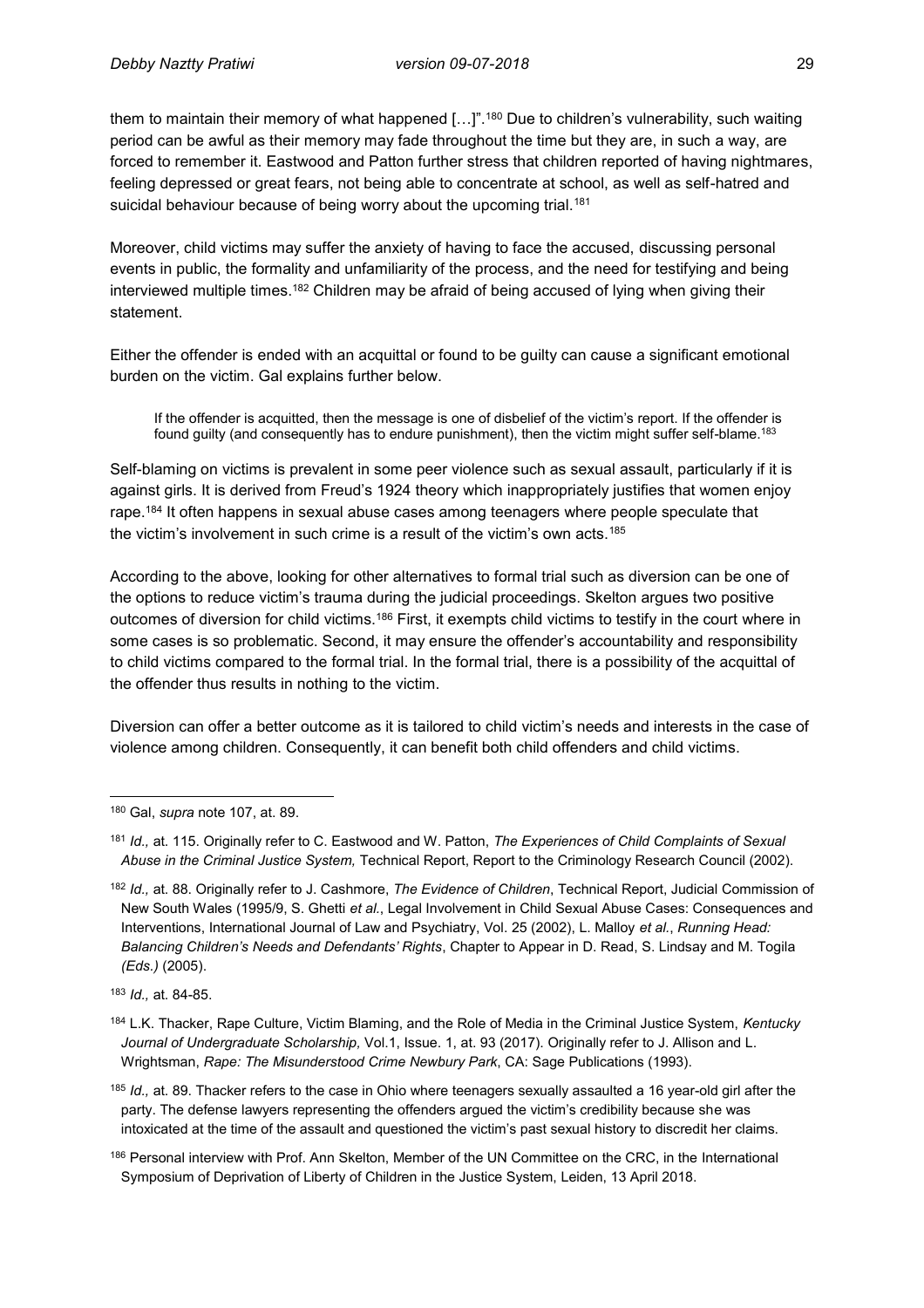### **3.5 Concluding Remarks**

Just like child offenders, child victims are entitled the rights and interests to be considered in the decision-making concerning their case in judicial proceedings. Due to the harm they suffered, child victims have an opportunity to access justice, allowing them to obtain a timely and just remedy. Justice can be accessed either through a conventional (formal system) or restorative approach.

In a child-on-child crime, one of the many restorative justice measures that can be an option is a diversion. It aims to repair the harm and relation between child offenders and child victims. Diversion attempts to bridge the interests of both sides and establish a program that gives positive outcomes to the parties involved. Despite some scepticisms, diversion can benefit the child victims to express their interests. It enables them to explain what they really want and what the offenders need to do to repair the harm. Moreover, it prevents child victims from giving testimony before the court that often affects them negatively.

Before the authorities agree to apply diversion, they need to consider fairly the interests of both child offenders and child victims. If the measure is against the victim's will, diversion cannot be forced to prevail. The authorities should refer the case to formal proceedings if the child victims rejected the option of diversion. To some extent, diversion could accommodate the rights and the interests of child victims better than the formal trial.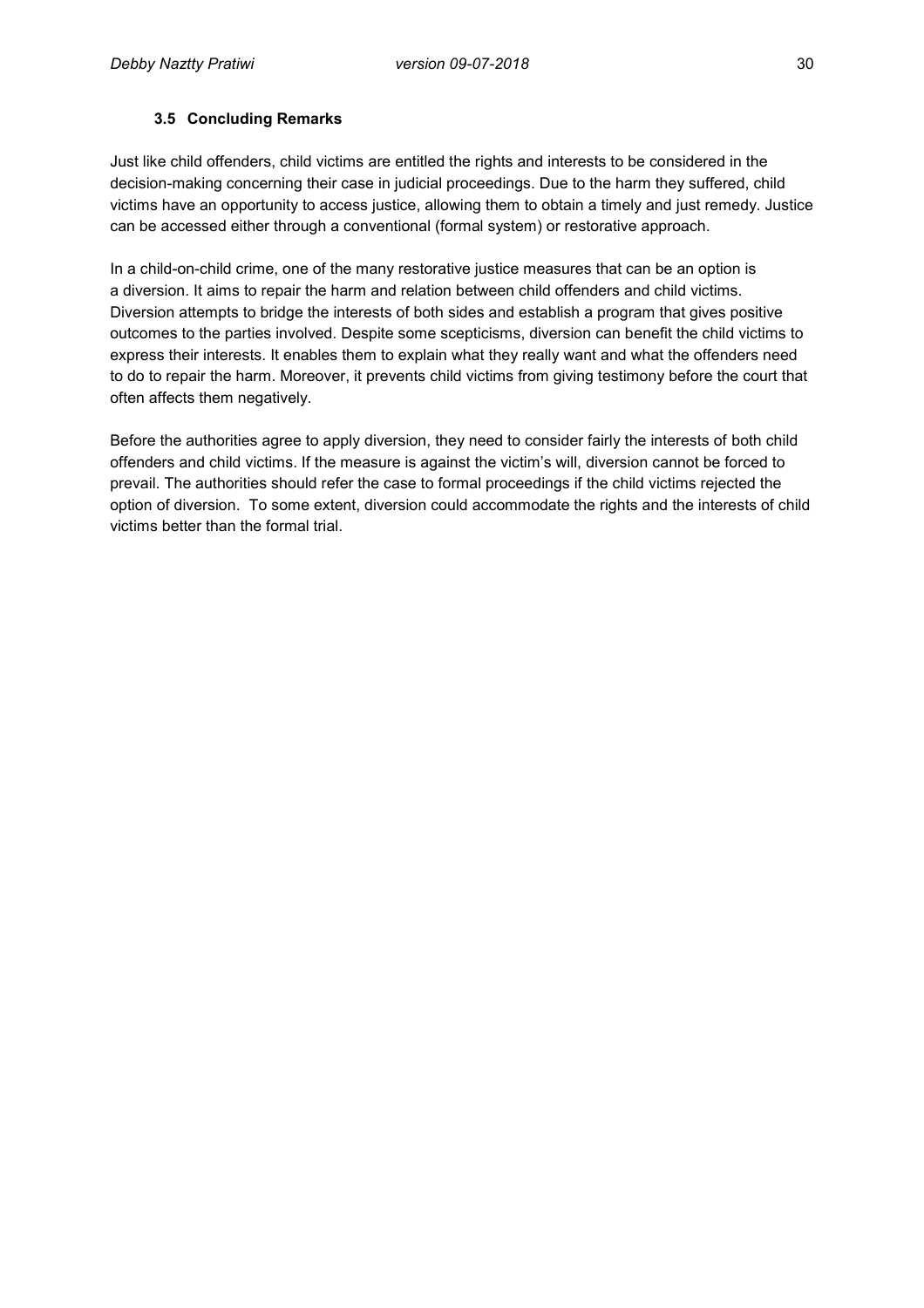# **4. Diversion in Indonesia Juvenile Justice System**

#### **4.1 Introductory Elements**

From the analysis at the international level in Chapter 2 and Chapter 3, diversion in a child-on-child crime intersects with the concept of ATJ and RJ. While a formal trial may affect both child offenders and child victims detrimentally, diversion can bridge the interests of both sides to achieve restorative justice without going to formal proceedings. However, as diversion should be on a voluntary basis, any coercion is not allowed to get the children's consent. The authority may inform the children regarding the diversion procedures and its consequences, but the children should decide whether or not they agree to the diversion.

Based on the legal frameworks in the previous chapters, this chapter will first address the regulation of the diversion under Indonesia Law 11/2012. Further, it analyses the application of the law in the national court's case, and lastly, it examines the compliance of the diversion in Indonesia with the international legal standards.

Diversion is a notable issue in Indonesia. In the latest Indonesia's concluding observation, the CRC Committee mentioned the following problems of "1) a large number of children sentenced to jail even for petty crimes 2) young offenders who are often detained in adult prison with poor facilities, and 3) lack of social reintegration measures for children in conflict with the law."<sup>187</sup> The Committee addressed the following recommendation:

Further promote alternative measures to detention, such as diversion, probation, mediation, counselling or community service and provide for access to adequate rehabilitation and reintegration programmes. 188

Aiming to reform the law in the administration of juvenile justice system, as a member state of the CRC, Indonesia adopts the diversion mechanism in its Law 11/ 2012 to which it sets out specific legal requirement, process, and variety of the diversion programs. It brings a new paradigm compared to the former law where the diversion concept was completely missing.<sup>189</sup>

#### **4.2 Indonesian Law on the Juvenile Justice System**

According to the definition provided in Law 11/2012, diversion is "redirecting juveniles' cases from criminal trial proceedings to out-of-court settlements."<sup>190</sup> It is applicable for young persons under the age of 18 (eighteen).<sup>191</sup> Diversion helps juveniles to learn from their mistake through early intervention, provides trauma recovery for victims and family, allows children to take responsibility for their action, and prevents recidivism.<sup>192</sup> The diversion in Indonesia promotes an amicable settlement by involving child offenders (and their parents/guardian), victims (and/or parent/guardian), probation officer, and

 $\overline{\phantom{a}}$ <sup>187</sup> The UN CRC Committee, Concluding Observations, Indonesia, 10 July 2014, CRC/C/IDN/CO/3-4, para. 77.

<sup>188</sup> *Id.,* para. 78 (e).

<sup>189</sup> Indonesia Law No. 3/1997 on *Juvenile Court*. No concept of diversion appears in this law.

<sup>190</sup> Law 11/2012, *supra* note 13, art. 1 para. 7.

<sup>191</sup> *Id.,* art. 1 para. 1. The definition of the child under this law is in compliance with the definition of the child under Art. 1 of the CRC.

<sup>192</sup> D. Listyarini, Juvenile Justice System Through Diversion and Restorative Justice Policy, *Diponegoro Law Review*, Vol. 2, at. 14 (2017).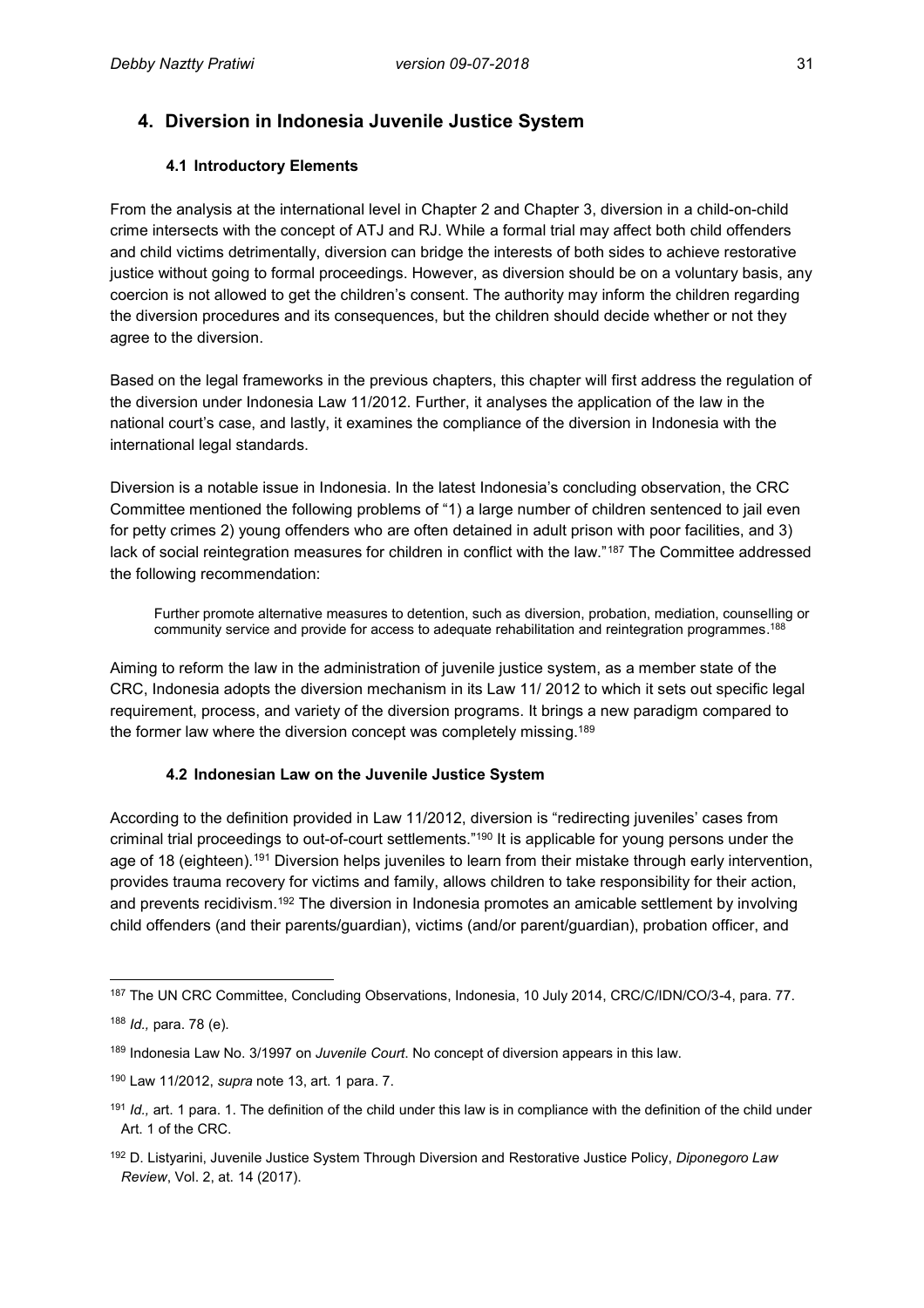professional social worker.<sup>193</sup> Social welfare personnel and/or community may also be involved in case they are needed. Under Law 11/2012, diversion aims to achieve the following 5 (five) objectives:

- 1. To achieve an amicable settlement between the victims and child offenders;
- 2. To settle juvenile's case outside the formal court system;
- 3. To prevent deprivation of liberty of child offenders;
- 4. To encourage community's participation and;
- 5. To internalize the value of accountability and responsibility to child offenders. 194

There are several types of diversion under Law 11/2012, such as an amicable settlement with or without compensation, the return of child offenders to their parents/guardian, and child participation in education institution or training for maximum 3 (three) months or community services.<sup>195</sup> Once the parties agreed on the type of diversion, the parties need to make a written agreement and disseminate the document to the relevant stakeholders (police officers, prosecutor, the judges, and community counsellor) no later than 3 (three) days after the issuance of such agreement. Based on the agreement for the diversion among the parties, the authorities can terminate the case.<sup>196</sup> Nevertheless, if the diversion process failed or the child offender does not comply with the agreement made before, the offender will be sent back to formal judicial proceedings. 197

#### 4.2.1 Legal Requirements

The requirements of applying diversion are set out in Article 7 of Law 11/2012. The authorities can apply the diversion throughout each stage of the formal system, ranging from the investigation, prosecution, and case-examining process before the district court. In other words, there is no limitation regarding the phase of the justice system where diversion is applicable. If the police, in such way, do not apply diversion at the very beginning, the prosecutors can intervene and order the police to do so.<sup>198</sup>

Under Law 11/2012, diversion can be applied in 'victimless cases' or 'crime with victims.' Moreover, there are 2 (two) layers of the diversion's requirements. First, Article 7 (2) sets the general requirements that a diversion is only applicable if the suspected juvenile is a first-time offender and the charge of criminal offences committed is below seven years of imprisonment. Rather than alternatively, these two conditions should be fulfilled cumulatively.<sup>199</sup> The first rule excludes the possibility of the diversion for young offenders who have committed crime more than once. It is also exclusively limited only to a particular type of offences. Under the Indonesian Penal Code, diversion can be applied in the cases of, among others, persecution, theft, extortion or threatening, fraud,

 $\overline{a}$ 193 L. Hardjaloka, Criminal Justice System of Children: An Overview Restorative Justice Concept in Indonesia and Other Countries, *Jurnal Dinamika Hukum,* Vol. 15, at. 75 (2015).

<sup>194</sup> Law 11/2012, *supra* note 13.

<sup>195</sup> *Id.,* art. 11.

<sup>196</sup> *Id.,* art. 12 (5).

<sup>197</sup> *Id.,* art. 13.

<sup>198</sup> *Id.,* art. 7 (1).

<sup>199</sup> *Id.,* art. 7 (2). The article uses the conjunction "and" instead of "or" in between the two requirements. Hence, diversion can only prevail if these two conditions are wholly fulfilled. These regulations are applicable both in the diversion in 'victimless cases' or in 'crime with victims.'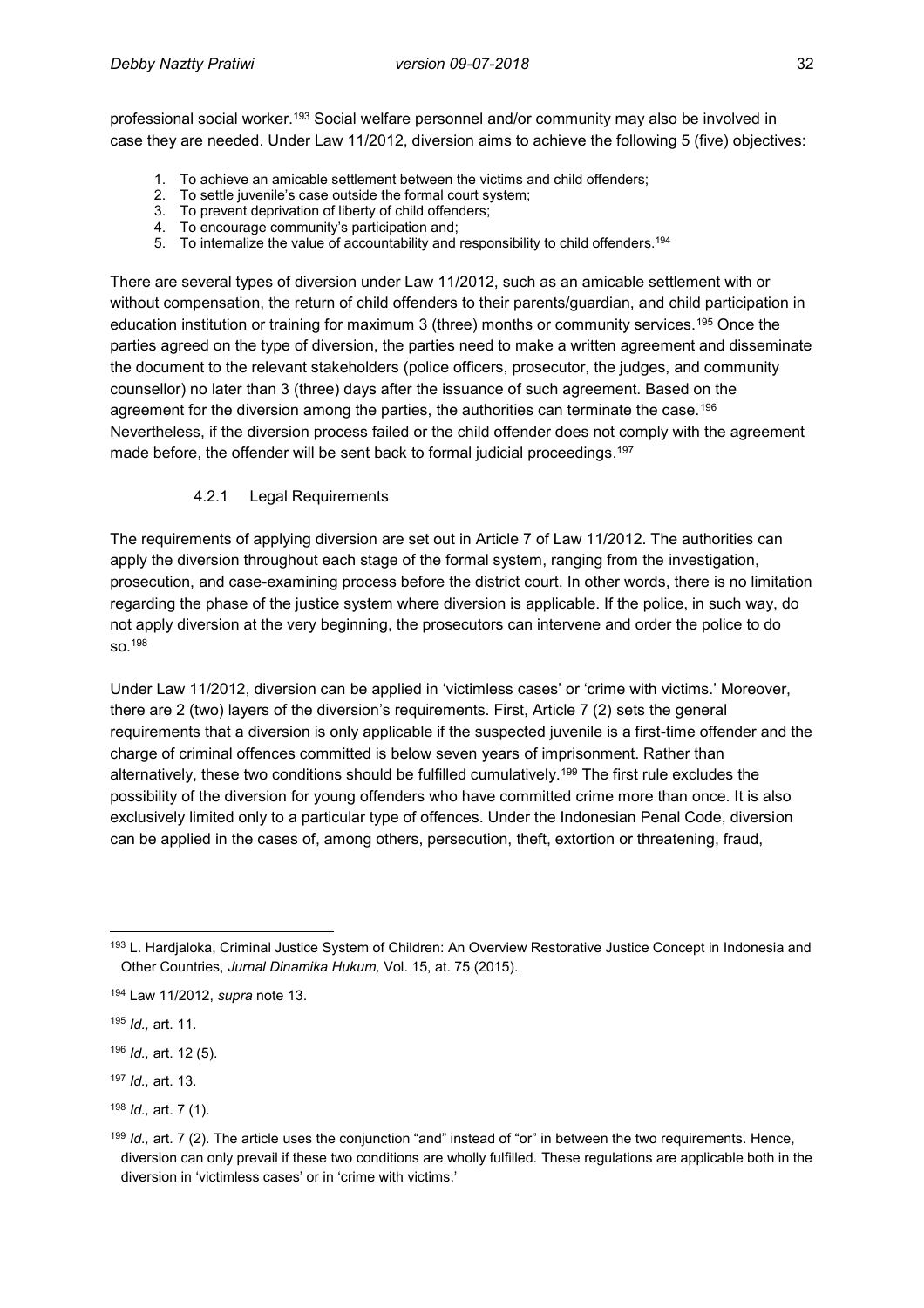$\overline{a}$ 

destruction of goods or property,<sup>200</sup> Criminal offences such as murder and sexual abuse are relatively excluded.<sup>201</sup>

Second, in crime with victims, an additional requirement exists. Even if the offender fulfilled the two conditions in Article 7 (2), victim approval is needed. Article 9 (2) explicitly determines that the diversion mechanism should obtain the victims' consent and/or their family and the willingness of child offenders and their family to participate in the diversion. As an exemption, diversion can only apply without victim approval in victimless cases, light crimes, infringement, and if the victim's loss is below the provincial minimum wage in the province where such crime is committed.<sup>202</sup>

According to Article 9 (1), before implementing diversion, the authorities shall consider the category of the offences, the age of the child, social inquiry report from probation officers, and support from family and community. Concerning the age, the younger the child offender is, the higher possibility to apply the diversion.

The law further emphasizes "diversion is not purposed for serious crimes such as murder, rape, drug dealer and terrorism that charged above 7 (seven) years".<sup>203</sup> Some Indonesian judges raise the concern that the limitation of the minimum charge of crime has been the problem itself because it restricts the probability of diversion for minor offenders.<sup>204</sup> In case the crime's charge is precisely seven years or slightly more, it becomes the discretion of the judge to decide whether diversion can apply or not, pursuant to the Supreme Court's Decree.<sup>205</sup>

<sup>&</sup>lt;sup>200</sup> Under Indonesia Penal Code, the maximum years of imprisonment for persecution are 2 years 8 months, if the crime caused major harms to victims, the maximum charge is 5 years, and if it leads to the victim's death, the maximum charge is 7 years (Art. 351). For theft, the maximum years of imprisonment are 5 years (Art. 362) while for extortion or threatening the maximum is 9 (nine) months (Art.368). For fraud, the maximum is 4 (four) years (Article 378) and for the destruction of goods/property is 2 years 8 months (Art. 406). If a child commits the crime, the maximum years of imprisonment are reduced by 1/3. (Art.47).

 $^{201}$  Under Indonesia Penal Code, the maximum years of imprisonment for murder are 15 years (Art. 338). If a child commits the crime, the maximum charge will be 10 years) and for a planned murder, the maximum charge is life imprisonment or 20 years (Art.340). If a child commits the crime, the maximum will be 15 years. For sexual abuse against children, according to Law 25/2014, the imprisonment for adult offenders ranging for 5 – 15 years (Art.76 D, 76 E, 81, and 82) and for child offenders the maximum sentence can be reduced by 1/3.

 $202$  The examples of crime without victims are drug abuse or gambling where no other victim but the (child) offender himself. Art. 205 (1) of the Indonesia Penal Code define "light crimes" as every crime that is charged with 3 (three) months of maximum imprisonment. In comparison, "infringement" under this code should not result in imprisonment of the offender. For example, being drunk in public areas. Regarding the amount of victim's loss, for instance, in DKI Jakarta province, the provincial minimum wage is IDR 3,800,000. In the case where a child committed theft in Jakarta the extent to which the stolen good worth less than IDR 3,800,000, diversion can be enforced even if the victim does not give his/her approval.

<sup>203</sup> Law 11/2012, *supra* note 13, the commentary of Article 9 (1).

<sup>&</sup>lt;sup>204</sup> Statement made by Justice Rahmawati, a Judge in Banda Aceh District Court as quoted in C. Rogers, UNICEF Indonesia, Justice for Kids in Banda Aceh, *available at* <http://unicefindonesia.blogspot.nl/2017/08/justice-for-kids-in-banda-aceh.html> (14 June 2018).

<sup>205</sup> Statement made by Cahyono, a Judge in Banda Aceh District Court as quoted in C. Rogers, UNICEF Indonesia, Justice for Kids in Banda Aceh, *available at* [http://unicefindonesia.blogspot.nl/2017/08/justice-for](http://unicefindonesia.blogspot.nl/2017/08/justice-for-kids-in-banda-aceh.html)[kids-in-banda-aceh.html](http://unicefindonesia.blogspot.nl/2017/08/justice-for-kids-in-banda-aceh.html) (last accessed 14 June 2018). The discretion refers to the Supreme Court Decree No. 4/2014.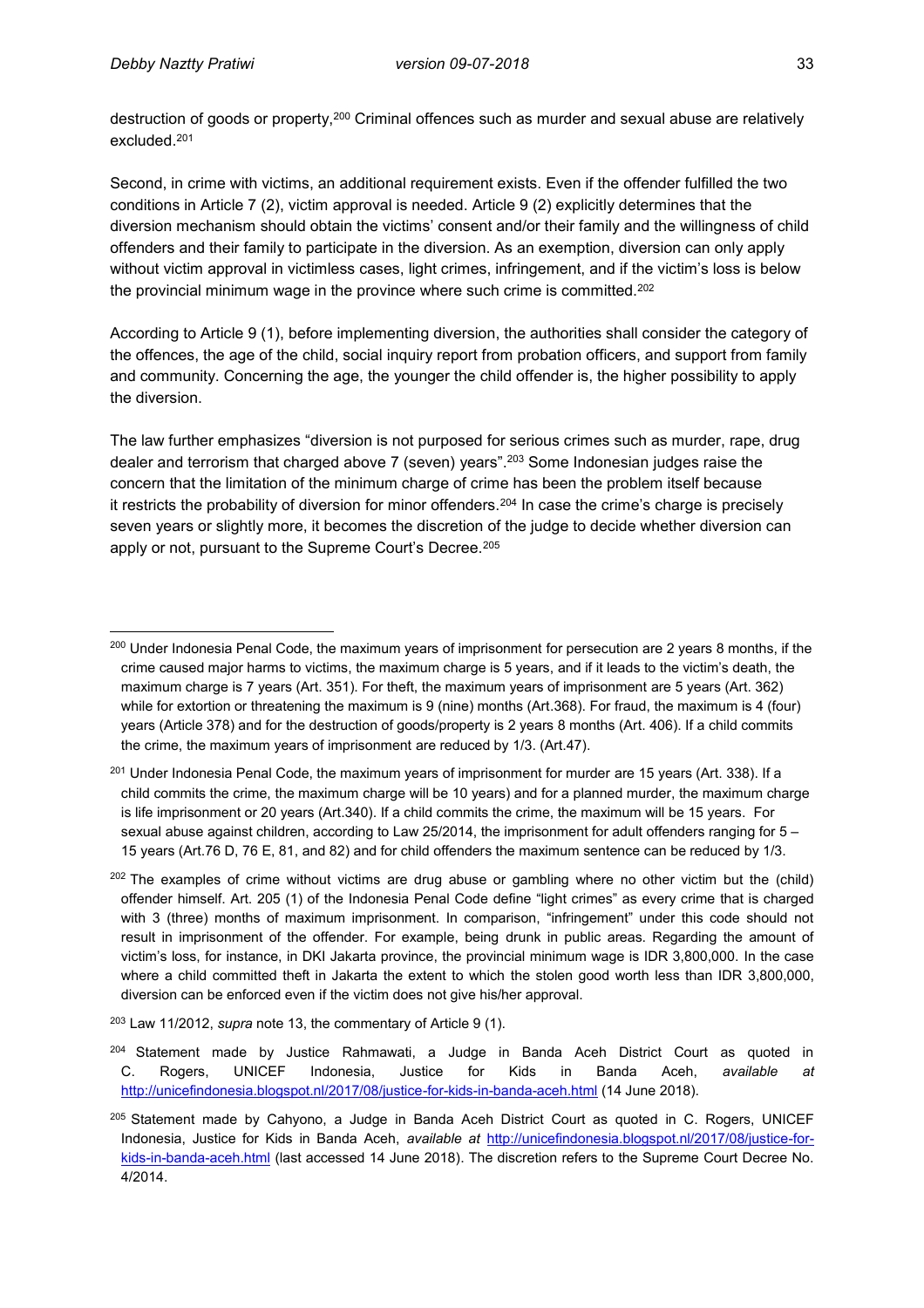In light of the diversion procedures, the Supreme Court's Decree stipulates 2 (two) essential concepts that are missing in the Law 11/2012. First, it emphasizes that diversion can be applied to children who are in conflict with the law with the minimum age of 12 years old but not yet attains the age of 18, even if the child has married. This emphasizing provision is essential given the fact that child marriage prevalence in Indonesia remains high.<sup>206</sup> The Supreme Court's Decree thus prevents discriminatory treatment of the diversion against child offenders according to their marital status as stressed implicitly in Article 2 of the CRC.<sup>207</sup> Second, the judges can apply the diversion in more severe crimes if only the offender is also charged with the crime that is below 7 (seven) years of imprisonment in one indictment (in the form of a subsidiary, alternative, cumulative or combination of the indictment). $^{208}$ Hence, the diversion can still apply if the child committed a crime that is charged either below or above 7 (seven) years of imprisonment depending on the circumstances of the case.<sup>209</sup> However, because it is a Supreme Court's Decree, it is only applicable for the judges to decide, not to the police and prosecutor.<sup>210</sup>

In a prosecution process, prosecutors can apply diversion to the alleged offender under 18, even if he is already married according to the Attorney General's Decree.<sup>211</sup> The requirements to impose the diversion are similar as stated in the Law 11/2012. It is only applicable to first time offenders and if the crime charged below 7 (seven) years of imprisonment.<sup>212</sup>

Furthermore, at the police level, diversion is explicitly regulated under The Head of Police Institution Decree.<sup>213</sup> It defines diversion as returning child offenders to their parents, either with or without

[https://www.unicef.org/indonesia/UNICEF\\_Indonesia\\_Child\\_Marriage\\_Reserach\\_Brief\\_.pdf,](https://www.unicef.org/indonesia/UNICEF_Indonesia_Child_Marriage_Reserach_Brief_.pdf) (21 May 2018).

<sup>207</sup> CRC, *supra* note 4, art. 2. It determines that the state should not discriminate a child according to his, among others, other status. This can refer to marriage status.

<sup>208</sup> Supreme Court's Decree, *supra* note 206, art. 3. In the Indonesian criminal justice system, the prosecutor can issue an indictment in many forms either single, subsidiary, alternative, cumulative or combination. Each of them has their own characteristics.

<sup>209</sup> For instance, the prosecutor suspects the offender had prosecuted the victim to die. However, it is still unclear whether it falls under the classification of 'a planned homicide,' 'murder' or 'persecution.' According to the Law 11/2012 and the Penal Code, the diversion cannot apply to the first two categories. However, the diversion can apply to the latter due to its lower charges. When the prosecutor is not sure, he charges the offender with more than one category of crime with the idea of giving less possibility for the acquittal of the offender. In his indictment, he can charge the offender with those three categories in order, starting from the category that charged with the longest years of imprisonment to the shortest. If the judges believed the first category is not suitable with the facts of the case, they can analyze the suitability of the second category and so on. If based solely on Law 11/2012, the diversion is not applicable. But according to the Supreme Court's Decree, the judges can still divert the case because the child is charged with more than one category of crimes in one indictment the extent to which one of them fulfills the diversion's condition.

<sup>210</sup> It regards to the distribution of powers between the judicial institutions.

<sup>211</sup> *The Attorney General's Decree No. PER-006/A/J.A/04/2015 regarding Guidelines on the Implementation of Diversion at the Prosecution Level.* [Hereinafter Attorney General's Decree].

<sup>212</sup> *Id.,* at. 4.

 $\overline{a}$ <sup>206</sup>*Indonesia Supreme Court's Decree No. 4/2014 regarding Guidelines on the Implementation of Diversion in Juvenile Justice System,* art. 2 [Hereinafter Supreme Court's Decree]. Art. 2 emphasizes that child brides are still categorized as children. It derives from the fact child marriage remains a serious problem in Indonesia. According to UNICEF, Indonesia is part of the top countries with the highest absolute numbers of child marriage, ranking seven globally. *Available at* 

<sup>213</sup> *The Head of the Police Institution's Decree No. Pol. TR/1124/XI/2006 jo. No. Pol. TR/359/DIT.I/VI/2008 Guidelines on Dealing with Children in Conflict with the Law*. Further, Article 7 (1) point j of Indonesia Penal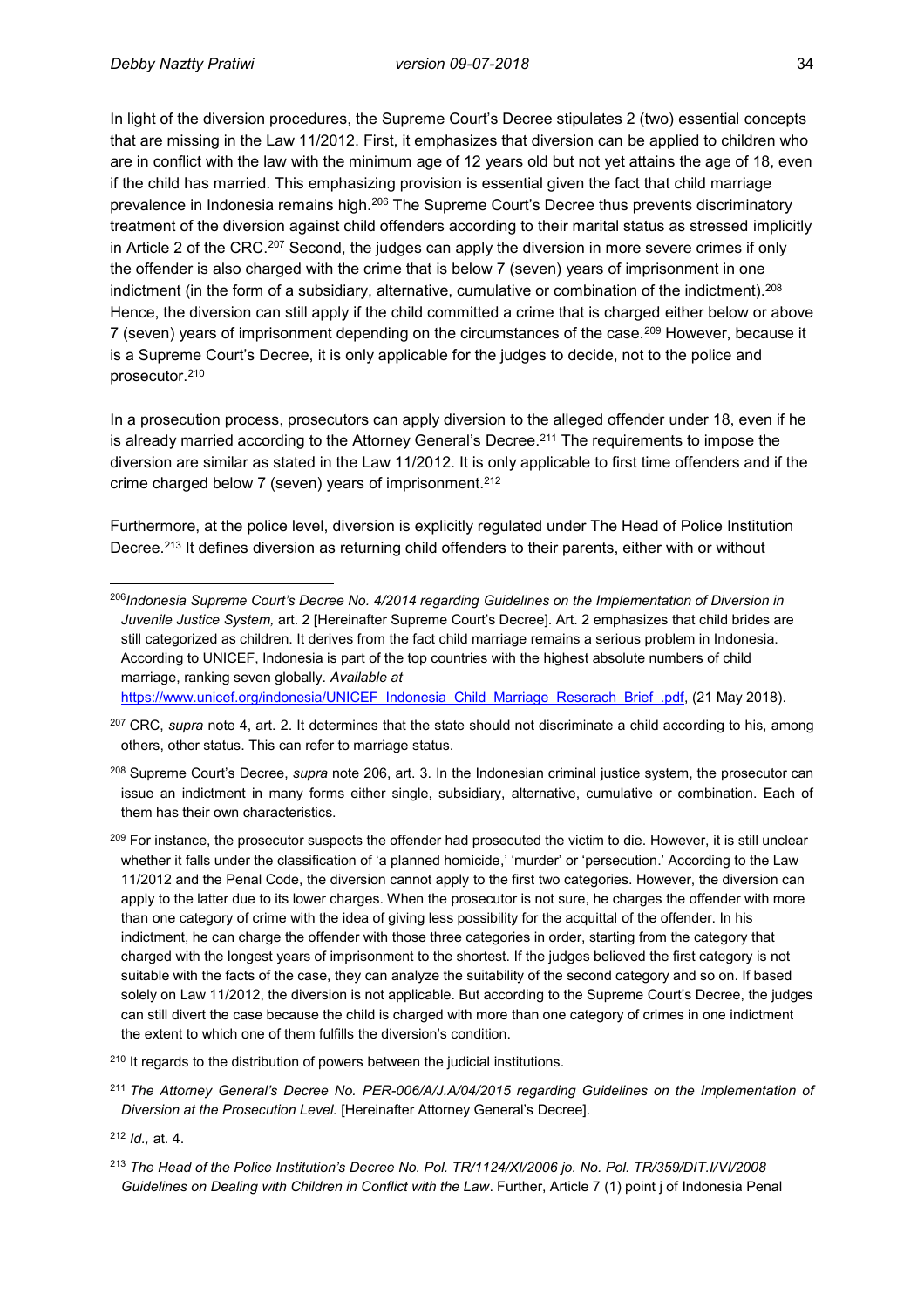formal/informal warning, mediation, an amicable settlement between child offender's family and victim's family or other proper arrangements following the local cultures.

In a child-on-child crime, child victims and their parents'/guardian's approval to the diversion is a mandatory requirement besides the two requirements under Article 7 (2) of Law 11/2012. Moreover, although it restricts the use of diversion in crimes with more than 7 (seven) years of imprisonment, the possibility of diverting young person still exists according to the Supreme Court's Decree and the discretion of the authorities.

#### 4.2.2 Child Offenders and Child Victims

In the context of Indonesia, Article 8 (3) of Law 11/2012 tries to balance the interests of child offenders and victims of crime. On one hand, it notices that diversion can prevent negative stigmatization against child offenders and empower more child welfare and responsibility.<sup>214</sup> On the other hand, it explicitly addresses that diversion should take into account victim's interest.<sup>215</sup> The law does not distinguish between the interests of adult victims or child victims. Thus, the diversion should consider child victim's interest if a child-on-child crime occurred. It should also take into account the harmony in the community and protect propriety, decency, and general public interest.<sup>216</sup>

In a crime with victims, diversion can only be applied with 1) the consent of child offenders and their family, and 2) the consent of victims.<sup>217</sup> Article 9 (2) strongly emphasizes that in the case where child victims are involved, the approval from their family is also needed. Law 11/2012 mentions explicitly that parental involvement is mandatory regarding their consent and participation in the diversion.<sup>218</sup> To some extent, Law 11/2012 concerns the interests of child offenders and child victims in a child-onchild crime. It provides the opportunity for both sides to be heard fairly in decision-making concerning the diversion of the case matter.

Code points out that police investigators have the authority to carry out "other actions" according to the prevailing laws. Article 18 (1) of *the Law No.2/2002 regarding The Police of the Republic of Indonesia* affirms that for the interest of public, police investigators could act according to their own discretion in performing their duty and authority. Those two Police Institution's Decrees *(Telegram Rahasia Kabareskrim Polri No. Pol. TR/1124/XI/2006 and No. Pol. TR/359/DIT.1/VI/2008)* give further guidance to enforce diversion during the investigation process

<sup>214</sup> Law 11/2012, *supra* note 13, art.8 (3) point b.

<sup>215</sup> *Id.,* art. 8 (3) point a.

<sup>216</sup> *Id.,* art. 8 (3) point f.

<sup>217</sup> *Id.,* art. 9 (2).

 $\overline{\phantom{a}}$ 

<sup>218</sup> Parental consent for both child offender and child victim in a child-on-child crime is applicable for children under the age of 18 years old without restriction. It refers to the definition of child offender in Article 1 (3) of Law 11/2012 states that "children in conflict with the law is those who have attained the age of 12 years old but not yet attain the age of 18 and are suspected to commit a crime". Article 1(4) mentions "children as victim of crime is those minors under the age of 18 who suffered physical, mental and/or financial loss as a result of a criminal offence".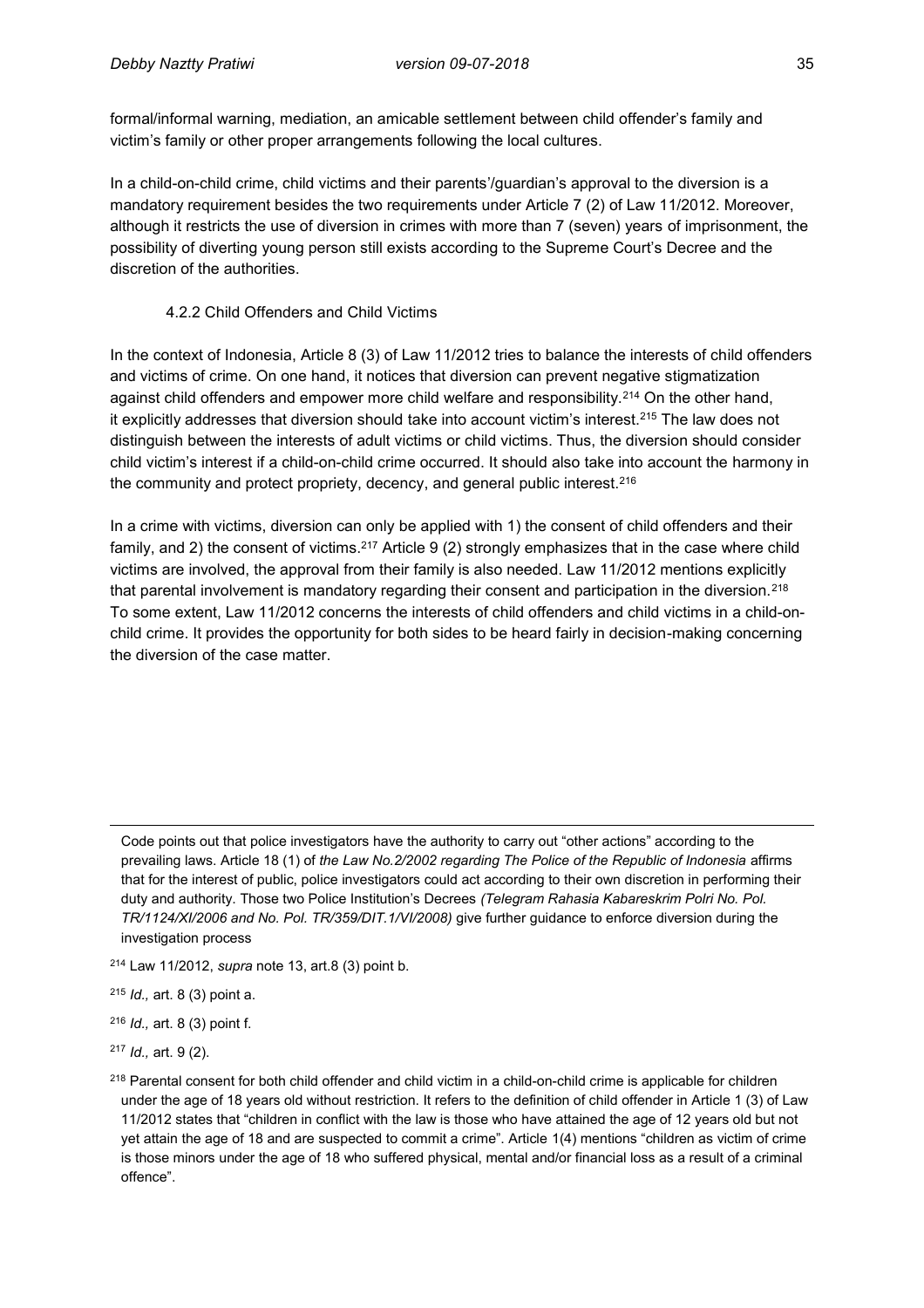#### 4.2.3 The Role of Parents, Community, and the State

According to Article 8 (1) of Law 11/2012, an amicable settlement through diversion process should involve the parents (or guardian) of the child, both for child offenders and child victims.<sup>219</sup> Some child victim's parents are reluctant to approve the idea of diversion, saying that it is an unfair treatment or suspecting the offender's family has bribed the authority.

Referring to the Karanganyar's case,<sup>220</sup> the diversion process failed because the child victim's parents denied of forgiving the 15-year-old offender who persecuted their child. Even though the offender had fulfilled the diversion requirements, apologized, agreed to pay compensation, and promised to not committing further crime, the victim's parents felt unfair if the formal trial did not apply.

If deemed necessary, the representative from the community can also be involved in the diversion process under Law 11/2012.<sup>221</sup> The community can refer to, among others, religious leaders, teachers, and community leaders.<sup>222</sup> For example, in a sexual abuse case among children in Bandar Lampung, the Head of the Village *(Lurah)* and the Head of Neighbourhood Association *(Rukun Tetangga)* were engaged in the diversion process.<sup>223</sup> The case resulted in a successful diversion at the police level, and the case was ceased.

Community involvement in a case settlement is not necessarily new in Indonesia. Long before the national law entered into practice, traditional Indonesian community used to apply amicable settlement to solve the problem.<sup>224</sup> Usually, it involves community/religious or tribe's leader who has the power in the neighbourhood.

Despite some positive remarks, the requirement of parental and community involvement in the diversion process in Indonesia leads to further queries. How the international legal standards address these topics? To what extent could their involvement benefit the diversion process for child offenders and child victims? These questions are explored later in this chapter.

In the diversion in Indonesia, the state is represented by the authorities; police, prosecutors, judges and probation officers. The first three stakeholders have a role in facilitating the discussion between child offenders and child victims regarding the diversion. As facilitators, they need to hear both sides during the meeting. <sup>225</sup> The facilitators should ensure the parties are fully informed about the diversion

<sup>222</sup> *Id.,* the commentary of Article 8 (2).

 $\overline{\phantom{a}}$  $219$  The commentary of Article 8 (1) of Law 11/2012 clearly affirms that parents or guardian of the child should be involved in the diversion process if the victim is a child.

<sup>220</sup> It refers to the case Number 01/2014/Pn.Krg, Karanganyar District Court, 29 September 2014. More detail regarding the case can be found in A. Zulfiani, Diversion in Court (Case Studies in Karanganyar District Court), *The 2nd Proceeding "Indonesian Clean of Corruption in 2020"*, at. 968 (2016).

<sup>221</sup> Law 11/2012, supra note 13, art. 8 (2) *jo.* art. 93 point d.

<sup>223</sup> A.D. Asri, *Pelaksanaan Tindakan Diversi dalam Penanganan Perkara Anak di Bandar Lampung (*Implementation of Diversion in the Juvenile Cases in Bandar Lampung), *Keadilan Progresif*, Vol. 8, No. 2, at. 8 (2017). The case is registered under No. Reg: LP/4574/X/2012 involving child offender and child victim in a sexual abuse case.

<sup>224</sup> Y. Ernis, *Diversi dan Keadilan Restoratif dalam Penyelesaian Perkara Tindak Pidana Anak di Indonesia* (Diversion and Restorative Justice in Juvenile Cases Settlement in Indonesia), JIKH, Vol. 10, No. 2 at. 173 (2016).

<sup>225</sup> Asri, *supra* note 223, at. 88.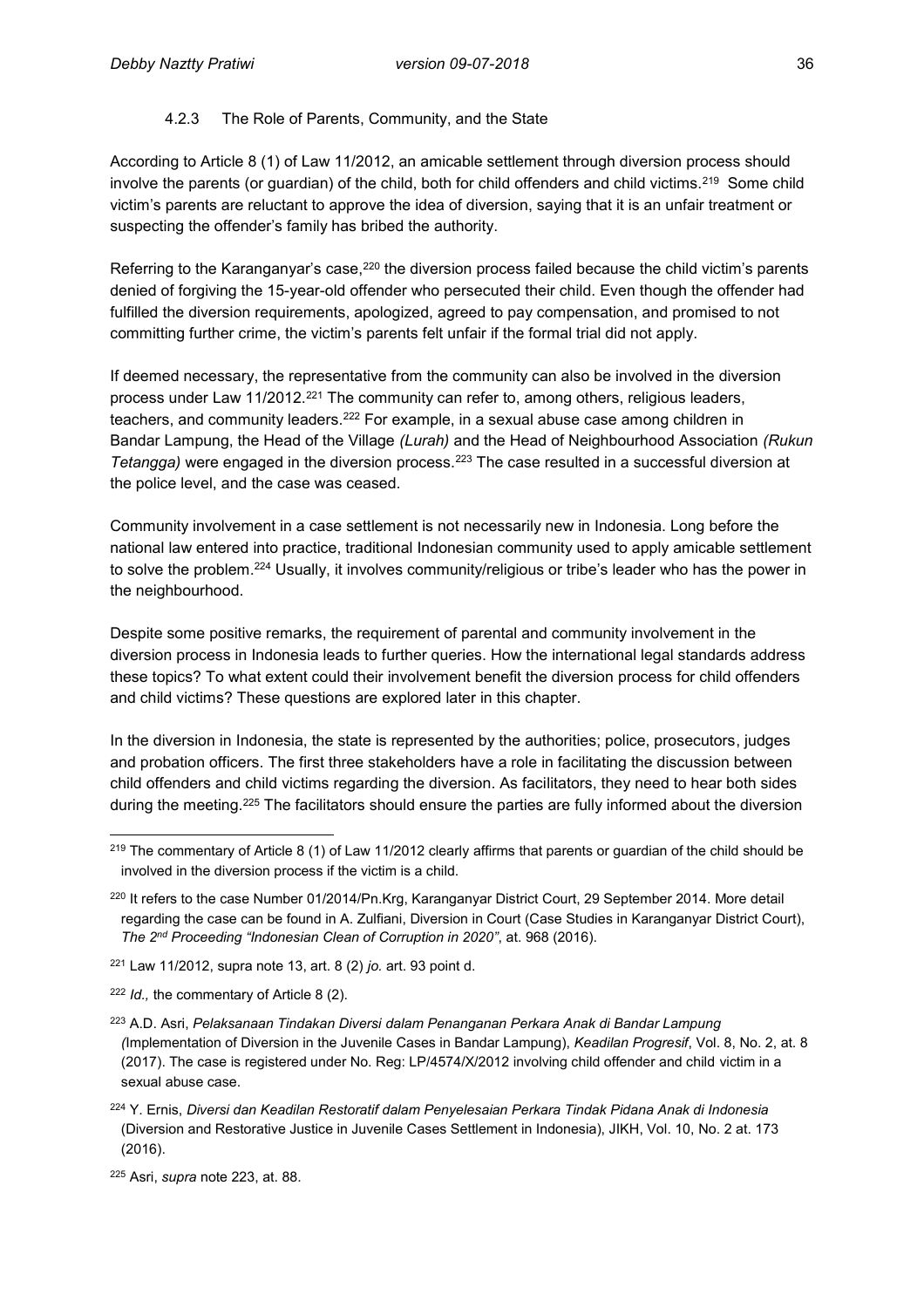mechanism, legal requirements and its consequences, and let the parties decide later. Probation officers, on the other hand, should analyse the condition of children concerned and recommend the way of settlements.<sup>226</sup> Police, prosecutors, and judges should consider social inquiry reports submitted by probation officers in the process.<sup>227</sup> Probation officers are also in charge to assist, guide, and monitor child offenders from the commencement until the end of the diversion process.<sup>228</sup>

#### 4.2.4 Drawbacks in the National Laws

Although Law 11/2012 attempts to balance the interests of child offenders and child victims, it also has a number of drawbacks. First, there is inconsistency in the regulations regarding the diversion's requirement. As mentioned earlier, Law 11/2012 limits the use of diversion only to the crime below 7 (seven) years of imprisonment.<sup>229</sup> However, the Supreme Court's Decree gives the possibility to allow the diversion for the crime with or more than 7 (seven) years of imprisonment.<sup>230</sup> Such inconsistency may confuse the authorities in dealing with juvenile cases.

Second, there is lack of regulation on exercising the diversion programs. Article 11 of Law 11/2012 provides some example of diversion programs, such as community service and education or training in an institution.<sup>231</sup> However, the law provides no detail regulation on what kind of education/training should be offered, which institution should be engaged, and what precisely the type of community services should be imposed. Moreover, although the diversion needs victim approval as the requirement, the law does not specify any programs that may benefit child victims personally, such as medical and psychological rehabilitation.

Third, as discussed before, parental consent and involvement can be an issue. The authority should ensure that children's interests are at the heart of the diversion.<sup>232</sup> Parental interests should not dominate as it may impede the effectiveness of the diversion process.<sup>233</sup>

Fourth, in a child-on-child crime, victim approval to enable diversion is decisive. Even if child offenders had fulfilled the requirements under Article 7 (2) of Law 11/2012, the authorities could not apply the diversion if the victims rejected the proposal. Although it is a positive element to give due weight

 $\overline{a}$ <sup>226</sup> *Id.,*

<sup>227</sup> Law 11/2012, *supra* note 13, art. 9 (1).

<sup>228</sup> *Id.,* art. 14 (2).

<sup>229</sup> *Id.,* art. 7 (2).

<sup>230</sup> Supreme Court's Decree, *supra* note 206, art. 3.

<sup>231</sup> Law 11/2012, *supra* note 13, art. 11.

<sup>&</sup>lt;sup>232</sup> The objective of the diversion under Law 11/2012 is to achieve amicable settlement between the child offender and the victim.

<sup>&</sup>lt;sup>233</sup> Due to the lack of knowledge of the parents on the objectives of diversion in a child-on-child crime, victim's parents think that the diversion aims to expel child offender from his accountability. They believe that the offender has bribed the officer so that he is not tried in the formal judicial system. While the authority offers the diversion mechanism for the best interest of the child (either offender or victim), parents (and community) often assume that the authority defends the offender or has a family relationship with the offender. This information refers to the first-hand research by Widodo in *Diversi dan Keadilan Restoratif dalam Sistem Pidana Anak di Indonesia: Urgensi dan Implikasinya* (Diversion and Restorative Justice in Indonesian Juvenile Justice System: Urgency and its Implication), *Rechtldee Law Journal*, Vol. 10, No. 2, at. 179 (2015). The researcher interviewed the police officer and the prosecutor for that research.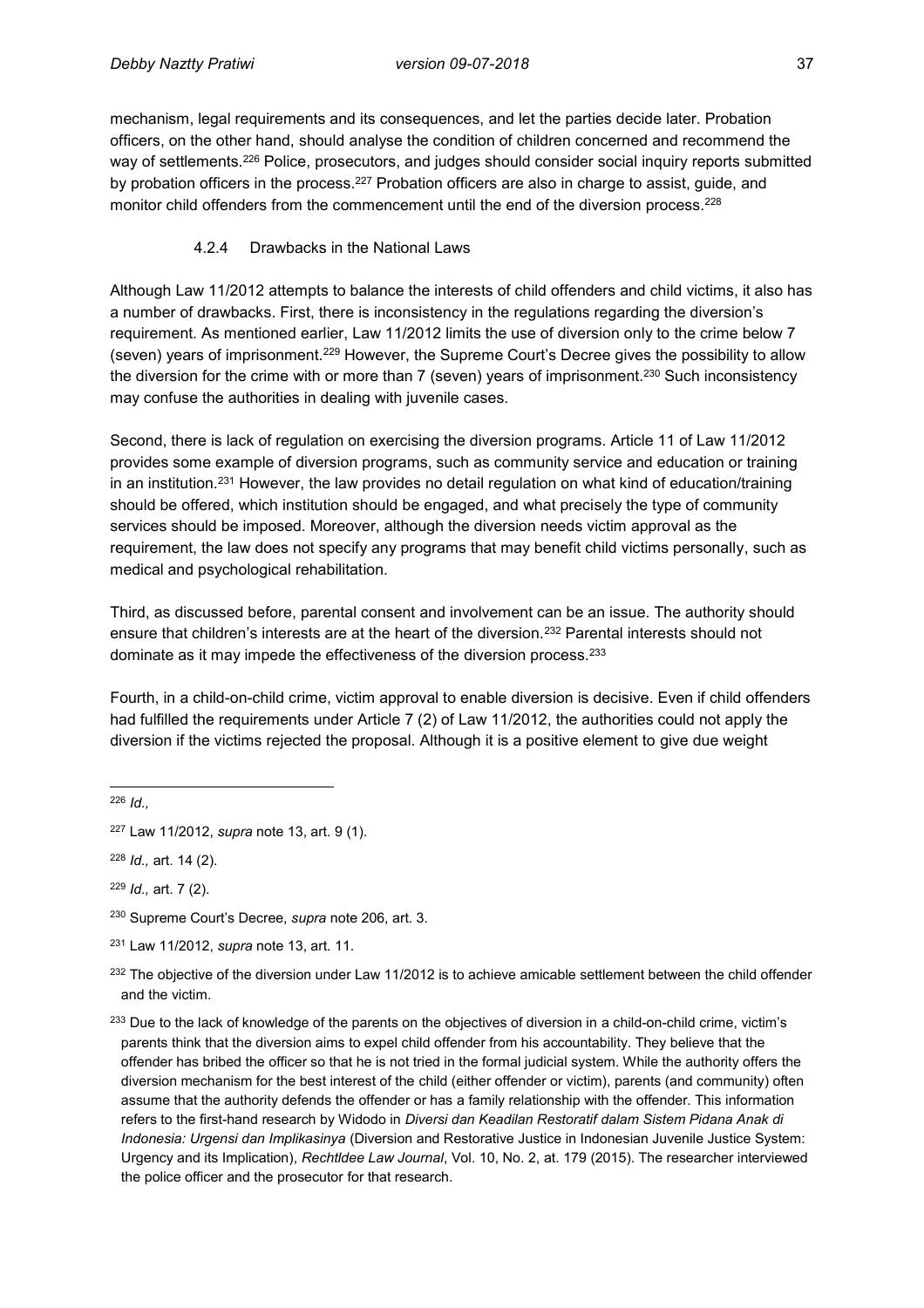victims' opinion, victim approval may hamper the full implementation of the diversion that supposed to benefit child offenders and child victims as explained in Chapter 2 and Chapter 3.

#### **4.3 Study Cases of Diversion**

#### 4.3.1 The Jambi's Case

In analysing the law implementation in practice, the author provides 2 (two) case studies, namely the Jambi's case and the Sukoharjo's case. The author chooses these particular cases because both addressed the same type of crime (peers fighting) but different consequences for child victims. In the former case, the victim is still alive while in the latter the victim died. Moreover, these two cases occurred in two different districts in Indonesia. Thus, the author intends to analyse the implementation of the diversion to which these cases have similarities (regarding the offence, child-on-child crime), but also different characteristics regarding the location and the different category of harms suffered by the victims.

The Jambi's case<sup>234</sup> concerns the persecution conducted by a child (18 years old) against another child (15 years old).<sup>235</sup> Because of such crime, the victim suffered bruises all over his body. At the police level, the authorities attempted to conduct the diversion but failed due to the unwillingness of the victim and his parents to forgive the offender.<sup>236</sup> The victim's parents believed that a diversion would have no deterrent effect to prevent reoffending in the future. The diversion could not be applied because of the rejection from the victim. Subsequently, the prosecutor took over the case.<sup>237</sup>

According to Article 7 (1) *jo.* Article 42 of Law 11/2012 *jo.*the Attorney General's Decree,<sup>238</sup> prosecutors should review the case and seek whether or not diversion is possible. In this case, the victim and his parents were still not keen to forgive the offender. Instead, the victim's parents asked the offender to be prosecuted before the court. Where diversion failed at the prosecution level, the prosecutor should continue the case to the formal proceeding.<sup>239</sup>

Likewise, before starting the trial, the judges should examine the possibility of diversion according to Article 52 of Law 11/2012. In this case, the appointed judge determined a day to conduct the diversion in the court. The prosecutor presented all the relevant parties before the court and the diversion held in the mediation room in the court. The judge took his role as the facilitator who introduced all the parties and briefly explained the purposes of the diversion. Probation officer informed the parties concerning the behaviour and social circumstances of the child offender and recommended

 $\overline{a}$ <sup>234</sup> The Jambi's case is name after the province of where the case happened. It refers to the case no. 04/Pid.Sus-Anak/2015, Jambi District Court, 24 February 2015.

<sup>235</sup> The case is described in L.P. Yudaningsih, *Tahap-tahap Diversi terhadap Anak sebagai Pelaku Tindak Pidana (Anak yang Berkonflik dengan Hukum) di Wilayah Hukum Pengadilan Negeri Jambi (Diversion Procedures on* Child Offender Who are in Conflict with the Law in Jambi District Court), *Jurnal Ilmu Hukum*, Vol.7, No. 2, at. 85- 89 (2016).

 $236$  If the requirements set out under Art.7 (2) had been fulfilled, the police should conduct diversion no later than 7 (seven) days since the investigation begins (with the victim's consent). Once the victim rejected the diversion, then the police shall continue the case to the prosecutor (Art. 29 (4) of Law 11/2012).

<sup>237</sup> Law 11/2012, *supra* note 13, art. 9. In a child-on-child crime, victim's approval is a mandatory requirement to enter the diversion.

<sup>238</sup> Attorney General's Decree, *supra* note 211.

<sup>239</sup> Law 11/2012, *supra* note 13, art. 42 (4).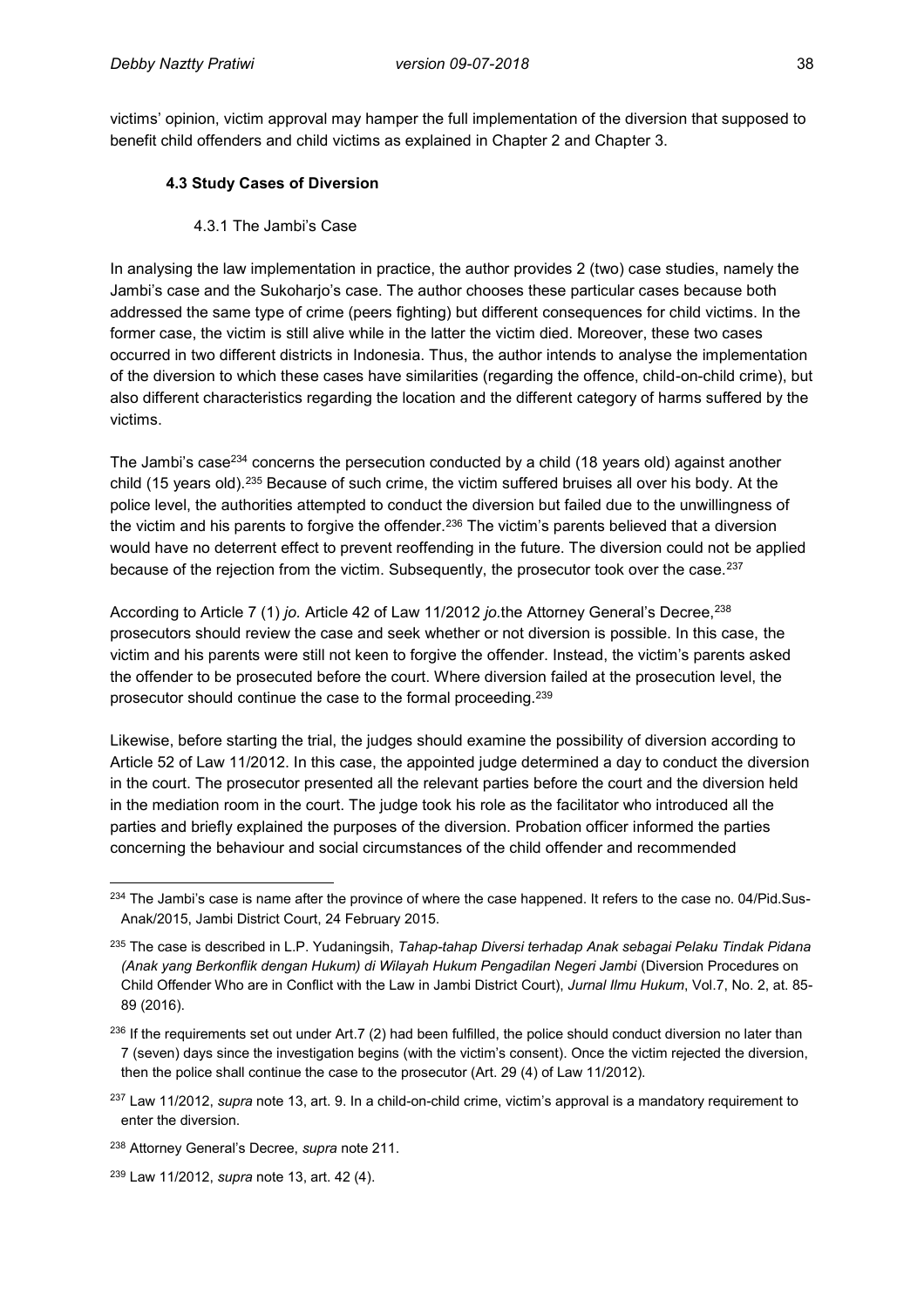suggestions for settlement. The facilitator then allowed the offender to present his opinion on the indictment. Child offender's parents explained their child's behaviour and proposed the settlement they expected. On the other hand, the facilitator provided the child victim and his family the opportunity to respond. The professional social worker submitted the information regarding the victim and his social circumstances and recommendations for settlement. If necessary, the facilitator may summon the representative from the community or any other supporting parties to give the required information for settlement. However, in this case, there was no representative from the community. The diversion process resulted in an agreement to cease the case. The agreement was made in writing, signed by the parties, and reported to the Chair of the Court to obtain the diversion order.

In this particular case, the offender apologized to the victim, promised not to re-offense and would obey his parents. In response, the victim forgave the offender and did not demand any compensation. After all, the Court terminated the case and released the offender from pre-trial detention.

#### 4.3.2 The Sukoharjo's Case

The Sukoharjo's Case<sup>240</sup> concerns the persecution in the school committed by a child of 12 years old against the victim on the same age. Because the victim died, the authorities charged the offender with the category of crime that has the imprisonment order of more than 7 (seven) years.<sup>241</sup> Legally, referring to the diversion's requirement in Article  $7(1)$ , diversion cannot be applied in this case.<sup>242</sup> However, the police used their discretion. The police opined that Article 7 (2) of Law 11/2012 only provides the requirements to the cases where diversion is mandatory to be applied. They held the view that diversion can still be applied alternatively for other crimes charged with 7 (seven) years of imprisonment or more.<sup>243</sup> The probation officer also substantiated the possibility of diversion in this case through social inquiry reports. The report concluded that the offender and the victim's parents had reached an agreement to diversion, the offender was still in his school ages, and considering the diversion benefits for the child's best interest thus the diversion should apply.<sup>244</sup> Accordingly, the victim's parents forgave the offender and agreed to the diversion of the offender from the formal trial.

In this case, the diversion applied at the police level. A police investigator was appointed as the facilitator. The process involved the victim's parents, the offender and his family, officer from the Integrated-Service Centre of Sukoharjo District, the Head of Klumprit Village, Probation officer, advocates, and the representatives from SD Negeri Klumprit I (Where the offence was committed in the local elementary school). Because the process resulted in an agreement, the facilitator made a diversion minute and asked a diversion order from the Chair of Sukoharjo District Court. The case was then terminated.

 $\overline{a}$ <sup>240</sup> It refers to the case No.1/Pid.Sus-Anak/2014/PN.Skh, Sukoharjo District Court.

<sup>241</sup> The case is described in Sutardi, *Aplikasi Diversi dalam Tindak Pidana Penganiayaan yang Dilakukan oleh Anak di Tinjau dari Perspektif Undang-undang No. 11 Tahun 2012 tentang Sistem Peradilian Pidana Anak*  (Diversion in the Juvenile Persecution Case from the Perspectives of Law No. 11/2012 regarding Juvenile Justice System), at. 10-13, available at [http://jurnal-](http://jurnal-mahasiswa.unisri.ac.id/index.php/fakhukum/article/download/54/47)

[mahasiswa.unisri.ac.id/index.php/fakhukum/article/download/54/47.](http://jurnal-mahasiswa.unisri.ac.id/index.php/fakhukum/article/download/54/47) (last accessed 21 May 2018).

<sup>242</sup> Law 11/2012, *supra* note 13, art. 7 (1). It affirms that the diversion is only applicable for the crime that below 7 (seven) years of imprisonment.

<sup>&</sup>lt;sup>243</sup> Taken from statement made by Fran Dalanta Kembaren, a police officer in Sukoharjo Police Office. The statement is cited from Sutardi, *Id.,*

<sup>&</sup>lt;sup>244</sup> Taken from statement made by Sutomo, a probation officer in Surakarta Probation Office. The statement is cited from Sutardi, *Id.,*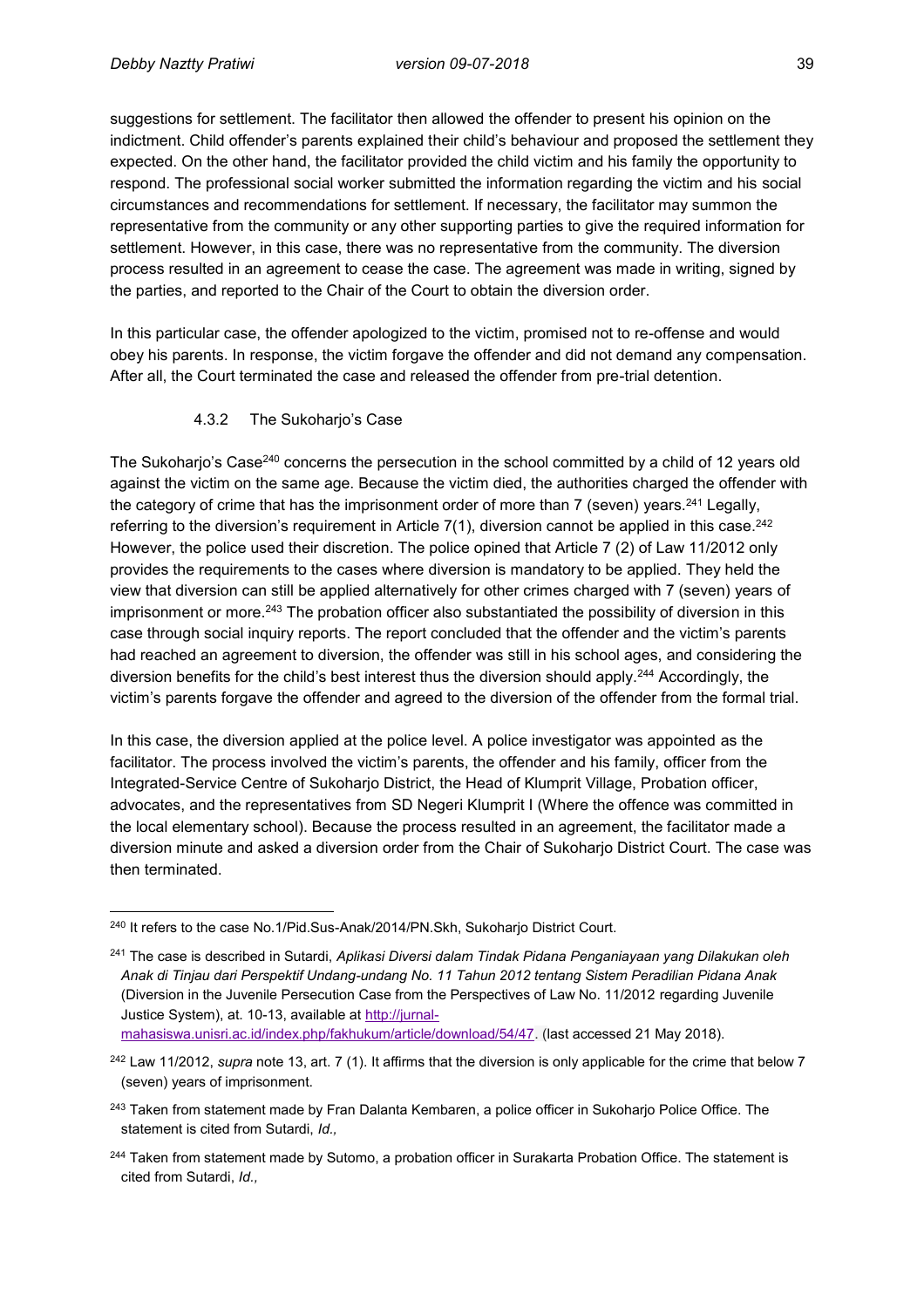These two cases confirm several points regarding the diversion implementation in Indonesia, while the victims' opinion is decisive to allow the diversion. Furthermore, diversion can be applied at any level of proceedings. The authorities can be flexible in imposing the legal requirements of the diversion, particularly regarding the severity of the crime. These remarks raise further questions on how the international legal standards regulate these issues. How should the authorities treat victims' opinion in the diversion? Is victims' approval always decisive? Do the authorities need to use the diversion at every stage of the proceedings? Should the authorities be flexible on the diversion's requirements?

# **4.4 The Compliance through the Lens of the CRC and the Beijing Rules**

According to the above analysis, several issues remain outstanding the extent to which they comply with the international standards. Regarding parental involvement, the requirement of having parents' consent and participation to enter the diversion can be seen as positive signs that parents do not release their responsibilities towards their children.<sup>245</sup>

Article 5 *jo.* Article 18 (1) of the CRC affirms that the state shall respect parental responsibilities to guide the child because parents have the primary responsibility for the upbringing and development of the child. When their child is involved in the criminal justice system, either as an offender or a victim, parents can support and assist their child in light of the child's best interest. However, parental involvement can also be a drawback. It means that Law 11/2012 still considers children as dependent who are in general incompetent to make rational decisions.<sup>246</sup> This concept may be in contrary with the CRC's notion that sees children as right-holders. They should be able to express their views to be taken into account with respect.<sup>247</sup> A problematic issue may arise if the children's decision somewhat clashes with their parents' decision concerning the diversion process.

The CRC Committee specifically mentions the need of parental consent for children below the age of 16 in family conferencing (as one example of the diversion).<sup>248</sup> Rather than mandatory, involving child offender's parents in the process is an alternative. However, the CRC and GC 10 remain obscure concerning parental involvement and consent for child victims.

In comparison with Law 11/2012, the Law states that parental consent and participation are needed if the child is below the age of 18.<sup>249</sup> The Law further stipulates that the diversion agreement can involve the return of child offenders to their parents.<sup>250</sup> It strengthens parental position as the holder of the primary responsibility for the upbringing and development of their child.

<sup>250</sup> *Id.,* art. 11 (b).

 $\overline{a}$ <sup>245</sup> CRC, *supra* note 4,

<sup>246</sup> K. Hanson, Schools of Thought in Children's Rights, *Children's Right Unit, University Institute Kurt Bosch,* at. 12 (2008).

<sup>247</sup> J. Tobin, Justifying Children's Right, *International Journal of Children's Rights,* at. 434 (2013).

<sup>248</sup> GC 10, *supra* note 18, para. 27. It refers to family conferencing as an alternative solution. Family conferencing is a forum between child offender (and his family) the victim (and his family) to find agreement of settling the case instead of going to formal trial.

<sup>249</sup> Law 11/2012, *supra* note 13, art. 8 (1). This article clearly stipulates that diversion should involve parents of child offender and if the victim is minor, parents of the victim.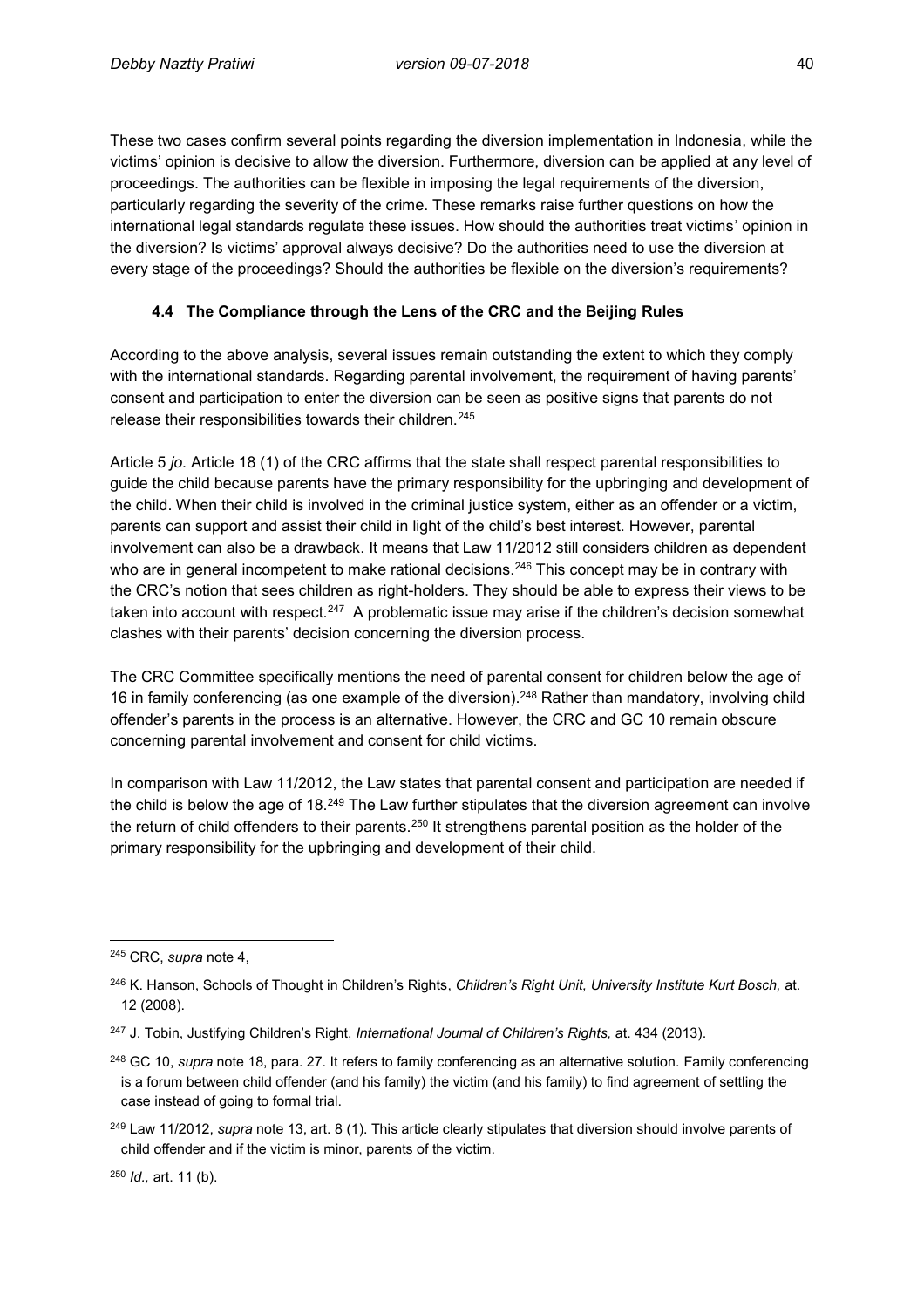While Law 11/2012 explicitly addresses the role of community (religious/community leader, teacher, etc.) during the diversion process, <sup>251</sup> the CRC Committee remains silent on this matter. The CRC Committee refers to community service as one of the varieties of diversion programs,<sup>252</sup> but it does not say anything about the involvement of community representatives during the meetings of the diversion.

There is no explicit regulation in the CRC stating that the diversion can apply at any stage of the judicial proceedings. The Committee only mentions "state parties should take measures for dealing with children […] without resorting to judicial proceedings as an integral part of their juvenile justice system"<sup>253</sup> and "the law has to contain specific provisions indicating [...] the powers of the police, prosecutors and or other agencies to make decisions […]".<sup>254</sup> Instead, the Beijing Rules determines that the police, the prosecution or other agencies can dispose of juvenile's case without recourse to formal hearings according to national law in the country.<sup>255</sup> In its commentary, the Beijing Rules also emphasizes the use of diversion "at any point of decision-making by the police, the prosecution or other agencies such as the courts  $[...]^{2.256}$  The possibility to apply the diversion at each stage of the proceedings under Law 11/2012 complies with the international standards.<sup>257</sup> Moreover, the Beijing Rules provides the possibility for the authorities to dispose juvenile's cases at their discretion.<sup>258</sup> In the context of Indonesia, while there is a clash between Law 11/2012 and the Supreme Court's Decree, the authorities can still apply the diversion in the more severe crimes according to the Supreme Court's Decree and the discretion of each authority.

Regarding children's consent as the diversion's requirement, it complies with GC 10 and GC 12. On one hand, diversion needs a voluntary consent from child offenders that should be based on adequate and specific information on the nature, content, duration and the consequences of diversion programs.<sup>259</sup> On the other hand, it also concerns child victims' rights to be consulted in the process.<sup>260</sup>

Both Beijing Rules and The CRC Committee do not limit the use of diversion only to minor offences and first-time child offenders.<sup>261</sup> However, the Committee allows the states parties to decide the nature and the content of diversion in which cases diversion is possible […]. $^{262}$  Beijing Rules specifically mentions "the merits of individual cases would make diversion appropriate, even when more serious

<sup>256</sup> *Id.,* The commentary of Article 11 (2).

<sup>262</sup> *Id.,* para. 27.

 $\overline{\phantom{a}}$ <sup>251</sup> *Id.,* art. 8 (2), art. 93 (d).

<sup>252</sup> GC 10, *supra* note 18, para. 27.

<sup>253</sup> *Id.,* para. 26.

<sup>254</sup> *Id.,* para. 27.

<sup>255</sup> Beijing Rules, *supra* note 2, art. 11 (2).

 $257$  See subchapter 4.2.1. Under Article 7 (1) of Law 11/2012, diversion is possible at any stage of the proceedings. Also, in the Jambi's case above, the authorities attempted to apply the diversion in the police, prosecutor up to the court's level. Later, it was accepted at the court's level.

<sup>258</sup> Beijing Rules, *supra* note 2, art.11 (2).

<sup>259</sup> GC 10, *supra* note 18, para. 27.

<sup>260</sup> *Id.,* para. 63.

<sup>261</sup> *Id.,* para. 25 General Comment No. 10, and see also Beijing Rules, *supra* note 2, the commentary of Article 11 (2).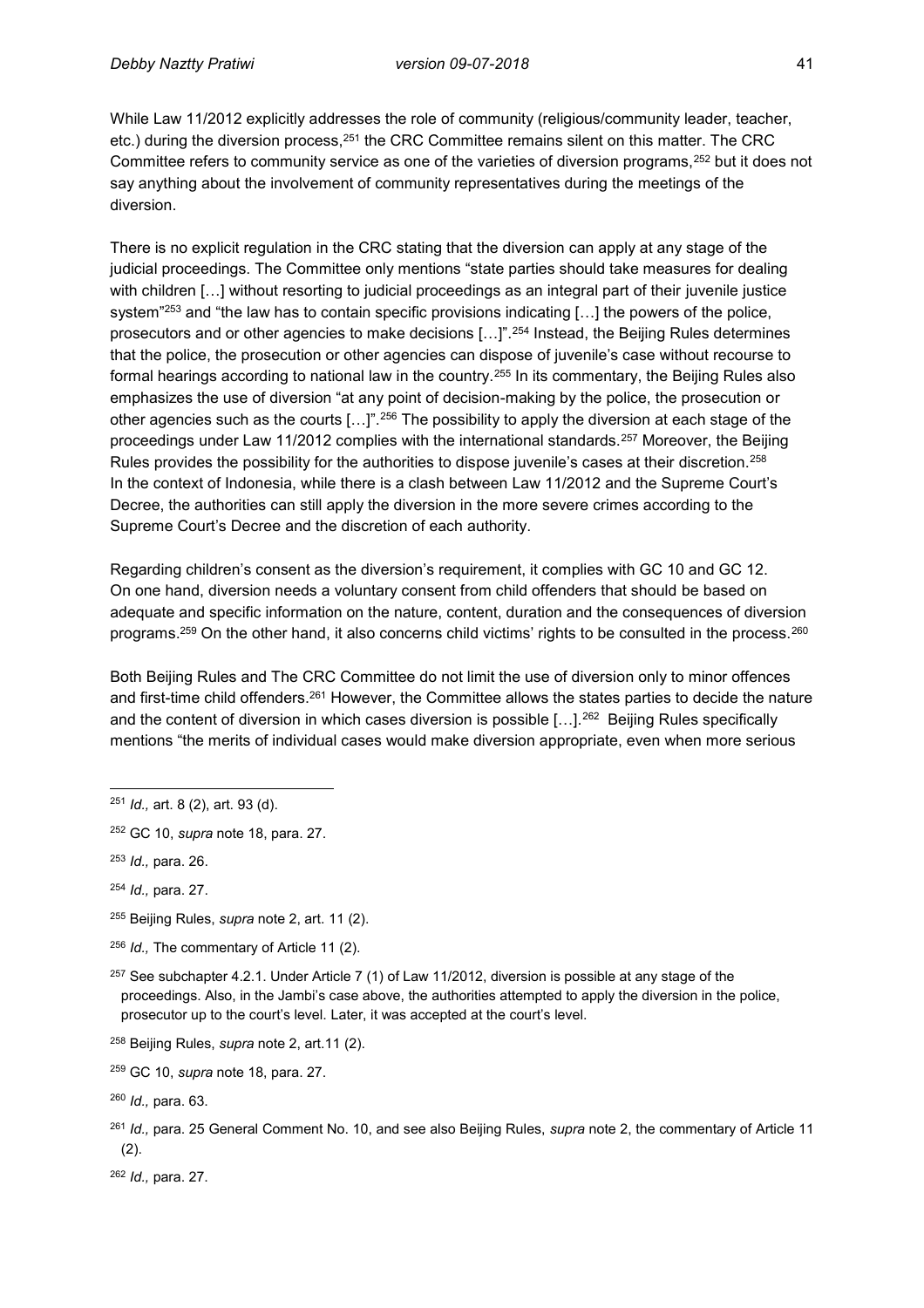offences have been committed".<sup>263</sup> It gives the notion that diversion could also be applicable in more serious crimes pertaining to individual assessment of the case.

Whether or not the diversion's requirements in Law 11/2012 comply with the international standards remain obscure. It restricts the use of diversion only to certain offences below 7 (seven) years of imprisonment (strongly exclude murder, rape, drug dealers, and terrorism)<sup>264</sup> and merely for first-time offenders to which it is against the international standards' intention. Nevertheless, at the same time, the Committee allows the state to decide in which cases diversion is applicable.<sup>265</sup>

Further, the Committee strongly emphasizes that "a child who has been previously diverted must not be seen as having a previous conviction".<sup>266</sup> Reversely, Law 11/2012 exempts the diversion for child offenders who ever committed previous offences, either in a similar or different type of crimes, including the offences that were settled through diversion.<sup>267</sup> It is contrary to the CRC Committee's idea. The diversion should not lead to criminal records that label a child to have committed a crime.<sup>268</sup>

The CRC and GC 10 do not explicitly address the issue of diversion in the context of crime with victims, or more specific, child-on-child crime. However, as mentioned in Chapter 3, child victims are entitled the right to be consulted and their interests to be taken into account in the case concerning them. In this matter, Law 11/2012 moves a step further than the CRC. Not only it concerns on child offenders' consent and participation, but it also recognizes child victims' interests to be given due weight.<sup>269</sup> Rather than merely diverting juvenile cases from the formal trial, the diversion in Indonesia system intends to achieve an amicable settlement between child offenders and the victims. Instead, the law uses the strong word such as 'must' when determining the importance of considering both interests of child offenders and the victims in the diversion process.<sup>270</sup> Even though deemed as decisive, the authorities should respect child victims' opinion for not approving the diversion. The authorities should adequately inform the victim on the nature, content, procedures, and consequences of the diversion before the victim made the decision.<sup>271</sup>

#### **4.5 Improvement at The National Level**

Despite some compliance with the international standards, the diversion rules in Indonesia still have several shortages that need further improvements. Due to the clash between Law 11/2012 and the Supreme Court Decree in determining the type of the offences in which diversion is possible,

 $\overline{a}$ <sup>263</sup> Beijing Rules, *supra* note 2, the commentary of Article 11 (4).

<sup>264</sup> Law 11/2012, *supra* note 13, the commentary of Article 9 (1) a.

<sup>265</sup> GC 10, *supra* note 18, para. 27.

<sup>266</sup> *Id.,*

<sup>267</sup> Law 11/2012, *supra* note 13, the commentary of Article 7 (2) (b).

<sup>268</sup> GC 10, *supra* note 18, para. 27. Paragraph 27 General Comment No. 10

<sup>269</sup> Law 11/2012, *supra* note 13, art. 9 (2). It explicitly requires victims' approval to enter the diversion in crime with victim cases.

<sup>270</sup> *Id.,* art. 3.

<sup>271</sup> GC 10, *supra* note 18, para. 27. The CRC Committee allows the state to establish the exact content of the diversion in its domestic laws. For making the law effective, detail information on the diversion should be informed to the parties involved, including child victims and their parents (or guardian).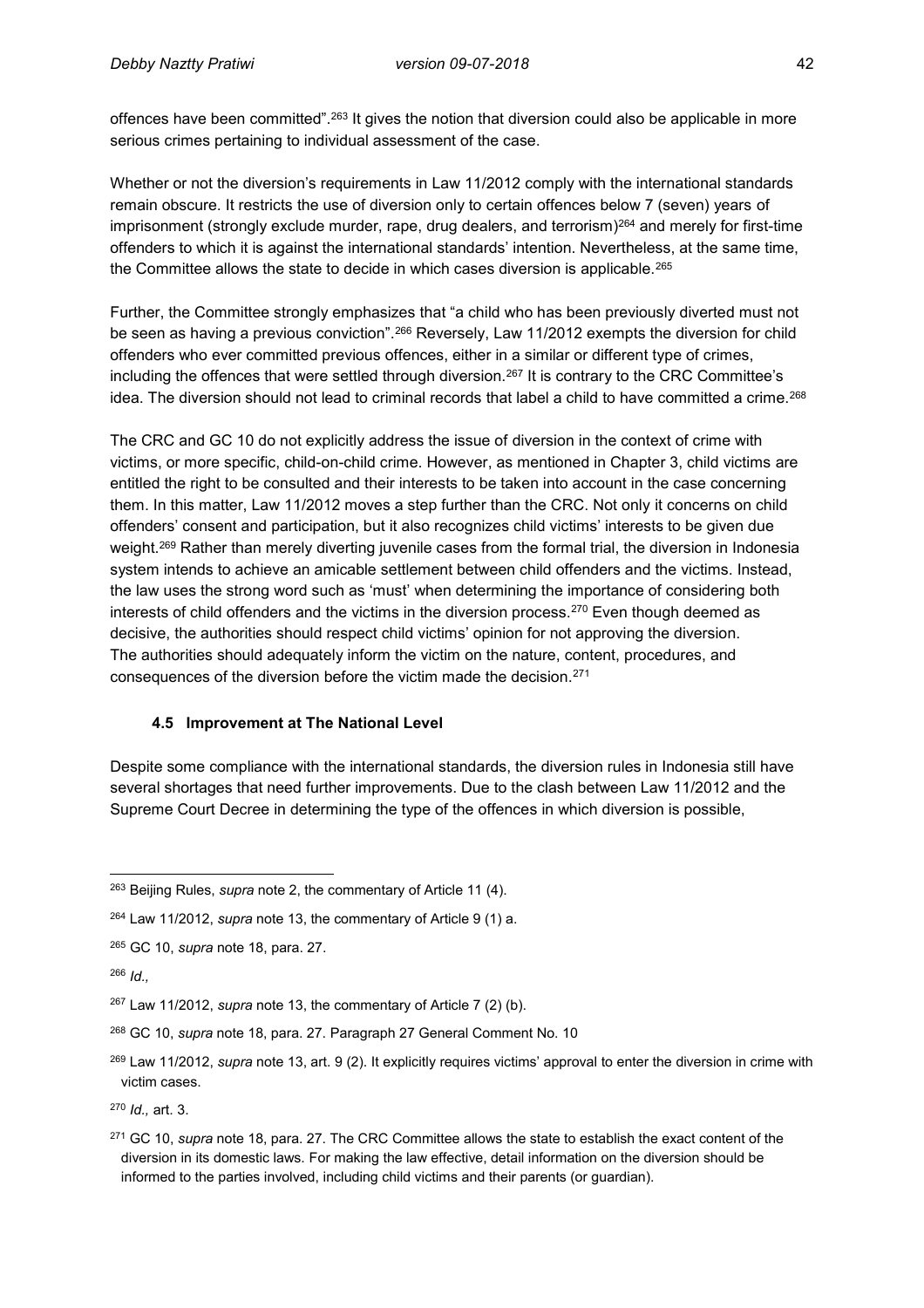inconsistency remains.<sup>272</sup> Hence, a revision to the Law 11/2012 is needed to clarify whether or not the diversion can apply to the crime with or more than 7 (seven) years of imprisonment. According to the analysis in Chapter 2 and Chapter 3, diversion should be made flexible and tailored to a case-by-case basis, taking into account evolving capacity and individual circumstances of the child. More importantly, the national law and the implementing guideline (such as the Supreme Court Decree) should not contradict each other.

Furthermore, Article 15 of Law 11/2012 stresses that a more detail regulation on the implementation, procedures, and coordination regarding the diversion will be set out under Government Rules. Likewise, further regulations on the rights of child victims (and child witnesses) will be stipulated in a Presidential Regulation. However, up to today, those implementing regulations are still missing. The state needs to establish the necessary guideline so that the diversion can be effective. It should concern on the child victims' needs such as medical and psychological rehabilitation or other relevant reparations. Moreover, even though parental involvement is mandatory, the authorities should ensure that children's opinion would matter most in the diversion process, not dominated by their parents' interest.

# **4.6 Concluding Remarks**

Law 11/2012 regulates the use of diversion in victimless or 'crime with victim' cases at any stage of formal proceedings as promoted by the Beijing Rules. For the latter, victim approval is mandatory before diverting young offenders from the formal trial. If the case involves minor victims, their parental consent is needed.

Under the international legal standards, it remains vague whether the limitation of Law 11/2012 concerning the use of diversion only to certain type of offences is acceptable or not. The inconsistency also remains at the national level regarding the diversion's requirement since the contradiction arises between Law 11/2012 and the Supreme Court's Decree.

The CRC Committee explicitly argues that the diversion should not be limited to first-time offenders only. Reversely, Law 11/2012 restricts the use of diversion for child offenders who ever been diverted from their previous cases. Meaning that the diversion leads to criminal records in which the CRC against to.

Concerning child victim's participation, Law 11/2012 is more progressive than the CRC, GC 10, and the Beijing Rules. At the international level, there is no specific regulation on how diversion is applied to child-on-child crime. It seems to be more focused on the diversion in victimless cases. The CRC, General Comments, and the ECOSOC Resolution recognize child victims' rights in criminal justice systems, but not specifically their rights in an alternative to formal proceedings, such as diversion. Conversely, Law 11/2012 strongly identifies child victim's interest in the diversion process and determines victim approval as a vital requirement to enter the diversion. It also adopts the CRC and ECOSOC Resolution on child victim's right to be heard, to be informed, and to be treated with dignity and compassion.

The mandatory requirement of involving parents in Law 11/2012 can be both positive and negative at the same time. The international standards do not regulate parental involvement in the diversion, except the need of parental consent if the offender is under the age of 16 years. However, still, such parental consent is an alternative. It can be useful for strengthening parental responsibility towards

 $\overline{\phantom{a}}$ <sup>272</sup> See Subchapter 4.2.4.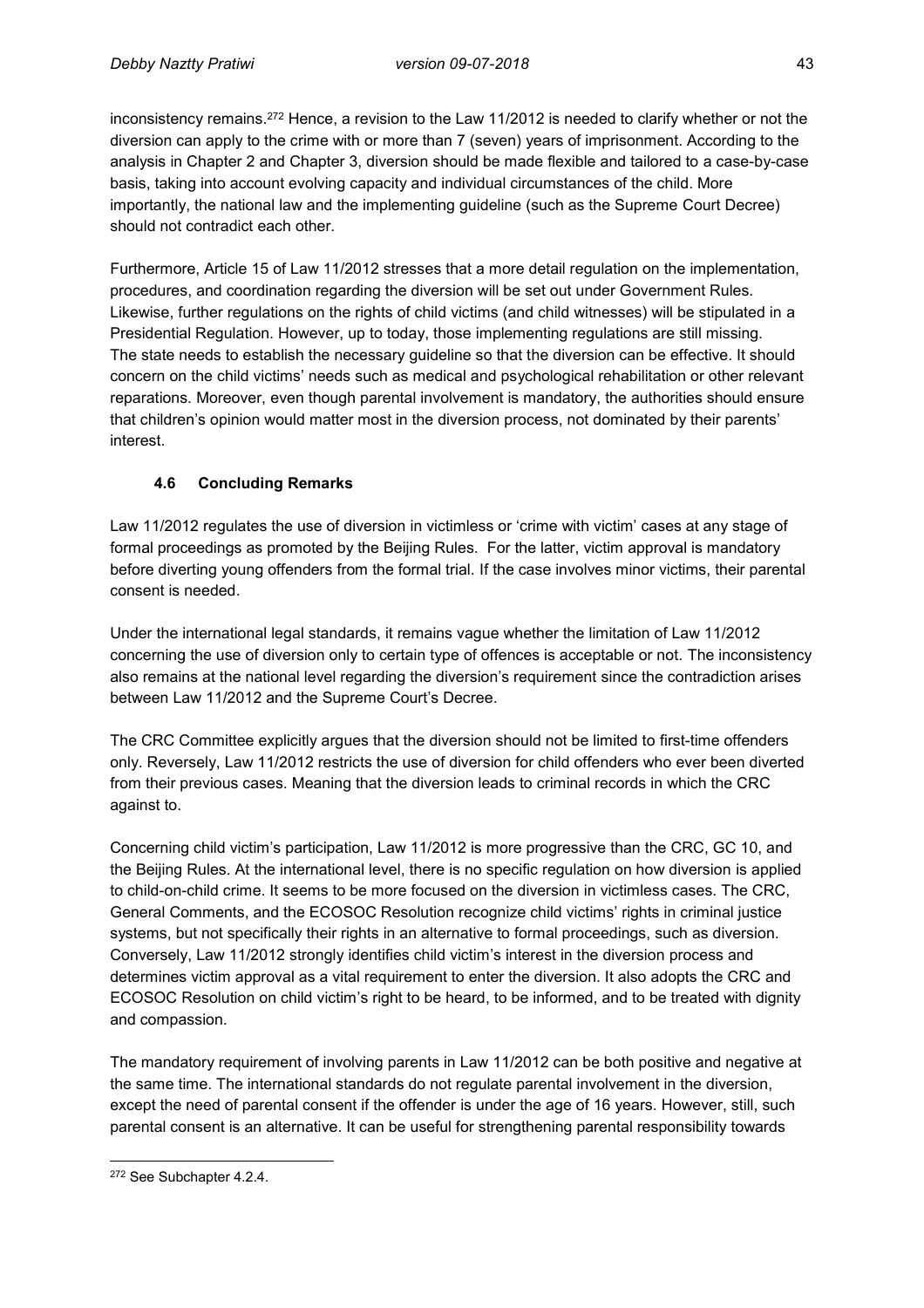their child but can be a drawback if parental interests dominated the diversion process, instead of children's interests.

Victim's decisive approval to enter diversion may hamper the full implementation of settling child-onchild crime without going to formal judicial proceedings. Nevertheless, such approval requirement is still needed to give the opportunity for child victims to be heard in the decision-making concerning their case.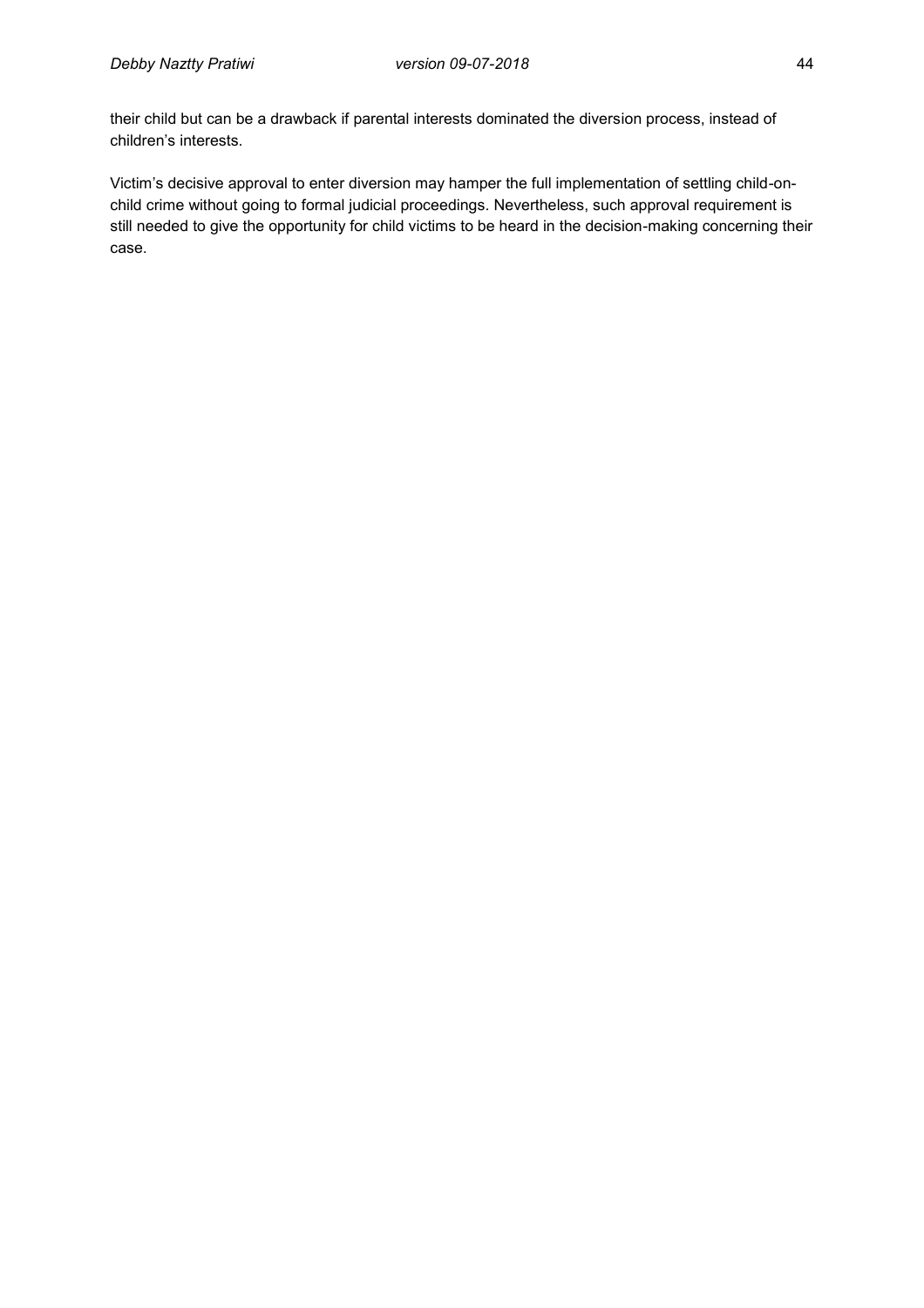# **5. Bridging The Interests of Child Offenders and Child Victims in Diversion**

#### **5.1 Introductory Elements**

In the previous chapters, the findings show that the interests of child offenders and child victims play a role in the diversion process. Where victims exist, the diversion can serve as a tool to achieve restorative justice. Rather than a violation of the law (with the state as the victim), restorative justice framework sees the offence as a violation or damage inflicted on people and relationship.<sup>273</sup> Diversion can provide teaching for young people in conflict with the law on one hand, and address the need of victims to resolve the underlying conflicts than formal justice better on the other hand. 274

As explored in Chapter 2 and Chapter 3, diversion relates closely with RJ and ATJ concepts. These three core notions intersect each other in the rules of diversion in a child-on-child crime. Diversion in this context falls under RJ concept because of the existence of child victims. The decision of diverting young offenders should give due weight the interests, rights, and participation of child victims. Through diversion from formal proceedings, child offenders can seek a better settlement to repair the harm and hold accountable towards the victims.

Diversion also interconnects with ATJ concept the extent to which it provides an alternative mechanism for child victims to access a fair and just remedy, not necessarily through the formal trial but through restorative approach. Hence, the diversion of child offenders could benefit child victims in their access to justice in a child-on-child crime accordingly.

Referring to the analysis of the interconnection between these three fundamental concepts, diversion in a child-on-child crime could be helpful both for child offenders and child victims in the juvenile justice system. Such idea then used to assess the compliance of diversion in Indonesia through the lens of the international frameworks.

Following the exploration in Chapter 4, the diversion regulation under Indonesia Law 11/2012 is partially in compliance with the international children's rights standards mentioned in Chapter 2 and Chapter 3. Nevertheless, due to some shortages, some elements need to be strengthened. Based on the observations in the previous chapter, this chapter aims to examine the possibility of improvement through the role of the CRC and the CRC Committee in addressing diversion in a child-on-child crime. A better improvement on the diversion regulation at the international level may further benefit both child offenders and child victims in a child-on-child crime, not only in Indonesia but also in other countries.

### **5.2 The CRC's General Principles Potential to Bridge the Gaps**

As the most ratified international instrument on children's rights, the CRC promotes the use of an alternative mechanism to the judicial proceeding in Article 40 (3) (b). Under the GC 10, it clarifies that such measures can be in the form of diversion.<sup>275</sup> Referring to Chapter 2, in interpreting the diversion, the authorities need to take into account other relevant juvenile justice provisions and the CRC's

 $\overline{\phantom{a}}$ <sup>273</sup> Zehr, *supra* note 88, at. 7.

<sup>&</sup>lt;sup>274</sup> R. Winter, Recover and Supervise, Diversion, an Effective Instrument for Recovering Adolescents in Conflict with the Criminal Law, *Justicia Para Crecer (Specialized Magazine in Restorative Juvenile Justice in Latin America and Caribbean)*, No 23, at. 33 (2018).

<sup>275</sup> GC 10, *supra* note 18, para. 24.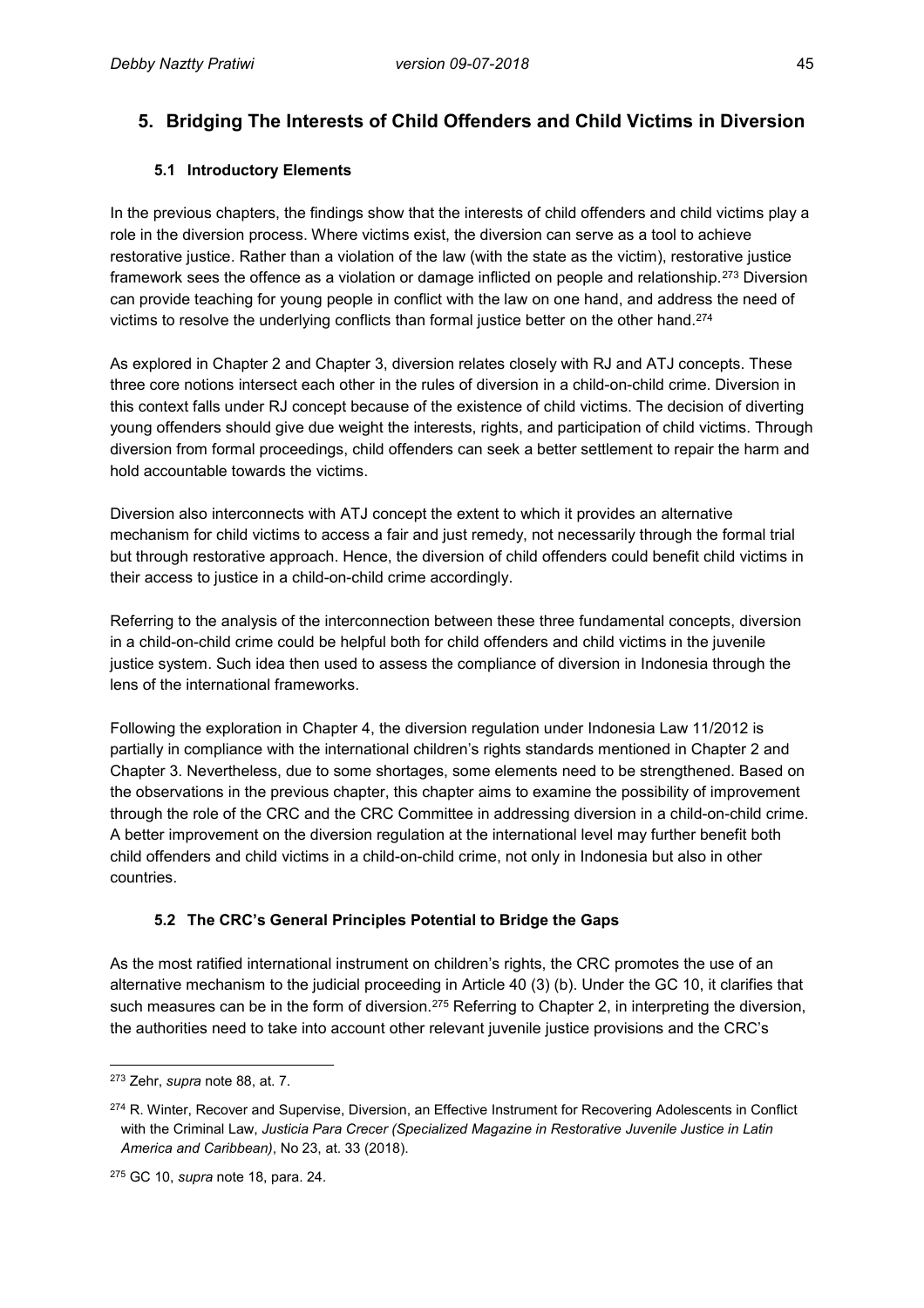general principles.<sup>276</sup> In the context of child-on-child crime, the use of the CRC's general principles is promising to guarantee the interests and participation of children concerned. The CRC is beneficial as a common ground because it is legally binding and it applies to both children, either as offenders or victims of crime.

#### 5.2.1 The Child's Best Interest Principle

Article 3 (1) of the CRC stresses that the best interest of the child shall be a primary consideration in all actions concerning children.<sup>277</sup> Being a primary consideration means that the authorities should consider the child's best interest at a higher level than other interests, pertaining to the distinctive characteristics of the child: dependency, maturity, legal status and, often, voiceless.<sup>278</sup> Where a decision would have a significant impact on a child, it is appropriate to give a greater level of protection and detail procedures that concern the child's best interest. <sup>279</sup>

The decision of whether or not to divert young persons from formal judicial proceedings falls under this classification, as it profoundly affects the lives of children and because sending minors to formal trial is likely to result in adverse impacts. Not only child offenders' best interest should be concerned, but also the child victims'. As discussed in Chapter 3, due to the offence committed, child victims are entitled the right to a fair, timely and just remedy or *so-called* "Access to Justice."<sup>280</sup> According to Chapter 2, providing an access to restorative justice is a better option to repair the harm suffered by the victims in comparison with the retributive justice. As a tool to achieve restorative justice, the diversion should take into account children's best interests (child offenders and child victims), for the benefit of the parties both now and in the long run.

More explicitly, The CRC Committee suggests the best interest principle shall apply to children 'in conflict' or 'in contact' with the law.<sup>281</sup> It means that the promotion of rehabilitation and restorative justice objectives should override the traditional goals of criminal justice such as repression or retribution.<sup>282</sup> From the victims' side, the diversion process may also be in their best interest. If the offender is diverted from the formal proceeding, there is no need for the victims to appear before the court in the evidence-gathering process. Chapter 3 has further explored the adverse consequences of child victims' participation in court. In short, diversion can be an alternative procedure that is in the best interest of both children.

### 5.2.2 The Right to Participation

Furthermore, Article 12 (2) of the CRC determines "the child shall be provided the opportunity to be heard in any judicial and administrative proceedings affecting the child [...]." Article 12 (1) explicitly mentions that "the views of the child being given due weight in accordance with the age and maturity

 $\overline{a}$  $276$  Juvenile justice provisions related to diversion are Article 37 (b), Article 39, Article 40 (1), and Article 40 (2). The CRC's general principles that are quite relevant to this context are the child's best interest principle and the right to be heard.

<sup>277</sup> CRC, *supra* note 4, art. 3 (1).

<sup>278</sup> GC 14, *supra* note 35, para. 37.

<sup>279</sup> *Id.,* para. 20.

<sup>280</sup> Liefaard 2015, *supra* note 132.

<sup>281</sup> GC 14, *supra* note 35, para. 28.

<sup>282</sup> GC 10, *supra* note 18, para. 10.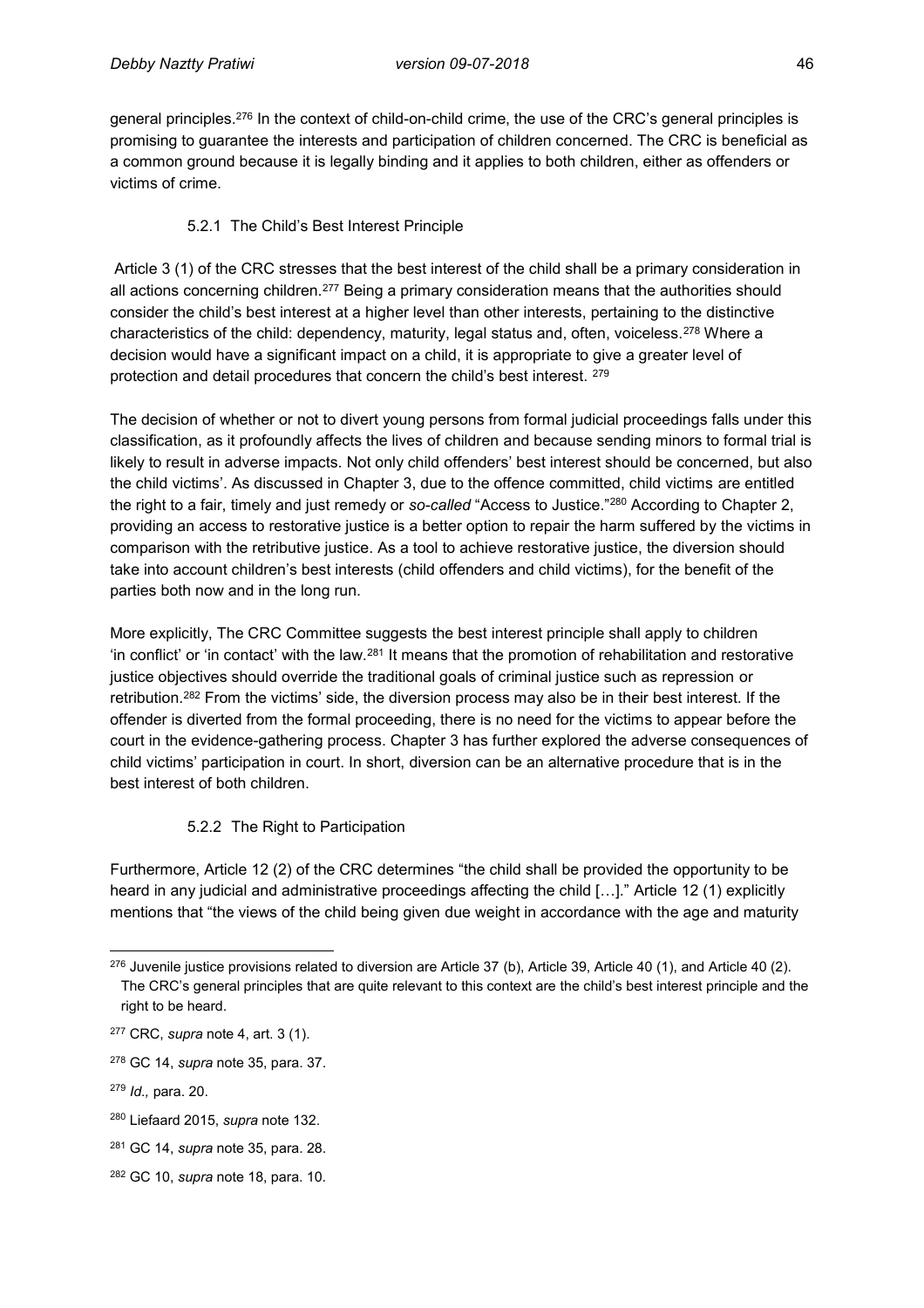of the child."<sup>283</sup> The CRC Committee flexibly interprets this condition. It does not set a minimum age to which children can be heard. Children's opinion need to be assessed on a case-by-case basis because the level of understanding is not linked in uniform with their biological age, and other external factors matter.<sup>284</sup>

There are two main strands under Article 12 of the CRC: the right to express a view and the right to have opinions given due weight. Lundy identifies four separate factors regarding the child's right to be heard: space, voice, audience, and influence.<sup>285</sup> Children must be given the opportunity (space) to express their view in the decision-making of the diversion. The state should ensure that children receive all necessary information to decide before they express their opinion.<sup>286</sup> Diversion should not be coerced and the decision left open to child offenders and child victims whether or not they agree to the diversion.

Once children had the space or the opportunity to speak, they need adequate facility to express their views. They should be able to provide their opinion freely without any pressure. A conducive environment should be in place so that they could elicit views that encourage a two-way dialogue between children and the authorities. As the CRC Committee argues in GC 12, "a child cannot be heard effectively where the environment is intimidating, hostile, insensitive or inappropriate for his or her age."<sup>287</sup>

Moreover, the audience is essential. Lundy mentions that children have a 'right of audience' where they are "guaranteed opportunity to communicate views to an identifiable individual or body with the responsibility to listen."<sup>288</sup> In this case, the individual or responsible bodies refer to the authorities at any level of proceeding, parents or guardian (if applicable), and other relevant parties related to the matter.

Finally, the responsible authorities should give due weight to children's opinion. They should not only listen to children but also take children's views seriously.<sup>289</sup> The authorities need to inform why and how they regard children's views in the decision-making process. Accordingly, the CRC Committee opines as follows:

In case of diversion, including mediation, a child must have the opportunity to give free and voluntary consent and must be given the opportunity to obtain legal and other advice and assistance in determining the appropriateness and desirability of the diversion proposed. 290

The CRC Committee also encourages the authorities to enable child victims expressing their views freely. It further states that "a child victim should be consulted on the relevant matters regarding his

 $\overline{\phantom{a}}$ <sup>283</sup> CRC, *supra* note 4, art. 12 (1).

<sup>284</sup> GC 12, *supra* note 113, para. 29. External factors can include, among others, personal experience, social and cultural expectations and levels of support that contribute to the development of a child's evolving capacity to form a view.

<sup>285</sup> L. Lundy, 'Voice' is Not Enough: Conceptualizing Article 12 of the United Nations Convention on the Rights of the Child, *British Educational Research Journal*, Vol. 33, at. 932 (2007).

<sup>286</sup> GC 12, *supra* note 113, para. 6.

<sup>287</sup> *Id.,* para. 34.

<sup>288</sup> Lundy, *supra* note 285, at. 937.

<sup>289</sup> *Id.,* at. 939.

<sup>290</sup> GC 12, *supra* note 113, para. 59.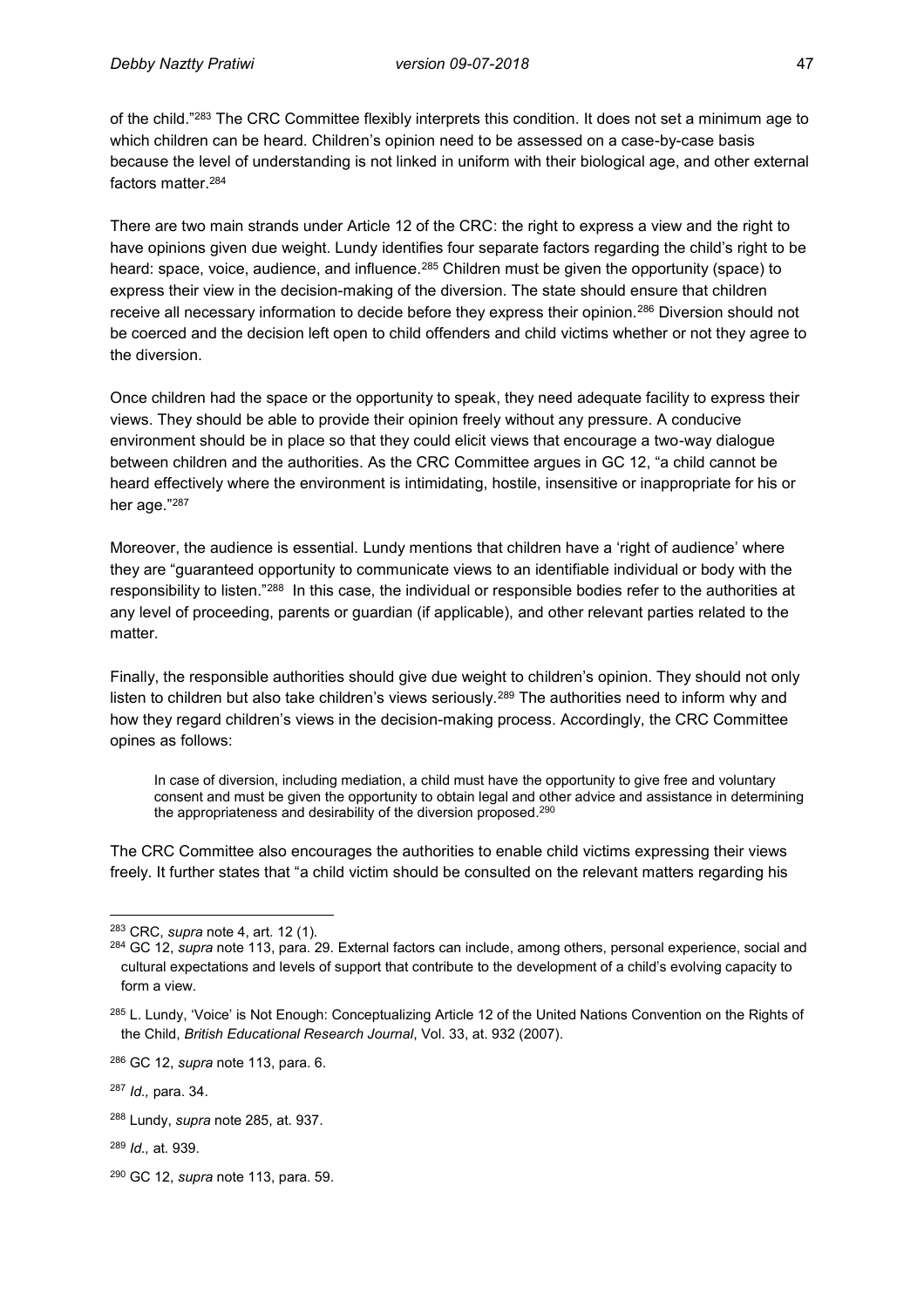involvement in the case under scrutiny and enabled to express freely, and in her or his own manner, views and concerns regarding her or his involvement in the judicial process."<sup>291</sup> In a child-on-child crime, the child's right to be heard in the diversion should be applied both to the child offenders and child victims. Because diversion is an alternative to (fair) formal trial, the decision of applying the diversion should also be made relatively by giving due weight to both sides' opinion.

Both child offenders and child victims could exercise their right to be heard in the form of voluntary participation and, if needed, an approval. However, as earlier suggested, the right to information is crucial before children express their views. Even if the parents are involved, their interest should not dominate the diversion process. The authorities should acknowledge children's agency and capability to exercise their rights in so far it is consistent with their evolving capacities.<sup>292</sup>

No coercion shall be imposed to obtain children's consent to the diversion.<sup>293</sup> It should apply not only to child offenders as recognized in GC 10 but also child victims as mentioned in GC 12.<sup>294</sup> If child victims rejected the diversion's proposal for any reasons in so far they had received sufficient information, the authorities should respect and continue the process with the formal trial.

#### **5.3 The Role of the CRC Committee**

The finding in Chapter 2 shows that the CRC Committee is not consistent at promoting the diversion measure in some countries' concluding observations. Under Article 40 (3) (b) *jo.* GC 10, diversion is recognized as an alternative to formal judicial proceedings. However, in some countries' concluding observations, the Committee still retains a restrictive definition of the diversion as limited to substitute to detention.<sup>295</sup> For better consistency and clarity, the Committee should unify its definition on the diversion in the member states' concluding observation to comply with the CRC. It matters most as concluding observation is often referred to as reference or guidance for the state in implementing children's rights. To keep the diversion up on the national agenda, the Committee should persistently recommend the diversion in countries' concluding observation.<sup>296</sup> Not only recommending the use of diversion, but the Committee should also be able to construe the definition of diversion correctly and consistently.

The regulation of the diversion in GC 10 is more on child offenders centric. It provides less consideration regarding the interest of victims, and no provision specifically addresses the interests of child victims in the diversion process.<sup>297</sup> In other words, diversion under GC 10 is more suitable for victimless cases rather than for crime with victims. The CRC Committee needs to provide more guidance on the diversion in the context of child-on-child crime since it involves the interests of both children to be considered, one as the offender and another as the victim. The Committee could, for example, embed some guiding paragraphs in its revision on GC 10 that is currently in the process.

 $\overline{a}$ <sup>291</sup> *Id.,* para. 63.

<sup>292</sup> Liefaard 2016, *supra* note 149, at. 926.

<sup>293</sup> GC 10, *supra* note 18, para. 27.

<sup>294</sup> GC 12, *supra* note 113, para. 59.

<sup>295</sup> International Bar Association, *supra* note 90, at. 62. For instance, the CRC Committee still depicts diversion as alternative measures to detention in some countries' concluding observations. See Chapter 2.

<sup>296</sup> *Id.,* at. 63.

<sup>&</sup>lt;sup>297</sup> Only in GC 10, *supra* note 18, para. 27 did the provision mention on "restitution to and compensation of victims".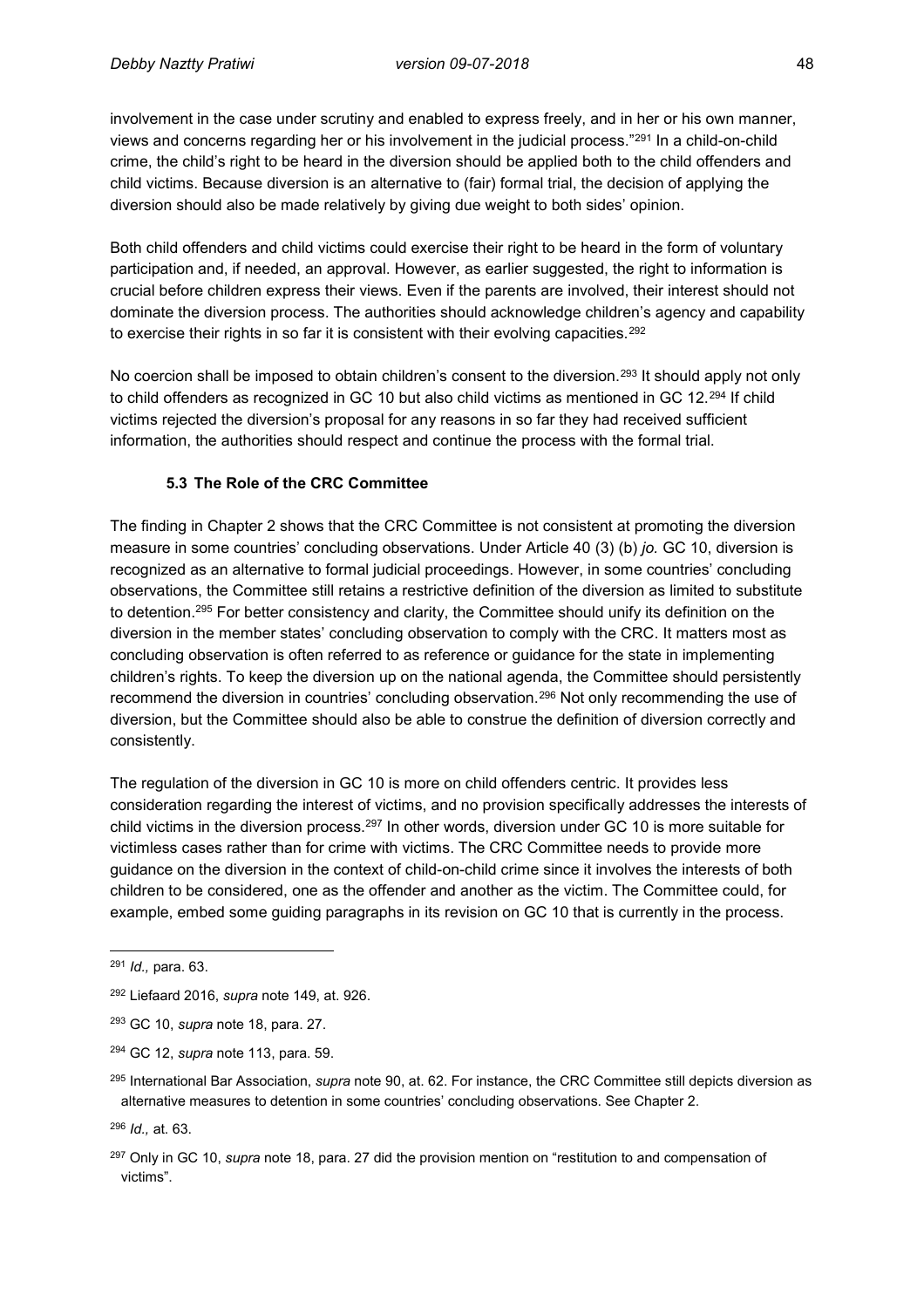It could be shaped in many ways; the present model serves only as an illustration of what elements should be included.

### 5.3.1 Elements of Revision in General Comment No. 10

Besides harmonizing its definition of diversion in countries' concluding observation, the CRC Committee has another role in bridging the gaps through the revision of GC 10. Under the chapter of 'intervention without resorting to judicial proceedings' in GC 10, the Committee can firstly raise the existence of 2 (two) different types of diversion; in victimless cases and crime with victims. In the context of 'crime with victims', the Committee could narrow the scope by mentioning how diversion should be regulated in a child-on-child crime. It can strengthen the notion that child victims have the right to be heard, give voluntary consent, and necessary advice and assistance in determining the appropriateness and desirability of the diversion proposed.<sup>298</sup> The provision should encourage the right of child victims to adequate information before they decide whether to accept or refuse the idea of diversion. If child victims rejected the proposal, the Committee can provide further guidance, for instance, that the formal trial should continue. This will give clarity to the parties concerned on how to proceed with the case if the diversion failed.

As earlier discussed, the child's best interest principle is vital in the diversion process. The Committee can explicitly mention this provision so that the authorities are aware of taking into account the interests of children concerned at the same time.<sup>299</sup> The Committee may refer the best interest assessment provided in General Comment No. 14<sup>300</sup> and note that in a child-on-child crime, several specific elements should be considered, among others, child's age, conditional reports from probation officer/social worker and wellbeing of the child.

The Committee can also raise the issue of parental involvement in the revision of GC 10, particularly how far could the parents of child offenders and child victims involve in the diversion process. In a child-on-child crime, the Committee should draw the line between parental dominance and children's autonomy with regards to consent and participation. It should ensure that the diversion focuses on bridging the interests of both children concerned, not the parents.

In the current GC 10, the Committee opines that diversion should not be limited to children who commit minor offences and first-time child offenders.<sup>301</sup> It gives the assumption that diversion can also be applied to more severe offences because the Committee allows the state to indicate in its national laws in which case diversion is possible. $302$  Nevertheless, other arguments state that diversion can only be granted on the commission of a minor or mid-level offence to which such offences do not constitute a threat or a real danger to society and not a repeat offence.<sup>303</sup> The Committee should be clear concerning the diversion's requirements as its opinion can be referred to by member states for further implementation in the field. The Committee can suggest explicitly whether or not the diversion can be applied to more severe crimes in its GC 10.

 $\overline{a}$ 

<sup>298</sup> GC 12, *supra* note 113, para. 59.

<sup>&</sup>lt;sup>299</sup> More specifically, it can refer to the context of child-on-child crime.

<sup>300</sup> GC 14, *supra* note 35, para. 52-79.

<sup>301</sup> GC 10, *supra* note 18, para. 25.

<sup>302</sup> *Id.,* para. 27.

<sup>303</sup> Winter, *supra* note 274, at. 35.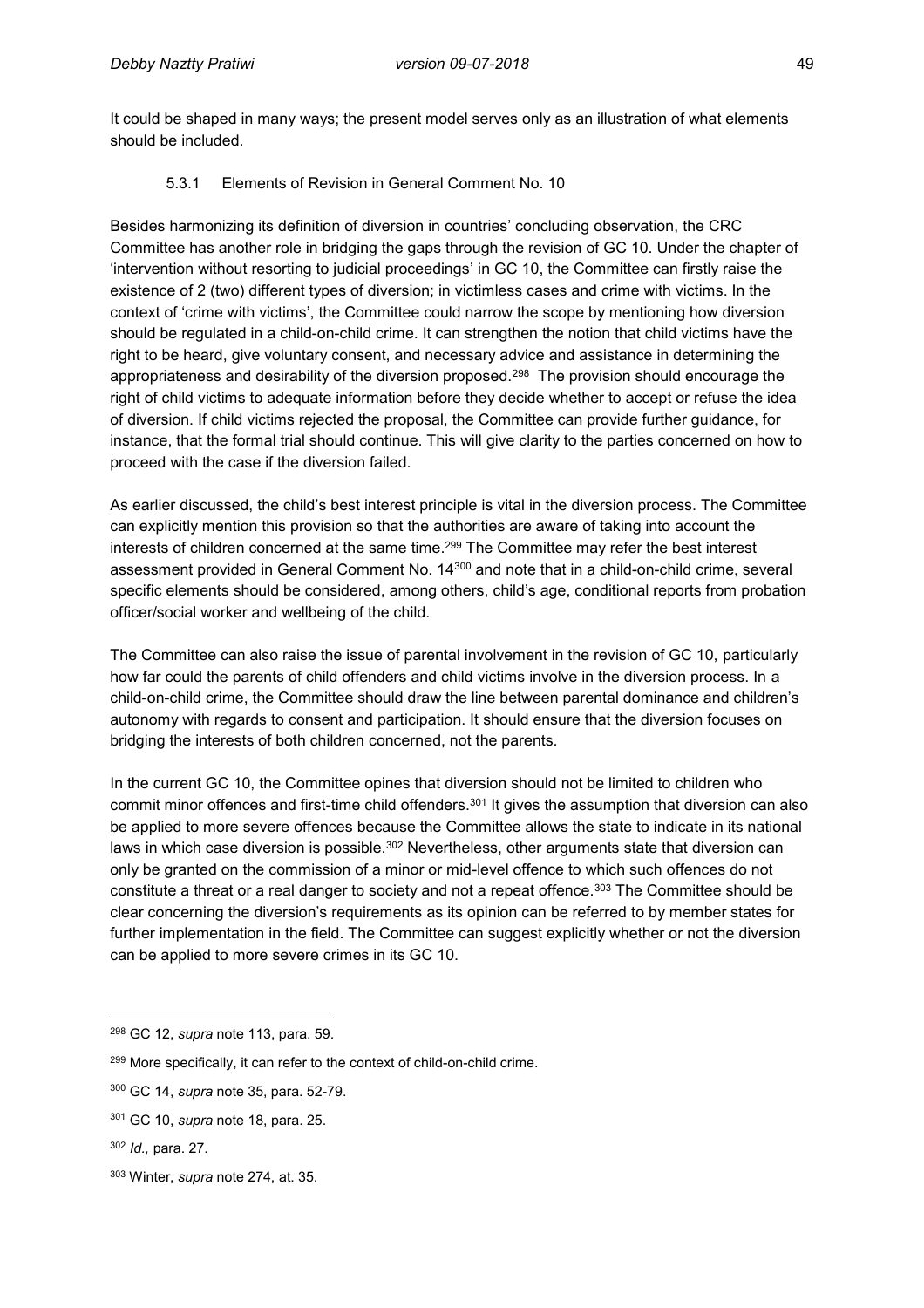Moreover, it would also be helpful if the Committee provides some examples of the diversion's programs in a child-on-child crime. It should not be limited to family conferencing, but can also, for example, an order of physical or mental rehabilitation or the necessary assistance for child victims if they suffered harm because of the crime. In one of her articles, Renata Winter<sup>304</sup> provides an example concerning a teenager who punched his peer whom later was injured severely, but the offender agreed to help the victim in his university work since he missed the class.<sup>305</sup> The offender also agreed l to visit the victim in hospital and spent his free time with him for two months. This kind of programs may give a better opportunity for the offender to learn the lesson rather than in the formal court. For the victim, it is also more helpful as the offender takes the responsibility and endeavours to repair the harm he made by taking action that benefits the victim directly. It is more positive instead of sending young offenders to the court that often results in nothing for child victims' needs.

#### **5.4 Concluding Remarks**

At the international level, the three key notions of diversion, restorative justice, and access to justice interconnect each other in safeguarding children's rights in the juvenile justice system. As previously mentioned, diversion in a child-on-child crime falls under the idea of restorative justice because it should address not only the rights and interests of child offenders but also the child victims'. In the settlement of a child-on-child crime, diversion can serve as a process providing child victims a possibility to access a fair, just, and an adequate remedy. Diversion can also be an alternative to ensure the punishment given against child offenders for their misbehaviour is proportionate to the circumstances and the offence. Nevertheless, as explored in the previous chapters, the regulation of diversion in the Beijing Rules, CRC, and General Comment have not yet provided clear rules regarding the diversion in the context of child-on-child crimes. Such process should balance the interests of children concerned, the offender and the victim.

As the most legally binding instrument on children's rights in the juvenile justice matter, the CRC, its General Comment and the CRC Committee can actively contribute to better implementation of children rights in the member states. Not only limited in the context of Indonesia, such improvement in the regulation of diversion in child-on-child crimes could also benefit other countries.

The principles of the child's best interest and the right to be heard are essential in all decision-making regarding the diversion because it affects child offenders and child victims directly. Implementing diversion in a child-on-child crime means that the authorities should adequately give due weight the interests of both children as the parties.

The CRC Committee could improve the clarity of the diversion's concept by harmonizing its definition in the member states' concluding observation. Further, it could provide more guidance on the diversion of child-on-child crime in its revision on GC 10. Some notable elements that can help for better guidance are, among others, clarification on the different types of diversion, position, rights, and interests of child victims in the diversion in crime with victims, follow-up measures if the diversion failed, necessity to concern both children's opinion fairly pertaining to their best interests, and the importance of the best interest assessments. It also needs clarity on parental consents and participation, the diversion's requirements for more severe crimes, and examples of the diversion in child-on-child crimes. These could guide member states to better regulating the diversion in their national legislation and using the diversion more effectively to bridge the interests of child offenders and child victims in child-on-child crimes.

 $\overline{a}$ <sup>304</sup> Renata Winter is the current Chair of the UN Committee.

<sup>305</sup> Winter, *supra* note 274, at. 35.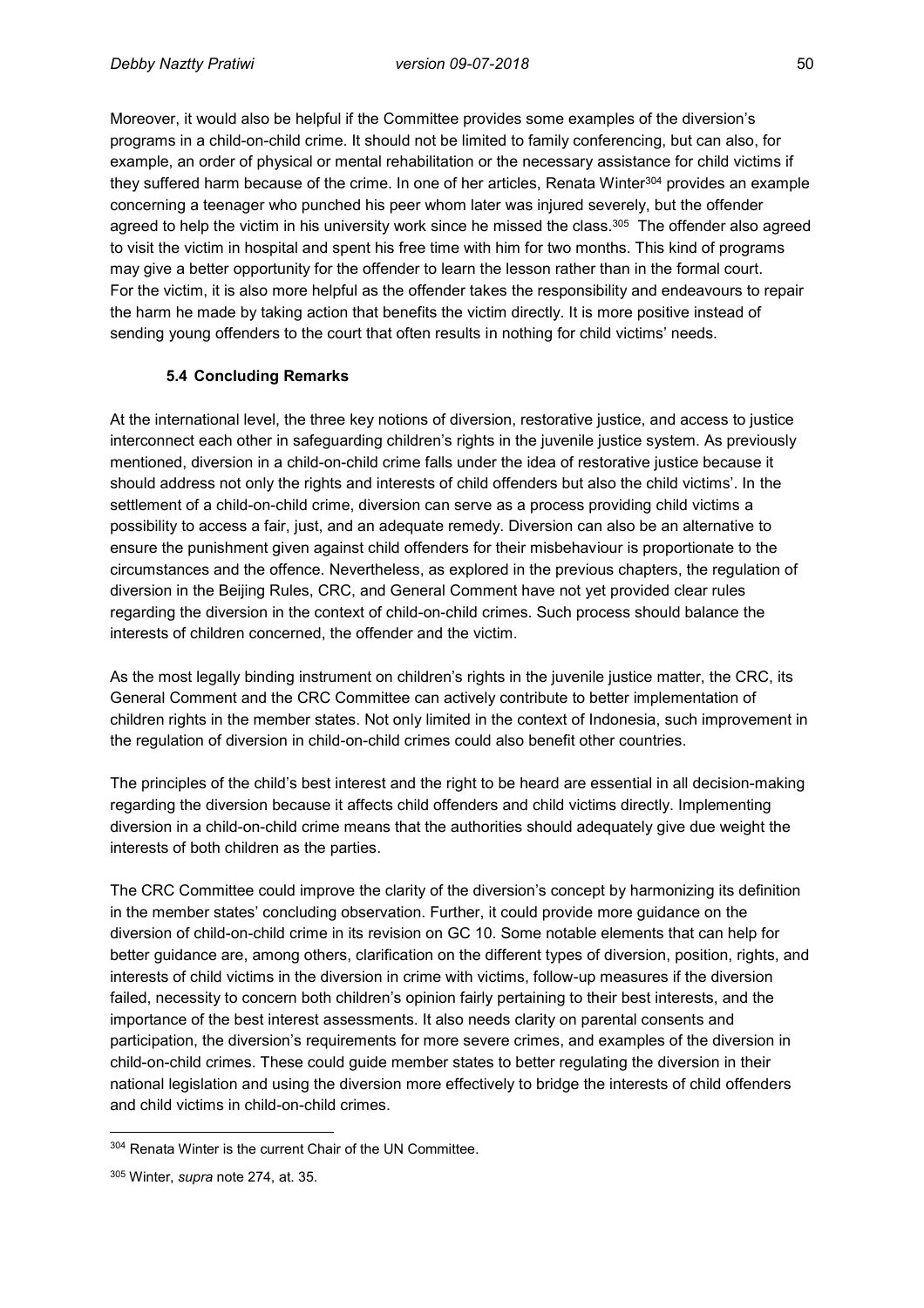# **6. Conclusion**

Although almost 30 (thirty) years since the enactment of the CRC, still, some drawbacks remain regarding the fulfilment of children's rights in the juvenile justice system. Millions of children are still caged behind the bars worldwide<sup>306</sup> and numerous children may have experienced the adverse effects of formal trial, either acting as the offender or the victim of crimes. Formal trial often results in the imprisonment of children, denying the existence of other alternative measures that are more tailored to children's specificity, vulnerability, and wellbeing. One of the alternatives to formal trial proposed by the Beijing Rules and CRC is called 'diversion'. The concept initially aims to deal with children in conflict with the law without resorting to formal judicial proceedings. The analysis shows that diversion can be an option of dealing with juvenile crimes because it is more child-friendly and child-centric solution both for the short and long-term.

This thesis has discussed the broad concept of diversion at the international level, its intersection with restorative justice and access to justice, the compliance of the diversion in Indonesia with the international standards, and the potentiality of the CRC and the CRC Committee to further improve the diversion regulation in its member states, including in Indonesia.

As the three key concepts throughout this thesis, there are various definitions in the international standards and literature concerning diversion, restorative justice, and access to justice. Although there is no universally agreed definition for each concept, the author has used the definition provided by the CRC and General Comment No. 10 (for diversion), the UNODC (for restorative justice), and the UNICEF (for access to justice). Likewise, there is also no single comprehensive instrument that explicitly addresses the interrelation between these three concepts and their possible benefits for children in the juvenile justice system, especially when it comes to child-on-child crimes.

First of all, the analysis depicts that inconsistency still arises regarding the definition of diversion at the international level both filed by the literature and the CRC Committee. There is still confusion whether diversion supposed to be an alternative to formal trial or a substitute to detention. Pursuant to the CRC and General Comment No. 10, it is quite explicit that diversion should serve as a measure to channelling children away from formal judicial proceedings.

The analysis also shows that the regulation of diversion at the global level is more 'child-offenders centric'. The provisions mentioning the diversion in General Comment No. 10, for example, addresses several requirements that safeguard the rights of child offenders. Only a few considerations are given to the interests of the victims in general while attention to the rights, participation, and interests of child victims is completely missing.

The analysis further affirms the existence of 2 (two) types of diversion, which is applicable to 'victimless crimes' and 'crimes with victims'. The guidelines of diversion in General Comment No. 10 seems to be more suitable for the diversion of victimless cases, which is not necessarily related to restorative justice concept.

Child-on-child crimes fall under the category of 'crime with victims'. Hence, the decision of whether or not to divert young offenders should also consider the interests of child victims. Because of the existence of the victims, diversion in child-on-child crimes is classified as a part of restorative justice. It serves as a tool to achieve the primary goals of restorative justice, which is to repair the harm, hold the child offender accountable, and provide the settlement that considers the needs of child victims.

 $\overline{a}$ <sup>306</sup> Human Rights Watch, *supra note* 1.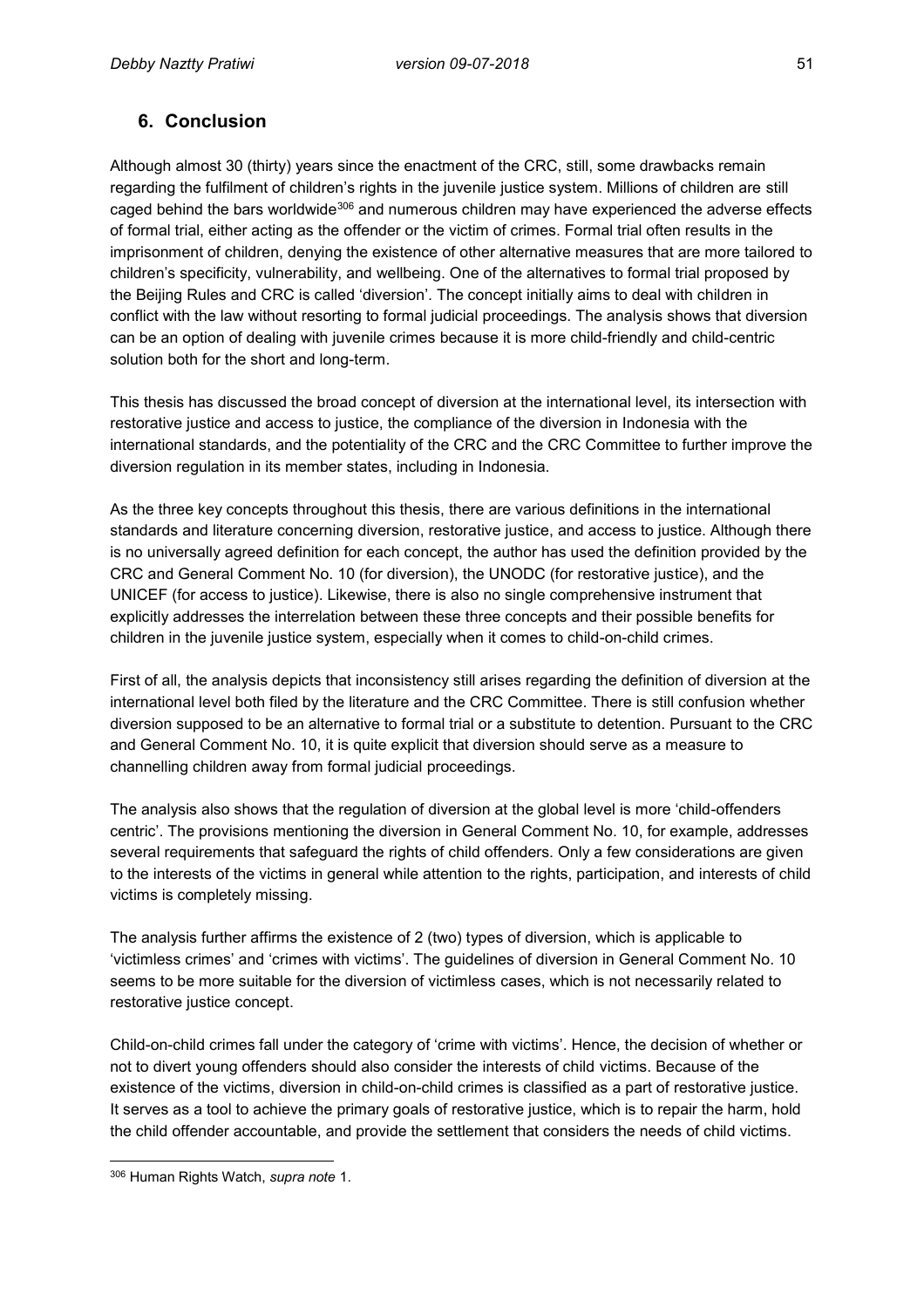These ultimate objectives of restorative justice also relate to the possibility of access to justice for child victims.

In the diversion in child-on-child crimes, child victims are entitled the rights to obtain a fair and just remedy. This can be achieved if child victims have proper access to justice. Such redress can be accessed not necessarily through a conventional (formal) system in courts but also through restorative justice approach, to which diversion is one of its methods. Hence, diversion can benefit child victims the extent to which their voice is better heard in the decision-making process, in comparison with the punitive approach in formal judicial proceedings.

Therefore, the analysis indicates that diversion can be beneficial both for child offenders and child victims in the resettlement of a child-on-child crime. From the child offenders' perspective, diversion is useful to prevent stigma, promote educative measures for a better reintegration to society, and ensure that the measure is appropriate to the child's wellbeing and proportionate to the circumstances and the offence. From the child victims' perspective, diversion can be helpful to find the truth, guarantee the offender's accountability towards the victim, and prevent the adverse consequences of (delayed) judicial proceedings.

Under the solid concept of diversion and its interconnection with restorative justice and access to justice at the international level, this thesis has examined the compliance of diversion in Indonesia in terms of balancing the interests of child offenders and child victims in child-on-child crimes. The diversion in Indonesia complies with the international standards because; 1) it is a mechanism of resorting young offenders from formal judicial proceedings 2) it aims for the child's accountability following the crime committed and to prevent stigmatization 3) it applies at each stage of the proceeding and 4) it is possible only with a free and voluntary consent from the children concerned. Nevertheless, some shortages remain. Those involved, among others, the inconsistency of legal requirements to enter diversion, restriction on the use of diversion for those who ever been diverted in their previous cases, mandatory parental involvement, and lack of implementing regulations.

However, the CRC and its General Comments as the children rights' legal framework are also not perfect. It needs to be strengthened, specifically about victim participation and interest in the diversion process. Here, Law 11/2012 is more progressive than the international legal standards. It explicitly promotes child victims' right to be heard and to be consulted regarding their involvement in the process. It further determines that victim approval is mandatory. In so far the authorities have fully equipped child victims with all the relevant information, they should always respect the decision of child victims whether or not to accept the diversion. Diversion should give due weight child victims' interest, and if child victims rejected the proposal or the offender failed to complete the diversion programs, the formal proceeding shall continue.

Law 11/2012 endeavours to balance the interest of child offenders and child victims in the diversion process. On one hand, it concerns on the child offenders' social inquiry reports regarding their circumstances, voluntary participation, possibility to be diverted at each stage of judicial proceedings, child's age, and the adverse consequences child offender may suffer throughout the formal trial. These elements are in line with the requirements under the CRC, General Comment No.10, and Beijing Rules. On the other hand, diversion takes into account child victims' interest by giving them the opportunity of whether or not to approve the diversion. Victim participation is thus voluntarily, and no force should be imposed to obtain their approval. It also considers social worker's reports on child victims' condition and regards the child's right to be heard. These characteristics comply with the CRC, General Comments No.12, and the ECOSOC Resolution.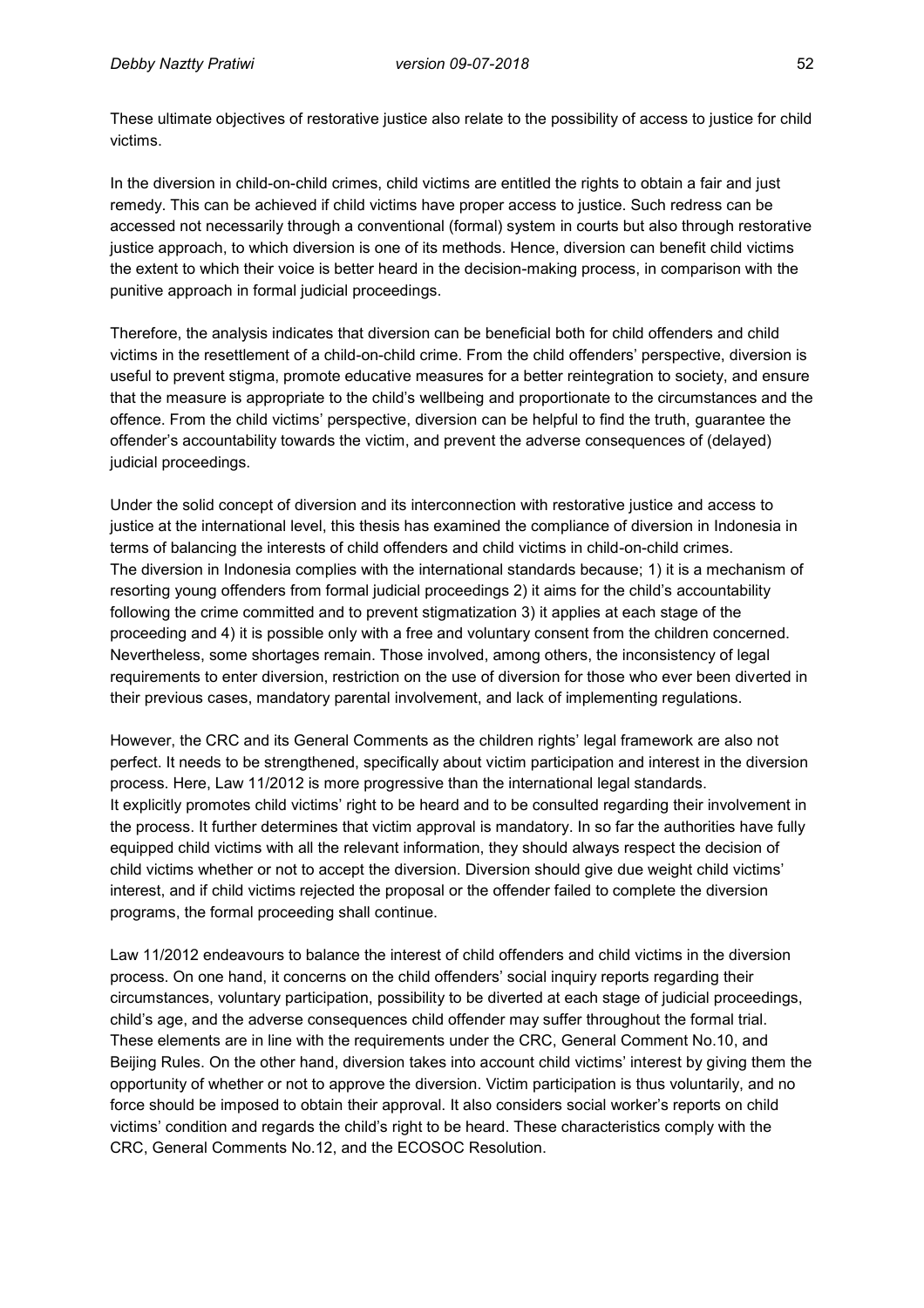Moreover, the CRC and the CRC Committee can maximize their potential to accommodate child victims' rights and interests in the diversion process. It can provide more guidance on the diversion in a child-on-child crime, for instances, in its revision on the current General Comment No.10. The Committee can distinguish different approaches regarding diversion in the context of victimless crimes and crime with victims. In the case where victims exist, the Committee may provide its opinion about considering victims' interests before diverting juvenile offenders from the formal system. It can include the elements such as child's age, social report, the issue on mandatory/voluntary parental involvement, provisions regarding in which cases the diversion can apply, follow-up measures if the diversion failed and the examples of diversion programs in a child-on-child crime.

In light of the above, the author proposes these followings suggestions:

- 1. The CRC Committee to embed the provision of diversion in 'crime with victims', or more specifically, child-on-child crimes in its revision on General Comment No. 10;
- 2. The CRC Committee to clarify its definition of diversion in the member states' concluding observations and standardize it in compliance with the CRC and General Comment No. 10;
- 3. At the national level, the Indonesian authorities need to establish a guideline on the detailed nature of the diversion;
- 4. Indonesian stakeholders to synchronize the contradictive provision of the diversion requirement in its Law 11/2012 and the Supreme Court's Decree. It should also reconsider the limitation of 'first-time offenders only' and the possibility of criminal records after the diversion.

After all, the more solid international guidance on diversion in child-on-child crimes could better safeguard the rights of children who are 'in conflict' (the offender) and 'in contact' (the victim) with the laws. It could be beneficial for preventing more children in formal judicial proceedings and provide them with a better settlement of crimes. The potential role of the CRC and the CRC Committee can benefit the regulation of diversion in Indonesia and other countries worldwide.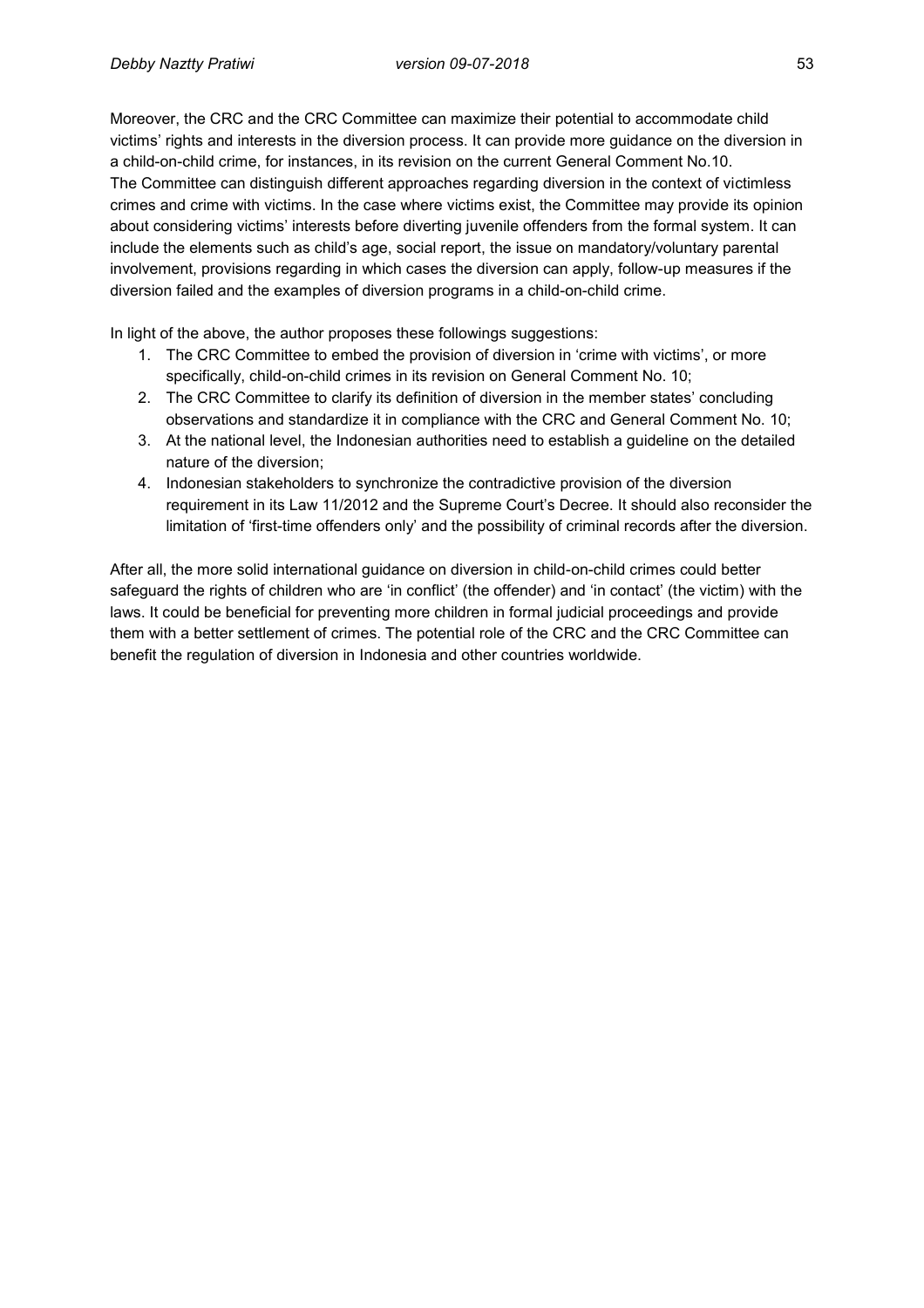### **Bibliography**

#### **International Legal Instruments**

United Nations, UN High Commissioner for Human Rights, *Access to Justice for Children*, UN Doc. A/HRC/25/35, 16 December 2013 (2013)

United Nations, General Assembly, *Convention on the Rights of the Child* (1989)

United Nations, General Assembly, *Declaration of Basic Principles of Justice for Victims of Crime and Abuse of Power* (1985)

United Nations, The Economic and Social Council, *Guidelines on Justice in Matters involving Child Victims and Witnesses of Crime* (2005)

United Nations, General Assembly, *Optional Protocol to the Convention on the Rights of the Child on the Sale of Children, Child Prostitution and Child Pornography* (2000)

United Nations, General Assembly, *United Nations Standard Minimum Rules for the Administration of Juvenile Justice* (1985)

United Nations, Guidance Note of the Secretary General, *UN Common Approach to Justice for Children* (2008)

#### **UN Committee on the Rights of the Child Documents**

Concluding Observations, Estonia, 8 March 2017, CRC/C/EST/CO/2-4

Concluding Observations, Indonesia, 10 July 2014, CRC/C/IDN/CO/3-4

Concluding Observation, Lebanon, 22 June 2017, CRC/C/LBN/CO/4-5

Concluding Observation, Mongolia, 29 January 2010, CRC/C/MNG/CO/3-4

Concluding Observation, Mongolia, 12 July 2017, CRC/C/MNG/CO/5

Concluding Observation, Romania, 13 July 2017, CRC/C/ROU/CO/5

Concluding Observation, Seychelles, 23 January 2012, CRC/C/SYC/CO/2-4

Concluding Observation, Seychelles, 5 March 2018, CRC/C/SYC/CO/5-6

Concluding Observation, Sri Lanka, 2 March 2018, CRC/C/LKA/CO/5-6

UN Committee on the Rights of the Child, *General Comment No. 5 (2003): General Measures of Implementation of the Convention on the Rights of the Child (Arts.4, 42, and 44, para.6)*, 27 November 2003, CRC/GC/2003/5 (CRC General Comment No. 5)

UN Committee on the Rights of the Child, *General Comment No. 10 (2007): Children's Rights in Juvenile Justice*, 25 April 2007, CRC/C/GC/10 (CRC General Comment No. 10)

UN Committee on the Rights of the Child, *General Comment No. 12 (2009): The Right of The Child to Be Heard*, 1 July 2009, CRC/C/GC/12 (CRC General Comment No. 12)

UN Committee on the Rights of the Child, *General Comment No. 13 (2011): The Right of The Child to Freedom from All Forms of Violence*, 18 April 2011, CRC/C/GC/13 (CRC General Comment No. 13)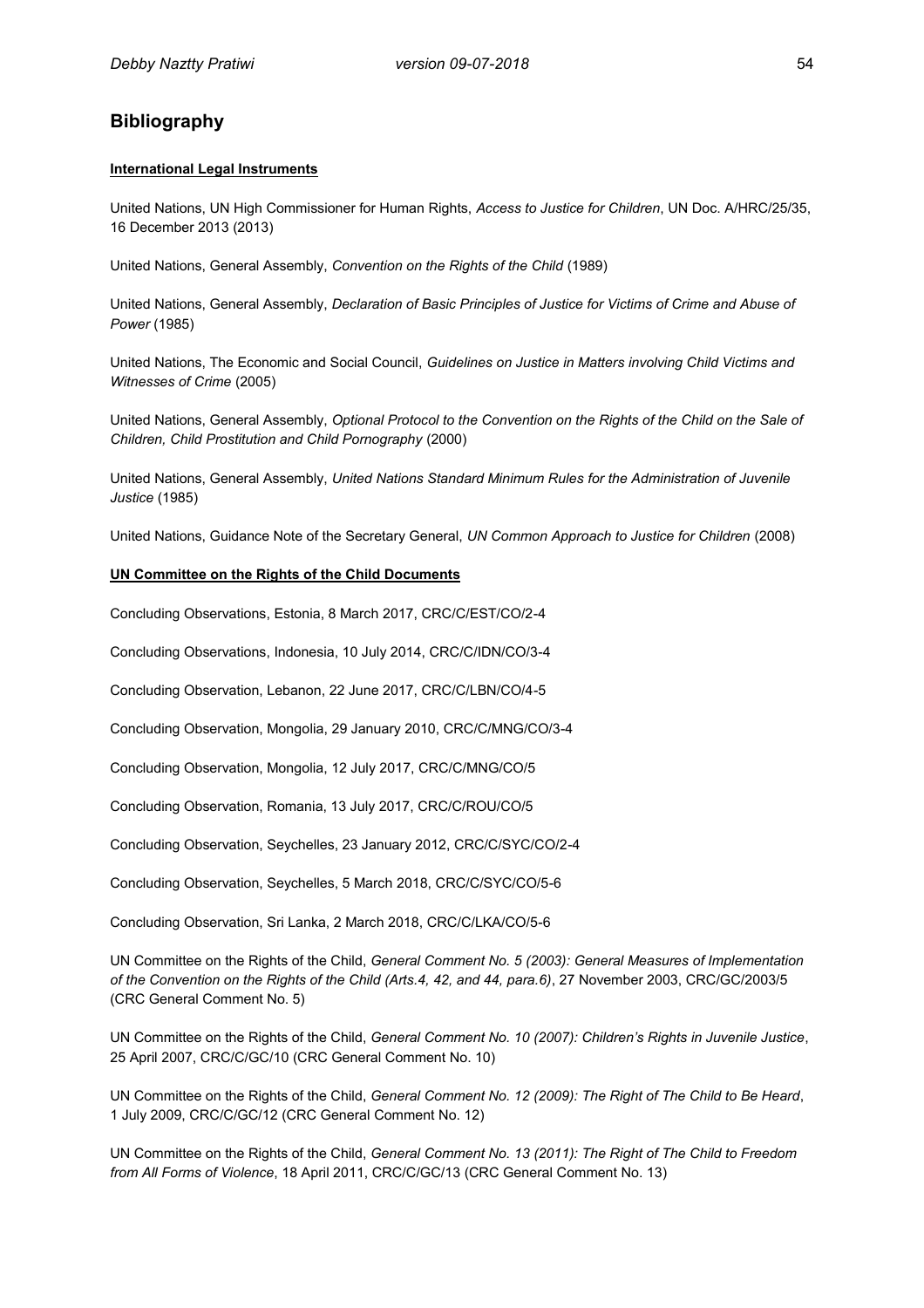UN Committee on the Rights of the Child, *General Comment No. 14 (2013): The Right of The Child to Have His or Her Best Interests Taken As A Primary Consideration (Art.3, para.1)*, 29 May 2013, CRC/C/GC/14 (CRC General Comment No. 14)

#### **National Laws and Instruments**

Indonesia: Penal Code (1981) Law No. 11/2012 regarding Juvenile Justice System Law No. 2/2002 regarding The Police of the Republic of Indonesia Indonesia Supreme Court's Decree No. 4/2014 regarding Guidelines on the Implementation of Diversion in Juvenile Justice System The Attorney General's Decree No. PER-006/A/J.A/04/2015 regarding Guidelines on the Implementation of Diversion at the Prosecution Level The Head of Police Institution Decree No. Pol.TR/1124/XI/2006 jo. No. Pol. TR/359/DIT.I/VI/2008 regarding Guidelines on Dealing with Children in Conflict with the Law

#### **Case Law**

Int-Am. Ct H.R., Vargas-Areco v. Paraguay, Judgment of September 26, 2006

Karanganyar District Court, Case No. 01/Pid.Sus.Anak/2014/PN.Krg, 29 September 2014

Jambi District Court, Case No. 04/Pid.Sus-Anak/2015/PN.Jmb, 24 February 2015

Sukoharjo District Court, Case No.1/Pid.Sus-Anak/2014/PN.Skh

#### **Books**

G. Bazemore & M. Schiff*, Juvenile Justice Reform and Restorative Justice, Building Theory and Policy From Practice*, Routledge (2011)

R. Smith, *Diversion in Youth Justice*, Routledge (2018)

G. Van Bueren, *A Commentary on the United Nations Convention on the Rights of the Child Article 40: Child Criminal Justice*, Brill, (2006)

H. Zehr & A. Gohar, *The Little Book of Restorative Justice*, Good books Intercourse (2002)

#### **Books chapters**

S. Bilchik, Redefining the Footprint of Juvenile Justice in America in N.E. Dowd *(Ed.)*, *Justice for Kids, Keeping Kids Out of the Juvenile Justice System* (2011)

F. Dunkel, Diversion: A Meaningful and Successful Alternative to Punishment in European Juvenile Justice System, in J. Junger-Tas and F. Dunkel (Eds), *Reforming Juvenile Justice* (2009)

M. Feria Tinta, The CRC as a Litigation Tool before the Inter-American System of Protection of Human Rights, in T. Liefaard and J. Doek (Eds*), Litigating the Rights of the Child* (2015)

L. Graziani, Access to Justice: A Fundamental Right for All Children, in T. Liefaard and J. Sloth-Nielsen (Eds), *The United Nations Convention on the Rights of the Child. Taking Stock After 25 Years and Looking Ahead,* Brill/Nijhoff (2017)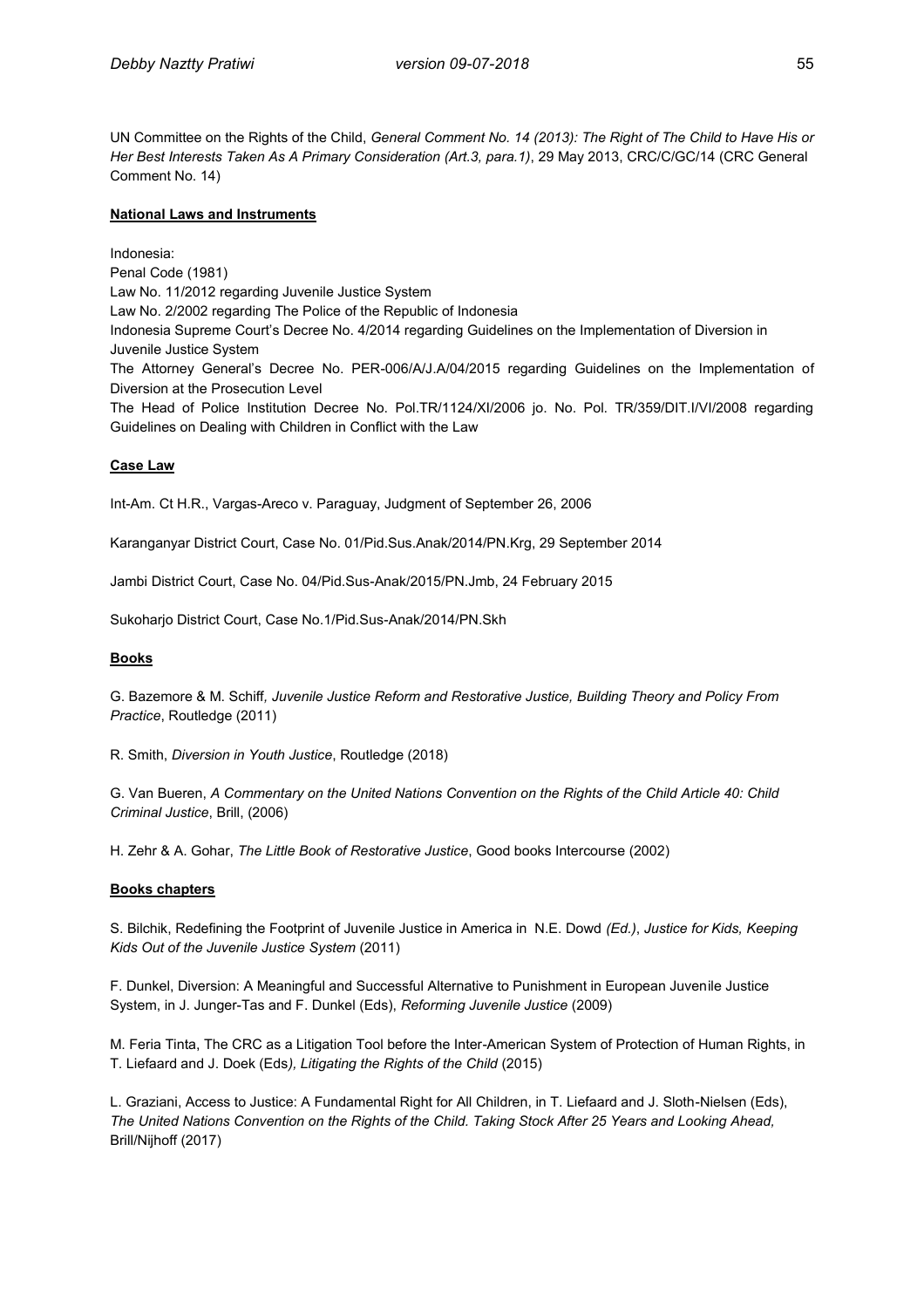M. Groenhuijsen, Conflict of Victims' Interests and Offenders' Rights in the Criminal Justice System: A European Perspective, in C. Sumner *et.al* (Eds), *International Victimology* (1996)

T. Liefaard, Access to Justice for Children Deprived of Their Liberty, in Centre for Human Rights & Humanitarian Law Anti Torture Initiative (Ed), *Protecting Children Against Torture in Detention: Global Solutions For a Global Problem* (2015)

T. Liefaard, Juvenile Justice From An International Children's Right Perspective, in W. Vandenhole *et.al* (Ed.)*, Routledge International Handbook of Children's Rights Studies* (2015)

W. Vandenhole, Children's Rights from A Legal Perspective, in W. Vandenhole *et.al* (Ed), *Routledge International Handbook of Children's Rights Studies* (2015)

E. Verhellen, The Convention on the Rights of the Child, Reflections from a Historical, Social Policy, and Educational Perspective, in W. Vandenhole *et.al* (Ed), *Routledge International Handbook of Children's Rights Studies* (2015)

#### **Articles**

A.D. Asri, *Pelaksanaan Tindakan Diversi dalam Penanganan Perkara Anak di Bandar Lampung (*Implementation of Diversion in the Juvenile Cases in Bandar Lampung), *Keadilan Progresif*, Vol. 8, No. 2 (2017)

J. Braithwaite, Restorative Justice and De-Professionalization, *The Good Society,* Vol.13, No.1 (2004)

Y. Ernis, *Diversi dan Keadilan Restoratif dalam Penyelesaian Perkara Tindak Pidana Anak di Indonesia* (Diversion and Restorative Justice in Juvenile Cases Settlement in Indonesia), JIKH, Vol. 10, No. 2 (2016)

P. Gerber *et al,* General Comment 16 on State Obligations Regarding the Impact of the Business Sector on Children's Rights: What is Its Standing, Meaning and Effect?, *Melbourne Journal of International Law*, Vol. 14 (2013)

A. Grandjean, No Rights Without Accountability: Promoting Access to Justice for Children, *International Development Law Organization* (2010)

K. Hanson, Schools of Thought in Children's Rights, *Children's Right Unit, University Institute Kurt Bosch* (2008)

K. Hanson & L. Lundy, Does Exactly What it Says on the Tin?, *International Journal of Children's Rights*, Vol. 25 (2017)

L. Hardjaloka, Criminal Justce System of Children : An Overview Restorative Justice Concept in Indonesia and Other Countries, *Jurnal Dinamika Hukum,* Vol. 15 (2015)

S.A. Hinshaw, Juvenile Diversion: An Alternative to Juvenile Court, *Journal of Dispute Resolution,* Vol. 1993, No. 2 (1993)

J. Krommendijk, The Domestic Effectiveness of International Human Rights Monitoring in Established Democracies, The Case of the UN human rights treaty bodies, *The Review of International Organizations*, Vol. 10, Issue 4 (2015)

T. Liefaard, Child-Friendly Justice: Protection and Participation of Children in The Justice System, *Temple Law Review*, Vol. 88 (2016)

D. Listyarini, Juvenile Justice System Through Diversion and Restorative Justice Policy, *Diponegoro Law Review*, Vol. 2 (2017)

M. Leskoviku & M. Prence, Access to Justice for Children, an Evolving Concept, *Mediterranian Journal of Social Sciences,* Vol. 6, No. 3 (2015)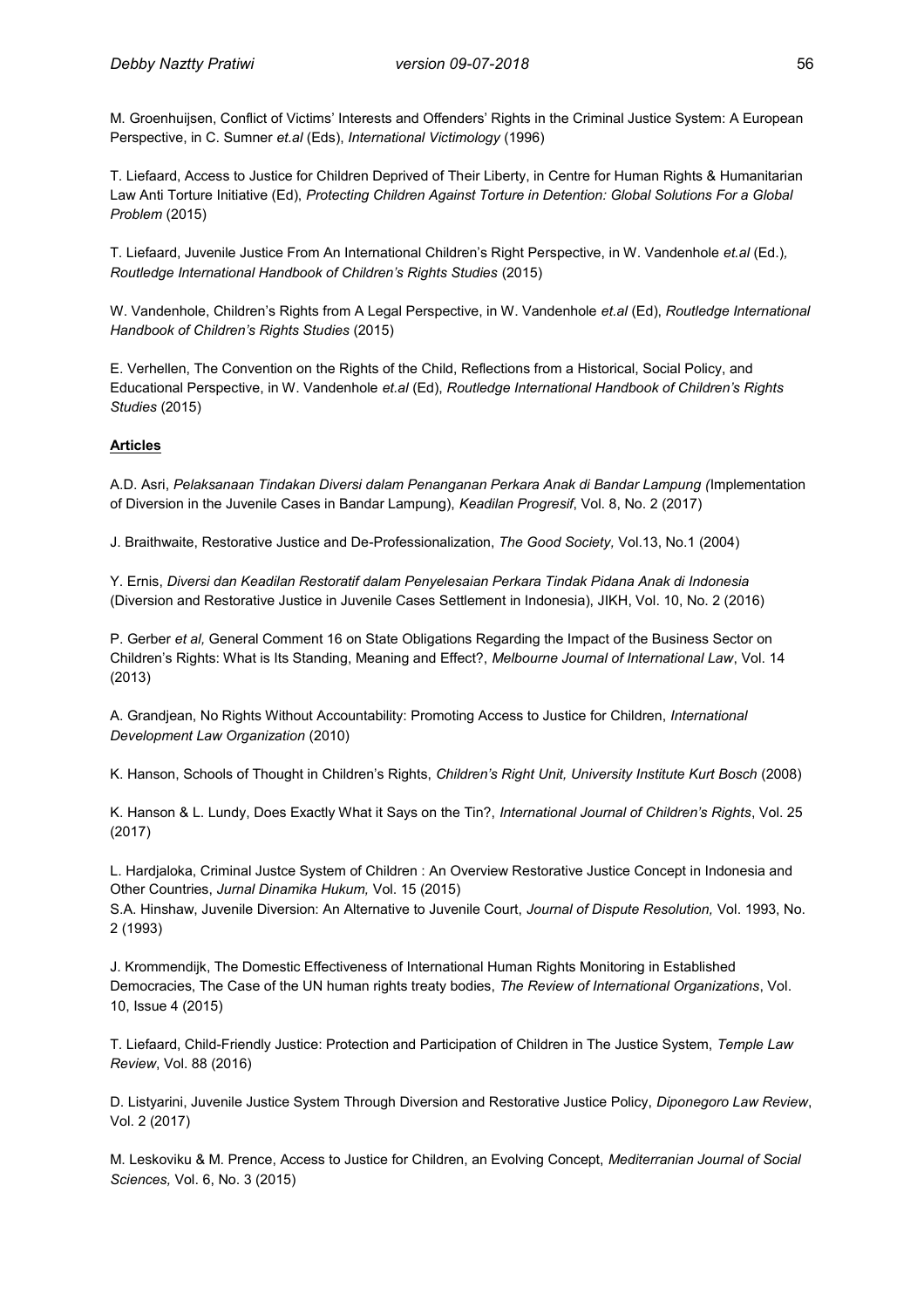L. Lundy, 'Voice' is Not Enough: Conceptualizing Article 12 of the United Nations Convention on the Rights of the Child, *British Educational Research Journal*, Vol. 33 (2007)

F.W.M McElrea, Twenty Years of Restorative Justice in New Zealand – Reflections of A Judicial Participant, *Journal of Commonwealth Criminal Law* (2011)

S.M Sliva & C.G Lambert, Restorative Justice Legislation in the American States: A Statutory Analysis of Emerging Legal Doctrine, *Journal of Policy Practice,* Vol.14, Issue 2 (2015)

L.K. Thacker, Rape Culture, Victim Blaming, and the Role of Media in the Criminal Justice System, *Kentucky Journal of Undergraduate Scholarship,* Vol.1, Issue. 1 (2017)

J. Tobin, Justifying Children's Right, *International Journal of Children's Rights* (2013)

A. van der Merwe, A New Role for Crime Victims? An Evaluation of Restorative Justice Procedures in the Child Justice Act 2008, *De Jure Pretoria University Law Press*, Vol. 4, No. 46 (2013)

D. Weissbrodt *et.al,* The Role of the Committee on the Rights of the Child in Interpreting and Developing International Humanitarian Law, *Harvard Human Rights Journal*, Vol. 24 (2011)

Widodo in *Diversi dan Keadilan Restoratif dalam Sistem Pidana Anak di Indonesia: Urgensi dan Implikasinya*  (Diversion and Restorative Justice in Indonesian Juvenile Justice System: Urgency and its Implication), *Rechtldee Law Journal*, Vol. 10, No. 2 (2015)

R. Winter, Recover and Supervise, Diversion, an Effective Instrument for Recovering Adolescents in Conflict With the Criminal Law, *Justicia Para Crecer (Specialized Magazine in Restorative Juvenile Justice in Latin America and Caribbean)*, No 23 (2018)

L.P. Yudaningsih, *Tahap-tahap Diversi terhadap Anak sebagai Pelaku Tindak Pidana (Anak yang Berkonflik dengan Hukum) di Wilayah Hukum Pengadilan Negeri Jambi* (Diversion Procedures on Child Offender Who are in Conflict with the Law in Jambi District Court), *Jurnal Ilmu Hukum*, Vol.7, No. 2 (2016)

H. Zehr, Restorative Justice: The Concept, *Justicia Para Crecer (Specialized Magazine in Restorative Juvenile Justice in Latin America and Caribbean)*, No 23 (2018)

A. Zulfiani, Diversion in Court (Case Studies in Karanganyar District Court), *The 2nd Proceeding "Indonesian Clean of Corruption in 2020"* (2016)

#### **Thesis**

T. Gal, *Victims to Partners: Child Victim and Restorative Justice*, Ph.D thesis, Australian National University, (2006)

C.M. O'Neil, *Advanced Policy Analysis, Restorative Justice as Diversion in California's Juvenile and Criminal Justice Systems: Potential Impacts and State Policy*, Master Thesis, The Goldman School of Public Policy, University of California (2016)

K.E. Waitherero, *Strengthening Access to Justice for A Child in Conflict with The Law: A Case for Law Reform*, LL.M Thesis, University of Nairobi (2011)

#### **Reports/Study/Guideline**

J. Bolitho & K. Freeman, *The Use and Effectiveness of Restorative Justice in Criminal Justice System Following Child Sexual Abuse or Comparable Harms*, Report for the Royal Commission into Institutional Responses to Child Sexual Abuse, University of New South Wales (2016)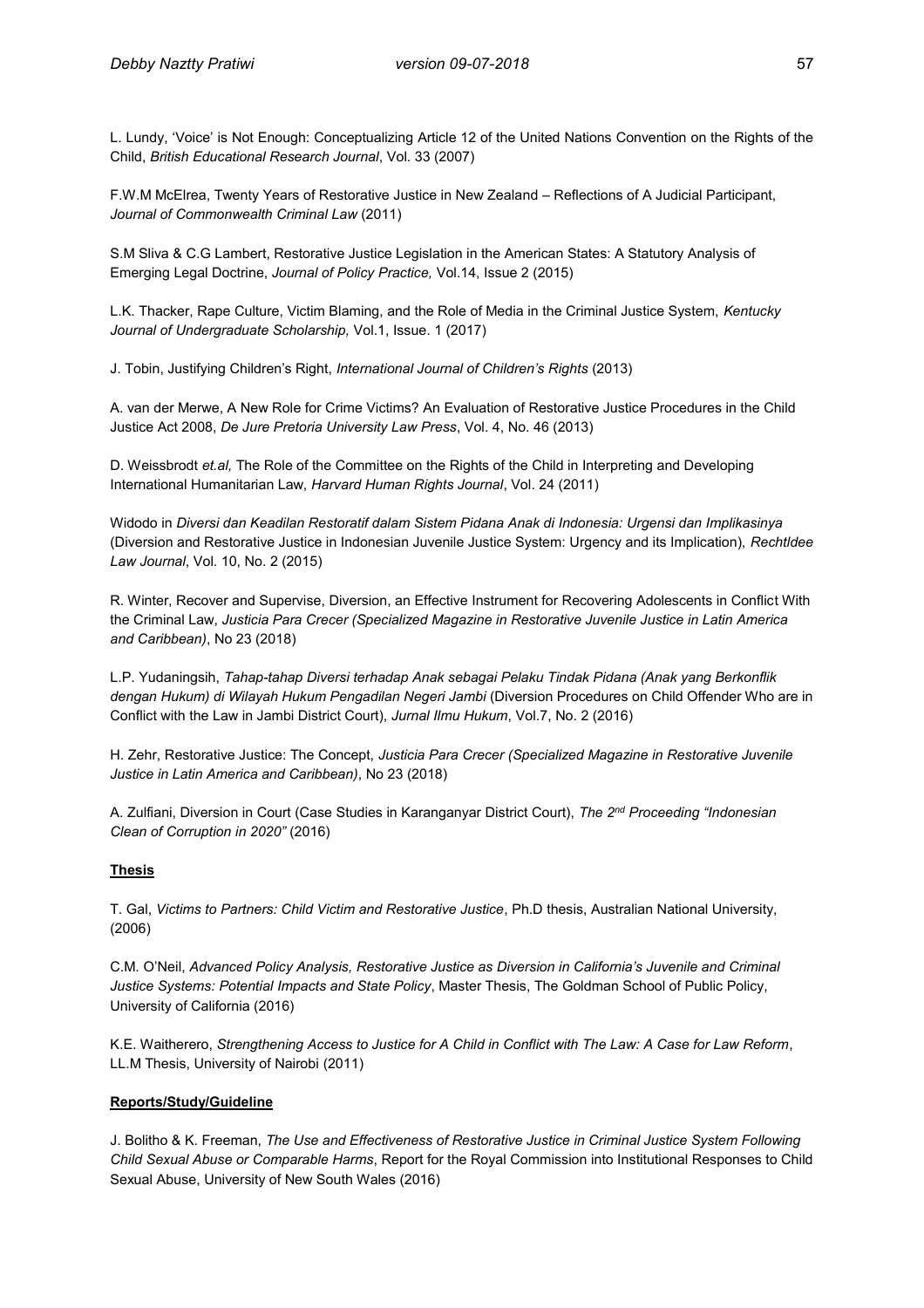Defence for Children, *Children's Right to Participation and The Juvenile Justice System* (2016)

ECPAT, *Barriers to Access to Justice for Child Victims of Sexual Exploitation* (2017) Save the Children, *Why Effective National Child Protection System Are Needed* (2006)

The Asia Pacific for Juvenile Justice*, A Voice for the Future of Juvenile Justice in Asia-Pacific* (2013)

UNICEF, *Annual Report Indonesia 2016* (2016)

UNICEF, *Diversion Not Detention: A Study on Diversion and Other Alternative Measures for Children in Conflict With the Law in East Asia and the Pacific* (2016)

UNICEF & OHCHR, *Judicial Implementation of Article 3 of the Convention on the Rights of the Child in Europe* (2012)

UNDP, *Access to Justice Practice Note (*2004)

UNDP, *Programming for Justice: Access for All* (2005)

UNODC, *Custodial and Non-Custodial Measures Alternative to Incarceration* (2006)

UNODC & UNICEF Guideline, *Justice in Matters involving Child Victims and Witnesses of Crime* (2009)

#### **Interviews**

Personal interview with Prof. Ann Skelton, Member of the UN Committee on the CRC, 13 April 2018

Personal Interview with Prof. Jaap Doek, ex-Chairman of the UN CRC Committee, in the World Congress Justice on Children, Paris, 29 May 2018

Personal Interview with Dr. Kattiya Ratanadilok, Director of Research and Development Institute, Department of Juvenile Observation and Protection, Ministry of Justice of Thailand, in the World Congress on Justice for Children, Paris, 29 May 2018

#### **Electronic Sources and Others**

Ann Skelton, Member of the CRC Committee, *Contemporary Issues in Juvenile Justice: A Committee on the Rights of the Child Perspective*, Presentation at the International Symposium of Children Deprived of Their Liberty (Leiden, 13 April 2018)

C. Rogers, UNICEF Indonesia, Justice for Kids in Banda Aceh, *available at* <http://unicefindonesia.blogspot.nl/2017/08/justice-for-kids-in-banda-aceh.html>

Human Rights Watch, Children Behind Bars, The Global Overuse of Detention of Children, *available at* <https://www.hrw.org/world-report/2016/children-behind-bars>

KPAI, *Indonesia Peringkat Tertinggi Kasus Kekerasan di Sekolah* (Indonesia Attains the Highest Ranking regarding Bullying in School), *available at* [http://www.kpai.go.id/berita/indonesia-peringkat-tertinggi-kasus](http://www.kpai.go.id/berita/indonesia-peringkat-tertinggi-kasus-kekerasan-di-sekolah/)[kekerasan-di-sekolah/](http://www.kpai.go.id/berita/indonesia-peringkat-tertinggi-kasus-kekerasan-di-sekolah/)

KPAI, Kekerasan di Sekolah Marak (The Prevalence of Bullying in School), *available at* [http://www.kpai.go.id/berita/pers-release-kekerasan-di-sekolah-marak-kpai-menyelenggarakan-fgd-analisis](http://www.kpai.go.id/berita/pers-release-kekerasan-di-sekolah-marak-kpai-menyelenggarakan-fgd-analisis-kebijakan-penanganan-kekerasan-di-pendidikan/)[kebijakan-penanganan-kekerasan-di-pendidikan/](http://www.kpai.go.id/berita/pers-release-kekerasan-di-sekolah-marak-kpai-menyelenggarakan-fgd-analisis-kebijakan-penanganan-kekerasan-di-pendidikan/)